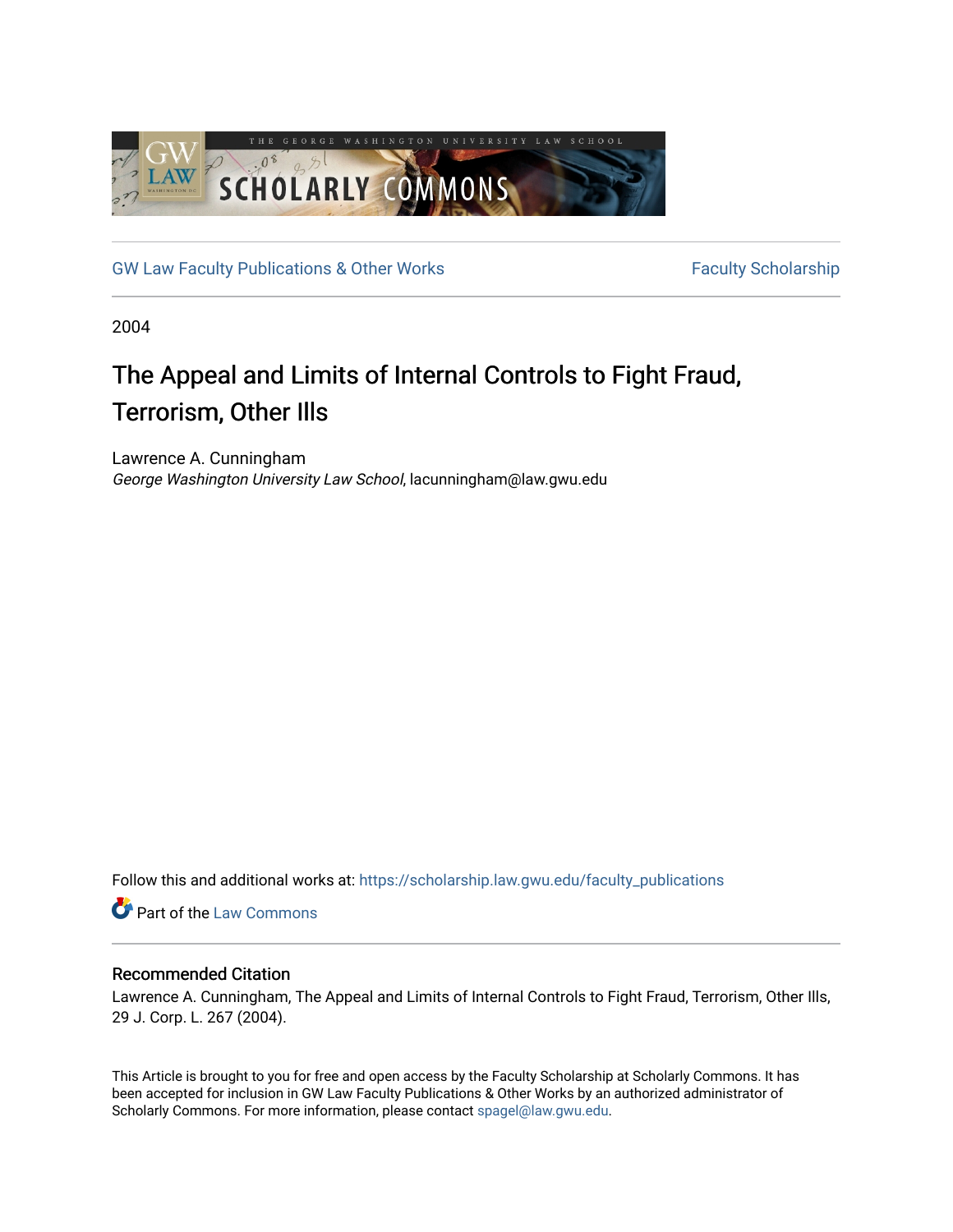# The Appeal and Limits of Internal Controls To Fight Fraud, Terrorism, Other Ills

LAWRENCE A. CUNNINGHAM<sup>\*</sup>

# **TABLE OF CONTENTS**

| <b>INTRODUCTION</b>                         |                | 3 |
|---------------------------------------------|----------------|---|
| I. CONTROL APPEAL: ROOTS                    | $\overline{7}$ |   |
| A. Classification                           | 7              |   |
| 1. Seeking a Definition                     | $\overline{7}$ |   |
| 2. Positive versus Negative Goals           | 10             |   |
| 3. Practical Specification                  | 11             |   |
| <b>B.</b> Proliferation                     | 13             |   |
| 1. Thirty Years of Controls                 | 13             |   |
| 2. Contemporary Responses                   | 15             |   |
| C. Pressure                                 | 17             |   |
| 1. Systemic                                 | 17             |   |
| 2. Professional                             | 19             |   |
| <b>II. CONTROL APPEAL: MANIFESTATIONS</b>   | 21             |   |
| A. Incentives                               | 21             |   |
| 1. Federal                                  | 22             |   |
| 2. State                                    | 23             |   |
| Limited Substantive Content<br><sub>R</sub> | 25             |   |
| 1. Controls                                 | 26             |   |
| 2. Audits                                   | 27             |   |
| 3. Cycles                                   | 28             |   |
| C. Procedural Shape                         | 29             |   |
| 1. Abstract Accountability                  | 30             |   |
| 2. Cooperation by Procedure                 | 31             |   |
|                                             |                |   |

<span id="page-1-0"></span><sup>\*</sup> Professor of Law and Business, Boston College; Visiting Professor of Law, Vanderbilt University Law School. © 2003. Thanks to Laura Ford, John Garvey, Robert Hamilton, Arthur Jacobson, Simon Lorne, Richard Nagareda, Richard Painter, Alan Palmiter and Robert Thompson.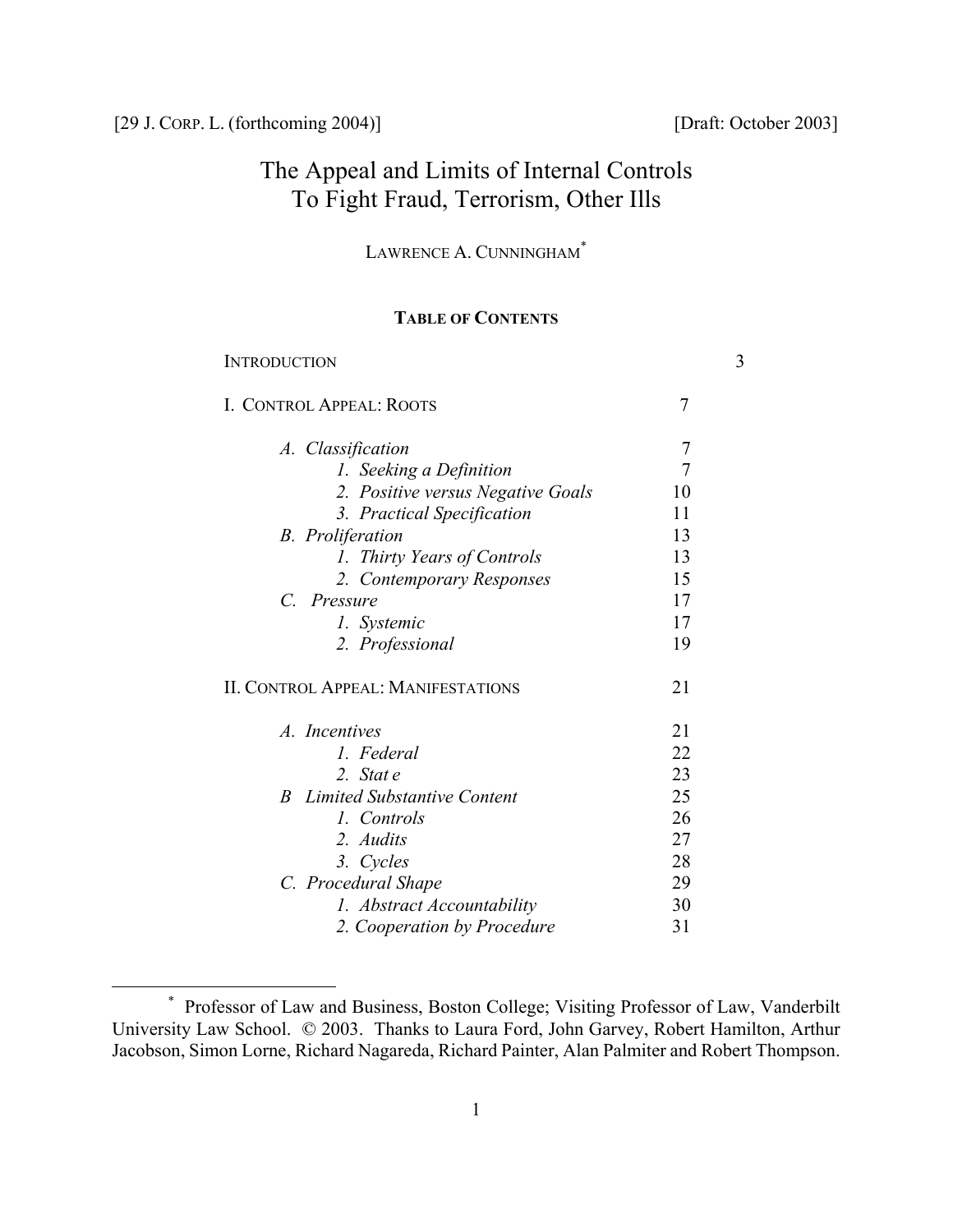# **III. CONTROL LIMITS: AUDIT VIEWS** 32

| A. Audit Risk                          | 33 |
|----------------------------------------|----|
| 1. Attestations                        | 33 |
| 2. Audit Limits and Auditor Skepticism | 35 |
| <b>B.</b> Control Risk                 | 36 |
| 1. Tests of Controls                   | 37 |
| 2. Inherently Leaky Controls           | 38 |
| C. Auditing Control                    | 39 |
| 1. Financial Control Audits            | 40 |
| 2. Auditor Advertising                 |    |
| and the Expectations Gap               | 43 |
| <b>IV. CONTROL LIMITS: LEGAL VIEWS</b> | 44 |
| A. Comparative Control Risk            | 45 |
| 1. Analytical Differences              | 45 |
| 2. The Process Bias of Lawyers         | 46 |
| 3. Perspective Differences             | 48 |
| 4. Generality versus Specificity       | 49 |
| <b>B.</b> Liability Risk               | 50 |
| 1. Assigning Blame                     | 51 |
| 2. Creating Expectations               | 52 |
| 3. Auditor Liability                   | 53 |
| 4. Limiting Effects                    | 53 |
| C. Control Liability                   | 55 |
| 1. Controls and Torts                  | 55 |
| 2. Curtailing Ambitions                | 57 |
| CONCLUSION                             | 60 |

# **APPENDICES**

| A. Control Failure          |    |
|-----------------------------|----|
| <b>B.</b> Control Liability | 64 |
| C. Control Horizons         |    |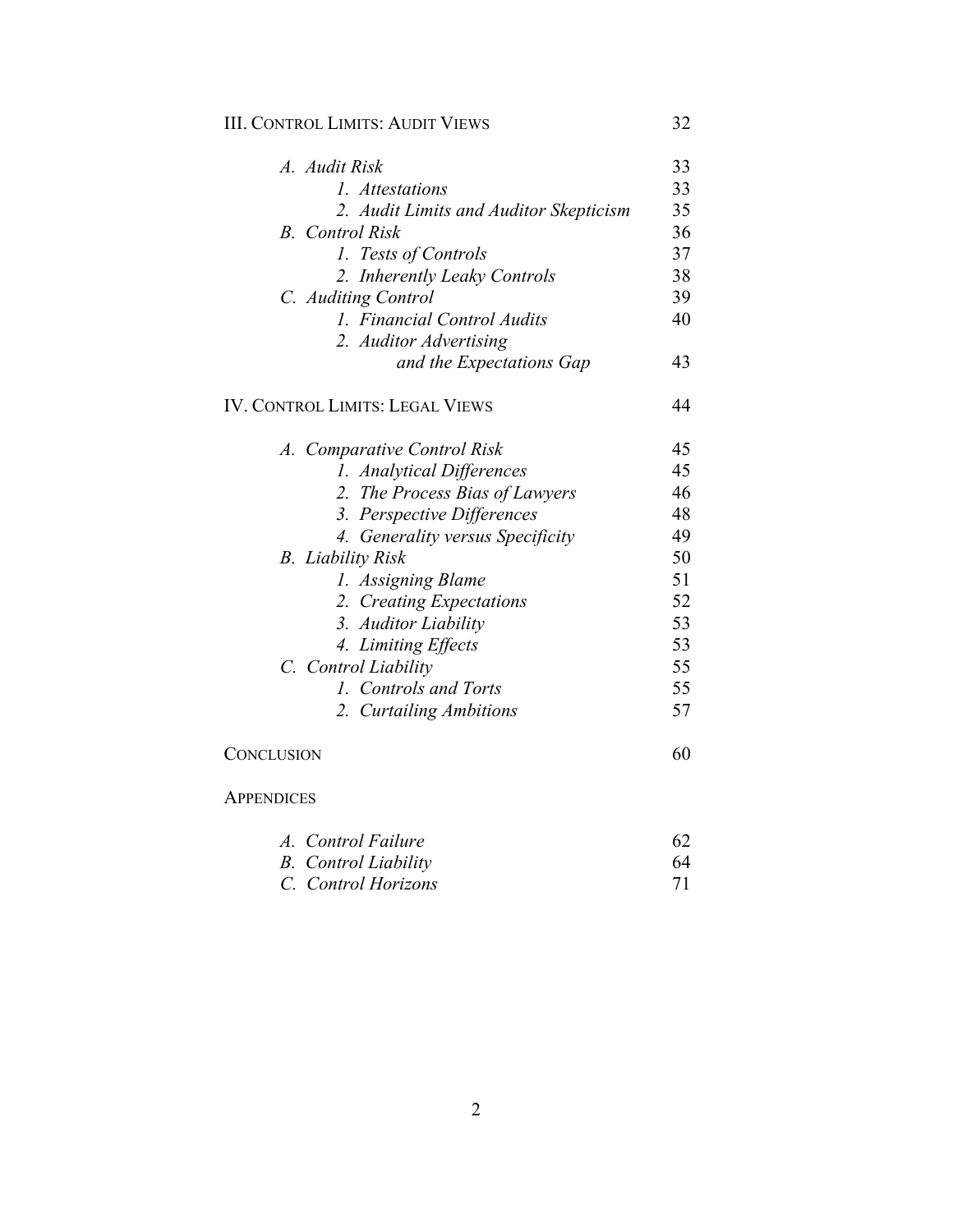#### **INTRODUCTION**

Corporate internal controls have become a first-order policy option to respond to a wide variety of national problems. In response to early 2001's financial scandals,[1 C](#page-3-0)ongress adopted the Sarbanes-Oxley Act ("SOX")[,2](#page-3-1) to bolster controls over financial reporting and mandated audits of them; in response to 9/11's terrorism, Congress adopted the USA PATRIOT Act ("PATRIOT"),[3](#page-3-2)  with provisions expanding controls in the financial services industry to interdict terrorist financing and calling for audits of those controls. These two statutes continue a 30-year trend of Congressional and regulatory strengthening of corporate internal controls to address policies from antitrust, to worker safety, to environmental protection. These responses show internal controls as appealing. This Article raises questions concerning their limits.

Corporate internal controls began as internal processes with the positive goal of helping a corporation meet its objectives, a conception creating modest expectations of results. In using them as a leading policy option, controls assume a negative dimension. They become processes designed to prevent certain undesired events from occurring, a conception creating greater expectations. Controls are inherently limited in what they can do, however, making the modest expectations associated with positive controls sensible but increasing the likelihood of disappointed expectations associated with the more ambitious efforts of preventive controls.

Accompanying the proliferation of corporate internal controls to address various policy objectives has been a rise of audits to test those controls. But audits are also limited in what they can do. Auditors cannot guarantee that controls they test are in fact effective, though they can offer some assurance about that. More important, as audit proliferates as a way to test control effectiveness, pressure builds to create controls that can be audited. This means that controls are increasingly designed according to whether they can be audited, not according to whether they are likely to be effective. The proliferation of controls and auditing of them creates so many controls that by sheer volume it becomes more difficult to determine which controls are likely to be effective.

Numerous systemic forces make controls appealing as a policy option. The movements for deregulation and cooperative compliance make controls appealing as alternatives to direct regulation. Resistance to overt federal preemption of state corporate law makes controls attractive as an alternative way to inject federal policy into internal corporate affairs. The rise of the monitoring

<u>.</u>

<span id="page-3-0"></span><sup>1</sup> I offer a capsule history of the era's financial context and salient shenanigans as well as a detailed analysis of every provision of the Sarbanes-Oxley Act in Lawrence A. Cunningham, The Sarbanes-Oxley Yawn: Heavy Rhetoric, Light Reform (And It Might Just Work), 35 U. CONN. L. REV. 915 (2003) [hereinafter Cunningham, SOX Yawn].

<span id="page-3-1"></span><sup>2</sup> Public Company Accounting Reform and Investor Protection Act of 2002, 107 Pub. L. No. 204, 116 Stat. 745. The Act is popularly known as the Sarbanes-Oxley Act, SOX here for short.

<span id="page-3-2"></span><sup>3</sup> Uniting and Strengthening America by Providing Appropriate Tools Required to Intercept and Obstruct Terrorism Act of 2001, Pub. L. No. 107-56, 115 Stat. 272. The Act is known as the USA PATRIOT Act, PATRIOT here for short.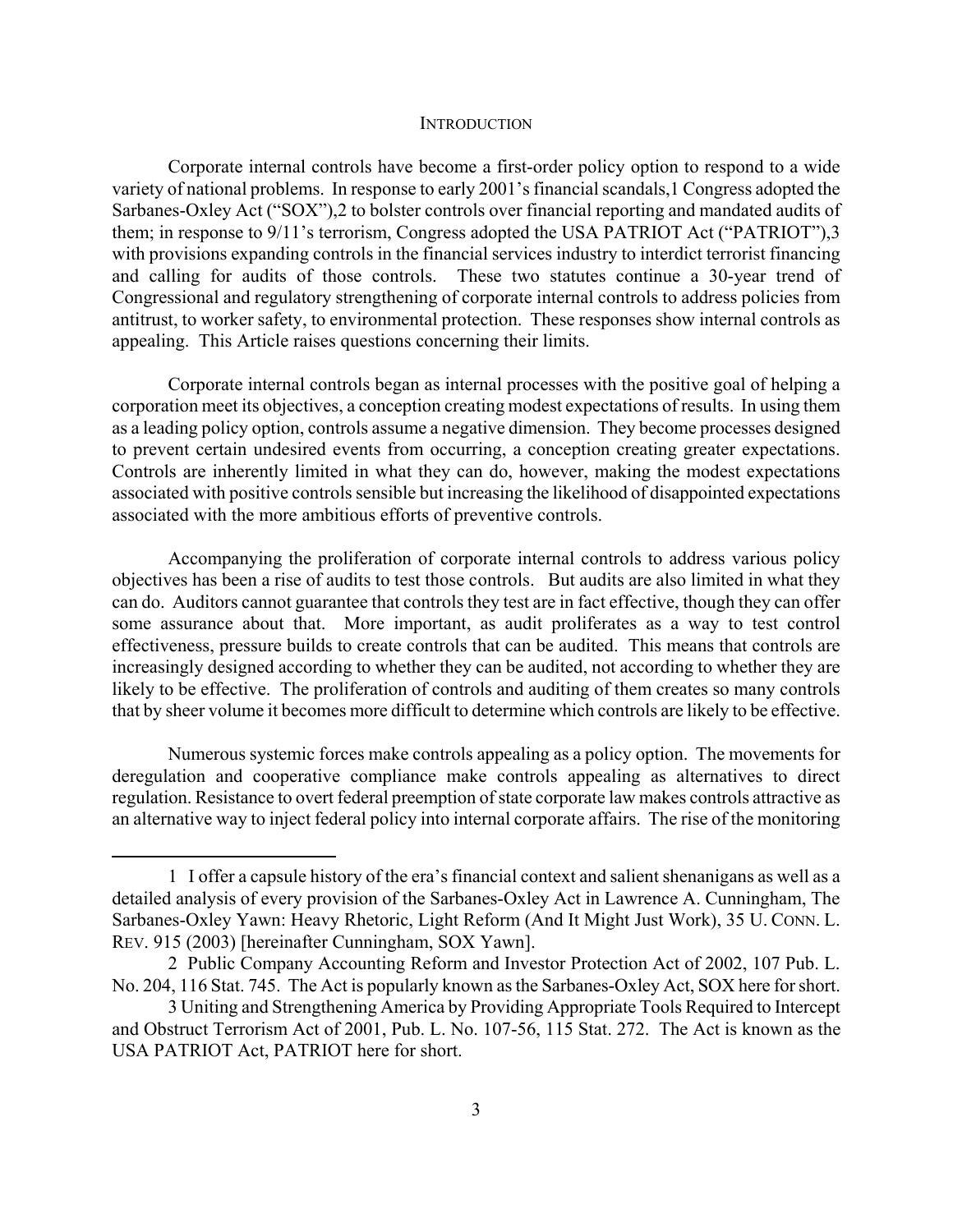model of the board of directors in corporate governance makes controls essential tools to enable this indirect supervision of corporate affairs. The corporate social responsibility movement calls for greater corporate accountability; controls addressing interests of particular corporate constituencies seem tailor-made for the purpose.

Backing these powerful systemic forces making controls appealing are two professional groups most-closely involved with internal control design and administration: the auditing and legal professions. In the case of auditors, controls are an appealing way to diversify the profession's services. Auditors can both design and test controls. The profession encourages control proliferation and auditing of controls as part of its business strategy. In their marketing, however, auditors oversell what controls can accomplish, and also oversell how auditing of controls can help make controls more effective.

Lawyers like processes, including controls and audits, and this taste can lead them to believe auditor advertisements. An expectations-gap arises. Lawyers focusing on process encourage controls and audits of them and then expect results to follow. In the case of preventive controls, the expected result is preventing some undesirable outcome such as fraud or terrorism. When fraud, terrorism or other undesirable events occur, legal instincts are to assign blame. The failure of internal controls to prevent the undesirable event can thus create legal liability, despite failure's inevitability given that controls are inherently leaky.

These systemic and professional forces put pressure on having controls and having them audited, rather than having controls that are likely to be effective. Controls to prevent become ends in themselves. Legislators and regulators can adopt or encourage controls in the name of doing something in response to crises. Corporations adopt them as a way to defend against liability claims when undesired events occur despite conscientious controls. Auditors test controls to provide comfort. These pressures produce controls for controls' sake. The paradoxical upshot of control and audit proliferation is the more controls there are, the less actual control exists.

This Article's thesis is thus that we expect too much from corporate internal controls. Its burden is to demonstrate their evident appeal, contrasted with their detectable limits. Part I reviews the empirical appeal of internal controls. It attempts to define internal controls, showing some difficulty in doing so because of the blurry lines between what is internal and external in the case of a corporation. It documents the tool's proliferation, dating from the price-fixing, hijackingterrorism and overseas-bribery scandals of the late 1960s and early 1970s and continuing through to SOX and PATRIOT in 2001. This history shows a move from controls bearing positive goals to controls promising preventive capability. This Part also discusses the pressures mentioned above that make controls a first-order policy option, including systemic and professional forces.

Part II introduces the strong incentives law has created for corporations to adopt internal control systems. These include the federal Organization Sentencing Guidelines and state law fiduciary-duty cases. Both contemplate controls designed to prevent undesirable outcomes. This discussion shows that internal control directives and incentive-regimes rarely specify required substantive content. They favor frameworks consisting of abstract protocols concerning employee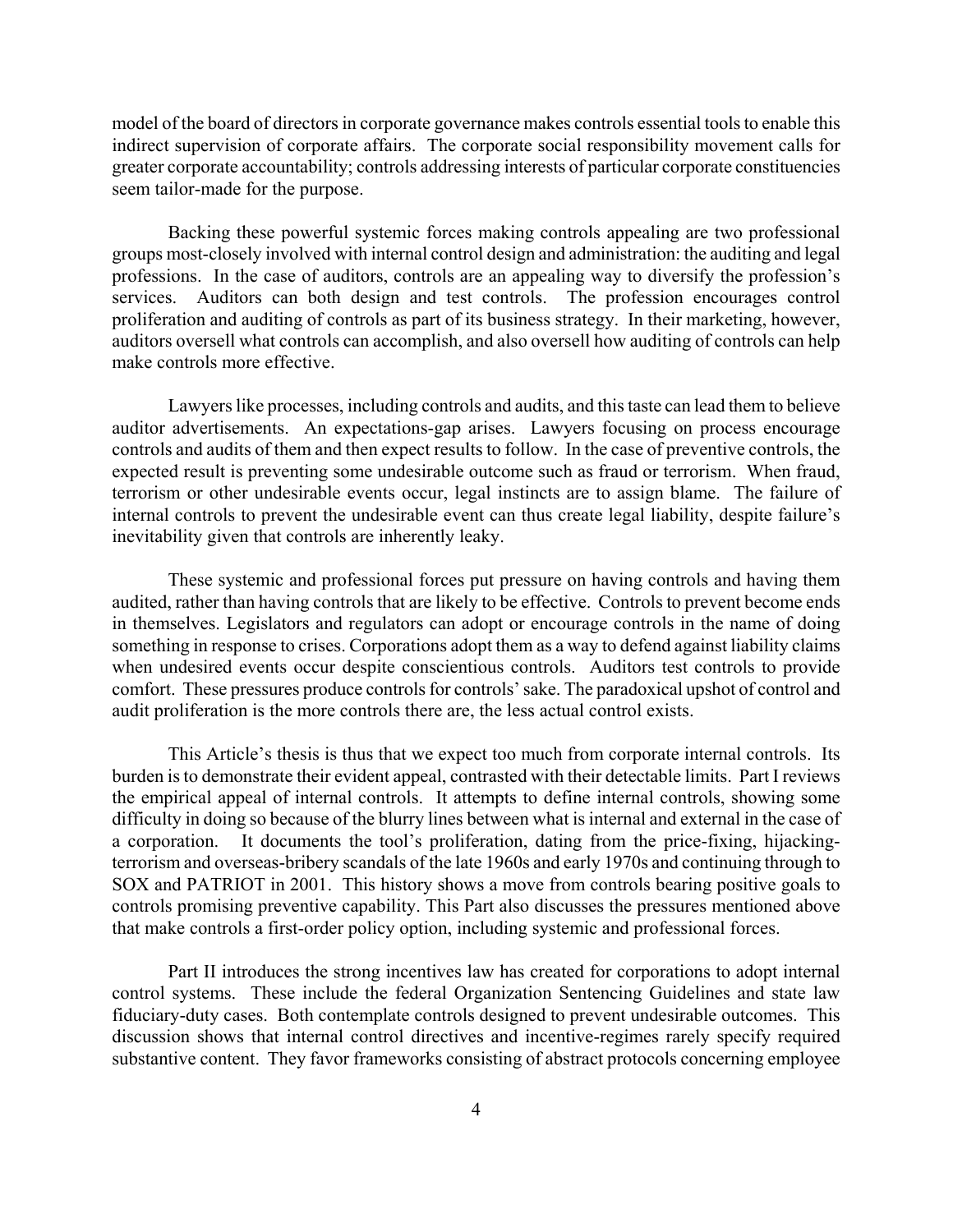training, supervision, procedure manuals and violation-reporting systems. The abstract nature of these characteristics contribute to the appeal of controls because they are easy to describe and contribute to the limits of controls because they are so general.

Parts III and IV illuminate the limits of internal controls by considering the different approaches to them taken by the auditing profession on the one hand and legal culture on the other[.4](#page-5-0)  An abbreviated account of this contrast is: auditors know controls and audits are inherently limited processes while lawyers invest more confidence that these processes can assure substantive results. The resulting expectations gap adds pressure to use more controls and audits that simultaneously promote the appearance of control and reduce actual control.

When auditors conduct general audits they understand that they may fail to detect misstatements despite the best controls. In their work, auditors examine controls to assess their bearing on this risk. They understand not only that controls are leaky and limited, but that controls can both reduce risk and increase it. Auditors approach their task using professional skepticism. This means probing the judgments management makes concerning all managerial assertions auditors are asked to attest to. Applying this professional skepticism to both the process and results, auditors are willing to second-guess managerial decisions of every kind without deference.

Auditors honed these professional attitudes in their historical work involving audits of financial statements. Auditors increasingly apply these tools to audit a wide range of other matters. These new engagements include the auditing of control systems intended to prevent a variety of undesirable events. Auditors assess the integrity of controls designed to prevent violations of worker safety regulations and environmental standards, for example. Under SOX, they are also required to audit controls over financial reporting and under PATRIOT to audit controls designed to thwart terrorist financing. There is reason to doubt whether the tools auditors apply to oldfashioned financial statement audits work as well when applied in these non-traditional exercises.

Part IV contrasts the audit view of controls and related risk with the legal view. Whereas auditors take steps to reduce the risk that they will fail to detect misstatements to a maximum statistically-acceptable level and then tolerate the residual as inevitable, the legal perspective is preoccupied with liability risk and the design of compliance systems to mediate or allocate it. The focus is on process. This illustrates a key difference in professional attitude between auditing culture and legal culture concerning corporate internal controls.

<span id="page-5-0"></span><sup>4</sup> A critique of internal control effectiveness cannot rely upon an assessment of the frequency of internal control failure because internal control success cannot be measured (*i.e*., the absence of fraud, terrorist attack or other aim of internal controls may be attributable to factors other than internal controls). Comparing deviation rates from established norms in pre-and post-control environments is perhaps the best means for assessment, but testing and interpretation remain difficult at best. *See generally* David P. Farrington, *Assessing Systematic Evidence in Crime and Justice: Methodological Concerns and Empirical Outcomes*, 49 ANNALS OF THE AMERICAN ACADEMY OF POLITICAL AND SOCIAL SCIENCE 587 (2003).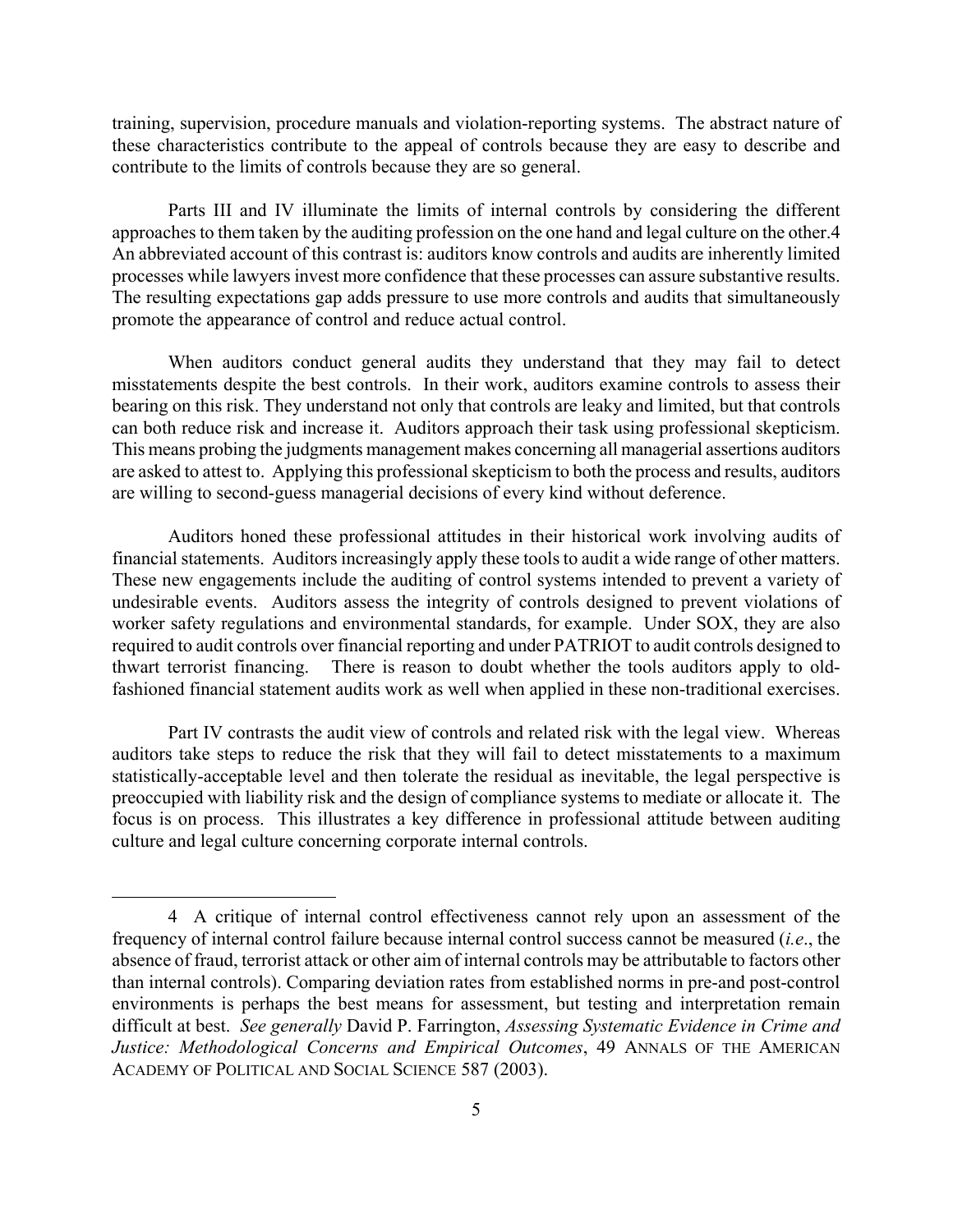Lawyers invest substantial confidence in processes to promote substantive results. In corporate law, for example, the business judgment rule expresses deference to managerial decisions by examining the process of decision-making rather than the result. This belief in process leads lawyers to imagine that controls and audits of them can neutralize risk more fully than is possible.5 Other professional differences between auditing and legal culture reinforce this difference in expectations. These include the fact that auditors confront controls directly and *ex ante* and must opine on them prospectively; lawyers tend to confront controls *ex poste*, after some event has occurred and wonder why effective controls were not in place.

In summary, the appeal and limits of internal controls to fight fraud, terrorism and other ills is a process moving from positive controls recognized as leaky-but-useful to negative controls with high expectations and more limited capability of delivering. Seduced by the appeal of controls as a first-order policy option, distinctions between control, audit and evaluation blur, and what is auditable is more important than what must be valued by judgment. At the extreme, this emphasis on controls can lead controls to take on the character of ends in themselves, rather than means of achieving ultimate goals. By expecting so much of controls and directing so much attention and auditing power on them, we get less effective controls; were we to expect less from internal controls, and shower less attention and auditing power on them, we would actually end up getting more out of them.

Changing expectations concerning controls and audits of them is difficult. The structure of the control-and-audit regime hides the fact that it revives an old problem of agents watching agents. That is, control seeks to govern behavior and is deemed necessary due to lack of trust. Audits of control seek to test those controls to assure behavior is being controlled. But why should the auditor be trusted any more than the agent in the first place? In the control-and-audit regime, they are vested with infallibility that isn't real. And it is not so much that auditors are not trustworthy but that the tools of their craft are inherently limited and the controls they test inherently limited.

Auditors monitoring controls can only test certain kinds of controls. There is a difference between control effectiveness and control audit-ability. A corporation can have controls that are more effective but less audit-able and controls that are less effective but more audit-able. The less we trust those whose behavior we use controls to influence by increasing audit, the more controls will be produced that can be audited. But the infallibility complex concerning auditing

<span id="page-6-0"></span><sup>5</sup> The tools lawyers confront in the controls process reinforce the conclusion that ambitions are too high; examples in Appendix B show they may become quixotic for controls extending beyond pure internal functionality and toward outward-directed public policy objective such as fighting terrorism. Three illustrations of alternative control templates suggest associated limits. The first considers the relationship between regulation and control, a difficult interpretive bridge to gap yet one that played a role in the bankrupting of PanAm Airways after terrorists blew up one of the company's planes over Lockerbie, Scotland. The second considers how even informal control practices can lead to liability and suggests how this result is likely to degrade rather than enhance the quality and probable effectiveness of internal controls. The third evaluates PATRIOT's internal control directives to suggest highly uncertain payoffs given clearly substantial costs.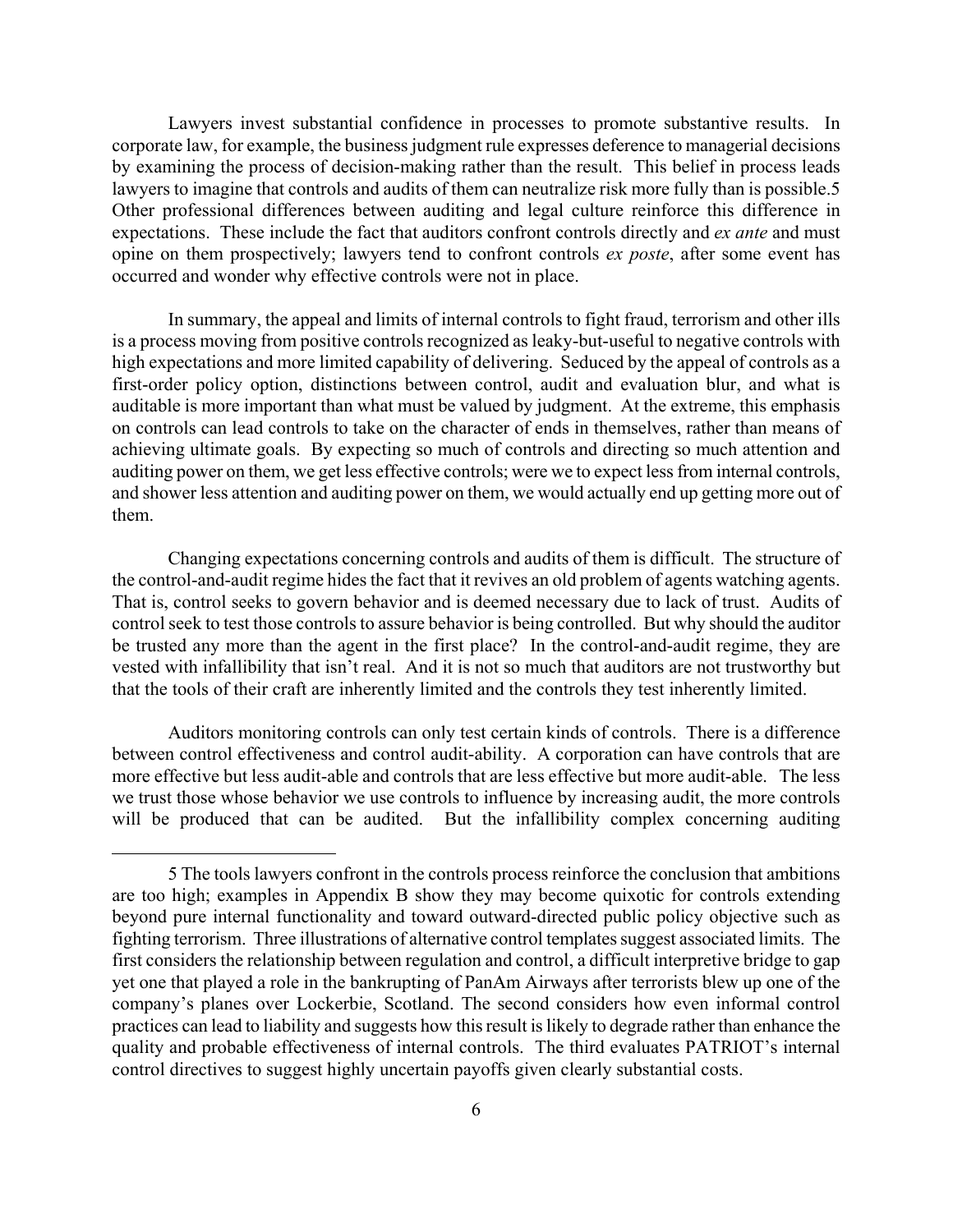systematically biases us to controls that can be audited rather than controls that are effective. In this cycle, the end point undercuts the goal: we seek control because we do not trust the agent and then add a monitor who can only monitor certain controls and those controls may be less effective in controlling the agent's behavior than controls that can't be audited.

The historical solution to this conundrum was the team production theory of organizational behavior and an economic model that explained how workers coordinate activity in ways beneficial to the organization in lieu of either controls (which can be leaky) or audit (which may not be able to test control effectiveness). We have been on an experimental ride since the mid-1970s using controls and audits as tools to overcome what may not be possible to overcome. One way to reduce the false expectations of the control-and-audit regime is to reemphasize the old-fashioned model and its own limits. Necessary to doing so are for auditors to temper the advertisements of their products, for legal culture to resist allowing control failure to generate liability, and for both to emphasize the limits of controls when articulating applicable standards which influence expectations.

# I. CONTROL APPEAL: ROOTS

Internal controls embrace a variety of mechanisms operating as tentacles in the corporate web, connecting external activity to internal operations and reporting, and connecting these back to external reporting. It is useful to begin with some specification of internal controls by type. This furnishes a basis for considering the history of modern internal controls, a history best characterized as proliferation through mandates and incentives, with limited specification of their required content, but irresistible appeal.

# *A. Classification*

Defining corporate internal controls is difficult. A fully-encompassing definition treats as internal controls all the processes or mechanisms an organization uses to promote the achievement and reporting of its objectives.[6](#page-7-0) Beyond such generalities, specific classifications are elusive. Part of the difficulty is that internal controls have proliferated in the past three decades.

#### *1. Seeking a Definition*

 $\overline{a}$ 

Internal controls have adorned management, accounting and financial auditing since the 19<sup>th</sup> century[.7](#page-7-1) Traditional controls are mechanisms intended to assure achievement of corporate objectives. Examples are budgeting processes that define project goals and provide cost-benefit exercises to determine whether particular corporate projects should be pursued. Specific examples are duty-segregation practices such as providing that one work group prepares a project proposal and a different group decides whether to pursue it. Controls intended to help a company achieve its

 <sup>6</sup> *See* SECURITIES AND EXCHANGE COMMISSION,COMMENTARY ACCOMPANYING PROPOSED RULES IMPLEMENTING SECTION 404 OF THE SARBANES-OXLEY ACT.

<span id="page-7-1"></span><span id="page-7-0"></span> <sup>7</sup> *See* MICHAEL POWER, THE AUDIT SOCIETY: RITUALS OF VERIFICATION (1997), at 19-20.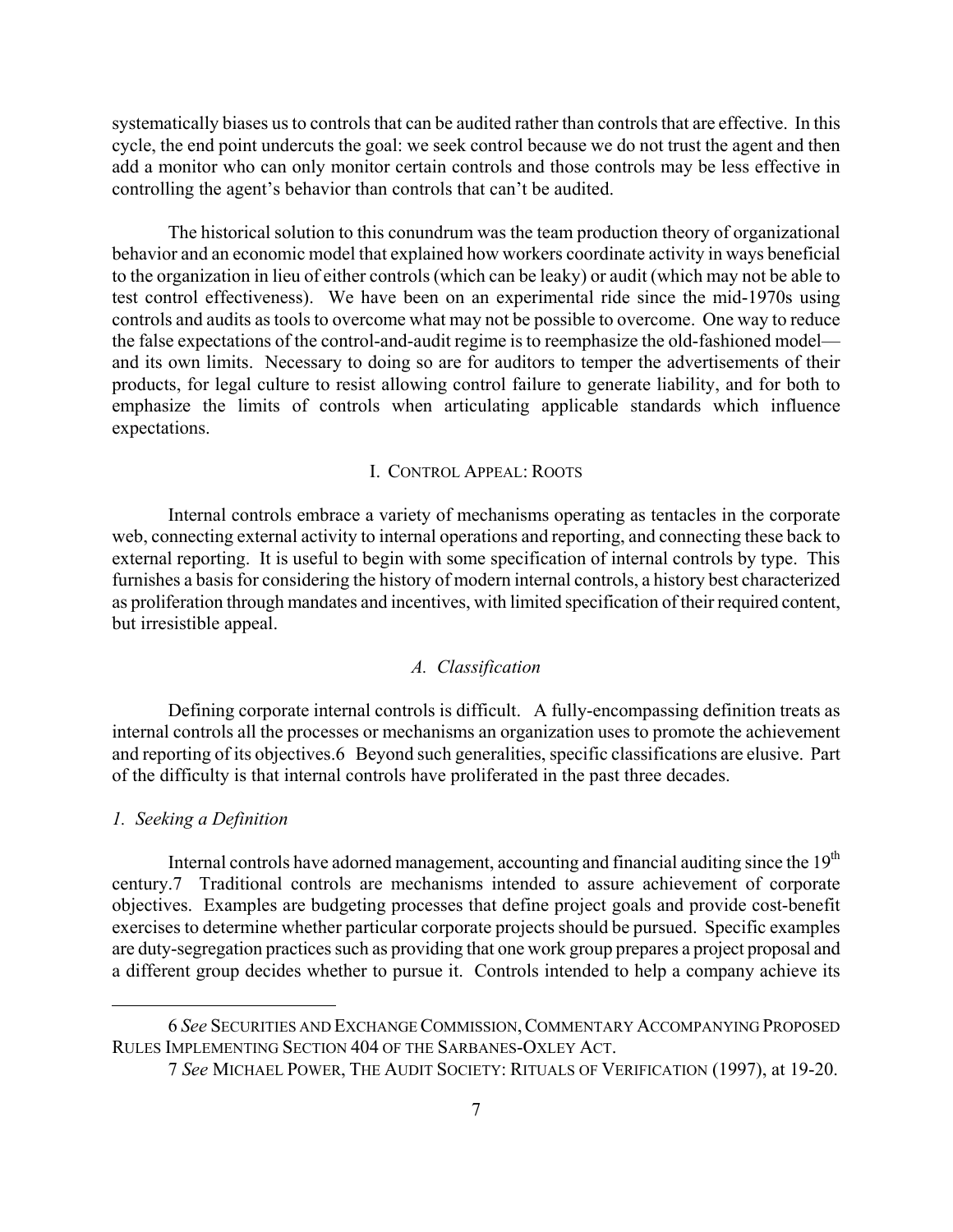objectives can be called administrative or operational controls.

In the 1920s, controls expanded to include a set of protocols and systems specifically directed at financial reporting and safeguarding assets. Developed principally as a way to enable auditors to efficiently review a company in order to furnish assurance, these can be called accounting or financial controls. Examples are the practice of filing customer orders or invoices in triplicate with various departments from shipping to billing to collections.

In the late 1950s, attempts to define internal controls distinguished between "administrative controls" and "accounting controls."[8](#page-8-0) The former entailed implementing managerial policy, as through training programs and quality controls; the latter related directly to safeguarding assets and producing reliable financial records, such as duty-sharing among bookkeepers and maintaining adequate record-keeping systems.

Auditors regularly confront internal controls in their audit work. Their experience with internal controls gradually led auditing standard-setters to expand the category of accounting controls to include mechanisms previously in the category of administrative controls. By the early 1970s, standards denominated administrative controls as the mechanisms governing managerial authorization of transactions, while accounting controls were mechanisms intended to safeguard assets and records to accord with managerial policies that would permit preparing fairly-presented financial statements, promote accountability for asset protection, and periodically compare recorded assets with actual assets to resolve any discrepancies.[9](#page-8-1) 

Since the 1970s, controls have exploded in numerous directions to include protocols and systems intended to prevent bribery, protect consumers and workers from harm, preserve environmental resources, and combat terrorism. These can be called policy controls or compliance controls.

A comprehensive study of internal controls in the early 1990s led auditing standard-setters to jettison older distinctions between administrative and accounting controls and to incorporate these new policy and compliance controls. The Committee of Sponsoring Organizations (COSO) collapsed the categories under a single heading called simply internal controls.[10](#page-8-2) COSO thus functionally re-designated all previously-defined administrative controls as accounting controls**.** In

<span id="page-8-0"></span><sup>8</sup> STATEMENT OF AUDITING PROCEDURES (SAP) No. 29 (1958).

<span id="page-8-2"></span><span id="page-8-1"></span><sup>9</sup> STATEMENT OF AUDITING PROCEDURES (SAP) No. 54 (1972).

<sup>10</sup> COMMITTEE OF SPONSORING ORGANIZATIONS (1992). Numerous professional bodies, most in the accounting and auditing professions, have expended substantial effort since 1975 refining and developing internal controls. These include the National Commission on Fraudulent Financial Reporting (the "Treadway Commission"), jointly sponsored by the AICPA, the American Accounting Association, the Financial Executives Institute, the Institute of Internal Auditors, and the National Association of Accountants (these organizations are, in turn, collectively called the Committee of Sponsoring Organizations ("COSO") of the Treadway Commission and operate a separate internal control project). *See* www.coso.org.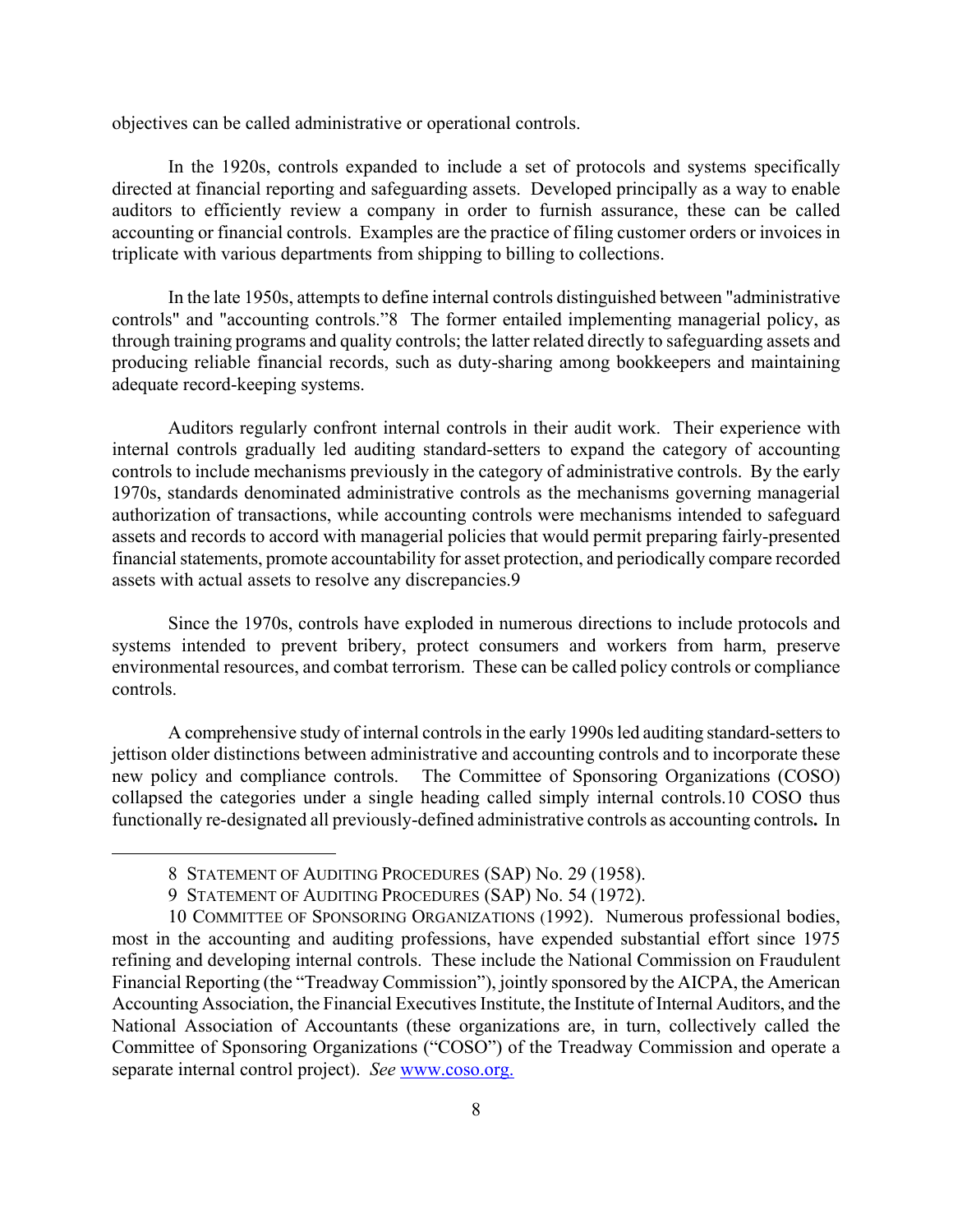part this shift reflected the view that all controls were factors auditors needed to understand when designing a general financial audit. Under the COSO classification, as well as formal auditing standards adopted in the mid-1990s[,11](#page-9-0) corporate internal controls are processes designed to promote achieving all corporate objectives, including those relating to operations, financial reporting and compliance with law[.12](#page-9-1) 

In rules implementing SOX, the SEC hazards return to the older classifications by distinguishing a category of internal controls "over financial reporting.["13](#page-9-2) It defines these as mechanisms intended to safeguard assets and assure that transactions are properly authorized, recorded and reported to enable preparing fairly-presented financial statements.[14](#page-9-3) This formal definition of controls "over financial reporting" denotes mechanisms that "pertain to the preparation of financial statements for external purposes that are fairly presented in conformity with generally accepted accounting principles."[15](#page-9-4) Implicit in this distinguishing definition is that a recognized category of non-financial controls endures, just as they have since the 1950s when they were denominated as administrative controls. Today these include both operational (or administrative) controls and compliance (or policy) controls.

The SEC's revival of the classical distinction among control types is not intended to suggest that financial auditors need not concern themselves with non-financial controls. It does, however, emphasize that auditors conducting financial audits are more concerned with financial than with operational or compliance controls. The SEC further mints and distinguishes a category of controls called "disclosure controls and procedures." It defends the distinction between internal controls over financial reporting from disclosure controls and procedures by saying that the two overlap but each covers ground the other does not.

# *2. Positive versus Negative Goals*

The struggle to classify controls underscores the difficulty of distinguishing control types. The SEC's distinction between financial controls and compliance controls is one possibility. Another is between inward-directed versus public-policy. But all such categories are difficult to

1

<span id="page-9-0"></span><sup>11</sup> STATEMENT OF AUDITING STANDARDS (SAS) No. 78 (Am. Inst. of Certified Pub. Accountants) (1995).

<span id="page-9-1"></span><sup>12</sup> For a complete history of corporate internal control systems, see STEVEN J. ROOT, BEYOND COSO: INTERNAL CONTROL TO ENHANCE CORPORATE GOVERNANCE (1998).

<span id="page-9-2"></span><sup>13</sup> *See* SECURITIES AND EXCHANGE COMMISSION, FINAL RULE:MANAGEMENT'S REPORTS ON INTERNAL CONTROL OVER FINANCIAL REPORTING AND CERTIFICATION OF DISCLOSURE IN EXCHANGE ACT REPORTS, 17 C.F.R. 210 (June 5, 2003), at 9.

<span id="page-9-3"></span> <sup>14</sup> *Id.* (citing as consonant with this view CODIFICATION OF ACCOUNTING STANDARDS AND PROCEDURES (Am. Inst. of Certified Pub. Accountants) § 319, Sarbanes-Oxley Act § 103, and the Foreign Corrupt Practices Act, Securities Exchange Act § 13(b)(2)(B)).

<span id="page-9-4"></span><sup>15</sup> *Id.*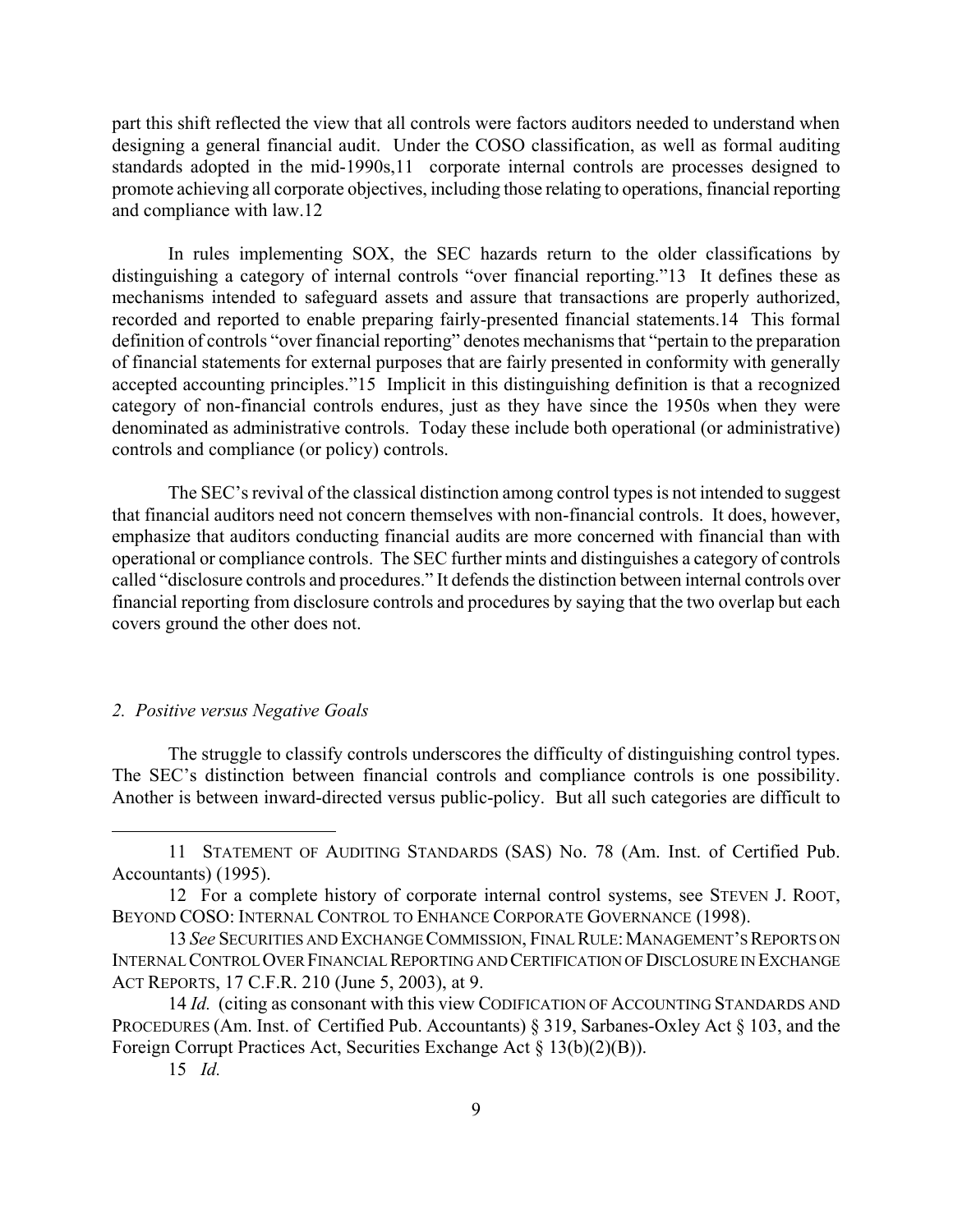sustain. The SEC's attempt to distinguish a category of disclosure controls and procedures illustrates the point. It partakes of portions of both financial controls and compliance controls.

The difficulties of distinguishing between internal and policy controls are due to the complex nature of the corporation. Corporations have multiple roles and constituencies. Even proponents of shareholder-centric corporations pursuing shareholder wealth maximization must recognize that corporations also affect the interests of non-shareholder constituencies. Devotees of corporate social responsibility make this stance explicit. While attempting to arrange control types along a continuum for purposes of tying controls to particular interests may be possible in theory, it is difficult in practice.

A more fruitful possible distinction between controls are those designed to achieve positive or aspirational ends and those designed to achieve negative or preventive goals. These may operate on a continuum as well, but locations are a bit more transparent and certainly less controversial.[16](#page-10-0)  The history of internal controls supports this conception.

Administrative or operational controls originated as mechanisms intended to help produce positive ends consisting of the achievement of corporate objectives. Amid proliferation, controls have assumed a strong negative dimension. Policy/compliance controls in particular are conceived as devices intended to prevent negative events from occurring. A common theme of internal control development in the past decade has been a diminution of the significance of the positive purposes of traditional administrative or operational controls and an increasing accentuation of the negative purposes of contemporary policy/compliance controls.[17](#page-10-1) 

The change of purpose appears in SOX. Financial controls are traditionally intended to promote the positive result of fairly presented financial statements. In SOX, they appear to be aimed at least as much at the negative goal of preventing fraud.[18](#page-10-2) Contemporary classification of controls

<span id="page-10-0"></span><sup>16</sup> The positive-negative distinction is imperfect but captures important differentiating characteristics. Traditionally financial controls were intended to help produce fair financial reporting. In that positive sense they were akin to traditional operational controls, with the goal of promoting corporate objectives. Compliance controls are primarily intended to meet governmental policies, without that first priority of achieving corporate objectives. Though particular governmental policies may be written in positive terms, from the corporation's viewpoint the goals are not principally about meeting its objectives (a primary, positive aspiration) but about meeting the government's with the corporation's principal interest being to avoid violating laws or exposing itself to liability (a negative objective). *See infra* Part II.C.1.

<span id="page-10-1"></span> <sup>17</sup> *See* ROOT, *supra* note 12 (explaining that while the COSO framework notes the positive dimension in early sections defining controls as mechanisms intended to help with the "achievement of objectives" and the "effectiveness and efficiency of operations," later detailed discussion of applications mutes this significant characteristic).

<span id="page-10-2"></span><sup>18</sup> *See, e.g*., PUBLIC COMPANY ACCOUNTING OVERSIGHT BOARD, PROPOSED STANDARD:AN AUDIT OF INTERNAL CONTROL OVER FINANCIAL REPORTING PERFORMED IN CONJUNCTION WITH AN AUIT [SIC] OF FINANCIAL STATEMENTS (Oct. 7, 2003).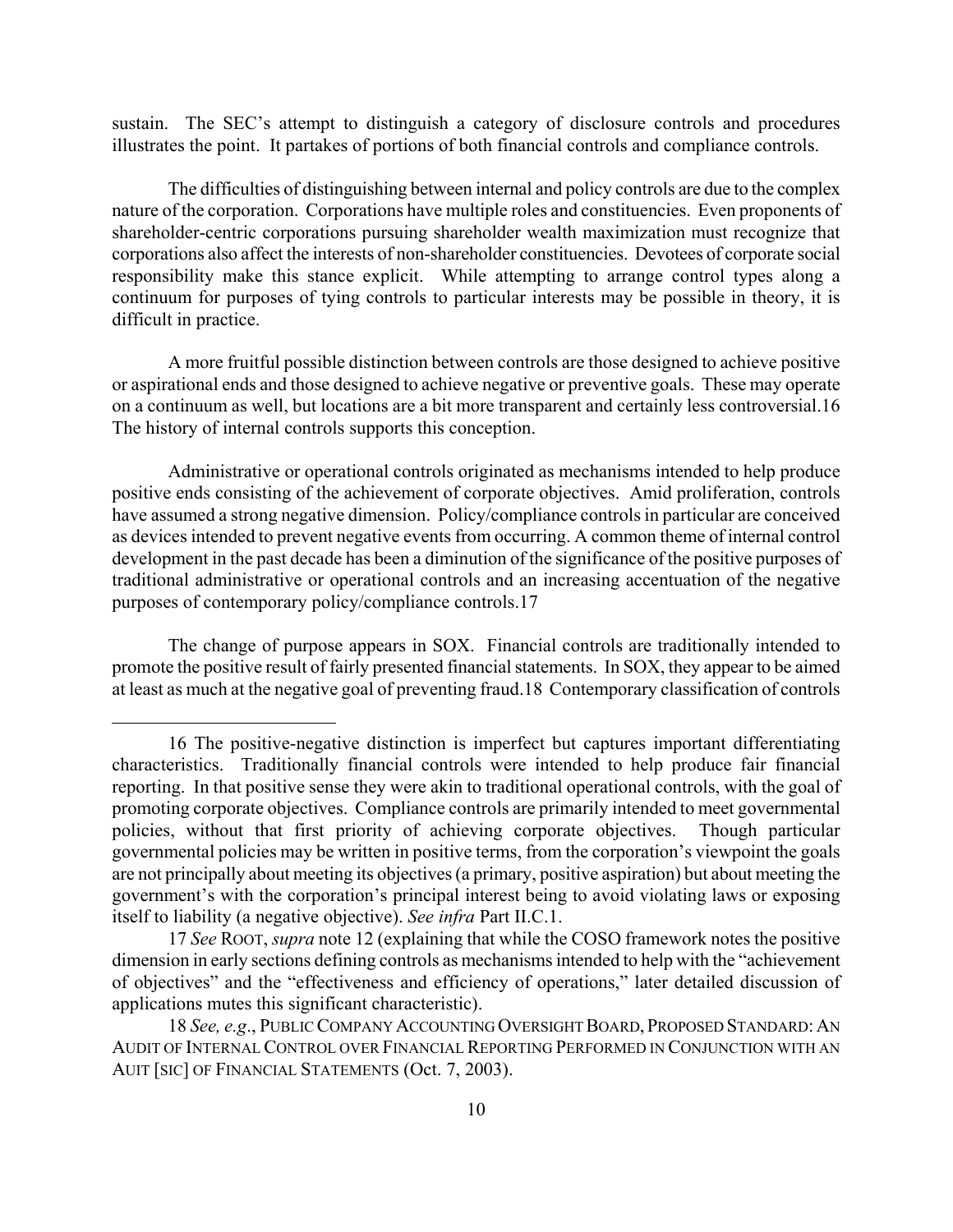does not formally embrace this characterization of controls as positive- or negative-directed. But the various struggles to define and classify internal controls suggest it is possibly a more accurate and useful way of thinking about them.

The SEC's definitional efforts, as well as those of COSO, imply a further broad distinction between operational or administrative controls and all others. Corporations continue to adopt a variety of operational controls for their own internal purposes. These are intended specifically to achieve objectives relating to the business as an operating entity. Controls promulgated by the SEC or required or encouraged by other governmental entities are the stuff of public policy options. This is increasingly the case even for financial controls under SOX.

# *3. Practical Specification*

Despite classification difficulties, a distinction between financial and compliance controls retains utility. In addition to operating controls, all companies maintain financial controls designed to assure the adequacy of financial reporting. For public companies, these controls have been required by federal securities laws since the 1970s[19](#page-11-0) and under SOX officers must certify their integrity and auditors must attest to the certification's assertions[.20](#page-11-1) The content and operation of financial controls can be general, but all are tailored to particular companies. General mechanisms include systems promoting security and redundancy, programming to adhere to specified standards and constraints on subjective judgment as through cross-checking[.21](#page-11-2) 

Compliance programs are a species of internal controls, typically a tailored set of devices to meet externally-imposed non-financial mandates. Examples are protocols designed to assure meeting federal workplace regulations promulgated by the Occupational Safety and Health Administration and standards of environmental control promulgated by the Environmental Protection Agency. Many companies adopt a range of standards promulgated by the International Standards Organization, from environmental guidelines to quality control, based on detailed procedures, documentation and testing. Specific industries adopt particular programs to comply with regulatory law, including industries such as securities, insurance, and medicine. PATRIOT imposes a variety of compliance controls on businesses in the financial services industry—from banks to casinos to card clubs—including programs designed to identify suspicious activity among

<span id="page-11-0"></span><sup>19</sup> The fountainhead of modern internal control regulation is 1977's Foreign Corrupt Practices Act ("FCPA"), Title I, Pub. L. No. 95-213 (1977), codified in scattered sections of 15 U.S.C., which in turn codified various provisions of professional auditing standards, including SAS No. 1. *See* SECURITIES AND EXCHANGE COMMISSION, FINAL RULE: MANAGEMENT'S REPORTS ON INTERNAL CONTROL OVER FINANCIAL REPORTING AND CERTIFICATION OF DISCLOSURE IN EXCHANGE ACT REPORTS, 17 C.F.R. 210 (June 5, 2003), at 7.

<span id="page-11-2"></span><span id="page-11-1"></span><sup>20</sup> *Id*.

<sup>21</sup> Controls thus consciously seek to prevent the need for judgment and this reveals a systemic limit and danger of such systems. Judgments must be made. Controls constraining judgment deny this reality. *See infra* Part IV.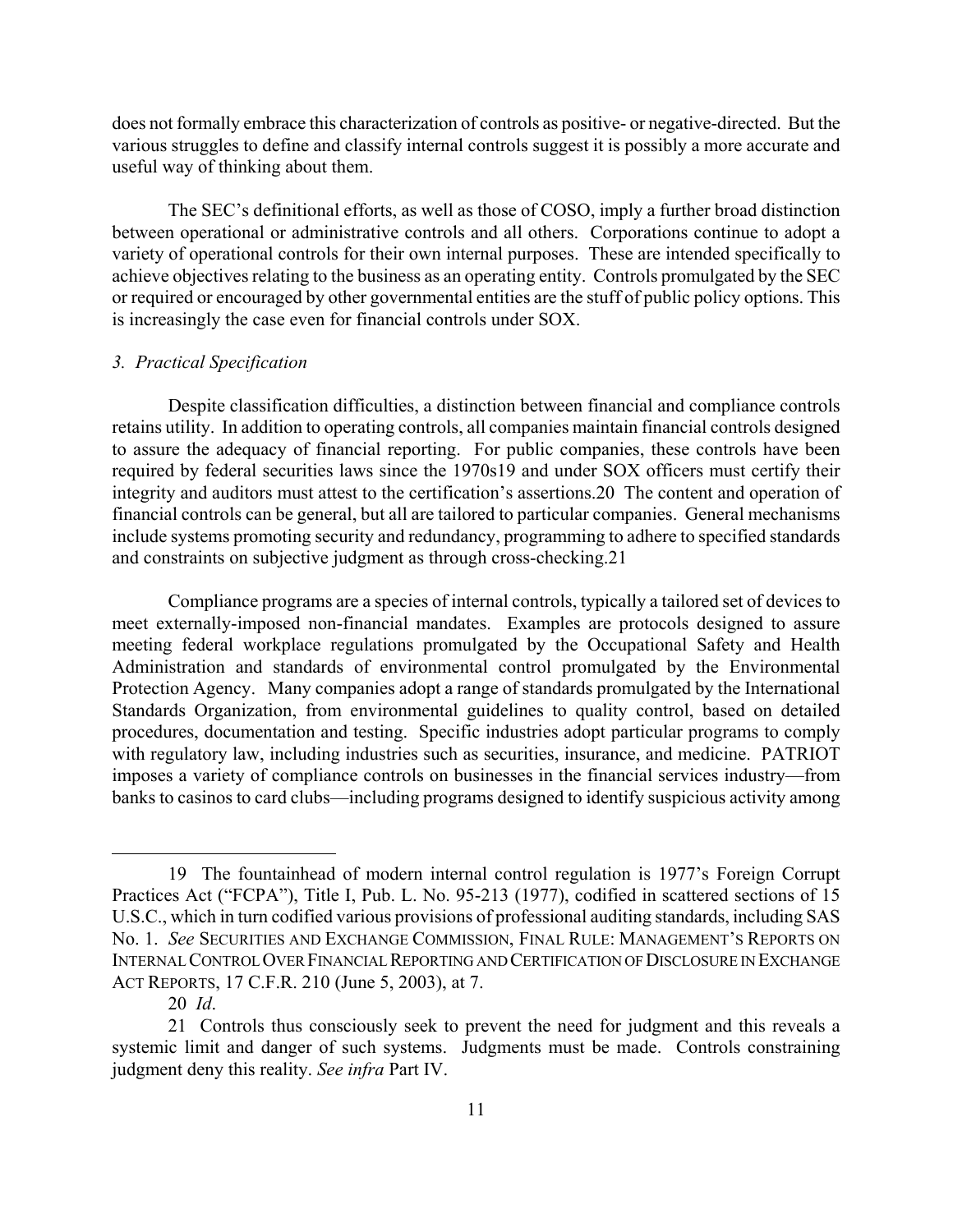customers that could indicate involvement in terrorist financing[.22](#page-12-0) 

The distinction between financial and compliance controls is reflected in the allocation of responsibility for controls within a corporation. Boards of directors and managers jointly define, implement and evaluate internal controls, both financial and compliance. In principle, however, chief responsibility for internal controls rests with the board of directors, for controls are intended to radiate throughout the corporation. A board's leadership obligation entails supervising the design of internal controls and supporting their administration. Teams of internal managers implement and review internal controls, teams including both internal auditors and lawyers, and this is where function supports the classical distinction between financial and compliance controls.

A financial department typically administers financial controls, headed by a chief accounting officer, chief financial officer, director of internal audit or, more recently, a new position called chief risk officer. Historically, financial controls were intended to promote fair financial reporting, though after SOX they increasingly are intended to prevent fraud. Financial controls are reviewed by the firm's outside auditor in connection with its annual examination of the financial statements, and SOX requires separate testing of internal financial controls beyond that undertaken to audit the financial statements.[23](#page-12-1) The board as a whole is directly responsible for the production of general purpose financial statements depicting overall performance. Board oversight of financial controls and external audit is thus direct, typically exercised through a board audit committee seen as one of the most important board committees.

The general counsel's office traditionally administers compliance controls. Contemporary proliferation of these controls uses them as tools to promote governmental policies, as ways to prevent the corporation from violating laws. Board oversight of compliance controls tends to be more attenuated than for financial controls. Responsibility for non-financial controls is not ordinarily assigned to particular board committees. Corporate reporting concerning these matters is not typically part of the annual reporting process concerning overall corporate performance. Any annual reporting that is required concerns discrete matters targeted to particular audiences, such as the EPA or OSHA. They can be audited but are not routinely audited in the same way or to the full extent that internal financial controls are audited. Examples of unusual cases where such reporting and auditing has been undertaken on a par with financial reporting are so-called corporate social responsibility reports and audits, made famous by companies such as Ben & Jerry's Ice Cream and The Body Shop[.24](#page-12-2) 

# *B. Proliferation*

<span id="page-12-0"></span><sup>22</sup> *See* Appendix C.

<span id="page-12-2"></span><span id="page-12-1"></span><sup>23</sup> *See* Part III.C.

 <sup>24</sup> *See* David Hess, *Social Reporting: A Reflexive Law Approach to Corporate Social Responsiveness*, 25 IOWA J.CORP.L. 41 (1999); Lewis D. Solomon, *Implementation of Humanomics by Modern Publicly Held Corporations: A Critical Assessment*, 50 WASH. & LEE L. REV. 1625 (1993); see also Cynthia A. Williams, *The Securities and Exchange Commission and Corporate Social Transparency*, 112 HARV. L. REV. 1197 (1999).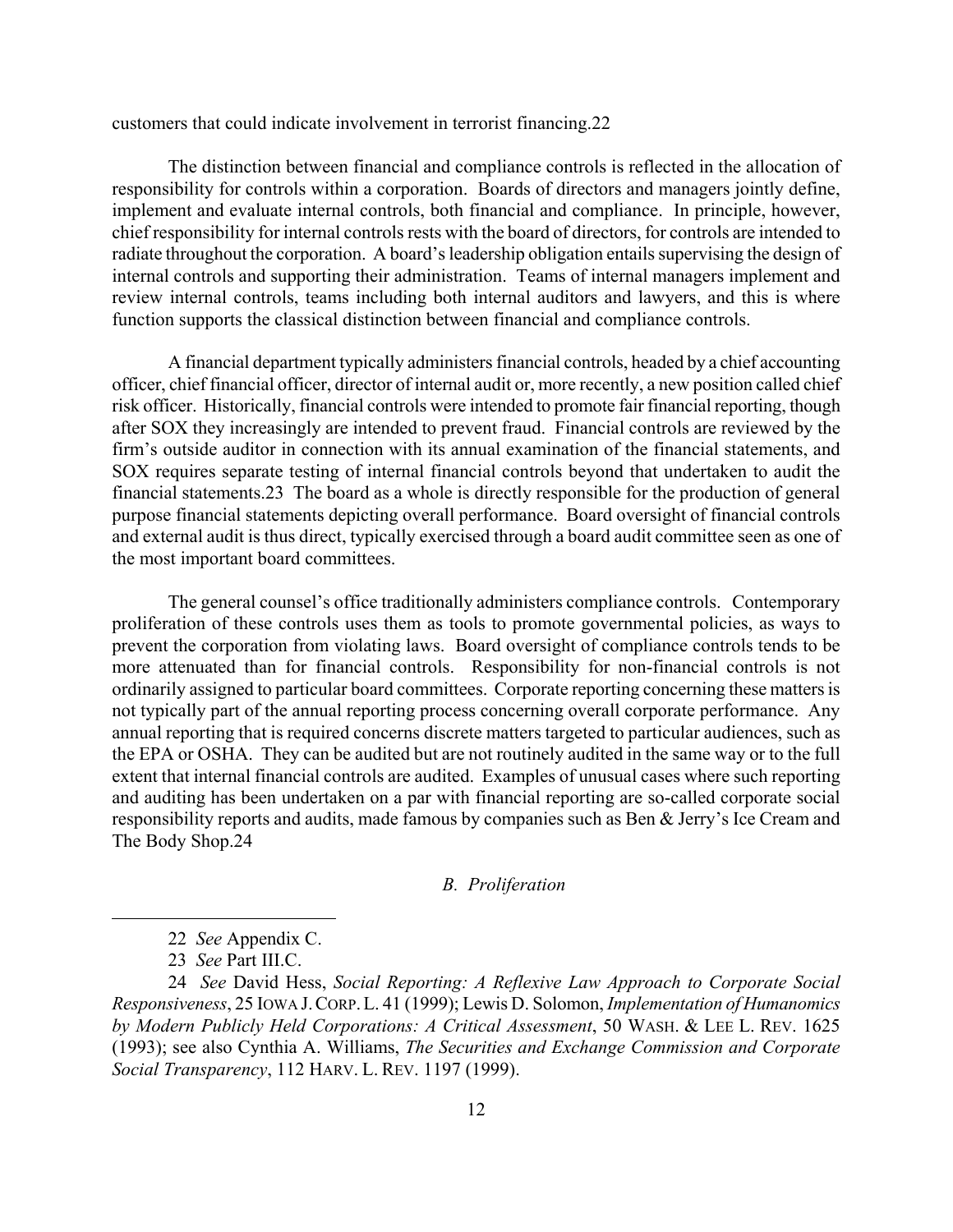The modern history of internal controls has been their proliferation and expansion as a policy option, commonly in response to pending crises.[25](#page-13-0) Before the 1960s in corporate America, internal controls for financial reporting were common if limited in scope and those for non-financial matters such as preventing violations of law were rare[.26](#page-13-1) Both began to proliferate following the electrical equipment industry's antitrust scandal of the early 1960s, hijacking-terrorism of the late 1960s and early 1970s, and the foreign-bribery scandals of the early 1970s.

# *1. Thirty Years of Controls*

1

A leading corporate figure in the antitrust scandals was Allis-Chalmers Co., whose executives agreed to testify for the government against other conspirators in a price-fixing ring. The immediate result was the prosecution of 29 corporations and 45 people pleading guilty or *nolo contendre* to a variety of criminal antitrust violations. Of these, seven went to jail and another 24 received suspended sentences.[27](#page-13-2) A shareholder lawsuit against Allis-Chalmers executives and board members was dismissed on the grounds that these individuals had no obligation to implement a corporate "system of espionage" to detect the antitrust violations.[28](#page-13-3) Despite the court's disparaging characterization, the specter of espionage evolved shortly into the concept of compliance programs.

Interest in internal financial controls accelerated the next decade, in the wake of the overseas bribery scandals of the early 1970s. Leading US companies such as Lockheed Aircraft, Exxon, Mobil, Gulf, and United Brands bribed foreign officials and failed to record the bribes accurately on their corporate financial statements. So severe was the resulting crisis that the CEO of United

<span id="page-13-0"></span><sup>25</sup> A parallel history runs through corporate criminal liability, with a historical aversion to the concept due to the absence of a corporate *mens rea*, though there is fairly wide use and acceptance of it today. For a dissent from the current prevalence of corporate criminal liability chiefly using economic analysis, see Daniel R. Fischel & Alan O. Sykes, *Corporate Crime*, 25 J. LEG. STUD. 319 (1996).

<span id="page-13-1"></span><sup>26</sup> *See, e.g., Bates v. Dresser*, 251 U.S. 524, 530 (1920) (Holmes, J.) (bank's outside directors not liable for failure to maintain adequate controls or examine underlying ledgers to detect fraud effected by head cashier that essentially depleted entire assets of the bank, though holding attributed in part to semi-annual audit of bank regulators and validation of cashier's reports by bank president).

<span id="page-13-2"></span><sup>27</sup> John D. Copeland, *The Tyson Story: Building an Effective Ethics and Compliance Program*, 5 DRAKE J. AGRIC. L. 305 (2000) (highlighting *Allis-Chalmers* and kindred cases in context of detailed study of poultry-industry leader Tyson).

<span id="page-13-3"></span> <sup>28</sup> *Graham v. Allis–Chalmers Manufacturing Co.*, 188 A.2d 125 (Del. Ch. 1963) (corporate "directors are entitled to rely on the honesty and integrity of their subordinates until something occurs to put them on suspicion that something is wrong. If such occurs and goes unheeded, then liability of the directors might well follow, but absent cause for suspicion there is no duty on directors to install and operate a corporate system of espionage to ferret out wrongdoing which they have no reason to suspect exists.").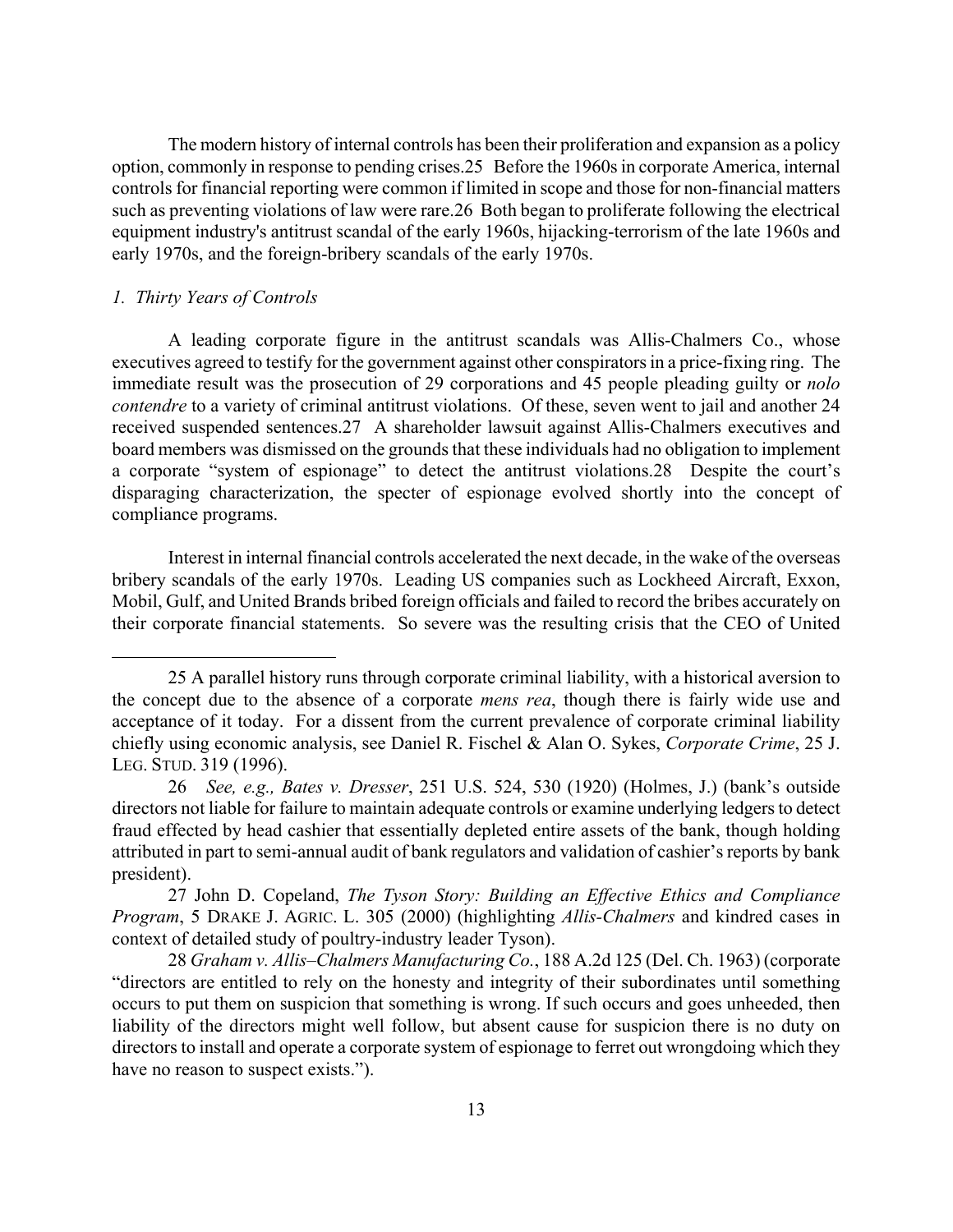Brands committed suicide by jumping 44 stories off the PanAm Building in New York City[.29](#page-14-0) So broad was the scandal's scope that it led to the toppling of various governments around the world, including in Bolivia, Honduras and Japan. The national mood compelled Congress to "do something." The upshot was the Foreign Corrupt Practices Act (FCPA), an ambitious piece of legislation intended to prevent offshore bribery and false financial reporting obscuring its use. The FCPA laid the foundation for a corporate mandate to develop and implement a wide range of internal financial controls.[30](#page-14-1) 

Compliance controls relating to terrorism arose after a spate of hijackings to Cuba and in the Middle East in the late 1960s and early 1970s[.31](#page-14-2) As aircraft traveling range increased, hijackings assumed greater appeal. On February 21, 1968, Lawrence Wilson Rhodes became the first of 37 hijackers of US commercial aircraft over the next two years demanding to be taken to Cuba[.32](#page-14-3) In the 1970s, hijackings by the Arab terrorist group Popular Front for the Liberation of Palestine (PFLP) escalated, featuring the spectacular 1970 Labor Day weekend simultaneous commandeering of four commercial jets from various European capitals to Dawson's Field in Jordan[.33](#page-14-4) In a rush to respond to crisis, Congress enacted a series of laws imposing internal control mandates on airlines aimed at improving security at airports and aboard planes to prevent terrorism.

Other examples of industry-specific crises that resulted in prescribing increased internal controls abound. They include:

• The early 1980's defense contractor scandals, famously featuring \$10,000 wrenches and \$7,000 coffee machines, led ultimately to the Packard Commission's reports and recommendations for enhanced internal controls adopted by executive branch agencies and subsequently embraced by many industries.[34](#page-14-5) 

 $\overline{a}$ 

<span id="page-14-2"></span>31 Earlier isolated incidents involving threats in the aviation industry elicited no such response. The first hijacking ever seems to have occurred in Peru in 1930, conducted by military officers attempting a coup. In the 1950s, US bank robbers used hijackings to make escapes.

<span id="page-14-3"></span>32 DAVID FRUM,HOW WE GOT HERE:THE 70S–THE DECADE THAT BROUGHT YOU MODERN LIFE, FOR BETTER OR WORSE (2000).

<span id="page-14-4"></span>33 A copious and insightful opinion concerning insurance law but dwelling on the Arab-Israeli conflict, penned by Judge Marvin E. Frankel (1921-2002), addresses this case. *Pan American World Airways, Inc. v. Aetna Casualty & Surety Co.*, 368 F. Supp. 1098 (S.D.N.Y. 1972), *aff'd* 505 F.2d 989 (2d Cir. 1974).

<span id="page-14-5"></span>34 Among the statutes adopted in response to the defense contractor scandals were 1986 Amendments to the False Claims Act, the Anti-Kickback Enforcement Act of 1986, and the Major

<span id="page-14-0"></span> <sup>29</sup> Copeland, *supra* note 27 (*citing* Eleanor J. Tracy, How United Brands Survived the Banana War, *Fortune*, July 1976, at 145).

<span id="page-14-1"></span><sup>30</sup> After the FCPA was passed, the SEC proposed regulations requiring certification and attestation of internal controls systems but shelved them in response to corporate pressure. *See* SEC COMMENTARY ACCOMPANYING PROPOSED RULES IMPLEMENTING SECTION 404 OF SOX. It repeated the same proposal-withdrawal pattern in 1988 after the Treadway Commission (COSO) report was published. *Id*.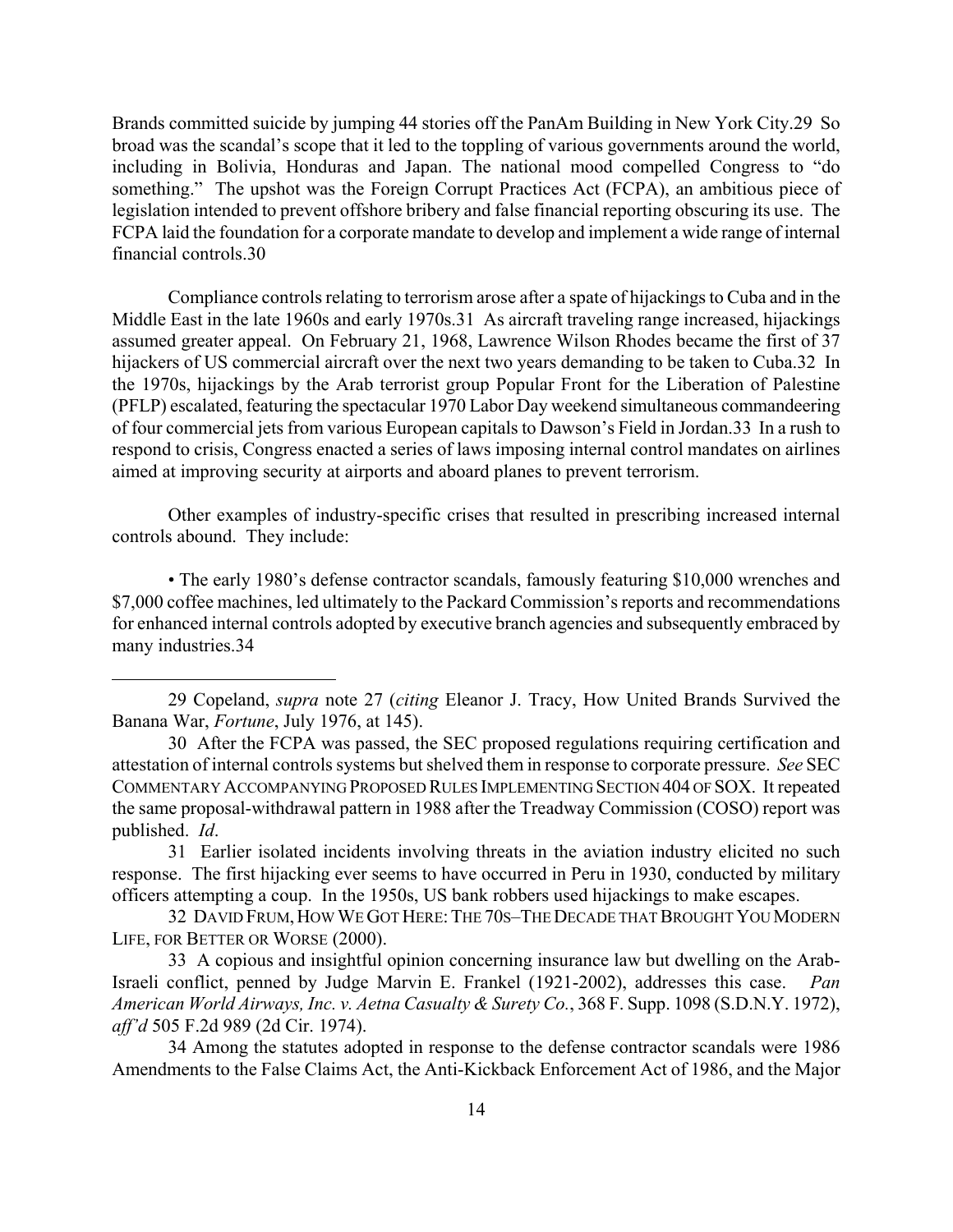• In the mid-to-late 1980s, the financial services industry was engulfed by the insider trading scandals starring Dennis Levine, Ivan Boesky, and Michael Milken, which led to the Insider Trading and Securities Fraud Enforcement Act of 1988's imposition of compliance codes on broker-dealers and investment advisers to prevent insider trading.[35](#page-15-0) 

• Evolving environmental concerns throughout the 1980s produced an array of regulatory requirements on business that contain substantial internal control and compliance mandates (in addition to various criminal penalties).[36](#page-15-1) 

• In the 1990s, the internal control pressure valve increasingly opened up in the health care industry in response to a rising incidence of fraud in Medicare billing and related areas[.37](#page-15-2) 

#### *2. Contemporary Responses*

Contemporary accounting scandals and terrorism prompted Congress to adopt new laws imposing internal controls, both financial and compliance. On the terrorism-compliance side, Congress determined that the terrorist attacks on the US of September 11, 2001 were financed using funds transmitted throughout the US financial system. The attacks were a wake-up call in Congress to the reality that our financial system is a conduit for funding dozens of terrorist organizations and thousands of terrorists here and abroad. Congress responded to this awakening with PATRIOT, an act of sweeping breadth containing several specific sections mandating that financial services businesses impose compliance controls to interdict money laundering and identify suspicious activities of customers who may be involved in terrorist activities.

On the accounting-financial controls side, a series of accounting debacles unraveling from the end of 2001 through mid-2002 exposed cracks in the US financial reporting and governance systems.[38](#page-15-3) Policy analysts advocated a variety of measures. Virtually all embraced some way to improve internal financial controls, increasing the layers of checks and balances within corporations and among audit staff. SOX encapsulated a dozen such controls, the most salient of which require (1) CEO/CFO certification of the design and integrity of internal controls over financial reporting and (2) external auditors to test and opine on such control design and effectiveness, including management's certifications.

PATRIOT and SOX show internal controls as an appealing Congressional policy response to pending crises. As with other such impulses to strengthen internal controls—financial and compliance—however, they are based far less on a calculated cost-benefit assessment of the

Fraud Act of 1988.

 $\overline{a}$ 

<span id="page-15-1"></span><span id="page-15-0"></span>35 Pub. L. No. 100-174, 102 Stat. 4677 (codified in scattered sections of 15 U.S.C.).

36 Major environmental statutes amended during the 1980s included the Resource Conservation and Recovery Act, CERCLA, the Clean Water Act, and the Clean Air Act.

<span id="page-15-2"></span>37 *.E.g.*, Medicare Mediaid Anti-Kickback Act (1972, with amendments since); Medicare and Medicaid Protection Act of 1987. Also applicable are the False Claims Act and the False Statements Act. Relevant case law includes *In re Caremark Int'l Inc. Derivative Litig.*, 698 A.2d 959 (Del. Ch. 1996), discussed *infra*

<span id="page-15-3"></span>38 *See* Cunningham, *SOX Yawn*, *supra* note 1.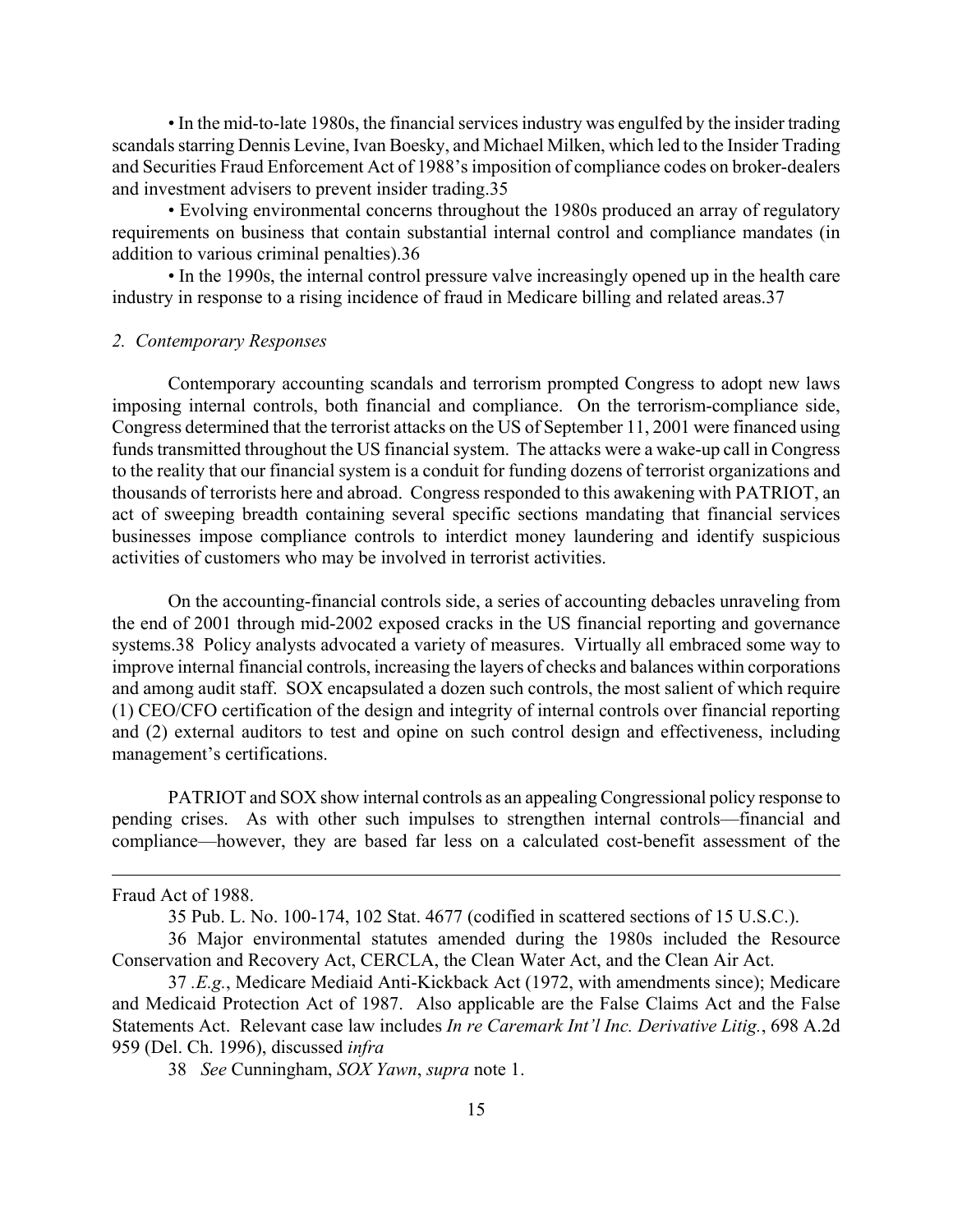likelihood of their effectiveness, than a populist need to exhibit taking control.[39](#page-16-0) After all, PATRIOT was adopted in less than 45 days from drafting and SOX within a few months. The motivation for such legislative "reform"—from the Lockheed scandals to hijackings, terrorism and corporate power abuse—is public revulsion. A variety of pressures combine to make controls appealing to Congress amid such crises, as well as in the wide range of more routine areas in which legislators and regulators have looked for controls as a solution to various social problems.

# *C. Pressure*

Two broad phenomena contribute to increasing pressure to make internal controls a firstorder policy option. The first is a series of systemic forces percolating beginning in the 1970s and escalating since the 1980s. The second are professional, principally from the auditing profession, with some reinforcement from the legal profession.

 $\overline{a}$ 

A precise cost-benefit analysis is elusive. SOX responded to what I've called the Big Four Frauds: WorldCom, Enron, Qwest and Global Crossing. *See* Cunningham, *SOX Yawn*, *supra* note 1. The intended benefit is preventing recurrence, making associated losses a good proxy for estimated benefits. The aggregate equity capitalization of the Big Four Frauds at the peak of the 1990s stock market bubble approximated \$300 billion (WorldCom \$115 billion, Enron \$80 billion, Qwest \$68 billion, and Global Crossing \$40 billion). A substantial portion of the peak levels was due to irrationally-elevated valuation estimates, making far lower this proxy for the benefit from scandalsto-be-prevented controls regulation. The actual benefits given inherently leaky controls are some fraction yet again of that total. To be generous, benefits might be \$100 billion over the next five or so years. Additional benefits may accrue from greater reliability of financial data that drives more optimal capital allocation, but these benefits are impossible to measure even roughly.

The costs of complying with SOX include fees paid to the new auditing oversight board (the PCAOB), expenses for control systems and related audits and certifications, insurance premiums and incalculable costs of foregone opportunities driven by risk-aversion deepened by the culture of control. Estimated additional average annual compliance costs are approximately \$1.2 million per mid-level SEC registrant, more and less for companies larger or smaller. *See, e.g,* LANCE JON KIMMEL & STEVEN W. VAZQUEZ, THE INCREASED FINANCIAL AND NON-FINANCIAL COST OF STAYING PUBLIC, 2003 NATIONAL DIRECTORS INSTITUTE (Foley & Lardner 2003). With these costs applicable to some 10,000 SEC registrants, that is approximately \$12 billion in direct costs per year, meaning direct costs in absolute terms of approximately \$60 billion over five years. The costbenefit calculus becomes a close call when you add some immeasurable costs of undue risk aversion or false confidence in control effectiveness (the latter is discussed further in Part III.C).

For a cost-benefit assessment of internal controls under PATRIOT, see discussion in Appendix C.

<span id="page-16-0"></span><sup>39</sup> When administrative agencies propose regulations directing or encouraging internal controls, they must satisfy various requirements including assessing the costs and benefits, an exercise Congress does not face. On the other hand, substantial control-spawning federal legislation originates with administrative agencies lobbying Congress for passage and those agencies subsequently analyze the costs-and-benefits of the schemes once passed.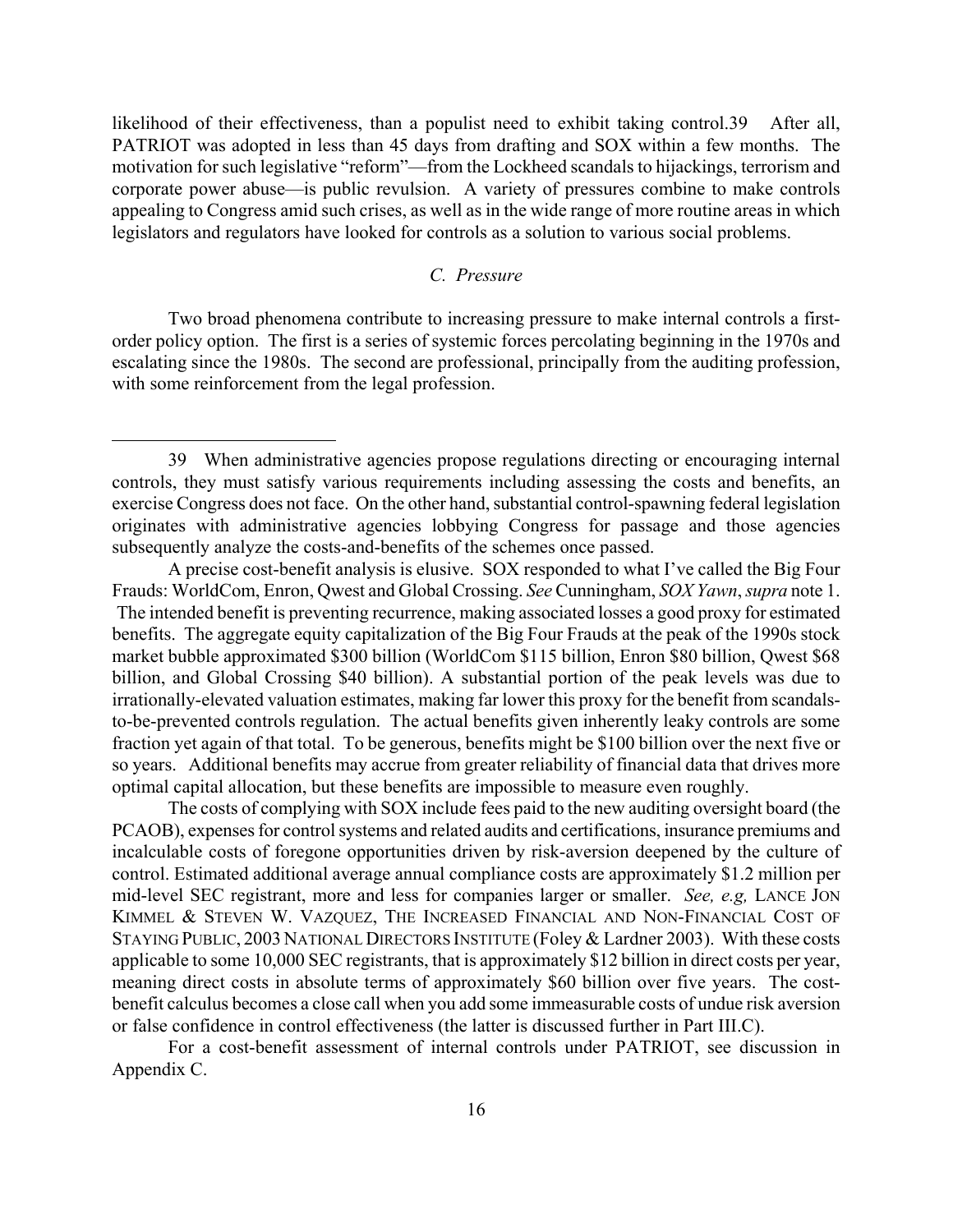#### *1. Systemic*

 $\overline{a}$ 

While exact cause-and-effect cannot be determined or measured, the rise of internal controls corresponds with the deregulatory atmosphere spawned during the early 1980s under President Ronald Reagan. That movement was simply an incrementally-stronger manifestation of broader traditional American attitudes generally favoring private industry to state ownership. Legislative and regulatory responses to private sector crises using internal controls enable the state to reach into the private sector to exert power while preserving the essentially private character of its organizations and their operation.[40](#page-17-0) Controls can also be a vehicle for federal governmental influence on corporate behavior without formal preemption of state corporate law, skirting a longstanding debate.[41](#page-17-1) 

Pressures driving control proliferation include evolving conceptions of corporate governance.[42](#page-17-2) The rising significance of internal controls paralleled the rise of the monitoring model of the corporate board of directors.[43](#page-17-3) Internal controls moved from an incident of audit practice to a tool to implement indirect board supervision of corporate performance. The tools address problems of asymmetric information in hierarchical organizations (individual employees have incentives to skew information to their benefit at the expense of the organization's) and risks of managerial opportunism (managers with short tenures or compensation tied to short-term performance have interests in conflict with those of the corporation as a whole).[44](#page-17-4) The monitoring model's impact on internal controls is akin to deregulation's impact: they trade direct for indirect

<span id="page-17-0"></span><sup>40</sup> Theorists since that period have pushed for a strategy marrying market and regulatory accountability mechanisms that seem to reflect this strand of regulatory philosophy, variously called deregulation, cooperative compliance, interactive compliance, responsive regulation, collaborative governance, cooperative implementation and so on. *E.g.,* STEPHEN BREYER, REGULATION AND ITS REFORM (1982); JAY A. SIGLER & JOSEPH E. MURPHY. INTERACTIVE CORPORATE COMPLIANCE (1988); IAN AYRES & JOHN BRAITHWAITE, RESPONSIVE REGULATION: TRANSCENDING THE DEREGULATION DEBATE (1992).

<span id="page-17-1"></span><sup>41</sup> Classics in this voluminous debate include William L. Cary, *Federalism and Corporate Law: Reflections Upon Delaware*, 83 YALE L. J. 663 (1974); Ralph K. Winter, Jr., *State Law, Shareholder Protection, and the Theory of the Corporation*, 6 J. LEGAL STUD. 251 (1977); Roberta Romano, *The State Competition Debate in Corporate Law*, 8 CARDOZO L. REV. 709 (1987); Joel Seligman, *The New Corporate Law*, 59 BROOK. L. REV. 1 (1993). Important current contributions include Robert B. Thompson & Hillary A. Sale, *Securities Fraud as Corporate Governance: Reflections upon Federalism*, 56 VAND.L.REV. 859 (2003); Mark J. Roe, *Delaware's Competition*, 117 HARV. L. REV. \_\_\_ (forthcoming 2003).

<span id="page-17-2"></span><sup>42</sup> This is the case of for-profit corporations. Yet internal control proliferation is more widespread. *See infra* note 124.

<span id="page-17-3"></span> <sup>43</sup> *See* Melvin A. Eisenberg, *The Board of Directors and Internal Control*, 19 CARDOZO L. REV. 237 (1997); Michael P. Dooley, *Two Models of Corporate Governance*, 47 BUS. LAW. 461 (1992).

<span id="page-17-4"></span><sup>44</sup> *See generally* John C. Coffee, Jr., *Beyond the Shut-Eyed Sentry: Toward a Theorectial View of Corporate Misconduct and an Effective Legal Response*, 63 MICH. L. REV. 1099 (1977).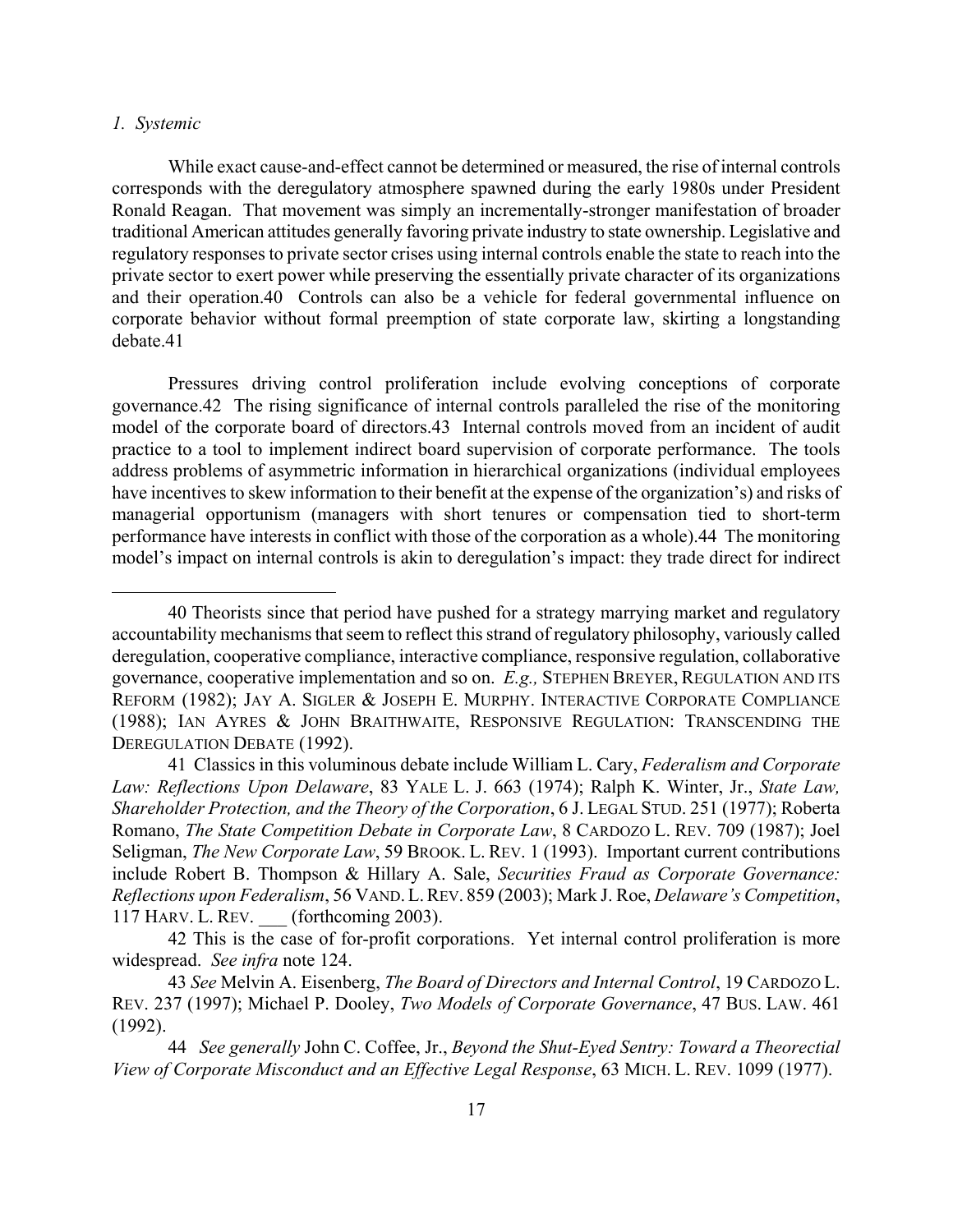power.

The monitoring model led to the universal use of audit committees for large public corporations. Audit committees were not common until the late 1970s, after the New York Stock Exchange adopted rules in 1978 requiring them (though the SEC encouraged audit committee use as early as 1940).[45](#page-18-0) Audit committees are supervisors of controls. Auditors work with audit committees to conduct financial audits. Both are functionally reliant upon internal controls to aid in the processes intended to enable preparation of fair financial statements. While control and audit are thus distinct exercises, both have grown in parallel fashion since the 1970s and they tend to reinforce each other. Many regulatory directives promoting controls simultaneously promote audits of them.[46](#page-18-1) 

Self-observation capabilities developed along with this monitoring model and audit committee reliance upon controls. As pressure mounted on boards to assume responsibility for designing and administering financial and compliance controls, the corporate internal auditing function blossomed. The evolutionary history of the internal audit function parallels the proliferation of controls generally. Internal audit began as an analogue to external auditing. As controls evolved to include non-financial systems elements, the internal audit function grew to encompass their design, administration and testing.[47](#page-18-2) 

Another corporate governance development driving control proliferation is the corporate social responsibility movement[.48](#page-18-3) More is demanded of corporations. Beneficiaries of these demands extend beyond shareholders to numerous non-owner constituencies. Among these are employees, customers, even communities. Laws relating to workplace safety, antitrust and environmental preservation may be seen to protect such constituencies. Imposing or encouraging related internal controls signals addressing these interests without overtly displacing the conventional conception of the corporation as owned by shareholders and managed for them by their agents.

# *2. Professional*

 $\overline{a}$ 

<span id="page-18-0"></span>A second force behind the rise and appeal of internal controls—and reinforcing each of these

<sup>45</sup> N.Y. STOCK EXCHANGE, LISTED COMPANY MANUAL, 303.01(A); NASD By-Laws, Art. 9, Sec. 5; NASD Marketplace Rules, Sec. 4350(d)(1)-(2)); s*ee* DAVID N.RICCHIUTE,AUDITING AND ASSURANCE SERVICES  $(7<sup>th</sup>$  ed. 2003), at 151.

<span id="page-18-2"></span><span id="page-18-1"></span> <sup>46</sup> *See infra* Part II.

 <sup>47</sup> *See* Eisenberg, *supra* note 43, at 253 ("as the principle of internal controls has evolved, the internal auditing function has evolved in a parallel way").

<span id="page-18-3"></span><sup>48</sup> *See* C. A. Harwell Wells, *The Cycles of Corporate Social Responsibility: An Historical Retrospective for the Twenty-first Century*, 51 KAN. L. REV. 77 (2002); *compare* William W. Bratton, *Confronting the Ethical case Against the Ethical Case for Constituency Rights*, 50 WASH. & LEE L. REV. 1449 (1993) *with* Stephen M. Bainbridge, *Corporate Decisionmaking and the Moral Rights of Employees: Participatory Management and Natural Law*, 43 VILL. L. REV. 741 (1998).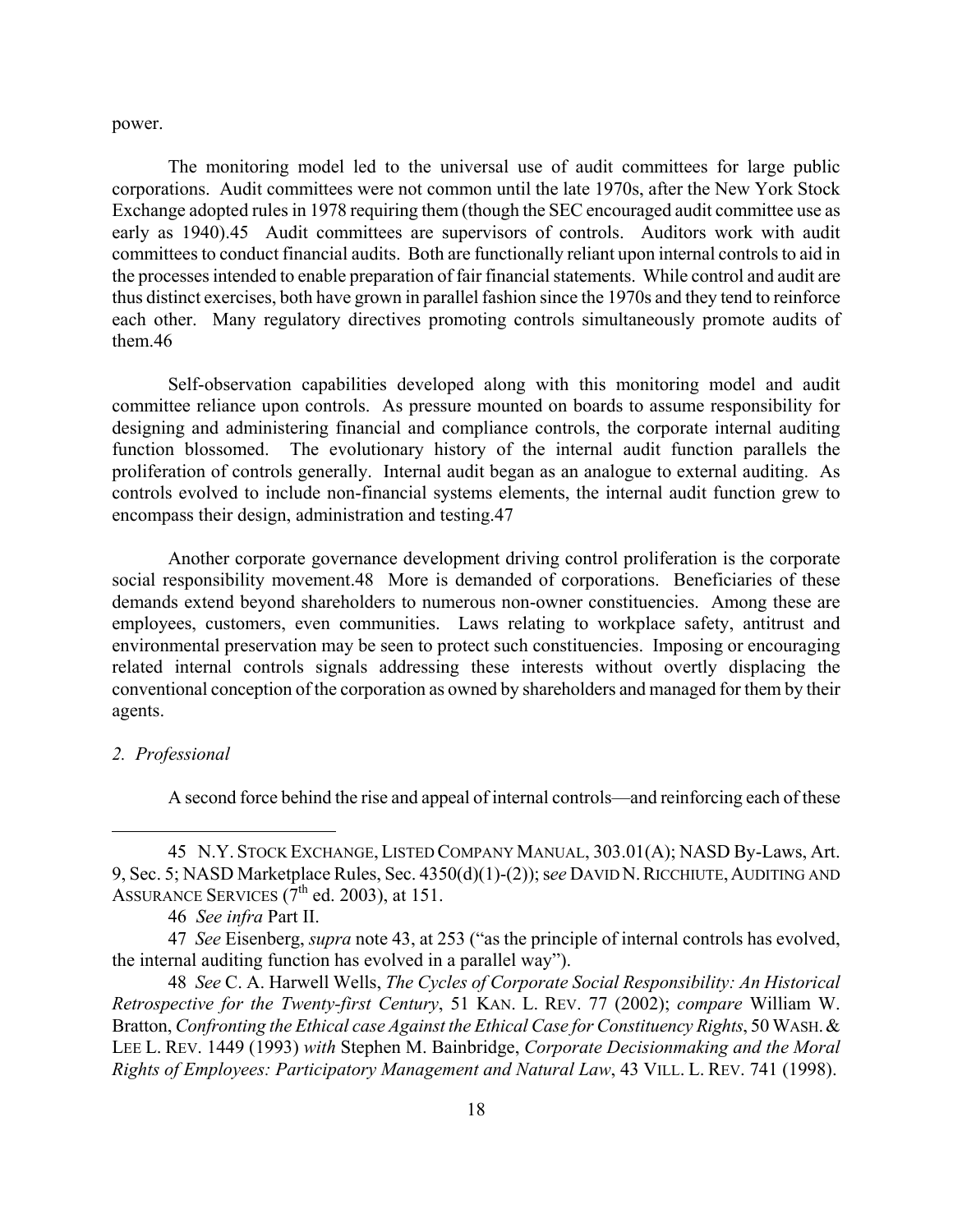systemic forces—are the professionals involved in selling them.[49](#page-19-0) Chief among these are auditors. The auditing profession's business interest is to promote such controls, though somewhat indirectly. Its principal interest is to promote the need for testing and offering assurances with respect to controls.[50](#page-19-1) For example, the auditing profession for at least four decades made the case that it is necessary for internal financial controls to be formally and publicly audited,[51](#page-19-2) an aspiration finally granted for financial audits of SEC registrants in SOX.

The auditing profession diversified its activities substantially beginning in the mid-1980s, conducting far more attestation services apart from traditional financial audits. [52](#page-19-3) The apotheosis of this expansion that emerged since the late 1980s is the ethics audit. This audit reports on management's performance in monitoring the risk of unethical behavior throughout a company[.53](#page-19-4) 

KPMG's trademark version of this exercise was advertised as "ethics process management," a service related to six risks that bear on corporate ethics: sexual harassment, environmental contamination, antitrust infractions, improper foreign payments, fraudulent financial reporting, and race discrimination.[54](#page-19-5) In other words: the service is addressed to preventing all the hot-button ills of our time. There is no doubt this will routinely include anti-terrorism and anti-money laundering policies, at least for the financial services industry.[55](#page-19-6) 

The AICPA's Special Committee on Assurance Services (known as the Elliott Committee) in 1995 argued for expanding the profession's scope of assurance services, leading many public accounting firms to redesignate their auditing departments as assurance departments[.56](#page-19-7) The Elliott Committee emphasized that risk assessment services, a strong growth segment, could rise to 10-20% of annual financial audit fees.

The attestation profession, of which auditing is a part, engages in a wide variety of assurance services. Apart from financial audits, the wide range of examples includes attestations relating to balloting for the Academy Awards, claims of test improvement results at instructional companies such as Stanley Kaplan, counts of the number of equivalent subscribers magazine publishers boast, verification of claims made by the company that publishes *Consumer Reports* concerning its testing

 $\overline{a}$ 

<span id="page-19-5"></span>54 RICCHIUTE, AUDITING, *supra* note 45, at 711.

<span id="page-19-7"></span><span id="page-19-6"></span>55 *See infra* Part III.C.

<span id="page-19-1"></span><span id="page-19-0"></span> <sup>49</sup> *Cf.* Fischel & Sykes, *supra* note22, at 346-348.

 <sup>50</sup> *See* RICCHIUTE, AUDITING, *supra* note 45, at 640-641 ("public accounting firms have compelling economic incentives to enter—rather than ignore—the assurance services market.").

<span id="page-19-2"></span><sup>51</sup> *Id*., at 200.

<span id="page-19-4"></span><span id="page-19-3"></span> <sup>52</sup> RICCHIUTE, AUDITING, *supra* note 45, at 711.

<sup>53</sup> Many commentators promote such ethics audits. *E.g.*, Lynn Sharp Paine, *Managing for Organizational Integrity*, HARV. BUS. REV., Mar.-Apr. 1994, at 106; Linda Klebe Trevino et al., *Managing Ethics and Legal Compliance: What Works and What Hurts*, 41 CAL. MGMT. REV. 131 (Winter 1999).

 <sup>56</sup> SPECIAL COMMITTEE ON ASSURANCE SERVICES, AICPA, REPORT OF THE SPECIAL COMMITTEE ON ASSURANCE SERVICES (1997).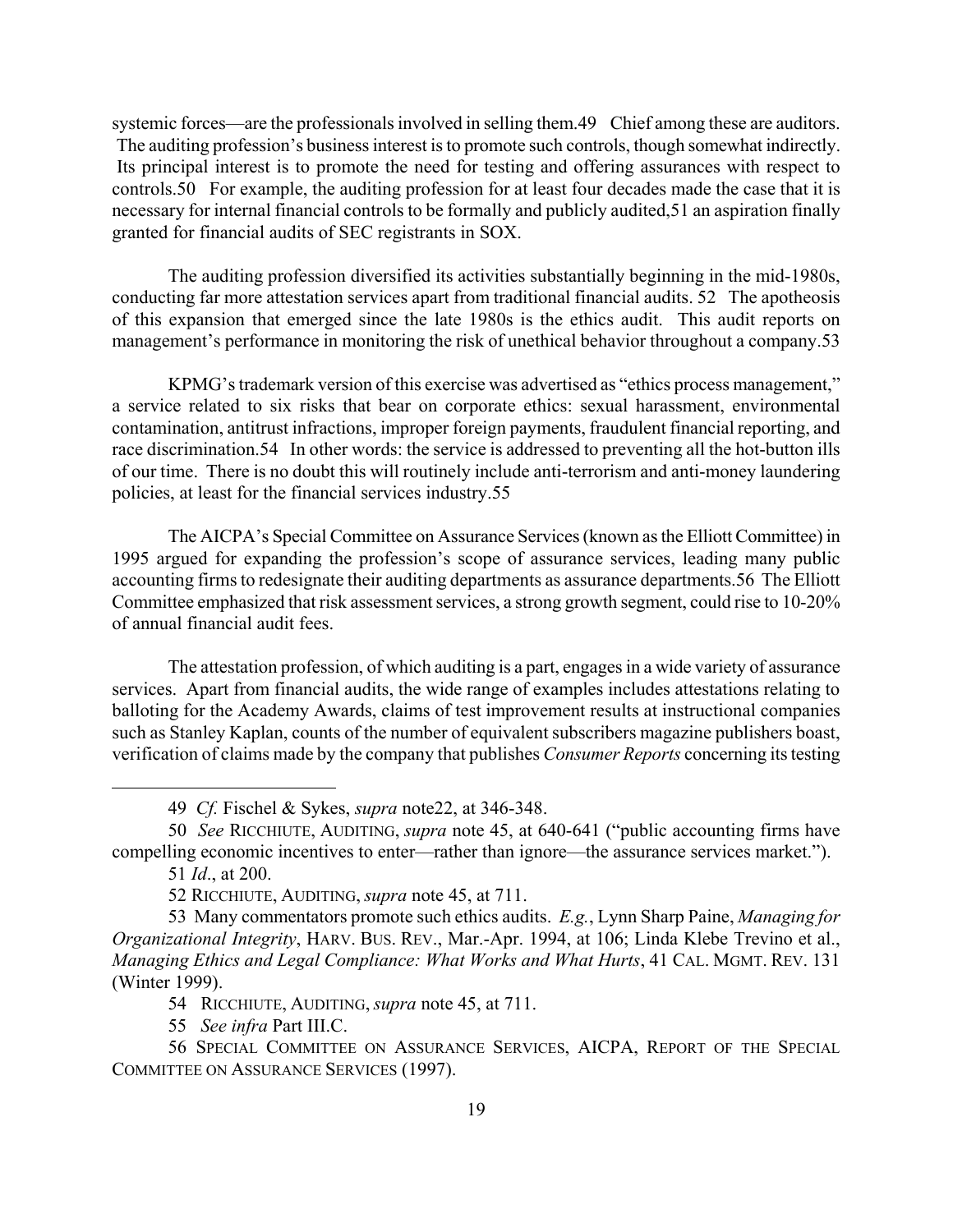and reporting methods and even the claim by a sporting goods company concerning how its golf balls outdistance competitors by so many yards per drive. [57](#page-20-0) Whole new fields include privacy audits and data security assurances.[58](#page-20-1) On the horizon are audits relating to controls governing antimoney laundering policies and anti-terrorism policies generally.59

Auditors boast of their product's value.[60](#page-20-3) The attestation profession encourages expectations concerning what controls can do and how the profession can help. This is true even though these professionals know that inflated expectations may come back to haunt them.[61 I](#page-20-4)n fact, auditors stoke this business. When internal controls are recommended or required, for example, they conduct surveys and report results on who has what level of controls and who does not.[62](#page-20-5) This stimulates market growth in the public assurance business, boosting revenue.

Lawyers also benefit from mandates for designing and implementing controls. In SOX's wake, for example, law firms produced scores of client memos advertising products ranging from ethics codes to compliance manuals.[63](#page-20-6) Plaintiffs' lawyers benefit from the additional theory of

57 These examples are sprinkled throughout the college textbook on auditing, RICCHIUTE, AUDITING, note 45.

 $\overline{a}$ 

<span id="page-20-3"></span><span id="page-20-2"></span>59 *See infra* Part III.C.

60 The Web sites of each of the largest public accounting firms show eager advertising skills at work; description emphasizes all the benefits it produces, never mentioning inherent limits. *E.g*., KPMG, ASSURANCE (the firm's "Business Measurement Process (BMP)" is the first fully risk-based system, a proprietary product powered by state-of-the-art technology focused on key business risks on a year-round basis; such tools when used for internal audit will "provide you with a greater return on your internal audit investment."); PRICEWATERHOUSECOOPERS, AUDIT & COMPLIANCE (we help make everyone "feel confident that both the hazards and opportunities of risk are effectively addressed across the organization"; "Our Internal Audit Technology Solution is TeamMate<sup>TM</sup>"; we "boost confidence and trust in your web business"; we provide assurance that web processes comply with "policy statements (assertions) made by management"; "we provide independent assessments of the adequacy of controls within the processes and systems that ensure the integrity of management information"); PRICEWATERHOUSECOOPERS, SASNO. 70SERVICES (when third parties ask for a report on internal control "A SAS No. 70 audit will be your solution," a "formal report on the design, implementation, and operating effectiveness of controls," and you can get such a report on other parties too); DELOITTE & TOUCHE, CONTROL REVIEWS ("We perform a wide range of control reviews;" "Not only do we seek to highlight significant exposures, but we go the extra mile to recommend potential solutions").

61 *See* POWER, *supra* note 7,at 144 (auditors "talk up expectations at the very same time as [they] may suffer from so doing").

<span id="page-20-6"></span><span id="page-20-5"></span><span id="page-20-4"></span>62 *See* POWER, *supra* note 7, at 57.

63 *See* Anthony Lin, *Corporate Governance Practice Groups Spawn From Troubled Waters*, N.Y.L.J., Aug. 12, 2002 (noting common practice among law firms in SOX's wake to write client memos outlining issues and inviting clients to call and noting this is "hardly surprising" given that SOX "promise law firms something for just about everyone, and for a long time to come").

<span id="page-20-1"></span><span id="page-20-0"></span> <sup>58</sup> *Id*. at 198.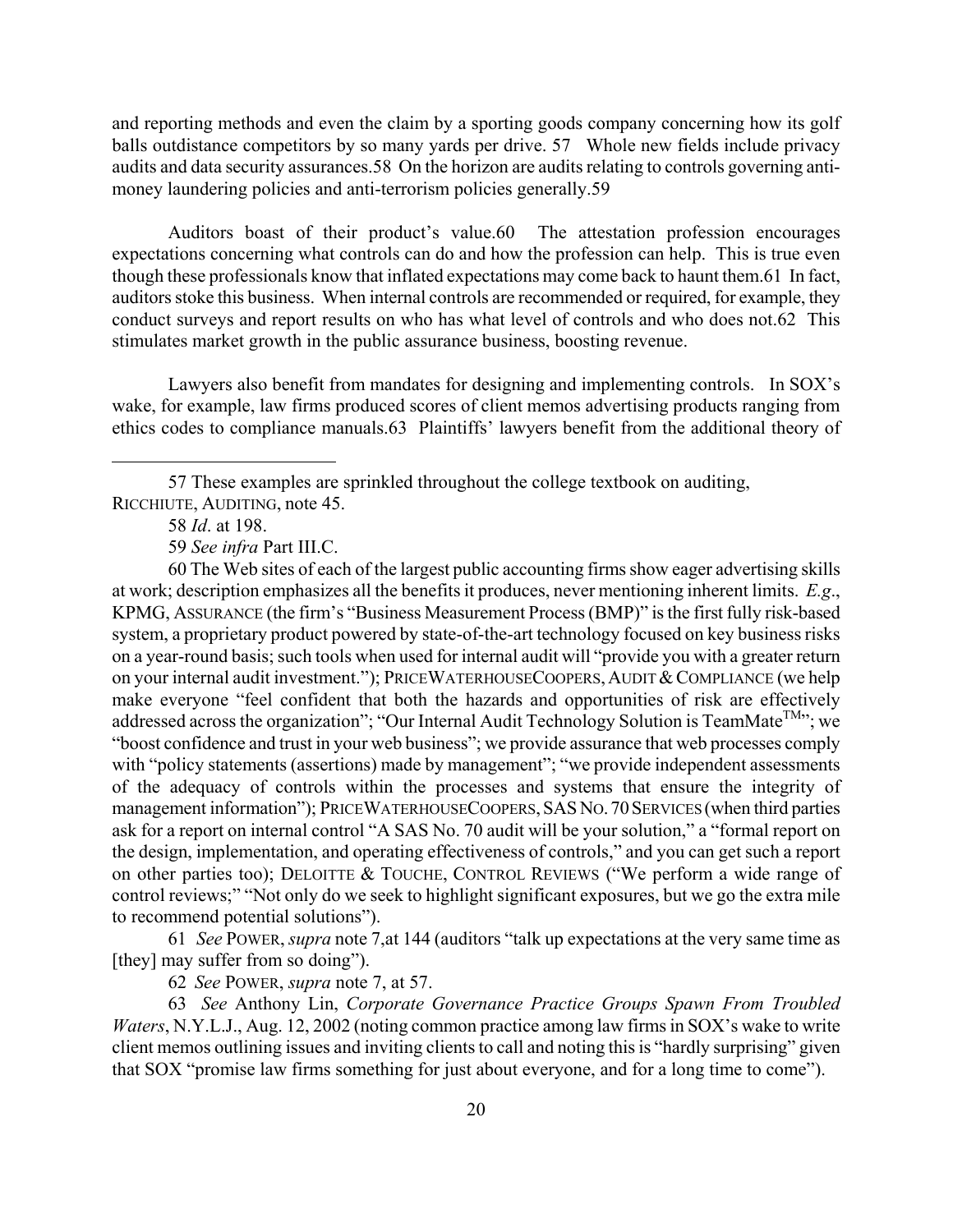liability controls create. Whereas traditional tort principles of causation and foreseeability can defeat claims victims make when damaged by a supervening cause such as a terrorist attack, the additional claim that internal controls failed lowers these barriers.[64](#page-21-0) 

# II. CONTROL APPEAL: MANIFESTATIONS

The roots of internal control proliferation have grown into an elaborate forest of controls. The forest is manifested in important legal incentives to adopt them. Control appeal is also evident in both the generality of what control incentives and directives provide as well as the increasing harmonization of the general devices that comprise their content.

# *A. Incentives*

The appeal of internal controls is evident in the extensive array of incentives offered to organizations to adopt them. Bestowed benefits of adopting corporate internal controls include (a) limiting legal liability of public companies under the Foreign Corrupt Practices Act, which can otherwise expose businesses to violations of federal securities laws for failing to maintain adequate accounting records; (b) sentencing reductions for organizational wrongdoing under the federal government's Organization Sentencing Guidelines (OSGs) and from prosecutorial grace pursuant to the Department of Justice's guidance for US attorneys; and (c) helping a corporate board of directors discharge its fiduciary duties as articulated in major corporate law cases relating to the duty of care[.65](#page-21-1) 

#### *1. Federal*

<span id="page-21-0"></span> $\overline{a}$ 

The Foreign Corrupt Practices Act (FCPA) requires SEC registrants to create and maintain a system of internal accounting control that provides reasonable assurance that transactions are authorized and properly recorded.[66](#page-21-2) "Reasonable assurance" connotes a level of comfort that would satisfy prudent persons when conducting their own affairs. Administration of the FCPA falls on the SEC[.67](#page-21-3) Factors the SEC deems relevant in assessing a system's adequacy include: board and audit

<sup>64</sup> *See infra* Parts IV.B-C & Appendix B. It doesn't always take control failure to reduce these barriers. *See In re September 11 Litigation*, (21 MC 97, S.D.N.Y. Sept. 9, 2003) (denying motions to dismiss of airlines, property managers and aircraft manufacturer at pre-discovery stage on grounds that they owed duties to passengers and victims "on the ground" and that proximate causation defenses were premature given state of the record).

<span id="page-21-1"></span><sup>65</sup> In some cases, incentives to use controls also hint at an awareness of their limits. Many incentives encourage controls by offering rewards for using them, not solely exposure to liability for their failure. Such provisions suggest some value in the carrot of reward over the stick of liability, an important feature of these incentives that can help enhance control effectiveness. Still, a key implication of the proliferation of incentives to use controls is a strong sense of their appeal as a policy option.

<span id="page-21-3"></span><span id="page-21-2"></span><sup>66 15</sup> U.S.C. § 78m(b). 67 *E.g., SEC v. Montedison, S.p.A*., 3 FCPA REP. 699.450, 699.450 (Nov. 1996) (alleging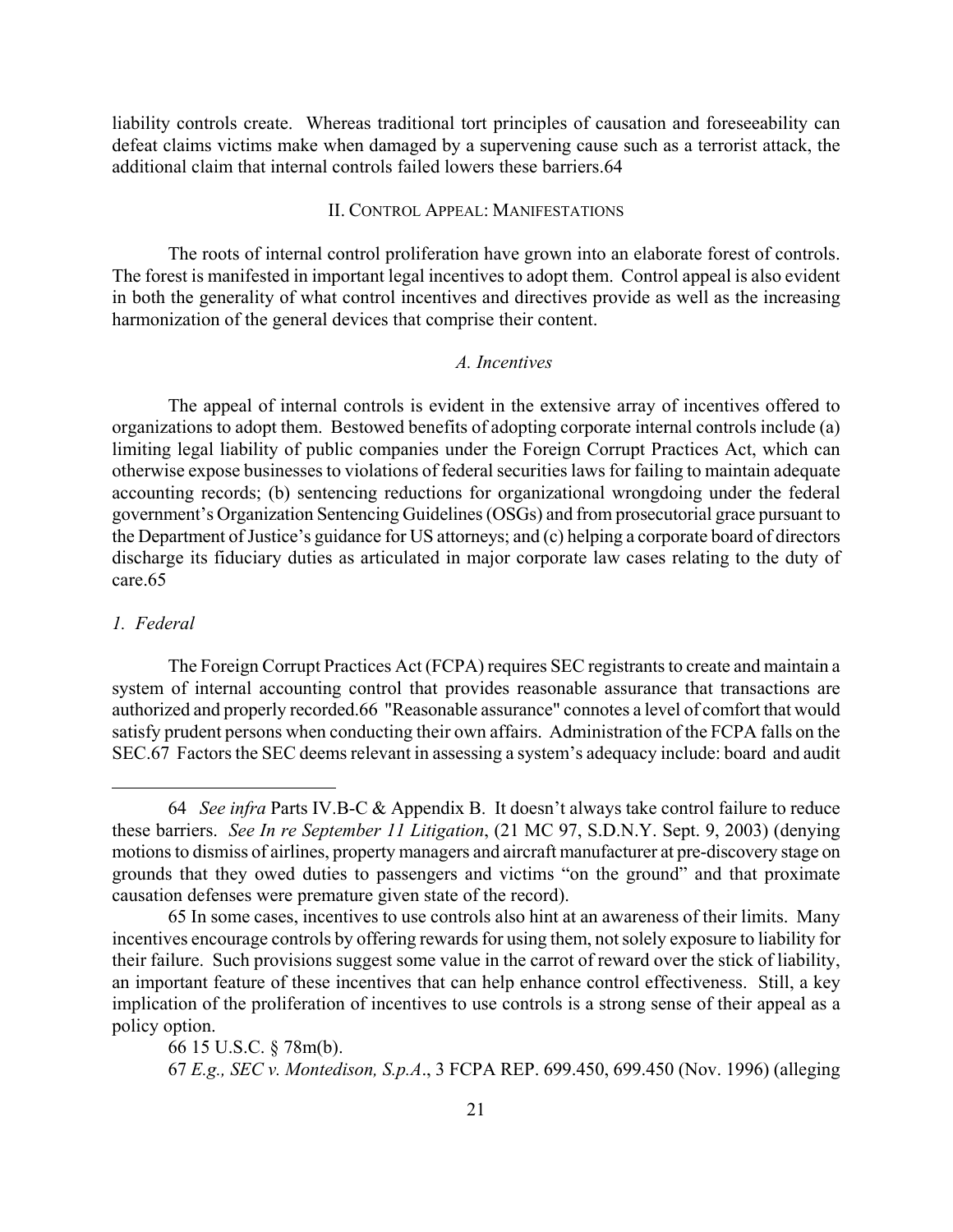committee involvement; policy communication throughout the organization; assigning authority and responsibility; investing competent compliance personnel with integrity and accountability; and objectivity and effectiveness of internal audits.[68](#page-22-0) 

Executive branch agencies, including the SEC, encourage internal control use in additional ways. The SEC, for example, announced in late 2001 a framework for evaluating cooperation by companies that could lead the SEC to refrain from taking enforcement action.[69](#page-22-1) The framework is built on cooperation such as providing information and directing remediation; but it also emphasizes self-policing in the form of compliance procedures, establishing proper tones at the top, conducting internal investigations of noncompliance, and promptly correcting and disclosing misconduct when discovered. It is a deal to exchange state involvement for control promises, a deal indulging the pressure to prefer in principle internal corporate controls to direct governmental supervision or management.[70](#page-22-2) 

The federal Organization Sentencing Guidelines (OSGs) furnish specific ways for corporations to reduce their culpability rating for various offenses. These include maintaining a corporate compliance program and system of internal control[.71](#page-22-3) To be eligible for lower penalties and sanctions, a company must establish programs and controls calculated to reduce criminal conduct. They must appoint a senior compliance officer, restrict awarding discretion to employees with criminal tendencies, convey corporate policy to staff and respond quickly to violations.[72](#page-22-4) In addition, illustrating the policy habit of trying to enhance control by also imposing audit, the OSGs require the monitoring and auditing of employees to promote compliance.

The Justice Department's Attorney's Manual directs prosecutors to consider internal controls and corporate compliance programs when deciding whether to prosecute and in recommending

FCPA violations in misrepresenting financial condition by concealing hundreds of millions of dollars in bribes to Italian officials); *SEC v. Marlene Indus. Corp.*, 17 SEC Docket 406, Litigation Release No. 8733, 1979 WL 22175, at \*1 (SEC Apr. 26, 1979) (alleging FCPA violations due to creation of false and inaccurate cash allowance vouchers and use of improper and inaccurate corporate records).

<span id="page-22-0"></span> <sup>68</sup> *See* SEC NOTICE OF WITHDRAWAL OF PROPOSED RULES REGARDING STATEMENT OF MANAGEMENT ON INTERNAL ACCOUNTING CONTROLS, 45 FED. REG. 40,135, 40,139-40,143 (1980).

<span id="page-22-1"></span> <sup>69</sup> *See* REPORT OF INVESTIGATION AND STATEMENT SETTING FORTH FRAMEWORK FOR EVALUATING COOPERATION IN EXERCISING PROSECUTORIAL DISCRETION, SECRELEASE NO. 44969 (Oct. 23, 2001), and accompanying Press Release No. 2001-117.

<span id="page-22-2"></span><sup>70</sup> Indulging the pressure may be an alternative description to embracing the disguise of state control by cloaking it in the garments of free enterprise. A fully-developed position on that subject is beyond the scope of this Article.

<span id="page-22-3"></span> <sup>71</sup> U.S. SENTENCING COMMISSION,AN OVERVIEW OF THE FEDERAL SENTENCING GUIDELINES (Nov. 1998); *see* JEFFREY KAPLAN ET AL., COMPLIANCE PROGRAMS AND THE CORPORATE SENTENCING GUIDELINES: PREVENTING CRIMINAL AND CIVIL LIABILITY (1993).

<span id="page-22-4"></span> <sup>72</sup> SENTENCING GUIDELINES FOR CORPORATIONS, § 8C2.5(f).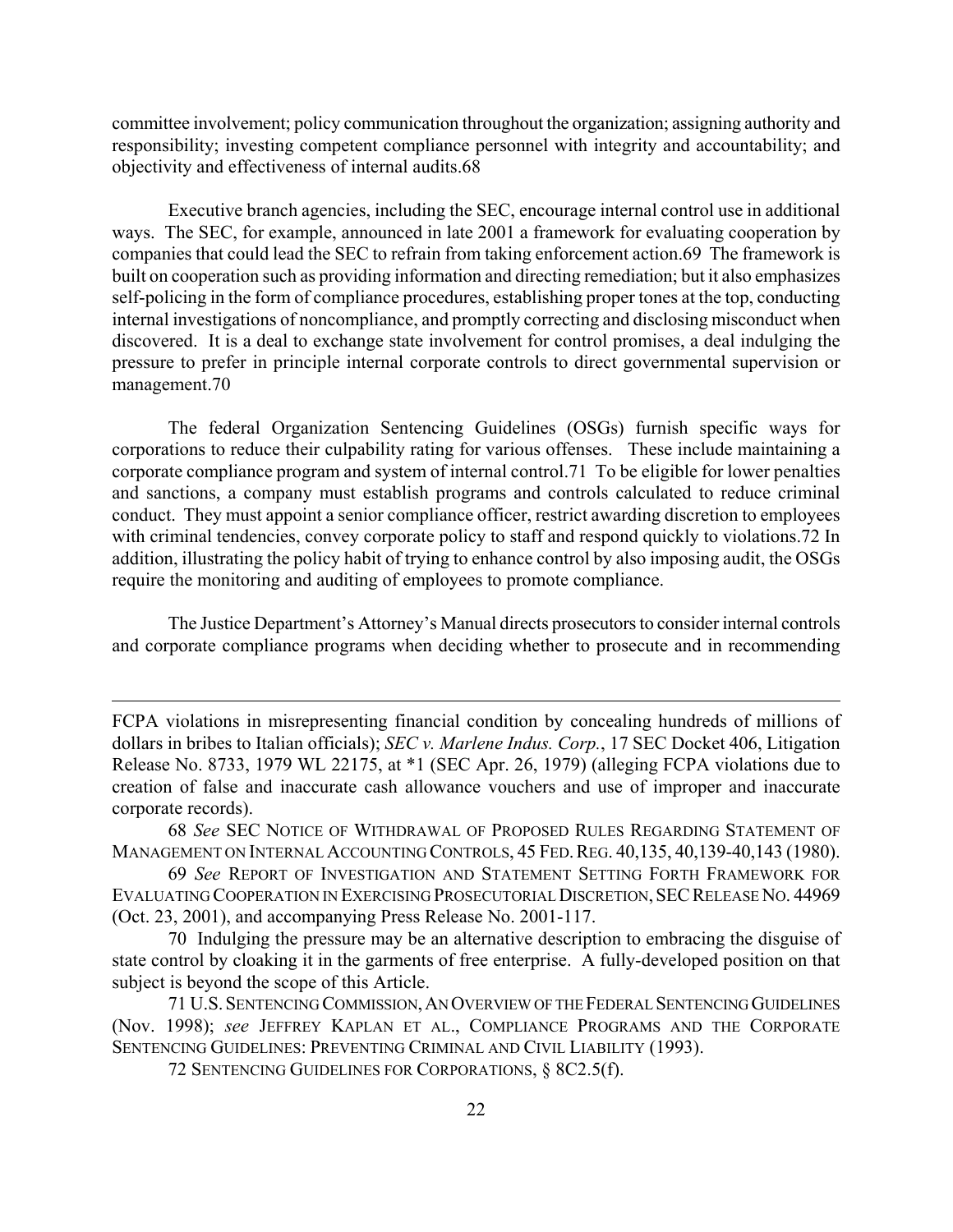sentences[.73](#page-23-0) This Manual does not specify what constitutes sufficient controls or programs, a common characteristic of legal materials concerning internal control.[74](#page-23-1) It does, however, furnish two critical attributes used in determining whether to recognize a program in exercising prosecutorial discretion: (1) the program's design integrity as a directive force in preventing or detecting violations and (2) the program's enforcement by the corporation.

# *2. State*

State law also seems to encourage some corporate internal controls. The early case arising from the price-fixing scandals in the electrical equipment industry in the 1970s, *Graham v. Allis Chalmers,[75](#page-23-2)* defined a limited scope of a corporation's or board's obligations to employ internal controls, mooting any incentive effect. The price-fixing shenanigans were engineered by middlemanagers in one of the company's numerous divisions. No system of corporate espionage was required, the court famously declared, except where information comes to a board's attention, giving directors notice of criminal activity afoot within the corporation.

With internal controls now functionally required by federal securities laws, there is reason to believe a state court would call for corporations to maintain at least some degree of surveillance. Having such systems comfort a board that its decisions will survive judicial scrutiny, constituting incentives to develop controls. The widely-publicized *Caremark* case involving widespread violations of Medicare rules supports this assessment.[76](#page-23-3) 

Caremark provided patient-care and managed-care services, generating substantial revenues from third-party payment schemes such as Medicaid and Medicare. Payments were subject to the Anti-Referral Payments Law (ARPL) prohibiting health-care providers from exchange arrangements designed to induce referrals of Medicaid or Medicare patients. Caremark had numerous agreements with providers for consulting and grant-making and these providers in exchange recommended Caremark services to such patients, violating the ARPL.

Caremark pled guilty to violations, paid criminal fines, and made civil restitution. Shareholder derivative suits followed against directors, who proposed a settlement. Reviewing it, Chancellor Allen discounted the continuing vitality of *Graham*. He concluded that boards have a "duty to attempt in good faith to assure that a corporate information and reporting system, which the board concludes is adequate, exists, and that failure to do so under some circumstances may, in theory at least, render a director liable for losses cause by non-compliance with applicable legal

1

 <sup>73</sup> U.S. DEPARTMENT OF JUSTICE, U.S. ATTORNEY'S MANUAL, Title 9, Criminal Resource Manual, 162 Federal Prosecution of Corporations.

<span id="page-23-1"></span><span id="page-23-0"></span><sup>74</sup> *See infra* Part II.B.

<span id="page-23-3"></span><span id="page-23-2"></span><sup>75 188</sup> A.2d 125 (Del. 1963).

 <sup>76</sup> *In re Caremark Int'l Inc. Derivative Litig.*, 698 A.2d 959 (Del. Ch. 1996). *Caremark* may be seen as a response to the federalization of corporate law through the backdoor of internal controls. *Cf*. Renee Jones, *Rethinking the Federalism Debate in Corporate Law*, 29 J.CORP.L. \_\_\_ (forthcoming 2004).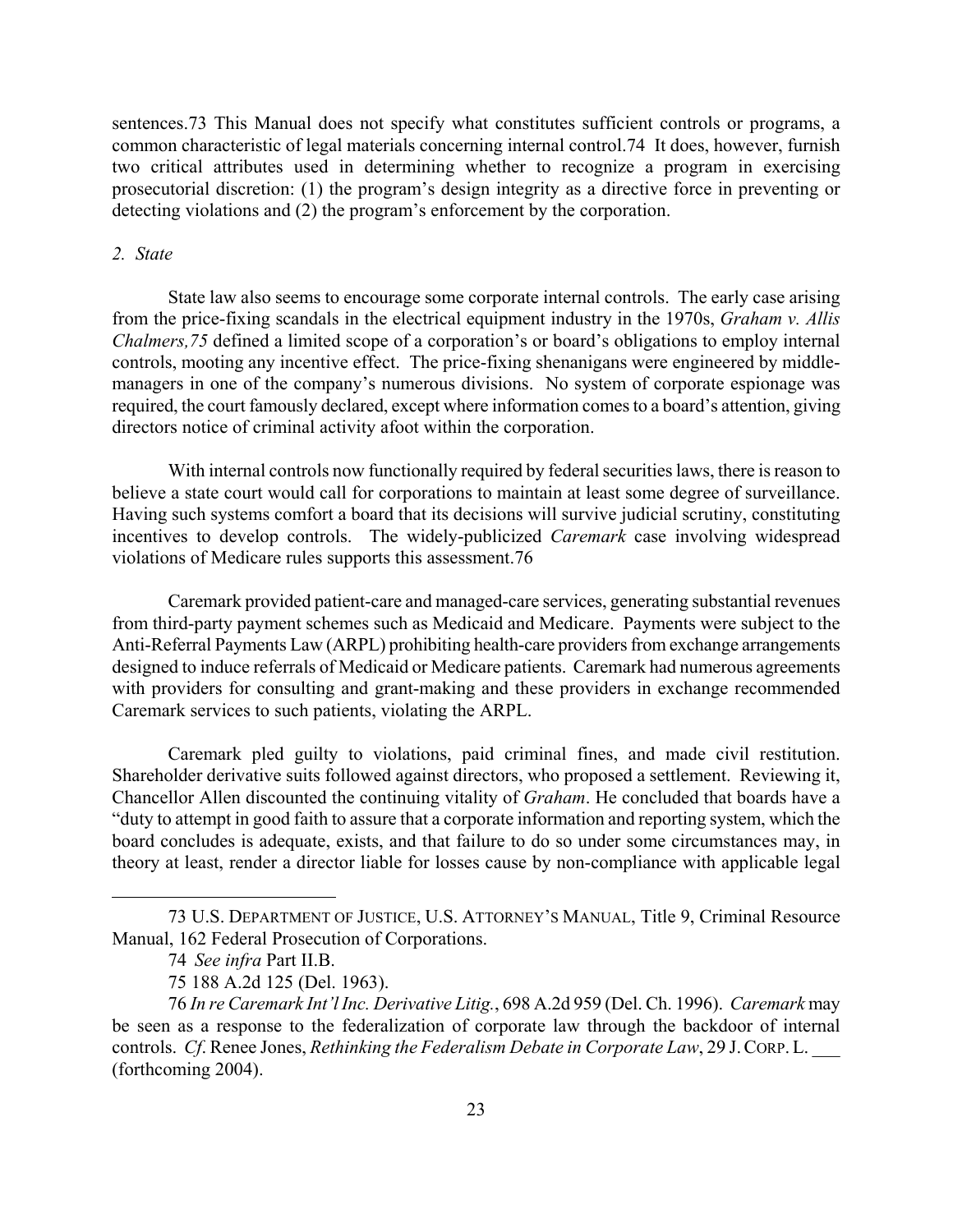# standards."[77](#page-24-0)

 $\overline{a}$ 

The court's statement of the law is tougher than the *Graham* standard, requiring some affirmative board monitoring for compliance even absent notice of potential wrongdoing. On the other hand, based on the alleged facts, the court thought it was unlikely that the Caremark board had violated even the higher standard.[78](#page-24-1) In the case's aftermath, however, internal controls became an essential means of making boards comfortable that they had met their monitoring-for-compliance duties, whatever they are[.79](#page-24-2) 

Some legal materials distinguish between internal controls and compliance programs (for example, both the OSGs and US Attorney's Manuals do so). But the distinction is not always followed when questions of liability arise. Controls and compliance are treated as an integrated information system of some kind and boards responsible for maintaining the integrated whole. This treatment follows from a combination of COSO's collapsing of the categories and the development of the board-monitoring model of corporate governance which envisions general obligations on boards to maintain both internal financial controls as well as compliance programs[.80](#page-24-3) Failure exposes corporate boards and sometimes corporations to liability to shareholders and non-owners, furnishing powerful incentives to adopt them all.[81](#page-24-4) 

*The Caremark* opinion exemplifies the point.[82](#page-24-5) It makes no distinction between financial controls and compliance controls. In fact, it classifies a broad category expressly including both, treating financial compliance in a string along with environmental, employee and product safety[.83](#page-24-6) 

78 Leading corporate law codifiers increasingly see these developments driving creation of a separate "duty of oversight" as part of the general duty of care. *E.g.*, JEFFREY D. BAUMAN, ELLIOTT J. WEISS & ALAN R. PALMITER, CORPORATIONS: LAW AND POLICY  $(5^{th}$  ed. 2003), at 612-637.

<span id="page-24-2"></span>79 *See* H. Lowell Brown, *The Corporate Director's Compliance Oversight Responsibility in the Post* Caremark *Era*, 26 DEL.J.CORP.L. 1 (2001). For an analysis of what they are, see *infra* Part IV.A.

<span id="page-24-3"></span>80 Professor Dooley provides a detailed history of the drafting process through which the ALI Corporate Governance Project of the late 1980s and early 1990s sought precisely this result, an effort to functionally overrule *Graham* and to require boards, as an integral part of their duty of care, to establish legal compliance systems "of the same rank as accounting and auditing systems." Dooley, *supra* note 43, at 485.

<span id="page-24-4"></span>81 The distinctions are useful at every level, however, from who should design what controls, test them, audit them, and what liability should follow, if any, and to whom. *See infra* Parts IV.B-C and Appendix B.

<span id="page-24-5"></span>82 The opinion's precedent value may be limited since it arose in the narrow procedural context of approval of a proposed settlement, on alleged facts the court indicated would have been susceptible to a motion to dismiss. But it is a characteristically thoughtful opinion of Chancellor Allen's and understood to represent a significant statement of current law.

<span id="page-24-6"></span> 83 *Caremark*, 698 A.2d at 969 (noting a prevalent tendency of criminal law enforcement "to assure corporate compliance with external legal requirements, including environmental, *financial*,

<span id="page-24-1"></span><span id="page-24-0"></span> <sup>77</sup> *Caremark*, 698 A.2d at 970.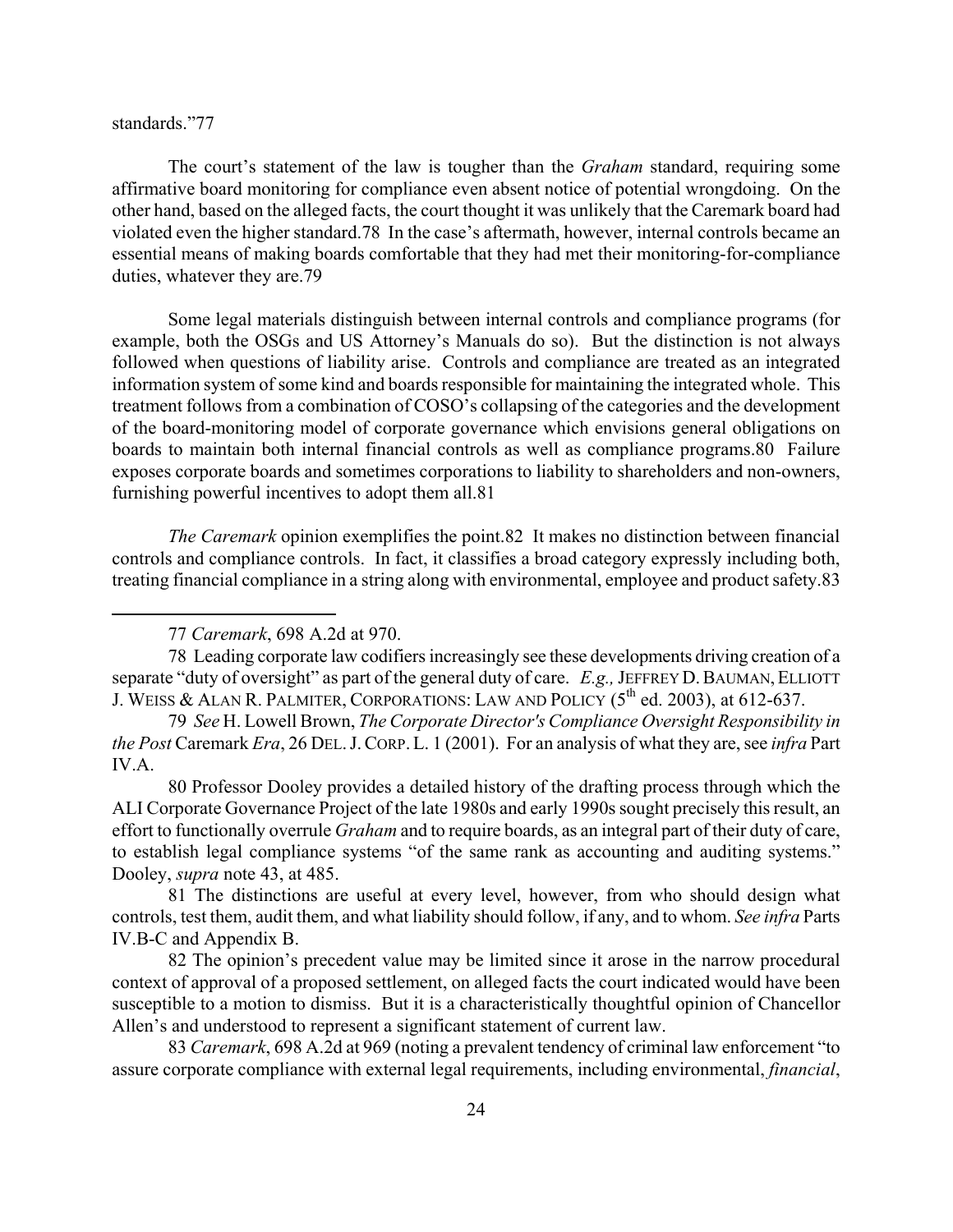The opinion emphasizes an integrated "information and reporting system" directed toward "*both* the corporation's compliance with law and its business performance."[84](#page-25-0) The proposed settlement was triggered by an alleged compliance failure, so collapsing it into a framework that includes financial controls is significant, providing coextensive incentives for all control types.

# *B. Limited Substantive Content*

Despite substantial mandates and incentives to use internal controls, there is little specification of their required content, either for financial or compliance controls. A unifying thread of many control regimes, however, is the development of employee handbooks and appointment of chief compliance officers. The availability of these broad-brushed mandates in control prescriptions reinforces the appeal of this response to particular crises. The simplicity of the directive makes it easier to impose[.85](#page-25-1) 

# *1. Controls*

 $\overline{a}$ 

State law cases furnish no directives on control content, sticking to the reticent common law tradition of refraining from blueprinting fiduciary action.[86](#page-25-2) The OSGs and US Attorney's Manuals speak in general terms of effectiveness, integrity, and enforcement. Even SEC rules don't detail the content of required controls but state broad mandates. For example, SEC rules require registrants to maintain adequate controls to enable registrants to prepare financial statements in accordance with generally accepted accounting principles.[87](#page-25-3) The SEC followed a similar reticent practice in establishing rules under SOX, citing deference to the unique needs of various business types and the broad range of legitimate corporate culture.[88](#page-25-4) 

<span id="page-25-4"></span><span id="page-25-3"></span>87 Securities Exchange Act, Rule 13(b)(2)(B).

 88 *See* SECURITIES AND EXCHANGE COMMISSION, FINAL RULE:MANAGEMENT'S REPORTS ON INTERNAL CONTROL OVER FINANCIAL REPORTING AND CERTIFICATION OF DISCLOSURE IN EXCHANGE ACT REPORTS, 17 C.F.R. 210 (June 5, 2003), at 9.

employee and product safety regulations as well as assorted other health and safety regulations") (emphasis added).

<span id="page-25-0"></span> <sup>84</sup> *Id*. at 970 (emphasis added); *see also id*. at 971 (repeating the phrase "information and reporting system"); *see also Dellastatious v. Williams*, 242 F.3d 191 (4th Cir. 2001) (citing *Caremark* and holding directors satisfy their duty by showing a good faith attempt to create "an adequate corporate information-gathering and reporting system");

<span id="page-25-1"></span> <sup>85</sup> *See* POWER, *supra* note 7, at 84 (a key appeal of many internal-control protocols, voluntary or mandatory, is their general "lack of organizational specificity").

<span id="page-25-2"></span> <sup>86</sup> *E.g.*, *Dellastatious v. Williams*, 242 F.3d 191 (4th Cir. 2001) (citing *Caremark* and holding directors satisfy their duty by showing a good faith attempt to create "an adequate corporate information-gathering and reporting system"); *In re Baxter Int'l Inc. Shareholders Litig*., 654 A.2d 1268 (Del. Ch. 1995) (pre-*Caremark* case) (dismissing a complaint on grounds its claims of director culpability were conclusory).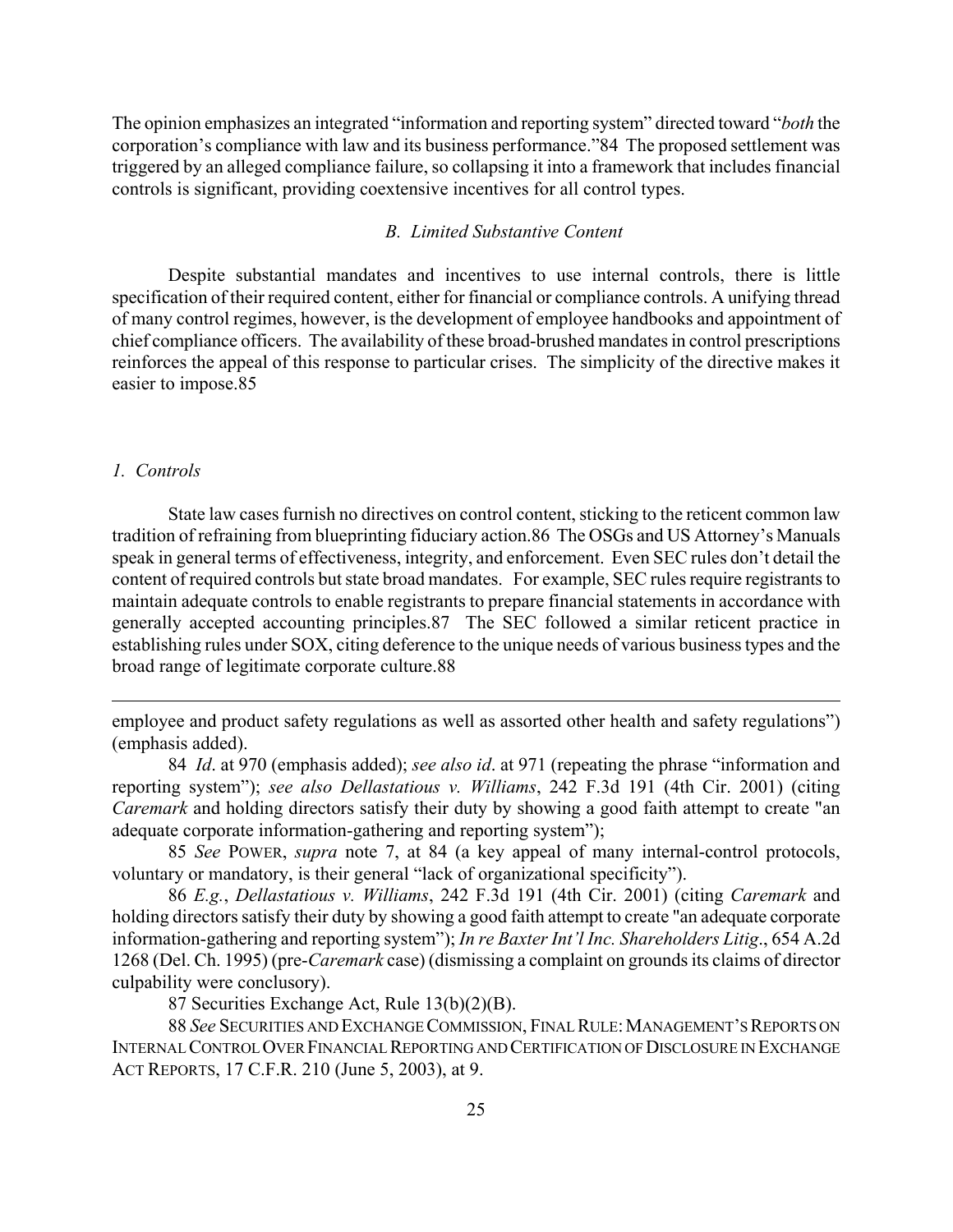Other administrative agency guidance on compliance controls is likewise general. Consider, for example, the Occupational Safety and Health Administration (OSHA)'s "Star Program." Businesses adopting safety and compliance systems exceeding minimum standards set by OSHA qualify for reduced levels of OSHA oversight.[89](#page-26-0) To be admitted to this deference-for-controls deal, businesses must (1) adopt workplace safety programs that include hazard assessment and control; (2) furnish OSHA with reports detailing self-inspections, accidents and employee hazards; and (3) complete an onsite OSHA inspection.

International standard-setters have developed more detailed guidance concerning environmental controls. The relative detail compared to US control materials may be due to the comparatively weaker deregulatory philosophy in most other countries. Even at this level, however, standards show deference. One standard promulgated by the International Standards Organization (ISO) provides guidance on designing environmental management systems[.90](#page-26-1) It demands that senior management commit to environmental performance standards.

Emphasized are periodic reviews of operations, products, and services to identify significant environmental impacts, as well as legal and contractual obligations that shape environmental practices. The standard prescribes documenting and setting measurable performance targets and objectives, establishing a management program and resources to pursue these objectives. It also calls for employee training protocols, defines individual employee roles, and details consequences for violations. The protocol emphasizes the need for communication and monitoring procedures, as well as periodic management reviews.[91](#page-26-2) 

#### *2. Audits*

 $\overline{a}$ 

Regulatory guidance routinely addresses the testing of internal controls, increasingly calling on outside auditors to verify system integrity. While intended to promote the effectiveness of control, one risk of such control-plus-audit programs is to encourage creation of controls than can be tested rather than controls more likely to be effective. These are not necessarily the same controls.

The EPA offers its version of a high-quality audit program that calls for explicit top management support for auditing and commitment to follow-up on audit findings, coupled with an

<span id="page-26-0"></span><sup>89</sup> Richard S. Gruner, *General Counsel in an Era of Compliance Programs and Corporate Self-Policing*, 46 EMORY L.J. 1113, 1131-32 (1997).

<span id="page-26-1"></span> <sup>90</sup> INTERNATIONAL STANDARDS ORGANIZATION,ENVIRONMENTAL MANAGEMENT SYSTEMS SPECIFICATION WITH GUIDANCE FOR USE (ISO 14001) (1996) ("ISO 14001"); *see* Donald A. Carr & William L. Thomas, *Devising a Compliance Strategy Under the ISO 14000 International Environmental Management Standards*, 15 PACE ENVT'L L. REV. 85 (1997).

<span id="page-26-2"></span><sup>91</sup> Numerous companies publish statements relating to such matters, often emphasizing environmental policy but extending to a broad range of social responsibility issues. *See, e.g.*, STATEMENT OF FORD MOTOR CO. (Aug, 2002).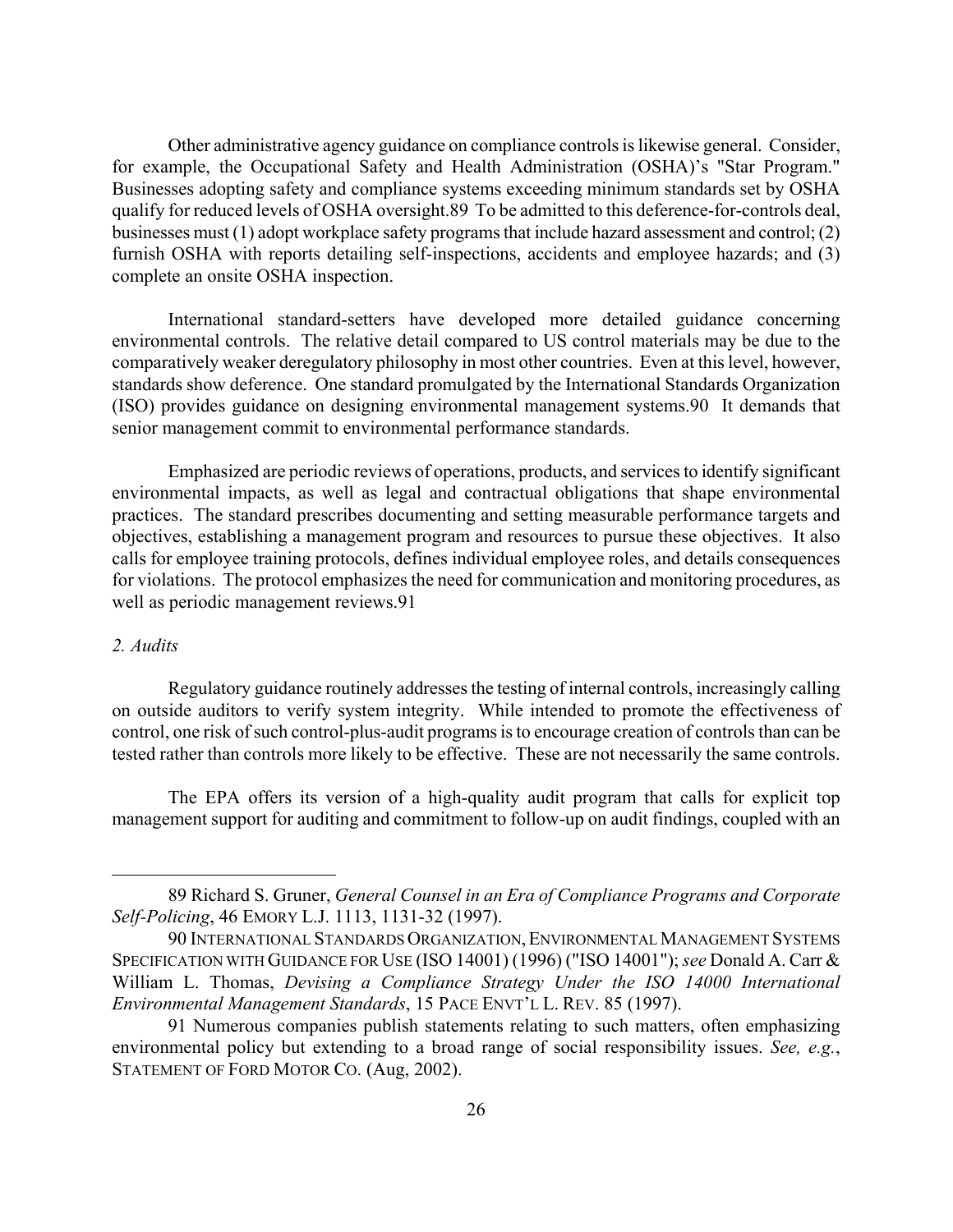auditor operating independently of the internal auditing department.[92](#page-27-0) These professionals are to be supported by adequate team staffing and have proper audit training. Also required are explicit definitions of the audit program's objectives, scope, resources, and frequency; a process which collects, analyzes, interprets, and documents information sufficient to achieve audit objectives; and a process which includes specific procedures to promptly prepare candid, clear, and appropriate written reports on audit findings, corrective actions, and schedules for implementation.

In the case of the Medicare program, the Office of Inspector General (OIG) for the Department of Health and Human Services plays a leading role in articulating internal control and audit guidelines. It became particularly active in the 1990s in the wake of health-care fraud scandals like those at the heart of the *Caremark* case.[93](#page-27-1) Among the initiatives were corporate integrity audits (CIAs), mandatory exercises imposed on non-compliant companies reminiscent in content of the voluntary private ethics audit pioneered by KPMG in the 1980s. Ordained by the OIG beginning in 1994, these remedial programs impose integrity obligations on corporate health care providers. Several hundred hospitals and other health care providers participate.

As with most compliance programs, health care CIAs have grown with age. Compliance measures now routinely mandate designation of a compliance officer and/or committee; developing written standards and policies; implementing comprehensive employee training and screening programs; and preparing periodic reports. Tailoring to special entity needs is common, as is establishing mechanisms to conduct independent audits of the program. Enforcement and penalties result from noncompliance, including exclusion from the Medicare program.[94](#page-27-2) 

# *3. Cycles*

 $\overline{a}$ 

Articulations of the required content of internal control and audits of them become a feedback loop. The occasional variations in articulated requirements most often simply extend the loop in slightly different directions. For example, interpretations of the FCPA suggest that it is necessary to conduct due diligence checks of "agents, partners, or consultants of the company,["95](#page-27-3) 

<span id="page-27-3"></span> 95 *See, e.g.,* Gary Eisenberg*, Foreign Corrupt Practices Act*, 37 AM. CRIM. L. REV. 595 (2000); Kari Lynn Diersen, *Foreign Corrupt Practices Act*, 36 AM. CRIM. L. REV. 753 (1999); Lynne Baum, *Foreign Corrupt Practices Act*, 35 AM. CRIM. L. REV. 823 (1998).

<span id="page-27-0"></span> <sup>92</sup> ENVIRONMENTAL PROTECTION AGENCY,ENVIRONMENTAL AUDITING POLICY STATEMENT, 51 FED. REG. 25,004 (July 9, 1986).

<span id="page-27-1"></span> <sup>93</sup> *See* Lewis Morris & Gary W. Thompson, *Reflections on the Government's Stick and Carrot Approach to Fighting Health Care Fraud*, 51 ALA. L. REV. 319, 341-344 (1999).

<span id="page-27-2"></span><sup>94</sup> The OIG also recommends compliance guidelines for health-care service providers. It publishes compliance guidance notices in the Federal Register, tailoring them for various industry segments, such as hospitals, clinical laboratories, home health agencies, third-party medical billing companies, hospice providers, medical equipment suppliers, nursing homes and Medicare+Choice organizations. The guidance draws on the OSGs and suggests: (1) written policies, (2) compliance officers, (3) employee training and education, (4) effective lines of communication, (5) enforcement through discipline, (6) audits to monitor compliance, and (7) curative procedures. *Id*., at 346-348.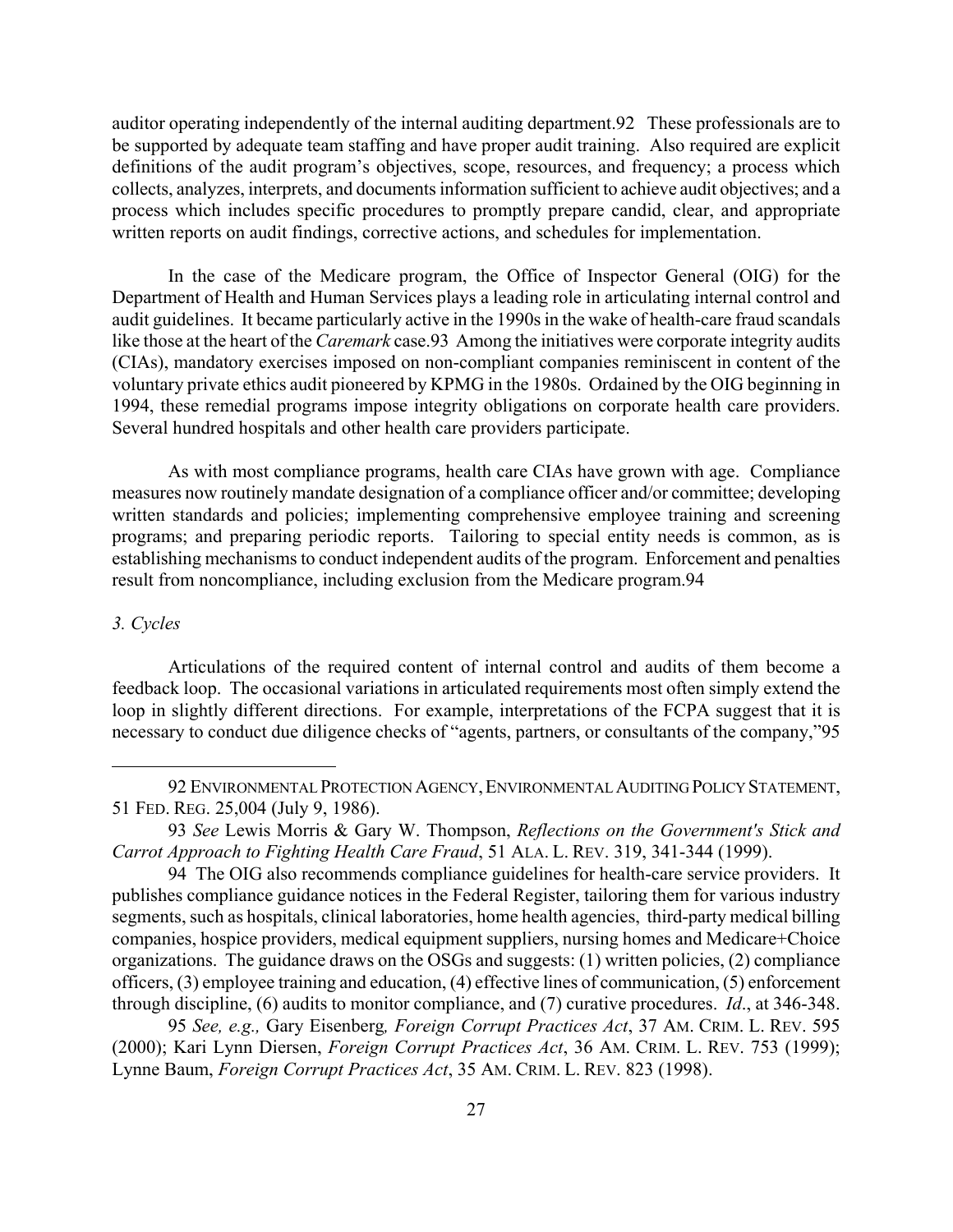suggestions echoed in the ISO guidelines.

In turn, the OSGs draw on the FCPA, which specifies the standard content for a corporate compliance program: a code of conduct, a protected means for employees to report violations, employee training and screening, and penalties for violations. All these examples show the standard internal control specification theme: broad, abstract mandates covering similar general ground intended mainly to promote cultural and psychological awareness of corporate policy and effectiveness.

SOX follows the tradition of articulating broad abstract principles that substantially replicate existing standards. SOX requires CEO/CFO certification of internal financial control system design, testing and integrity, but never says what those things mean or require. Auditors are required to test the design and effectiveness of internal controls over financial reporting, but details are not given[.96](#page-28-0) 

Guidance subsequently promulgated by auditing standard-setters concerns the methodology of the examination and attestation rather than a specification of the required controls.[97](#page-28-1) The SEC extends the mandate to its newly-created category of "disclosure controls and procedures" but likewise leaves registrants to interpret platitudes rather than adopt particular procedures.[98](#page-28-2) SOX requires disclosure of assessments of internal controls and an internal control report, again without saying what controls mean or require.

PATRIOT's regulations are somewhat more directive.[99](#page-28-3) Whereas most primary legal materials spawning internal controls are regulations whose administration encourages or implicitly requires controls, many PATRIOT provisions specifically instruct entities to adopt specified controls. Many of these internal-control mandates copy and extend existing special rules traditionally applicable to banks. Controls mandated under the Bank Secrecy Act require reporting currency transactions exceeding \$10,000 and suspicious activities (those that tip an informed banking employee to the possibility of illegal activity, especially money laundering).1[00 P](#page-28-4)ATRIOT extends like requirements to other members of the financial services industry.

PATRIOT imposes compliance controls on the financial services industry akin to the additional layers of external audit traditionally imposed on banks by banking regulators. Imposed controls include "know your customer" rules, mandatory screening for suspicious ones, and

<span id="page-28-0"></span><sup>96</sup> The regulations contain broad statements of standards that echo those found in elementary accounts of auditing practice. This is unsurprising, since professional auditing standards were the primary source of the FCPA. *See supra* note 19. For discussion of standards articulated by the Public Company Accounting Oversight Board (PCAOB) under SOX, *see infra* Part III.C.

<span id="page-28-2"></span><span id="page-28-1"></span><sup>97</sup> *See infra* Part III.C.

<sup>98</sup> SEC, FINAL RULE: MANAGEMENT'S REPORTS ON INTERNAL CONTROL OVER FINANCIAL REPORTING AND CERTIFICATION OF DISCLOSURE IN EXCHANGE ACT REPORTS, 17 C.F.R. 210 (June 5, 2003).

<span id="page-28-3"></span><sup>99</sup> *See infra* Appendix C.

<span id="page-28-4"></span> <sup>100</sup> *See, e.g.*, 12 C.F.R. § 208.62, 31 C.F.R. § 103.22; 31 U.S.C. § 5313.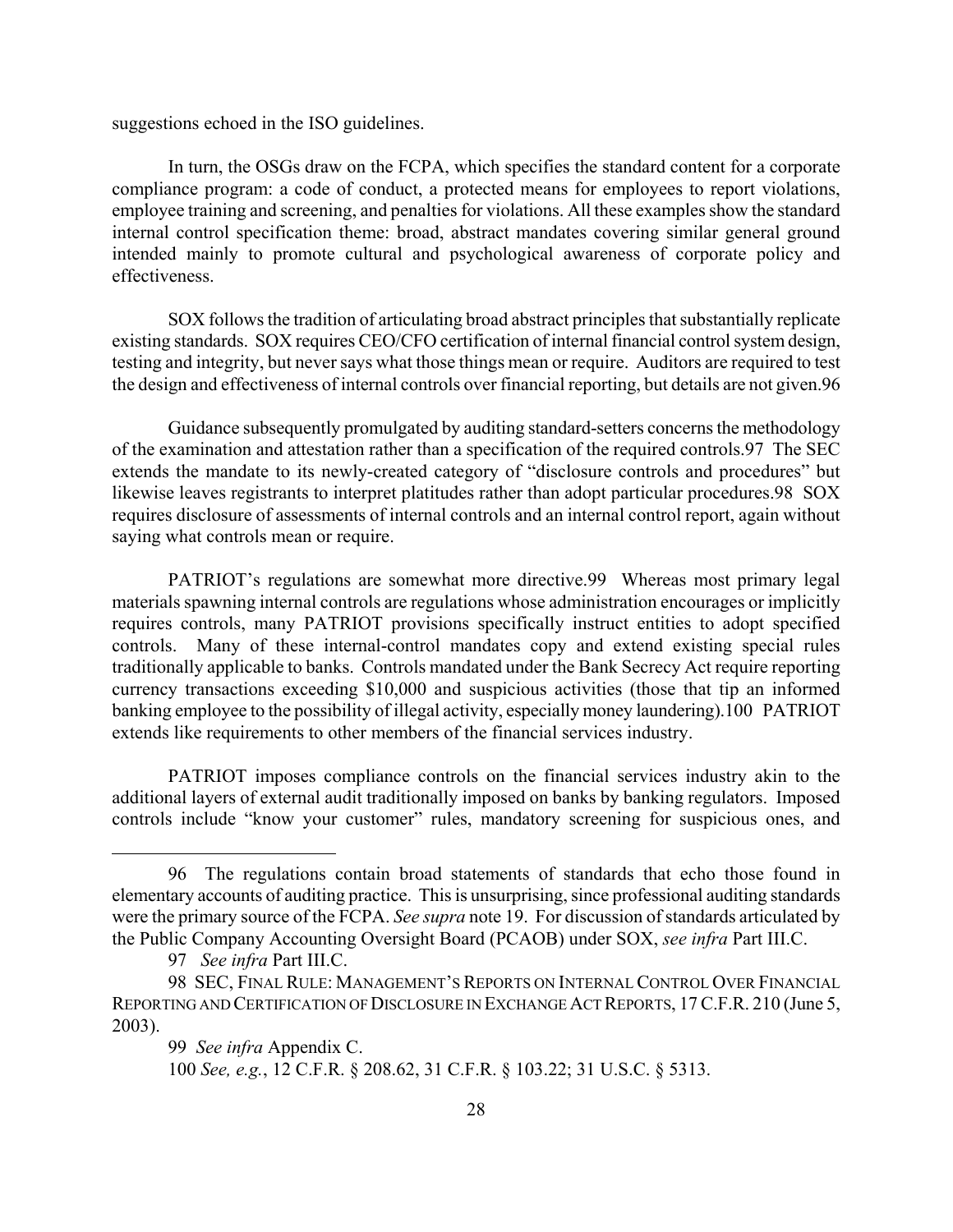reporting on them. Examination audits include testing of compliance procedures and internal controls. Examiners identify areas of compliance or control vulnerability and banks respond by making remedial recommendations. Since 1999, federal bank regulators have included anti-money laundering compliance and examination procedures in their reviews, 101 practices PATRIOT extends to non-bank members of the broadly-defined financial services industry.

# *C. Procedural Shape*

Corporations may find legally-mandated controls appealing. Internal controls can be designed to mediate the tension between the need to repose trust and discretion in employees on the one hand, and the imperative to supervise and impose checks-and-balances on the other, a method the Soviets and Ronald Reagan famously characterized as "trust but verify.["102](#page-29-1) Mandatory controls serve a sanitizing function for modulating the trust-suspicion trade-off. Controls mandated by law may be imposed by the corporation on employees without expressing a particularized mistrust of them.

# *1. Abstract Accountability*

 $\overline{a}$ 

Uniting the forces that make internal controls appealing, especially as responses to pending crises, is a quest for accountability. Perceived balance indicates more need for verification and less room for trust. If everyone could be counted on to do the right thing, no controls would be necessary. Entire markets are operated on this premise, participants relying on the spontaneous coordination of self-interested actors for the production, distribution and exchange of goods and services. Some companies rely on comparable forces. The deep mechanism at work in such settings is trust (competition operates as well). One party can count on the other to do what is called for, implicitly or explicitly.

When doubt arises concerning the reliability of participants, checks must be imposed to permit interaction to proceed. The mediation is a characteristic of governance mechanisms in a wide range of settings. Lenders lend but require borrowers to maintain designated financial performance ratios and accept periodic monitoring. The structure of the U.S. Constitution is anchored in rational skepticism of those wielding political and juridical power. The entire field of corporate governance is devoted to addressing the risk that owners face when reposing trust in managers possessing corporate control. Internal controls are a sub-species of that governance structure.

<span id="page-29-0"></span>In a perfect world, a corporation could count on all employees to follow policy and leave

 <sup>101</sup> U.S. DEPARTMENTS OF JUSTICE & TREASURY, 2002 NATIONAL MONEY LAUNDERING STRATEGY, at 46. Bank compliance systems are required by various provisions of Title 12 of the U.S. Code.

<span id="page-29-1"></span><sup>102</sup> Reagan often said in the context of brokering arms talks with the Soviet Union, "trust but verify" (a translation of the Russian equivalent, *doveryai no proveryai*). *See The Summit*, N.Y. TIMES, Dec. 9, 1987, at A21 (transcript of remarks of President Reagan and Soviet Union General Secretary Mikhail Gorbachev at signing of nuclear non-proliferation treaty).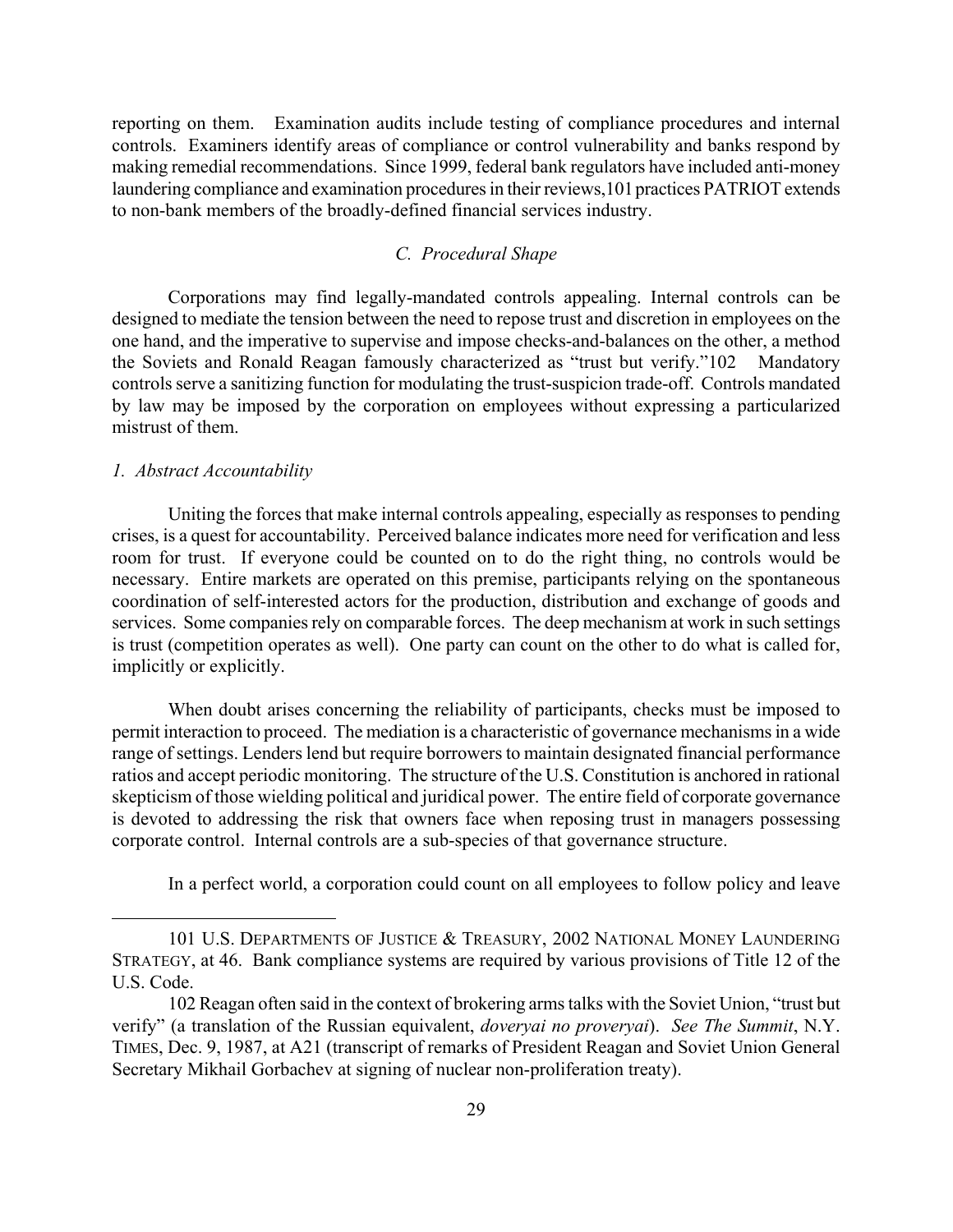everything to trust. In the actual world, employees stray, become careless or larcenous, and the corporation needs some mechanism to curtail departures. The mechanism calls for checks that achieve the goal of compliance without destroying the benefits of trust that drive achievement of corporate objectives such as product innovation, market expansion, and profit generation.

The unique character of internal controls is thus the injection of suspicion into the trust relationship. The company extends to the employee a measure of trust, but is accompanied by some suspicion that the trust is misplaced. Suspicion becomes the central feature of internal controls, a view that explains why the 1960s court in *Graham* derided such systems as constituting corporate espionage. One difference between the pre-*Graham* era and that prevalent today is a difference in the mix of trust and suspicion in corporate culture[.103](#page-30-0) A key difference is how contemporary controls bear negative or preventive goals rather than positive qualities of achieving corporate objectives.

In theory this justifies internal controls that are designed to kick in when suspicion is aroused—exactly what the *Graham* court held. More weakly, this view of internal controls justifies triggering controls when suspicion is merely justified—pretty much the *Caremark* stance. Contemporary financial and compliance controls work the *Caremark* way. Both stiffen when temptation increases, as where employees must obtain multiple approvals for disbursements greater than certain amounts or where enhanced scrutiny is applied by airlines to passengers buying oneway tickets with cash and carrying no luggage or by banks to depositors rapidly moving recently deposited cash to different accounts. They bear a preventive quality.

# *2. Cooperation by Procedure*

1

A wonderful mechanism for inserting controls without straining the trust relationship unduly is to characterize the programs as cooperation protocols rather than command models. Mandatory and voluntary controls can both be designated in this way. Publishing ethics codes, appointing compliance officers, and producing a battery of manuals and training programs put employees on the same page as the organization. Employees become leaders in a process, rather than subordinates bending to the will of the corporate hierarchy.[104](#page-30-1) 

These mechanisms are deliberate reorientations of the trust-suspicion model of internal controls. They dispel concern about employee backlash from lack of employer trust. The approach replaces suspicion with cooperation. It is akin to parallel theories of regulation envisioning the corporation as a cooperator with regulatory authorities. The strategy enhances the probable power of the employee in the program substantially.

<span id="page-30-0"></span>These strategies are most likely to be effective in those areas where employees naturally

<sup>103</sup> Others include those noted in Part I.C., including deregulatory drives, corporate governance evolution and auditing profession diversification.

<span id="page-30-1"></span> <sup>104</sup> *See* Stephen C. Hansen, *Designing Internal Controls: The Interaction between Efficiency Wages and Monitoring*, 14 COTEMP. ACCTNG. RES. (Spring 1997).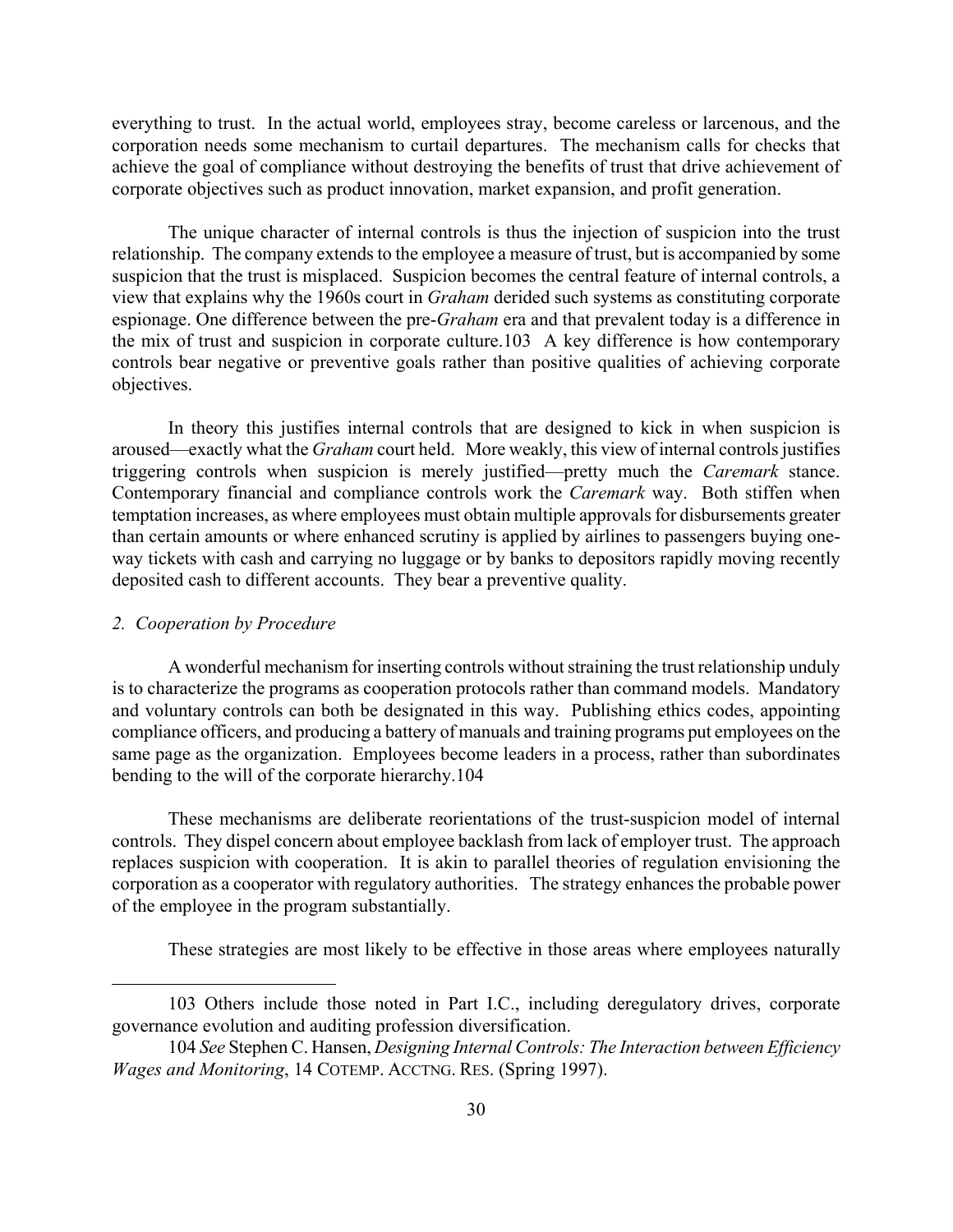share the employer goal. Employee sympathy is most likely greatest in the case of extreme public policy functions. Leading examples are anti-money laundering and anti-terrorist financing protocols. They enable the employee to believe in the program and share a sense that "we" are the employee-employer and "they" are the outsiders bent on doing it and its constituents harm.

Presenting controls in this cooperative spirit is increasingly popular, and explains the increasing appeal of this sort of internal control to solve a range of problems. This explains OSHA's Star Program, for example, as well as the embrace of employee training protocols by the ISO, the HHS and others.

Employees see themselves as members of a team working together to assure integrity and compliance. This theory emphasizes the culture of compliance as a company-wide characteristic, not merely a tone at the top but the tone all around. Boards can use such devices as a way to coordinate the effort of labor to balance its interests with those of shareholders.[105](#page-31-0) This spirit of cooperation is ultimately what makes internal controls acceptable as a norm in regulatory circles, what enables Congress to pass legislation without upsetting the regulated.

These employee-sensitive controls also suggest inherent limits on controls. The traditional team production model of employee cooperation is strong though nothing in it guarantees that employees will not fail or cheat. Adding layers of controls to the model does not change that fact, though it can lead people to believe it does. This is particularly so when the controls are designed in ways that can be audited, as the procedural shape of controls tend to be—auditors can read manuals, attend training program sessions and review proceedings triggered by whistleblower reporting. Control audit-ability promotes control appeal to the auditing profession. It advocates these tools despite their professional emphasis and recognition of their inherent limits—matters discussed next.

# III. CONTROL LIMITS: AUDIT VIEWS

The auditing profession is sprawling and the place of internal controls concerning financial and non-financial matters within it requires a preliminary contextual note. Standard treatments of the auditing profession distinguish between two broad types of services it renders. One is consulting, two-party arrangements exemplified by services rendered directly for clients such as business valuation, litigation support, system design, actuarial, and tax.

The other type is assurance engagements. These are three-party arrangements offering comfort as to the quality of certain information. They include a range of matters, from verifying assertions a business makes about itself to consumers (such as testing products) to data a company makes about its financial reporting (such as comfort letters to underwriters of its securities and other services involving such "agreed-upon procedures"). These general attestation services are governed by standards set forth in the auditing profession's Statement of Standards and Attestation

<span id="page-31-0"></span> <sup>105</sup> *Compare* Margaret M. Blair & Lynn A. Stout, *A Team Production Theory of Corporate Law*, 85 VA. L. REV. 247 (1999); *with* Alan J. Meese, *The Team Production Theory of Corporate Law*, 43 WM. & MARY L. REV. 1629 (2002).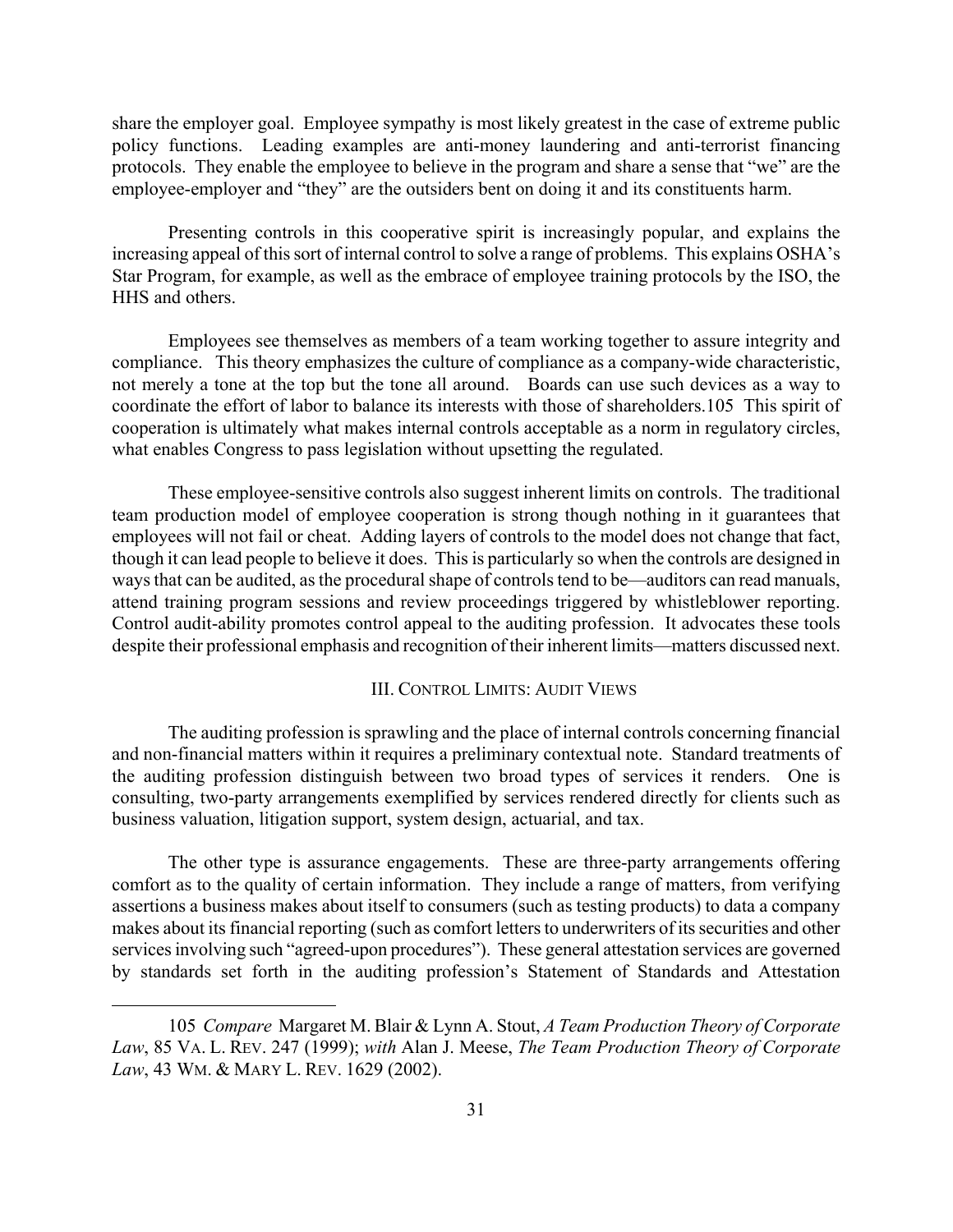#### Engagements (SSAE) No. 1[.106](#page-32-0)

The family of attestation services includes audits, which in turn are typically distinguished into three sub-categories. The most common are financial audits, the practice of which is governed by specific standards articulated as generally accepted auditing standards (GAAS) geared toward stating an opinion as to the fair presentation of financial statements and their compliance with generally accepted accounting principles (GAAP). Another category is operational auditing, typically conducted by an organization's internal auditors, and addressing matters relating to the effectiveness of the organization's operations. The third are compliance audits, traditionally performed mostly for non-profit organizations and governmental entities, but increasingly being undertaken in a broad range of areas for a variety of client types.

SOX requires auditors to attest to assertions management now must make concerning the effectiveness of a company's controls over financial reporting. Auditors have greatest experience with such financial controls. These were created in part to enable them to provide assurance concerning financial statement assertions without need for verifying every transaction. Though even in this exercise controls have limited efficacy, auditor experience with them provides ability to assess these limits with some degree of reliability. When auditors extend their traditional audit tools to investigate and attest to assertions relating to policy controls, limits multiply[.107](#page-32-1) 

# *A. Audit Risk*

All attestation engagements are designed to provide reasonable assurance as to the covered assertions. None provides absolute assurance. In other words, risk cannot be eliminated. The best a practitioner can do is to hold risk to a relatively-low but statistically-acceptable level. Auditors divide risk into various classifications.

# *1. Attestations*

 $\overline{a}$ 

At the broadest level, attestation risk is "the probability that an attestor may unknowingly fail to modify a written conclusion about an assertion that is materially misstated."[108](#page-32-2) More focused is the definition of audit risk when applied to a financial audit: "the probability that an auditor may

<span id="page-32-0"></span> <sup>106</sup> CODIFICATION OF ACCOUNTING STANDARDS AND PROCEDURES, STATEMENT OF STANDARDS AND ATTESTATION ENGAGEMENTS (SSAE) No. 1 (Am. Inst. Of Certified Pub. Accountants). A foundational principle of this and other attestation standards is the concept of independence. The principle usually means that an auditor engaged to perform three-party attestation services may not also be engaged by the same client to render two-party consulting services. *See* SOX, § 201 (amending 15 U.S.C. § 78j-1); 17 C.F.R. § 210.2-01(c)(4)(i)-(ix) (2002).

<span id="page-32-1"></span><sup>107</sup> Auditors increasingly rely upon the opinions of experts in the new fields they audit, such as actuaries, land surveyors, engineers and others. In an environmental audit, for example, the auditor's job may entail checking the credentials of and procedures used by an emissions expert, rather than testing emissions directly.

<span id="page-32-2"></span><sup>108</sup> RICCHIUTE, AUDITING, *supra* note 45, at 45.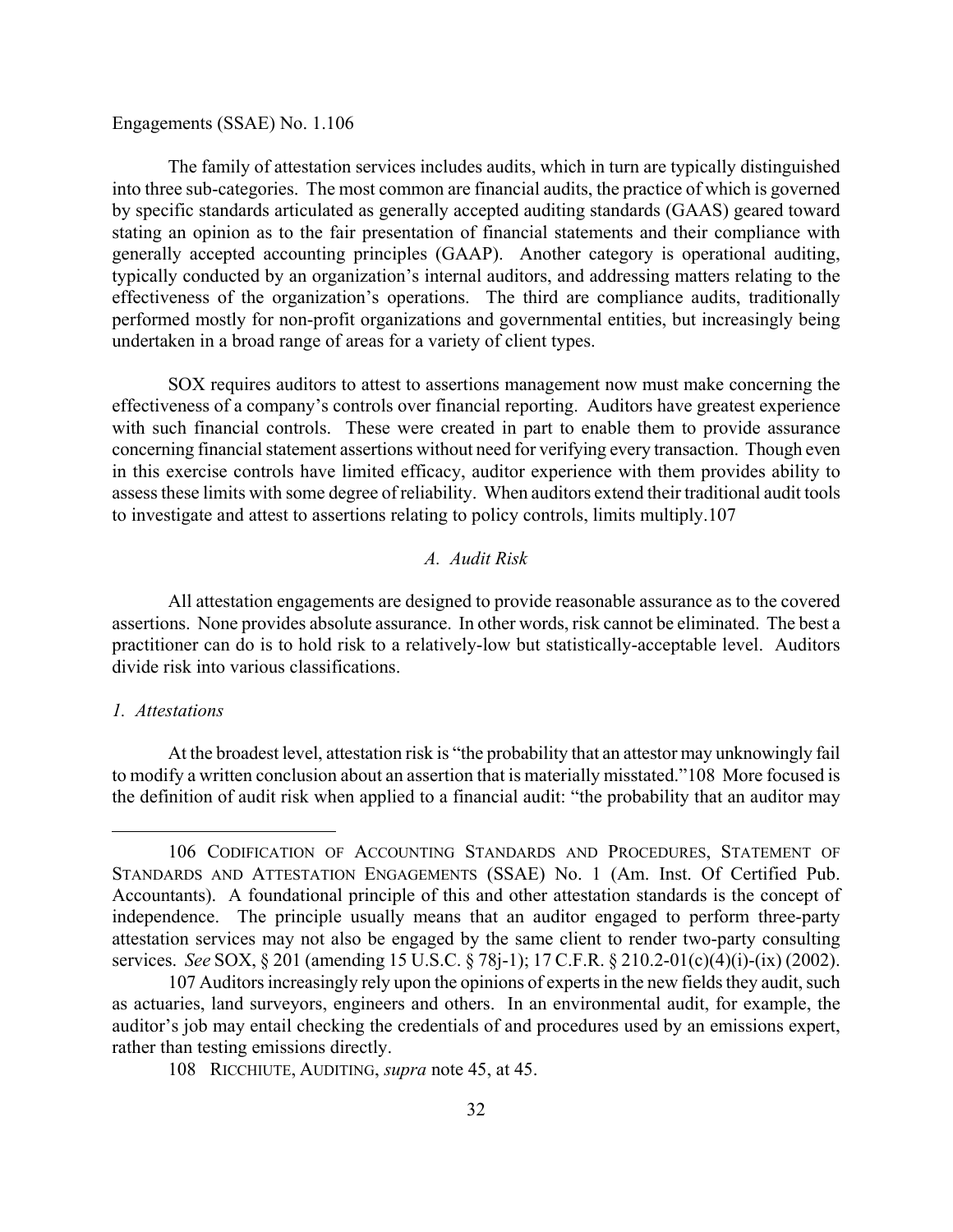unknowingly fail to modify an opinion on financial statements that are materially misstated."[109](#page-33-0)  Within each category, practitioners distinguish between three types of risk:[110](#page-33-1) 

• Inherent risk is the susceptibility of an assertion (such as an account balance in a financial audit) to error that could be material, assuming there are no related internal controls.

• Control risk is the likelihood that error could occur and not be prevented or detected by internal controls.[111](#page-33-2) 

• Detection risk is the likelihood that error could occur and not be detected by the auditor's procedures.

Audit or attestation risk is the product of the three risk types. The relationship among these distinctive sorts of risk can be expressed in a formal model:

$$
AR = IR \times CR \times DR
$$

Audit practitioners evaluate inherent risk (*IR*) and control risk (*CR*) and then solve this equation for an acceptable level of detection risk (*DR*). Rewriting the equation in these terms yields:

$$
DR = AR / (IR \times CR)
$$

This expression reflects detection risk (*DR*) as the dependent variable. Controlling for it entails mastering inherent risk and control risk. Viewed this way the issue is how to establish and interpret what an acceptable level of detection risk (*DR*) is. Its key function is to drive the scope of an audit plan measured by the amount of evidence required to express an opinion.

The opinion is a function of the level of confidence one requires to give it. That confidence level (*CL*) can also be formalized, as:

$$
CL = I - DR
$$

The confidence level is the likelihood that the audit procedures did not fail. The requisite confidence level in turn hinges on concepts of materiality. The standard of materiality used in the auditing profession bears a similarity to the standards used in both securities law and financial accounting. All treat as material matters that a reasonable person would consider important in

<span id="page-33-1"></span><span id="page-33-0"></span>109 *Id*.

<sup>110</sup> These definitions of risk and the accompanying formula expressing relations among them are set forth in *id*. at 46-48.

<span id="page-33-2"></span><sup>111</sup> The general attestation standards set forth in SSAE 1 do not focus on internal controls, though in practice any attestation exercise considers them relevant to the engagement. On the other hand, GAAS is explicit with respect to internal controls. These standards require an auditor to understand an organization's internal controls and to use that understanding in planning the audit.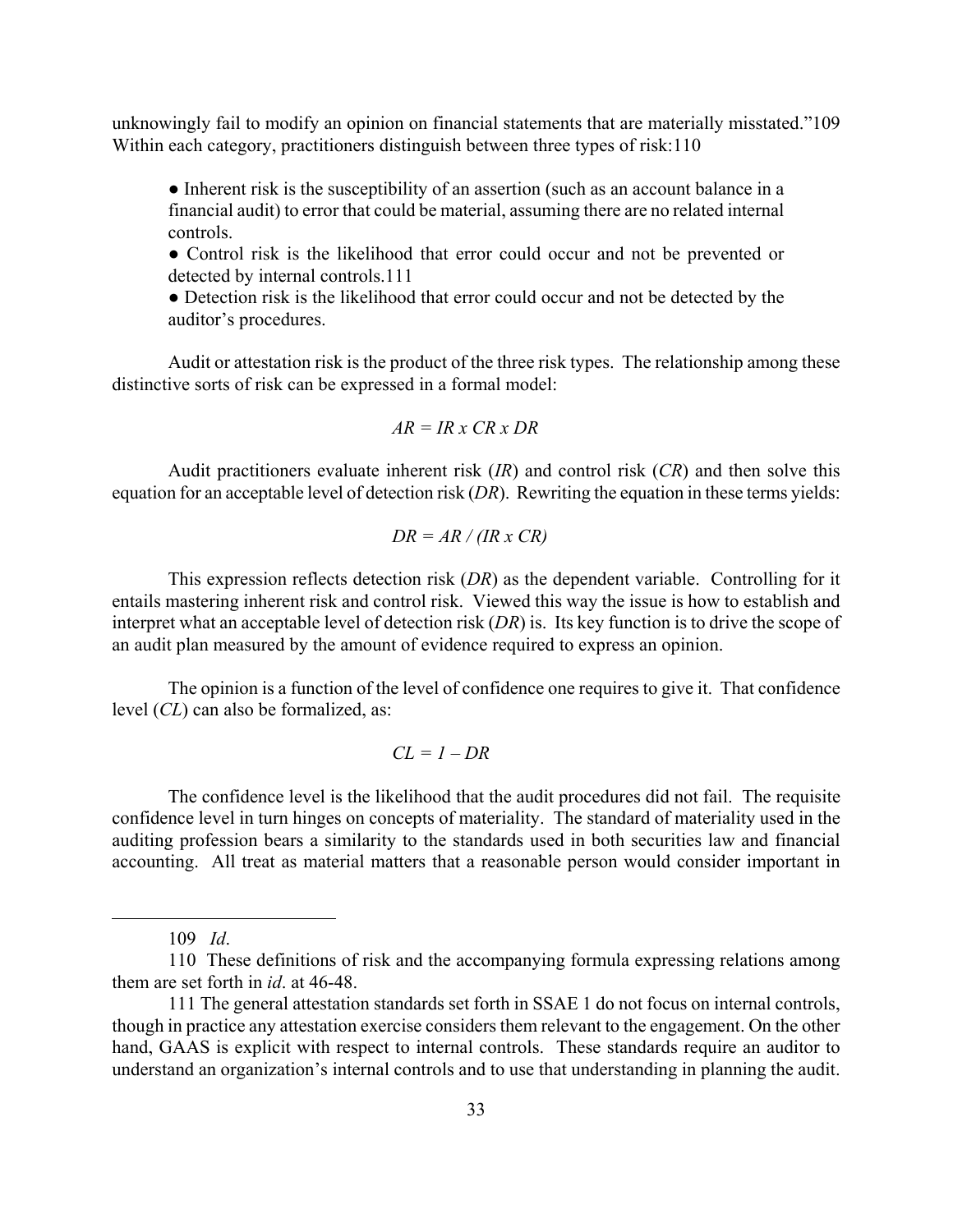making a decision based on some information base.[112](#page-34-0) 

Planning an engagement requires a preliminary estimate of materiality (for example, the maximum amount by which financials could be misstated and still not make the auditor decide reasonable people would find it important). The auditing profession publishes decision aids relating audit risk to materiality and implied requisite audit effort. It also invokes various rules of thumb.

The commonest quantitative rule of thumb in financial auditing relates to an item's effect on net income. Effects less than 5% are seen as unlikely to be material and those greater than 10% are seen as likely to be material. This rule of thumb is not taken to reveal bright lines, however, and instead is seen simply as a starting point for more textured, qualitative analysis[.113](#page-34-1) Examples of qualitative factors are loan-covenant compliance which on their own may not trigger a percentageof-income effect but could spell risks of default, cross-default and related financial difficulties.

In the preliminary stage of an engagement, auditors design tests of controls. These are audit procedures to assess the efficacy of internal controls to prevent or detect material misstatements. They address control risk (discussed further in the next section). Evidence from these tests defining control risk is in turn used to set an acceptable level of detection risk. This is done by executing substantive tests.

Substantive tests are audit procedures designed to detect material misstatements or to identify assertions likely to contain material misstatements. They address detection risk. Substantive tests are of two types: (1) tests of detail are designed to detect material misstatements in accounts and (2) analytical procedures are evaluations of data drawing on comparisons such as in relevant trends, baselines or forecasts.

#### *2. Audit Limits and Auditor Skepticism*

 $\overline{a}$ 

Not only are audits imperfect in detecting all error or misstatement, they are not invariably capable of distinguishing between errors and deception. Corporations are exposed to varying risks of error and managers have varying incentives to cheat. Managers have principal responsibility for designing internal controls and varying abilities to override them, with consequent implications for the probable error rate in audits. Auditors must decide whether to investigate for deception, using

<span id="page-34-0"></span> <sup>112</sup> *E.g*., SEC Regulation S-X (average prudent investor ought reasonably to be informed of); *TSC Indus., Inc. v. Northway, Inc.*, 426 U.S. 438 (1976) (reasonable person would have attached importance in deciding); Financial Accounting Standards Board (reasonable person relying would have changed mind or been influenced). Practitioners posit an inverse relationship between audit risk and materiality (for example, the risk of sizable misstatements is low while the risk of small misstatements is high). RICCHIUTE, AUDITING, *supra* note 45, at 50. Put otherwise, broader definitions of materiality or less toleration for audit risk indicates an expanded audit plan (more or better procedures).

<span id="page-34-1"></span><sup>113</sup> *E.g*., SEC Release 1999 (cautioning financial auditors of SEC registrants against undue reliance on such rules of thumb).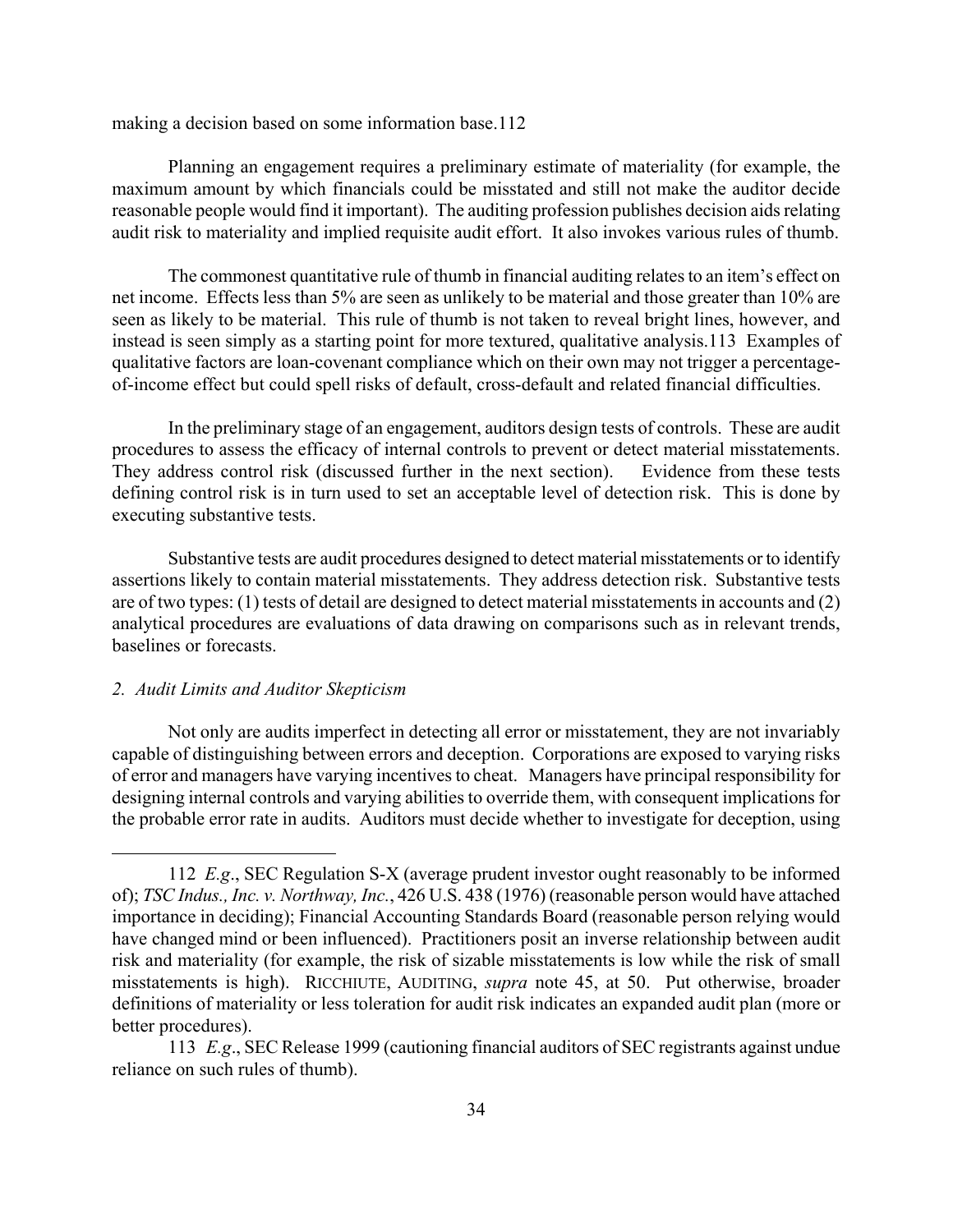strategic decision-making triggered by the presence of evidence that discrepancies are too high to be attributable to error alone.[114](#page-35-0) 

Assessing the risk environment driven by factors of materiality and risk sets the stage for gauging the scope of evidence required to justify opining on an assertion. Deep epistemological challenges round out the environment auditors face in certifying client assertions. Acquiring requisite evidentiary quantity and quality in turn entails a host of judgments. Many sources of knowledge are available to support achieving desired confidence levels. Each contributes in different ways. Examples are the examination and practical results of testing and review, managerial testimony, reasoning from recognized principles and relationships, and intuition. These sources of knowledge complement each other, but none is perfect and even taken together risks of knowledge gaps remain.

Auditors seek to seal the potential gaps in assembling requisite knowledge bases by adopting the fundamental auditing standard of professional skepticism. Auditors approach the assessment and investigation process by probing. They ask questions of managers and employees, seek verification from multiple sources, and willingly engage in a second-guessing of managerial judgments on a variety of matters. The skepticism applies to both the processes and the outputs.

# *B. Control Risk*

Auditors see internal controls as a factor in assessing attestation risk. They posit an inverse relationship between control quality and audit scope: superior controls demand an audit of lesser scope and intensity; weaker controls demand a more intense and expansive audit. For example, a high-quality internal financial control system can reduce the required scope of an audit while lowquality systems indicate a broader audit plan (all other things being equal). But while audit planning thus requires an understanding of controls as a source of measuring and minimizing attestation risk, control quality cannot be measured by volume. More controls are not necessarily better or more effective.

Consider the audit risk formula described in the previous section. The model separates the risks but they are in fact related to one another.[115](#page-35-1) Suppose two companies embracing identical internal control systems but bearing different inherent risks (one sells only ice cream in the US and the other sells a range of consumer products in 100 countries). Control risk in isolation appears to be the same. But given the different inherent risk, the identical control systems indicate greater control risk in the complex company than in the simple company.

<span id="page-35-0"></span>Until SOX, reports on internal controls for SEC registrants were required only when tests of

 <sup>114</sup> *See* Dennis H. Caplan, *Internal Controls and the Detection of Management Fraud*, 37 J. ACCT. RES. (Spring 1999).

<span id="page-35-1"></span><sup>115</sup> *See* Richard Dusenbury, Jane Reimers & Stephen Wheeler, *Inherent Risk and Control Assessments: Evidence on the Effect of Pervasive and Specific Risk Factors*, 19 AUDITING: A JOURNAL OF PRACTICE & THEORY (2000).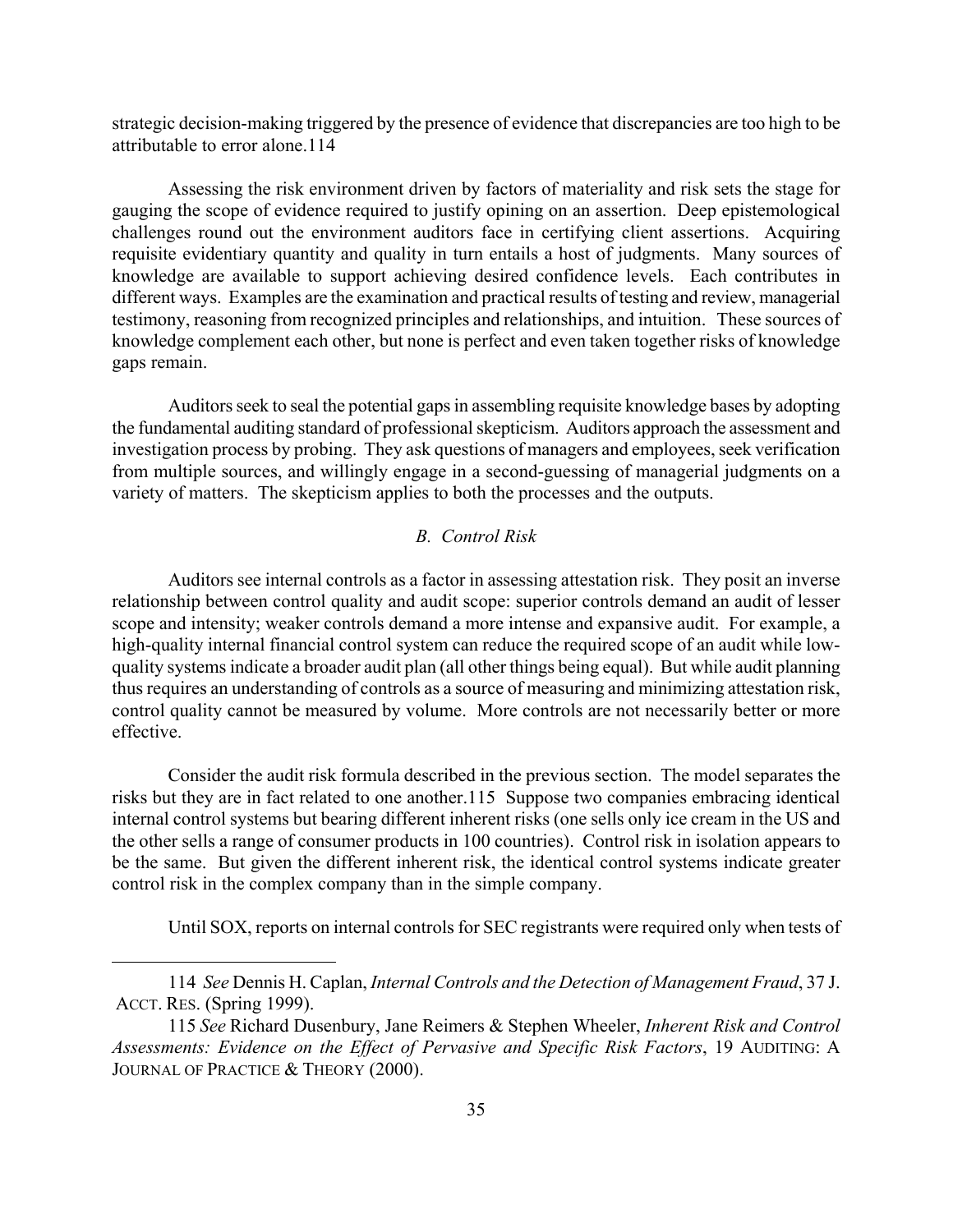controls revealed significant deficiencies (called reportable conditions). This reporting remains the case for non-SEC registrant reviews of internal controls. Thus there remain two different types of reports on internal control: audit (reportable conditions) and attestation (full test of all controls and opinion on management's assertions concerning control effectiveness, discussed in the next section). Either way, the standard auditor's opinion letter on these matters emphasizes the "inherent limitations" of the exercise.[116](#page-36-0) 

These limitations are revealed in the emphasis auditors place on the complex definition of internal controls. Auditors particularize the sorts of definitions drawn in Part I.A from sources such as the 1992 COSO report. They emphasize limiting elements.[117](#page-36-1) Internal controls are *processes* not events and are performed by *people* organization-wide. Both elements imply the possibility of control leakage. This is reemphasized by repeating the ultimate purpose of controls: they are intended to meet designated objectives in ways offering *reasonable* (not absolute) assurance.

Factors influencing the success of these elements of control are environmental and procedural. Environmental factors concern employee attitudes towards and awareness of controls, as well as their actions in light of those perceptions. Procedural matters refer to rules governing authorization/execution of transactions, duty segregation, documentation and recordkeeping, and limiting access to assets and records.

#### *1. Tests of Controls*

 $\overline{a}$ 

Tests of controls are performed using attributes sampling plans that test the rate of deviation (or rate of occurrence) from a control characteristic. They therefore differ from the analogous statistical sampling performed in substantive tests which are intended to determine whether particular assertions (such as recorded account balances) are fair.

Either form of sampling in tests of controls (or other tests) creates an additional risk: sampling risk. This can be reduced by increasing sample size. But as with all other risks associated with auditing, sampling risk cannot be eliminated. The best one can do is to invoke recognized procedures of statistical sampling governed by the laws of probability theory.

Apart from these methodological limits to auditor interpretation of control risk, behavioral factors in both internal control design and testing guarantee residual risk. From a control-design perspective behavioral factors add difficulties to designing optimal internal control levels, yielding tendencies that overproduce controls.[118](#page-36-2) Excessive controls not only raise direct costs, they also complicate control risk assessment.

<span id="page-36-1"></span><span id="page-36-0"></span><sup>116</sup> *E.g*., RICCHIUTE, AUDITING, *supra* note 45, at 200.

 <sup>117</sup> *See generally* AICPA, PROFESSIONAL STANDARDS § 36 (1990), Standard 53 (SAS 53).

<span id="page-36-2"></span> <sup>118</sup> *See* Donald C. Langevoort, *The Behavioral Economics of Corporate Compliance with Law*, 2002 COLUM. BUS. L. REV. 71; Robert Prentice, *The Case of the Irrational Auditor: A Behavioral Insight into Securities Fraud Litigation*, 95 NW. L. REV. 133 (2000).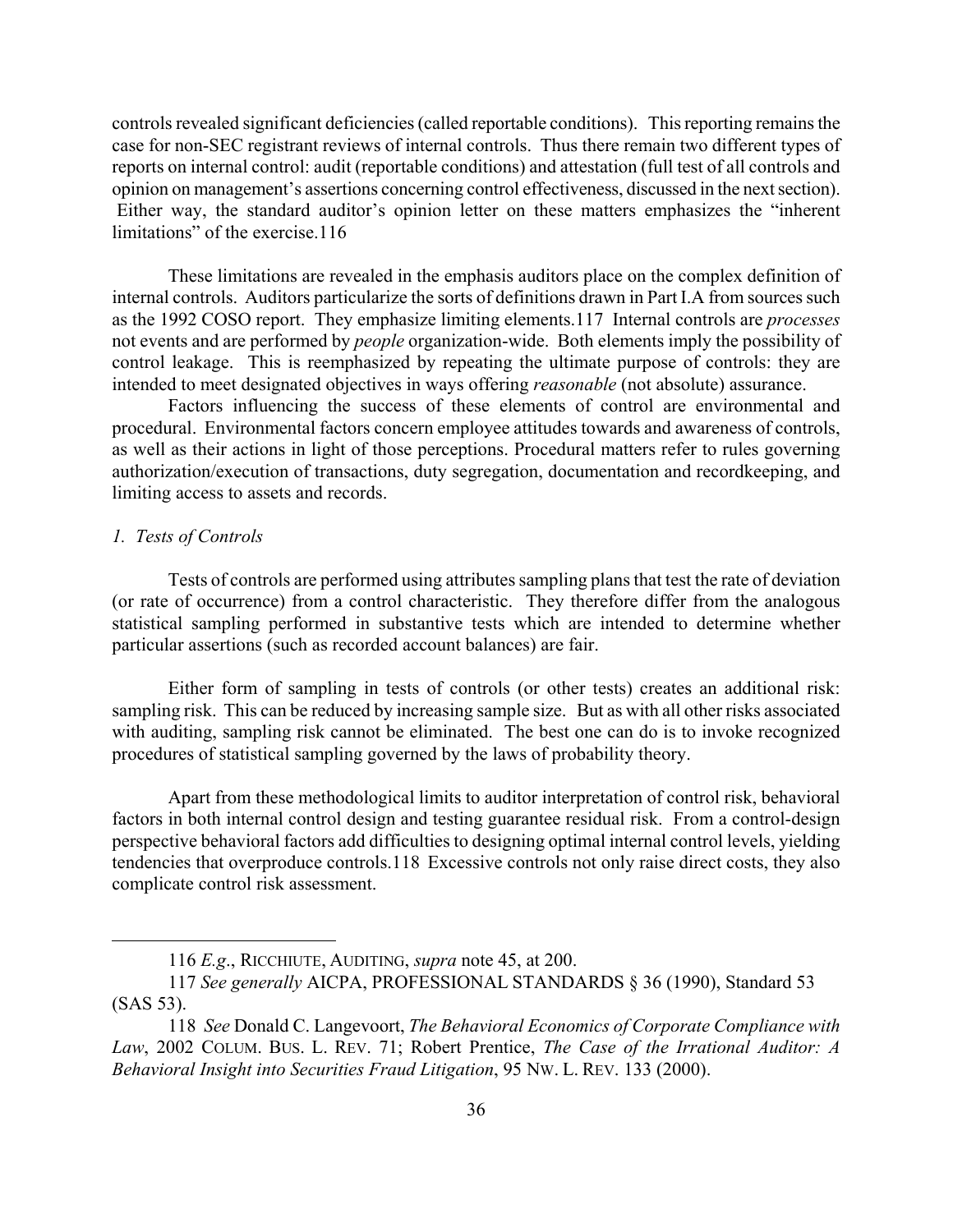Control benefits are probably lower than managers routinely think due to biases extending from the moment supervisors hire new employees to the period when they test control systems. For example, supervisors believe they are better at making hiring decisions than they really are. They become more motivated to believe this after a hiring has been made. Managerial evaluations of internal controls relating to employee qualities and training therefore likely overrate the systems due to the bias of self-review.

Behavioral factors also suggest that the costs of controls are likely to be under-estimated. Some costs can be measured directly, such as the salaries paid to compliance officers and the production costs of training programs and manuals. Harder to measure are the time spent consulting those manuals and codes, their effect on employee decision-making and risk-taking, and the overall costs of a culture incrementally weighted more towards suspicion and less towards trust.

The auditing perspective on control risk may lead to excessive controls. Among systematic audit biases are order effects, including saliency bias. This refers to the meanings assigned to different sorts of information as a function of when during a process they are received. Auditors often address this bias using conservatism. [119](#page-37-0) Auditors insist on greater controls, more control testing, or other exercises that attempt to wrestle with control risk to a fuller extent than warranted under the established confidence level. But while such conservatism trained on control levels may produce more controls, the combination of biases does not necessarily equate to reducing control risk.

# *2. Inherently Leaky Controls*

<span id="page-37-0"></span> $\overline{a}$ 

While all internal controls complicate assessing audit risk, automated controls amplify the challenge. Where substantial information supporting financial statement assertions is in electronic form, for example, it may not be feasible to limit detection risk to acceptable levels by conducting substantive tests of the assertion. It may be necessary to obtain evidence about the effectiveness of the design and operation of the controls to reduce the level of assessed control risk.[120](#page-37-1) 

Internal controls enhanced by information technology thus do not reduce audit risk, but potentially increase it. Understanding the environment requires understanding the automated systems used to generate results. For financial controls, this encompasses procedures relating to

 <sup>119</sup> *See, e.g.,* Gary S. Monroe & Juliana Ng, *An Examination of Order Effects in Auditors' Inherent Risk Assessments* (SSRN.COM); Brenda H. Anderson & Mario J. Maletta, *Primacy Effects*  and the Role of Risk in Auditor Belief-Revision Processes, 18 AUDITING: A JOURNAL OF PRACTICE & THEORY (Spring 1999).

<span id="page-37-1"></span> <sup>120</sup> STATEMENT OF AUDITING STANDARDS (SAS) NO. 94, THE EFFECT OF INFORMATION TECHNOLOGY ON THE AUDITOR'S CONSIDERATION OF INTERNAL CONTROL IN A FINANCIAL STATEMENT AUDIT. This amends Statement of Auditing Standards (SAS) No. 55, Consideration of Internal Control in a Financial Statement Audit (incorporating and expanding SAS No. 80, Amendment to Statement on Auditing Standards No. 31, Evidential Matter (AICPA, Professional Standards, vol. 1, AU § 326.14)).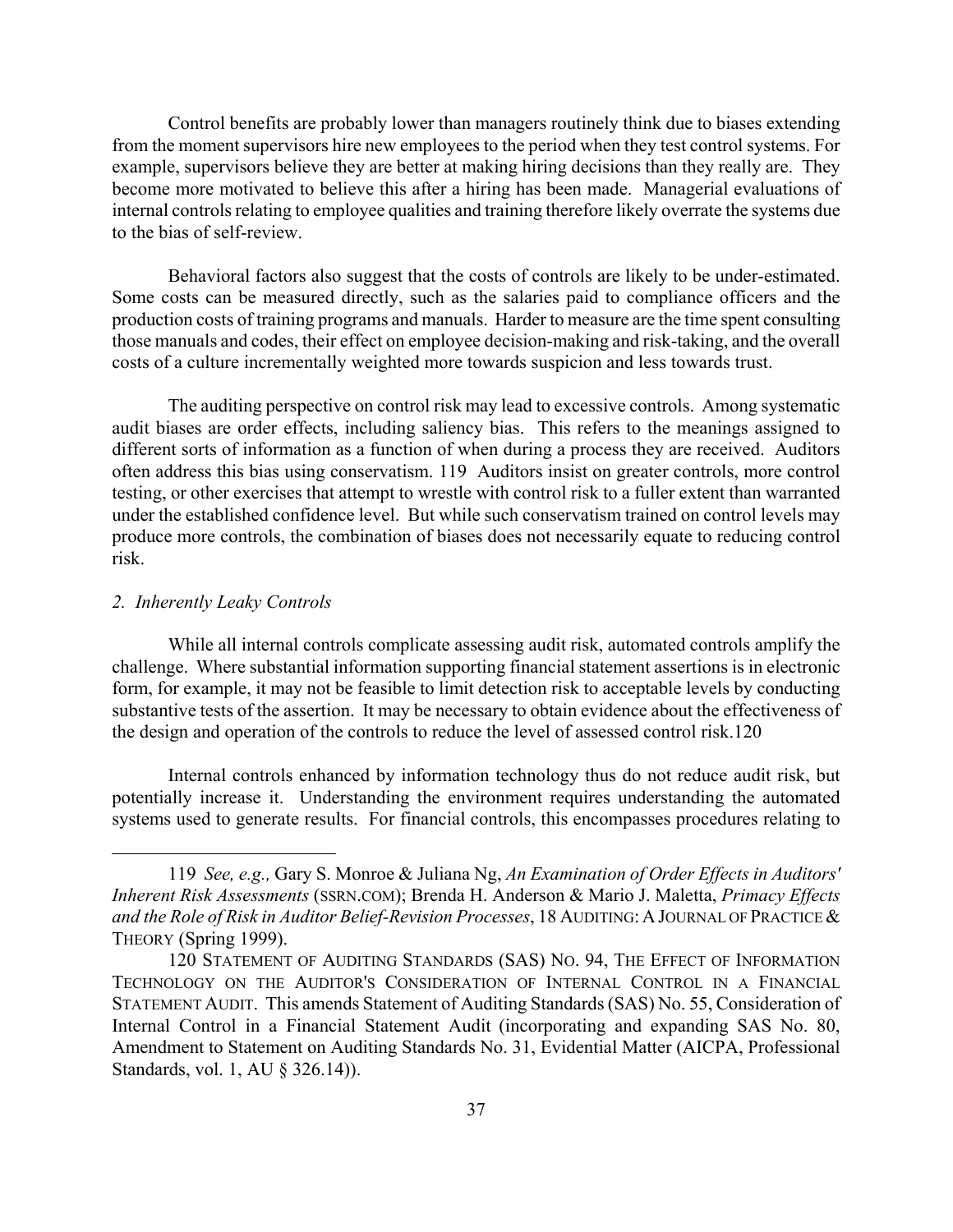entries made to the general ledger, particular journals for standard and nonrecurring items, and adjustments relating to consolidation, reclassifications and the like. For compliance controls, similar exercises include testing baggage screening protocols in the aviation industry, emissions measurements for environmental controls, and reporting systems within financial institutions designed to capture suspicious transactions.

For both types of controls, special expertise may be necessary to achieve requisite understanding[.121](#page-38-0) As a result, testing controls in an audit does not displace need to conduct substantive tests in various areas where controls are unlikely to work. These include areas involving estimation and valuation, where controls simply cannot be well-designed to prevent leakage.

Such additional substantive testing is often applied to high-risk areas, such as receivables/sales and inventory/cost-of-goods-sold for financial audits or security at nuclear power plants in compliance audits. General audits in these areas are subject to substantive testing including analytical procedures whatever level or quality of controls governs them. Thus customers are called to confirm receivables balances and warehouses are inspected to confirm inventory levels. These are typically superior tests than testing related controls. A clean audit, whether of financial or compliance matters, is not and cannot be a confirmation that controls are effective, though discovered misstatements can suggest control deficiencies.

Consider the inherently leaky controls in *Caremark*. Caremark's internal controls appear to have been state-of-the-art. It published an employee guide governing contractual relationships with clients, reviewed it annually, and published numerous revised editions. The policy prohibited what relevant law prohibited. Internal controls to prevent violations included policies requiring regional officers to approve contracts arranged by employees under their supervision. It used an internal audit plan to promote compliance and ethics. Its outside auditor tested these and found no material weaknesses in the controls. It had an Audit and Ethics Committee, a compliance officer, and other policies requiring various home office approvals of field employee disbursements and agreements.

Despite all this, two company employees along with various third parties were indicted for violating the law and engaged in other acts in violation of company policy and eventually settled their cases. Contributing to the cracks these people slipped through were ambiguities in both the law and the employee manuals, making it somewhat unclear whether some sorts of arrangements were covered[.122](#page-38-1) But since the controls were state of the art, the court rightly concluded that there was

<span id="page-38-0"></span><sup>121</sup> Consider Electronic Data Interchange (EDI) systems that automate erstwhile manual processes to manage and control a corporation's transactions through computerized systems. EDIs have proliferated throughout the global business world, becoming a standard practice. Specialized internal controls are necessary to assure EDI integrity and specialized audit techniques are necessary to test those controls and thus verify EDI system integrity. Catherine Hardy & Robert Reeve, *Electronic Data Interchange (EDI) and CIS Audit: A Study of the Impact of EDI on CIS Audit Procedures* (SSRN.COM).

<span id="page-38-1"></span> <sup>122</sup> *See infra* Appendix B.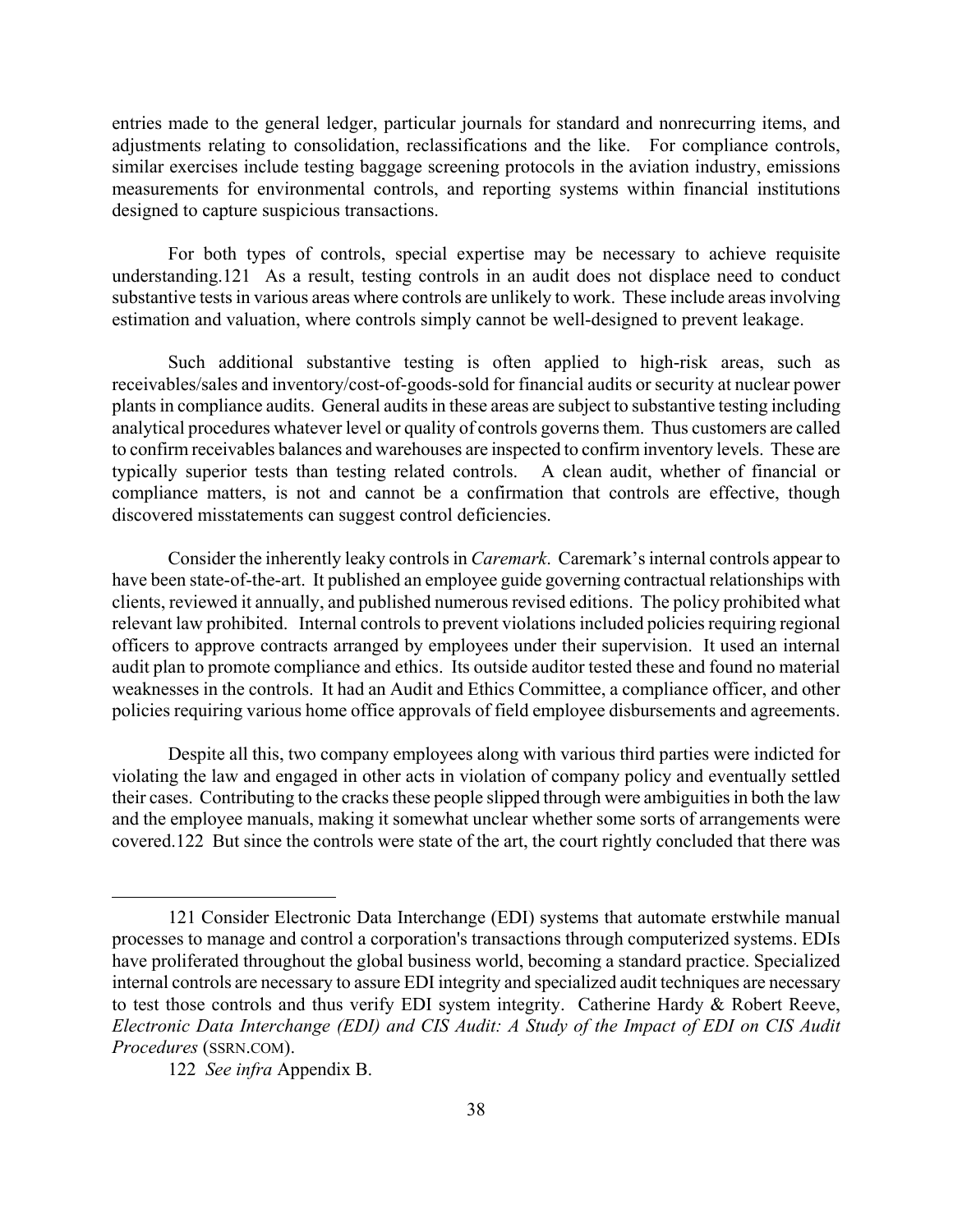"no substantial evidentiary support in the record" to hold directors personally liable.[123](#page-39-0) 

# *C. Auditing Control*

Auditing of assertions by navigating an internal control environment is complicated but entails only a partial encounter with all controls. This is an additional limit on auditors' ability to confidently attest to assertions with 100% conviction. As if to overcome this limit of internal controls, accompanying their expansion in the past few decades has been an expansion of auditing to test them fully.

Auditing is increasingly used to generate comfort in a wide variety of activities, such as environmental operations, employee relations, and compliance with regulatory requirements.[124](#page-39-1)  Under pressure due to periodic series of heavily-covered corporate scandals, from the 1970s to today, corporations have been forced to enhance their internal governance systems.

These changes in governance have not only led to the creation of a wide variety of internal controls, they have increased the need for independent parties to audit their effectiveness and integrity. The increasing appeal of internal controls as a policy option is thus accompanied by an increasing appeal of audit as a policy option. The paradox here is that the appeal of audit as a policy option is stoked by the decline of internal controls as a failsafe.

#### *1. Financial Control Audits*

 $\overline{a}$ 

This is the story of SOX. In the 1970s, the SEC persuaded Congress in response to crisis to pass the FCPA requiring companies to have internal financial controls. In the early 2000s, in response to crisis perceived to originate in internal control failure, the SEC persuaded Congress to pass SOX requiring auditors to audit those internal controls.

In this cycle of control mandates followed by audit mandates, pressure builds on audit to create controls that can be audited. But we just saw that controls do not automatically reduce audit risk and may increase it. For many contexts direct-testing rather than control-testing is necessary. Accordingly, attestations concerning overall control systems tell only a partial story. They cannot speak to the effectiveness of underlying substance over which controls offer no reliable assurance.

<span id="page-39-0"></span><sup>123</sup> *Caremark*, 698 A.2d at 971. Legal perspectives on control risk discernable from *Caremark* are discussed further in Part IV.A below.

<span id="page-39-1"></span><sup>124</sup> The proliferation of internal controls and auditing extends beyond corporations to include many types of organizations, including governmental agencies, hospitals, and universities, and many different types of activities. Public agencies, from rail lines such as Amtrak to schools under competitive pressure from firms such as Edison, have been forced to reinvent themselves along more entrepreneurial lines. Control and audit expansion is the product of heightened calls for accountability throughout society, a broad gauged illustration of suspicion creeping into once trusted **institutions**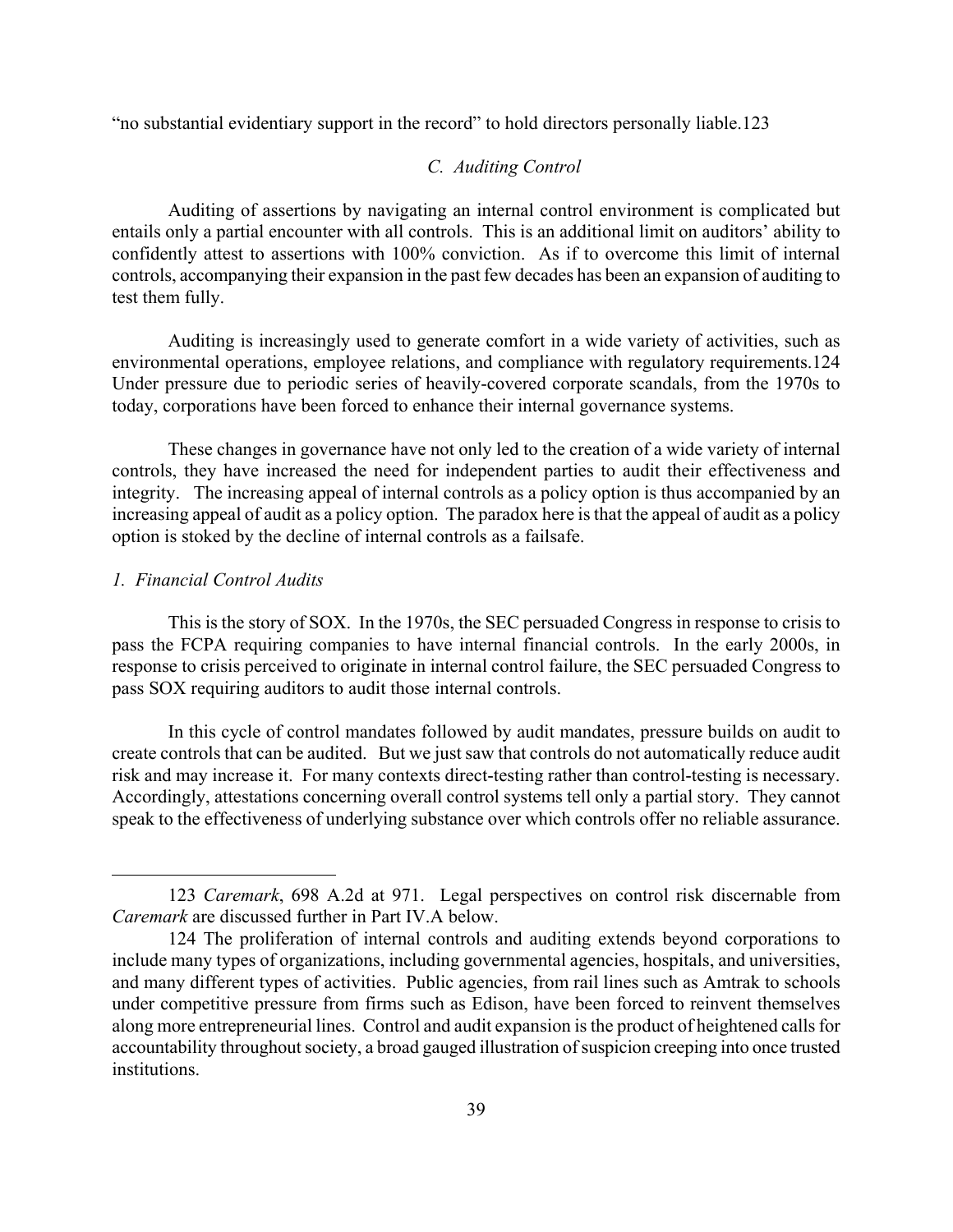SOX nevertheless places enormous confidence in controls, requiring officers to certify them and auditors to attest to that certification. This means auditors must fully assess financial controls, not merely test them as part of a general financial audit.

SOX requires officer certifications of the design and effectiveness of internal controls. This move is only a partial sealant. These officer certifications require attestation by those officers *both* that they designed the control systems *and* tested them and found them effective. The risk of selfreview bias is self-evident.

To seal this crack, SOX requires auditors to issue a report on an entity's internal control over financial reporting in conjunction with the entity's financial statement audit.[125](#page-40-0) Preliminary standards for this work were promulgated by the Public Company Accounting Oversight Board (PCAOB). It contemplates two separate audit opinions: a new one on internal control over financial reporting and the traditional one on financial statements.[126](#page-40-1) 

The Proposed Standard treats these exercises as integrated. The Proposed Standard also indicates it is possible to give a qualified opinion on one while giving an unqualified opinion on the other.[127](#page-40-2) This correctly implies that effective controls are neither necessary nor sufficient

 $\overline{a}$ 

Standards applicable to the SOX financial-control-audit are substantially those applicable to any other attestation engagement as articulated in Statement SSAE 10. These may be supplemented by the criteria established by COSO for assessing internal controls. In the case of SOX's financialcontrol-audit, these requirements include that the auditor of the controls also be the auditor of the client's underlying financial statements. Throughout, directives require planning the engagement, understanding controls, evaluating their design, testing their effectiveness, and opining on them. They also require identifying material weaknesses and deviations.

<span id="page-40-1"></span>126 These paragraphs concerning the PCAOB Proposed Standard appear in a different form in the author's public letter to the PCAOB commenting on the Proposed Standard.

<span id="page-40-2"></span>127 The seeming incongruity of a qualified control opinion with an unqualified financial statement opinion is possible because a material weakness discovered in internal control can be overcome in a financial statement audit by substantive tests that do not rely upon the control bearing the material weakness. The opposite incongruity of an unqualified control opinion with a qualified financial statement opinion is possible because controls cannot control judgment—controls are processes that may assure following required procedures but cannot assure managers make fair judgments. This is a critical point concerning the limits of controls that is obscured in the control

<span id="page-40-0"></span><sup>125</sup> In SOX's wake, audit standard-setters endorsed standards governing this procedure previously established. Both official and unofficial auditing standard-setters did so. The AICPA, the official standard-setter until SOX terminated that status, published a draft proposal in late December 2002, substantially embracing SSAE 10 but adding guidance. The PCAOB, the official standard-setter created by SOX, published its formal endorsement of SSAE 10 in April 2003, and the SEC promptly approved this action. In October 2003, the PCAOB released an elaborate proposed standard articulating governing principles. PCAOB, AN AUDIT OF INTERNAL CONTROL OVER FINANCIAL REPORTING PERFORMED IN CONJUNCTION WITH AN AUIT [SIC] OF FINANCIAL STATEMENTS (Oct. 7, 2003) (the "PCAOB PROPOSED STANDARD").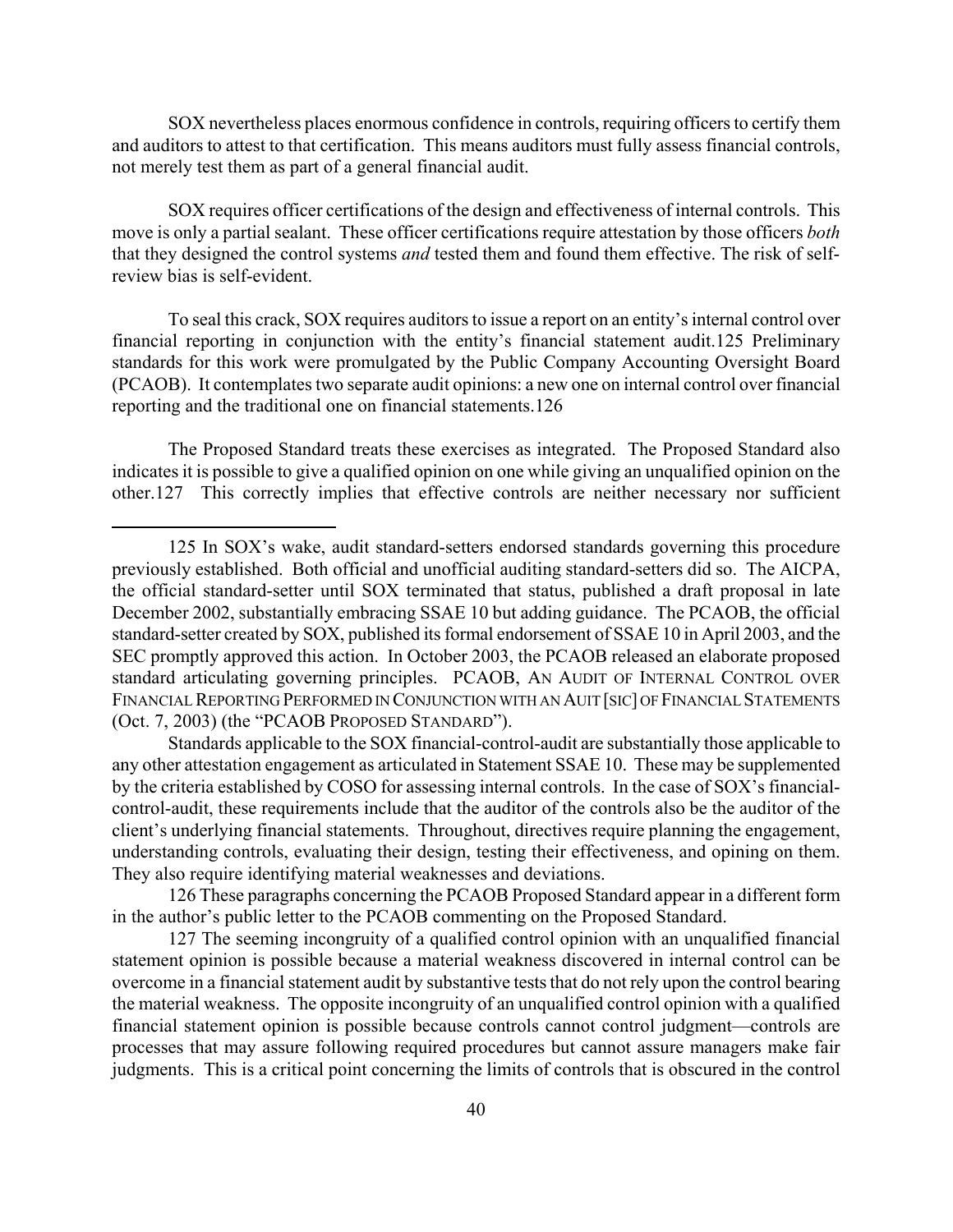conditions for accurate financial reporting. If a company can have ineffective controls and fairlypresented financial statements, then effective controls are not necessary; if a company can have effective controls but materially-misstated financial statements, then effective controls are not sufficient[.128](#page-41-0) 

The possibility of effective controls producing inadequate financial statements is recognition that controls cannot guarantee accurate reporting. This is inevitable but obscured in both SOX and the PCAOB's Proposed Standard. The Proposed Standard correctly emphasizes inherent limitations of internal controls and the contrast between reasonable assurance, which is possible, and absolute assurance, which is not.[129](#page-41-1) The Proposed Standard also rightly describes these limits as known features of the financial reporting process and expresses the hope that installing safeguards will "reduce, though not eliminate, the risk" of material misstatements.[130](#page-41-2) But the particular context of providing an adverse financial audit opinion despite furnishing an unqualified control audit opinion is never mentioned in the Proposed Standard.

It may be true as matters of logic and probability that it is more likely that a company will boast ineffective controls and yet be in a position to present adequate financial statements. But the situation in which effective controls nevertheless yield inadequate financial statements is of greater concern. After all, this is the situation plaguing WorldCom Inc. and other catalysts of SOX.[131 T](#page-41-3)he Proposed Standard makes this point in saying that "many frauds resulting in financial statement restatements relied upon the ability of management to exploit weaknesses in internal control" and inferring from this that one goal of improving controls is to reduce the incidence of fraud.[132](#page-41-4) 

The possibility that effective controls may nevertheless yield materially inaccurate financial statements is critical to emphasize. To the extent it is deemphasized—as it was in the Proposed Standard—two key points arise. These apply to the SOX-style audit of financial controls as well as audits of all other types of controls.

First, de-emphasis risks inducing users of control-audit opinions into a false sense of complacency that controls assure outcomes, whether preventing fraud, producing fairly-presented financial statements, or other goals. That raises false expectations, an error that will create costs, not benefits, from any control-enhancement regime.

Second, de-emphasis on the possibility that effective controls don't guarantee substantive results is a signal of elevating the concept of control as an end in itself—control for control's sake, without regard to what controls can do. Controls as ends in themselves are logically less probably

culture.

<sup>128</sup> Neither point negates the possibility that some level of control is necessary nor that in certain discrete contexts some level of control is sufficient.

<span id="page-41-1"></span><span id="page-41-0"></span><sup>129</sup> PCAOB PROPOSED STANDARD, *supra* note 125, at *¶¶* 15-17.

<span id="page-41-2"></span><sup>130</sup> *Id.*

<span id="page-41-3"></span><sup>131</sup> *See* Appendix A.

<span id="page-41-4"></span><sup>132</sup> PCAOB PROPOSED STANDARD, *supra* note 125, at *¶* 15.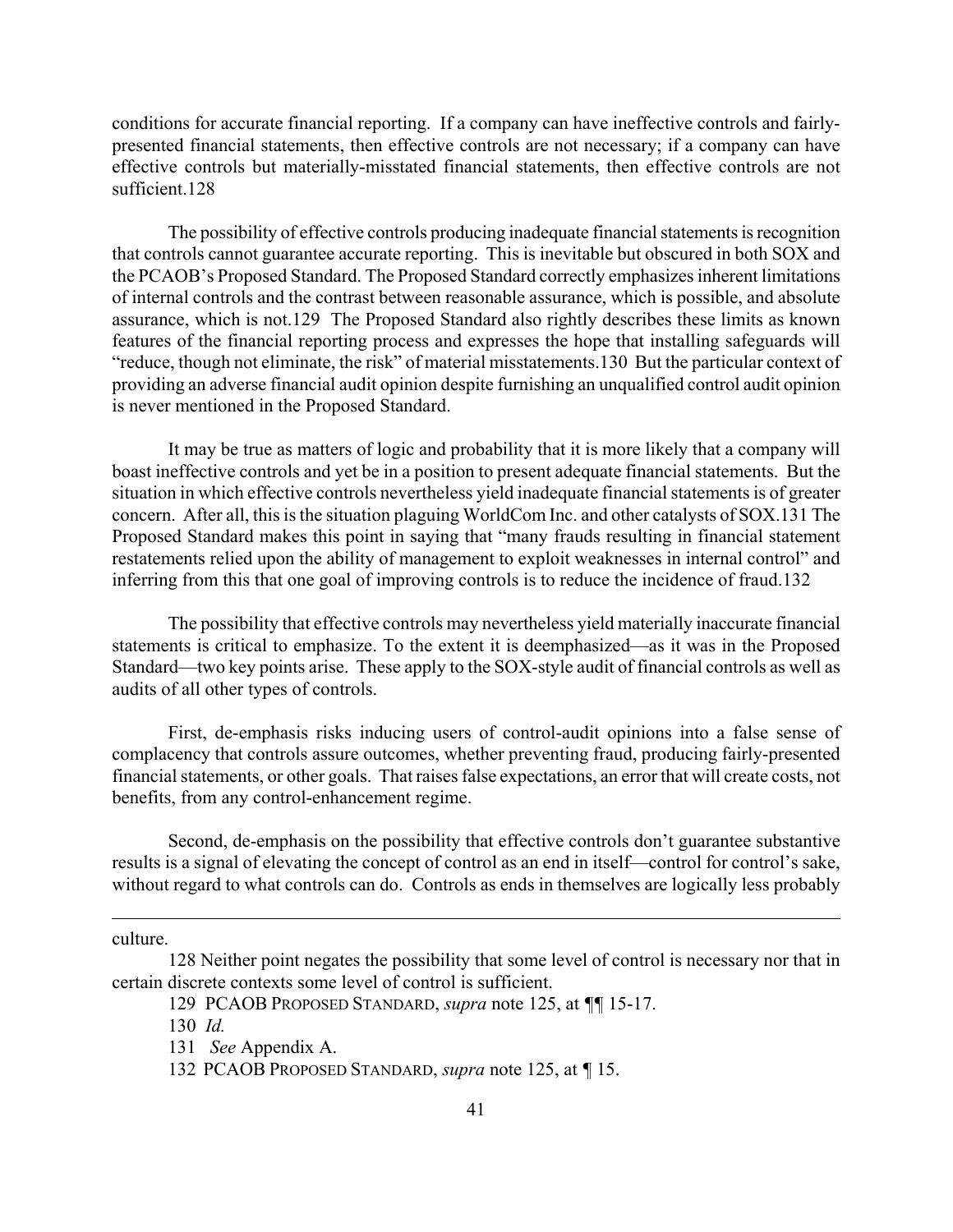effective than controls consciously designed for instrumental purposes.

A non-corporate parallel illustrates.[133](#page-42-0) A university internal-control proposal called for academics given research grants to prepare time-sheets. Part of the motivation was to create a control that was auditable. While the scheme would achieve that objective, it would have skewed incentives toward reading and away from writing or teaching. And it would not accurately measure the effectiveness of the researcher's performance, as it would simply abstract one aspect from the vast complexities of the underlying activity.

No audit is capable of measuring effective performance, however, for audits seek only to verify data or systems. The point renders audits of controls fractionally valuable compared to audits of assertions. An opinion that time-sheets are being completed (control system checks out) or even that they accurately reflect reading hours (output certified) says nothing about the value of the research (which is ultimately what all the controls and audits are supposed to be worried about). Controls attempt to prevent the need to exercise judgment. But judgments cannot be avoided.

# *2. Auditor Advertising and the Expectations Gap*

While properly disclaiming capabilities when conducting audits and giving attestation opinions, auditors promote their services when lobbying for regulations or advertising their services.[134](#page-42-1) Good examples are the anti-terrorism audits widely peddled following 9/11. There are several varieties. They range from business continuity audits to those prescribed by PATRIOT concerning anti-money laundering systems.[135](#page-42-2) The potential variety of such audits and associated controls is limitless. Intermediate illustrations would be anti-terrorism audits bearing the tenor of the social responsibility audits made famous by Ben & Jerry's and the Body Shop or ethics audit of the type pioneered by KPMG.

Key controls to adopt and test in each case are akin to those catalogued in Part II. Order-ofthe-day requisites are: written policies, compliance officers, employee training, self-enforcement, and of course outside auditing. For PATRIOT-compliance, data tracking systems and information filing protocols are necessary in addition to these features. For business continuity, duplicate backup systems are in order. For broader certifications, particular industries that are likely targets would

<span id="page-42-0"></span><sup>133</sup> POWER, *supra* note 7, at 98-99.

<span id="page-42-2"></span><span id="page-42-1"></span><sup>134</sup> *See supra* note 58.

<sup>135</sup> *E.g*., PricewaterhouseCoopers, Data Quality Case Study: Ensuring Compliance with Anti-Money Laundering Laws (touting services related to systems to enhance a company's knowyour-customer capabilities) (available from www.pwcglobal.com); Deloitte  $&$  Touche, Business Continuity Management (advertising products to address "political and economic instability, acts of terrorism both cyber and physical and third-party critical dependencies to name a few" and calling for a shift from "business continuity planning" to "business resiliency") (available from www.deloitte.com); Ernst & Young, Technology and Risk Services ("Companies don't get a second chance today. . . .Everyone you do business with needs to know that your business systems are secure, reliable, available and properly controlled.") (available from www.ey.com).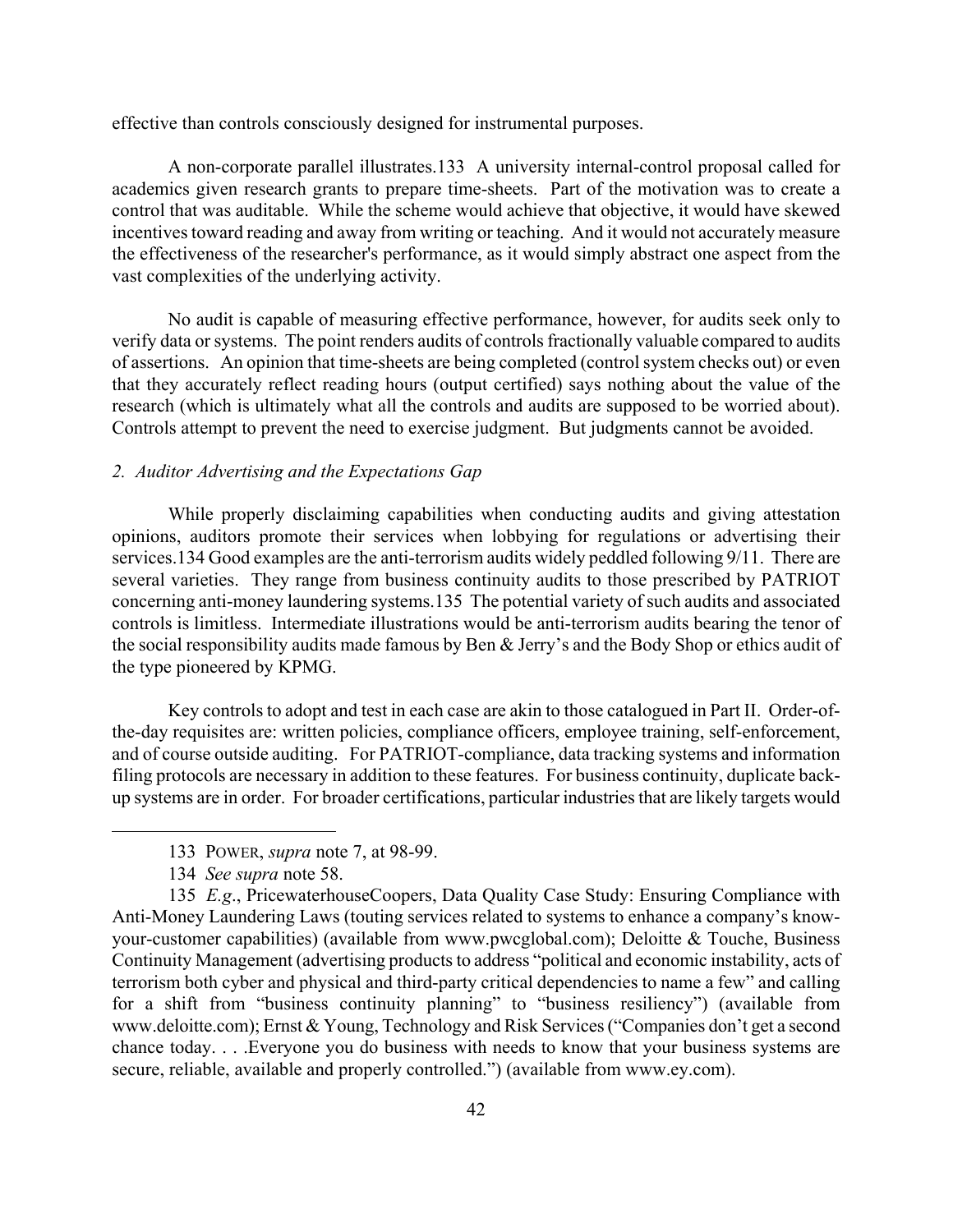adopt requisite procedures: aviation, power, landmark real estate operators, and so on.

These controls, including audits of them, can serve several functions. They can help a company assure it is in compliance with regulatory requirements, particularly the case for companies subject to PATRIOT. They can enable a company to continue to operate despite a terrorist attack striking its operational centers. Some might even help address the underlying substantive concern: helping to prevent terrorist attacks, directly or through helping to disrupt funding.

They are not cost-free. In addition to direct costs are the costs associated with creating false complacency. The comfort-sense of systems, controls, and audits obscures the real underlying risks. Doing these things may help but risks remain. Audit certifications, both financial and otherwise, direct or of controls, always have offered more than they give. The auditing literature refers to this as the expectations gap[.136](#page-43-0) 

Some auditors wonder about its source. One factor may be the expectations the profession creates, compared to the known limits of its craft. The gap widens when auditors advertise products incapable of delivering the promise. Auditors could help close it by aligning their advertisements, and especially lobbying, with the reality they face. After all, this is what they will argue when internal control failures go undetected and victims of fraud or terrorism sue them.[137](#page-43-1) 

The expectations gap typically refers to the difference between what a financial auditor can do and what investors using financial statements expect. Amid control and audit proliferation this expectations gap assumes larger dimensions. There is an expectations gap between what auditors and controls can do concerning a wide range of policy matters and what the public, lawmakers, and legal culture expects them to accomplish.

One reason for this expansion of the expectations gap is that controls have been transformed from bearing a traditional positive function of meeting corporate objectives in administrative controls toward a more negative function of preventing unwanted social effects in policy/compliance controls.[138](#page-43-2) This difference between positive and negative control functions is a key difference between how auditors and other businesspeople understand controls versus how legal culture legislators, lawyers, judges—sees them.

# IV. CONTROL LIMITS: LEGAL VIEWS

<span id="page-43-0"></span>Lost in contemporary legal apprehension of internal controls is their original purpose.

 <sup>136</sup> *E.g.,* Joseph I. Goldstein & Catherine Dixon, *New Teeth for the Public's Watchdog: The Expanded Role of the Independent Accountant in Detecting, Preventing, and Reporting Financial Fraud*, 44 BUS. LAW. 439 (1989); Marc J. Epstein & Marshall Geiger, *Investor Views of Audit Assurance: Recent Evidence of the Expectation Gap* , J. ACCOUNTANCY, Jan. 1994, at 60; Erica B. Baird, *Legal Liability Under the Expectation Gap Statements on Auditing Standards, in* ACCOUNTANTS' LIABILITY 67 (PLI 1991).

<span id="page-43-1"></span><sup>137</sup> *See Monroe v. Hughes*, 31 F.3d 772 (9<sup>th</sup> Cir. 1994).

<span id="page-43-2"></span><sup>138</sup> *See supra* note 16 and accompanying text.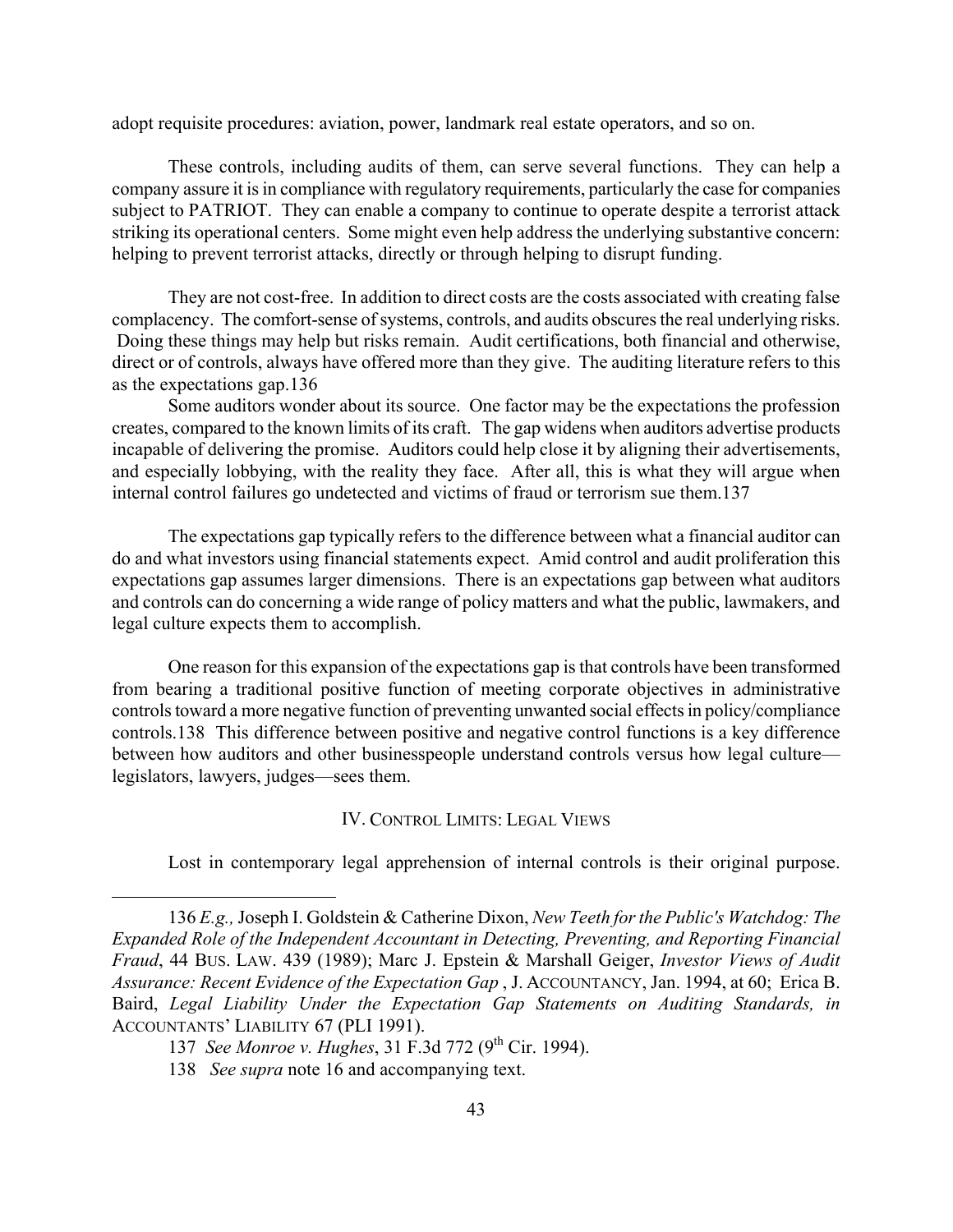Internal controls were originally and fundamentally mechanisms intended to help the organization get to where it is trying to go, whether in terms of product development, customer satisfaction or other fundamental business goals. The business perspective emphasizes the positive aspirations of controls more strongly and fully as a matter of history and practice than the legal side which emphasizes the negative, compliance dimension[.139](#page-44-0) The business practice of internal controls suggests they are tailored tools for internal objective achievement; the legal view tends to see them as attaching norm-attributes to control-functions they weren't intended to bear.

# *A. Comparative Control Risk*

A focused comparative assessment of how legal views of control risk differ from audit views of control risk shows limits of internal controls. While a full theory of legal views of risk is beyond the scope of this Article, the next section also pursues this more abstract level of insight on law's attitudes towards internal control risk.

# *1. Analytical Differences*

 $\overline{a}$ 

Comparing relative professional perspectives on control risk suggests that the legal view's ambition tends to move more towards closure. That is, compared to residual risk audit tolerates, law allows for less. Law does not seek to address risk 100%, but it is closer to that ambition than audit is. It is neither necessary nor possible to quantify differences and none of the factors discussed below clearly compels the conclusion that law's attitude towards controls is more ambitious than audit practice suggests is sensible. But taken together the comparative tendencies provide strong support for the inference.140

Audit begins with a precise context in which to evaluate internal control risk. It is the formal concept of audit risk. No such equivalent focused framework exists for law. The legal context begins at a more abstract level of risk conception. It is the broad risk of disappointed expectations or adverse outcomes. And legal culture seeks to protect the former (epitomized in contract law) and compensate for the latter (epitomized in tort law). These orientations point in the opposite direction of audit's formal model of control risk inevitability.

Audit presents a formal definition of internal control risk. It is a component of the audit risk model. Law provides no such formal definition. Legal mandates or incentives address themselves

<span id="page-44-0"></span> <sup>139</sup> *E.g*., Linda Klebe Trevino et al., *Managing Ethics and Legal Compliance: What Works and What Hurts*, 41 CAL. MGMT. REV. 131 (Winter 1999) (lawyers trained on legal problems produce compliance protocols that emphasize "a compliance approach, not a values approach"). In other words, lawyers see controls as bearing negative purchase, as showing norms, not as bearing a positive dimension, as promoting particular corporate objectives.

<span id="page-44-1"></span><sup>140</sup> There is also empirical evidence that law expects more than audit can deliver. *See* Marianne M. Jennings, Phillip M .J. Reckers & Daniel C. Kneer, *The Auditor's Dilemma: The Incongruous Judicial Notions of the Auditing Profession and Actual Auditor Practice*, 29 AM BUS. L. J. 99 (1991) (studies showing that judicial expectations of audit are unrealistic).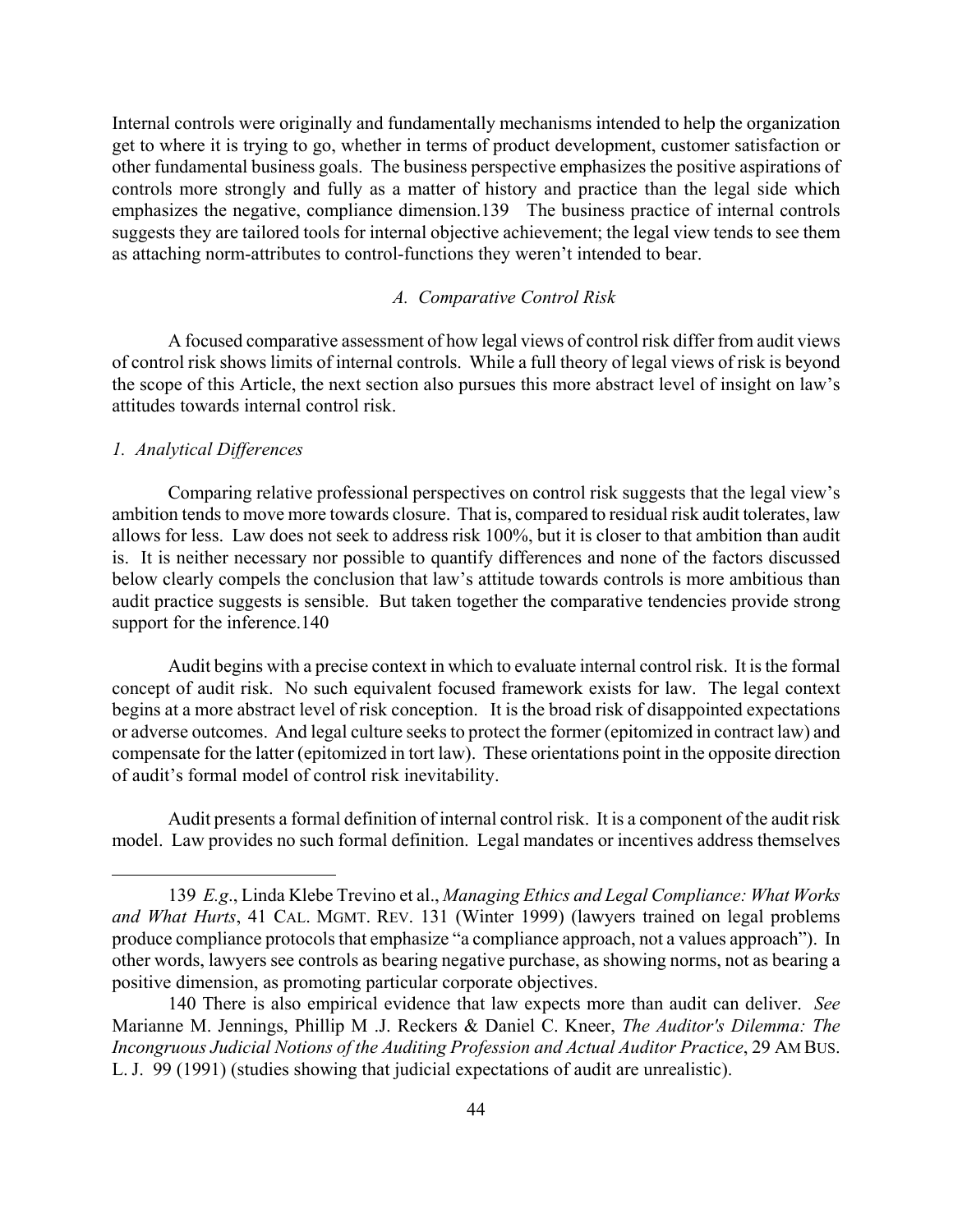to negating risk, not dealing formally with the residual, indicating a bias towards risk elimination rather than risk toleration.

Auditors measure control risk.[141](#page-45-0) There is likewise no equivalent measure in law. The nearest equivalent is inquiry concerning who among potentially blameworthy parties was the leastcost-avoider of a risk realized[.142](#page-45-1) This is a broad principle from the general legal toolkit, not tailored for internal controls. And it involves a comparative-cost measure between parties, not a direct measure of the risk itself.

Auditors use formal context, definition and measurement to minimize control risk. Apart from the inferred tendencies, law's lack of them does not logically compel any conclusion about law's relative assessment. Informal legal intuition could rate risk higher or lower. But the informalities tend to lead to ranges. Ranges open up possibilities to treat reality as occurring at the extremes. Given legal culture's devotion to assigning responsibility, a temptation arises to treat control risk as at the lower end of the perceived range.

Offsetting this bias could be law's tendency to try to understand particular contexts and incorporate them. When assessing performance of professionals in particular disciplines, law tends to draw on the relevant professional literature. Doing so for internal control risks would lead law to examine the same literature and standards auditors draw upon in practice. To that extent, law's attitude toward control risk should be congruent with that of auditors. Law would follow audit standards in determining whether, for example, an auditor comported with professional obligations for defining and minimizing control risk and planning and conducting an audit accordingly.[143](#page-45-2) 

That congruence may be more apparent than real, however, when auditor advertisements concerning their craft capabilities exceed what they can do in fact. Those pronouncements raise expectations, can influence what is seen as reasonable, and thus form part of the legal framework for evaluating claims of negligence when controls fail and risk is realized. This is what auditing literature calls the expectations gap. So the theoretical congruity between law and formal auditing pronouncements breaks down and law's ambition in allocating internal control risk exceeds that of audit's.

<span id="page-45-0"></span><sup>141</sup> Auditors do not pretend to measure control risk precisely, of course, but do attempt a rigorous evaluation and assessment. *E.g*., VINCENT M.O'REILLY, ET AL.,MONTGOMERY'S AUDITING  $(12<sup>th</sup>$  ed.), at 6.14 ("Many attempts have been made to develop mathematically based risk assessment models, but there is no requirement that audit risk or its components be quantified. In fact, it may not be practicable to quantify the components of audit risk because of the large number of variables affecting them and the subjective nature of many of those variables.").

<span id="page-45-1"></span><sup>142</sup> *E.g., D'Amico v. Christie*, 518 N.E.2d 896, 901 (N.Y. 1987) ("The key in each [case] is that the defendant's relationship with the either the tortfeasor or the plaintiff places the defendant in the best position to protect against the risk of harm").

<span id="page-45-2"></span><sup>143</sup> There should be instinct congruence between law's approach to auditing's reality: the earliest legal materials embracing standards for control and audits-of-control audits (such as the FCPA) drew directly on professional auditing literature control. *See supra* notes 17, 94, 95 and 122.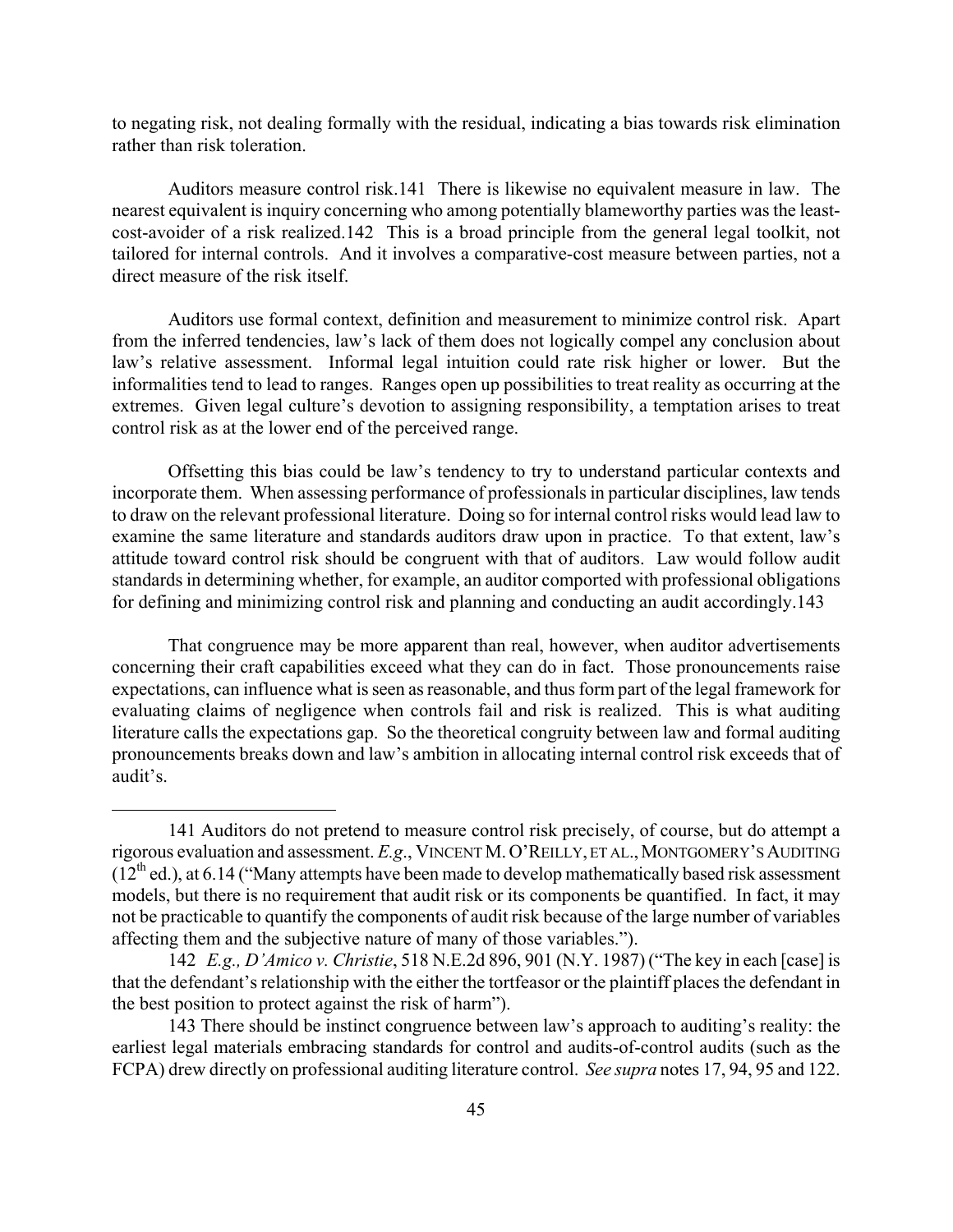# *2. The Process Bias of Lawyers*

 $\overline{a}$ 

Whereas auditors rely upon the standard of professional skepticism that leads them to question both process and result, the lawyer view emphasizes process. Among corporate lawyers and judges, in particular, the business judgment rule means that process is paramount. Corporate law generally assumes that if the process is properly designed and followed, the results will take care of themselves.[144](#page-46-0) In the case of control (and audit), however, this is unlikely to be the case. So the result is that law can expect too much from control (and audit).

This discrepancy can be reinforced when audit's emphasis on systems and controls creates false impressions that these reflect likely achievement of underlying objectives. The proliferation of audit and the standard resort to enhancing internal controls in the face of crisis shows social anxieties. [145](#page-46-1) Assuaging social anxieties with these tools can create illusions of control and denial of risk[.146](#page-46-2) 

Consider the legal attitude discernable from *Caremark*'s establishment of the director duty of oversight through information systems. Specification is required of its content. There are two ways to put it: (1) reasonable effort at absolute assurance or (2) absolute effort at reasonable assurance. In Delaware this distinction is not mere semantics.

In (1), reasonable effort signifies the Delaware focus on process;[147](#page-46-3) in (2) reasonable assurance emphasizes the limits of systems. The former commands less from actors but expects more from systems. The latter commands more of actors but expects less from systems. Chancellor Allen's statement of the duty partakes of version (1), a duty to "attempt in good faith to assure."148

<span id="page-46-3"></span><span id="page-46-2"></span><span id="page-46-1"></span>146 *Compare* ERNEST BECKER, THE DENIAL OF DEATH (1973).

147 Evaluating directorial liability for breach of the duty of care is analytically identical to other tort cases, though Delaware judges like to emphasize subtle differences that make usual negligence analytics ill-suited. *See Caremark*, 698 A.2d at 969, note. The chief difference is that the reasonable person standard is jettisoned and business judgment rule deference installed. But otherwise, the elements are duty, breach, causation and damages. The differences lead judges to avoid second-guessing the quality of decisions (whether they are stupid or irrational is irrelevant, for example) and focus on good faith and process. *See* Mitchell, *supra* note 144.

<span id="page-46-4"></span> 148 *Caremark*, 698 A.2d at 970. To be fair and complete, other language in the opinion supports this emphasis, though some does not. One says the duty can be discharged "by assurance of adequate information flows." Another says that a breach would require no "attempt to assure a reasonable" system. A third requires boards to assure themselves of systems reasonably designed to produce requisite information. But all these phrases appear outside the court's integrated statement of the duty, where one may suppose greatest attention to detail was applied.

<span id="page-46-0"></span><sup>144</sup> *See* Lawrence E. Mitchell, *Fairness and Trust in Corporate Law*, 43 DUKE L. J. 425, 434-36 (1993); *infra* note 147.

<sup>145</sup> POWER, AUDIT SOCIETY, *supra* note 7 (auditing as a response to systemic challenges "reflects wider social anxieties and a need to create images of control in the face of risk.").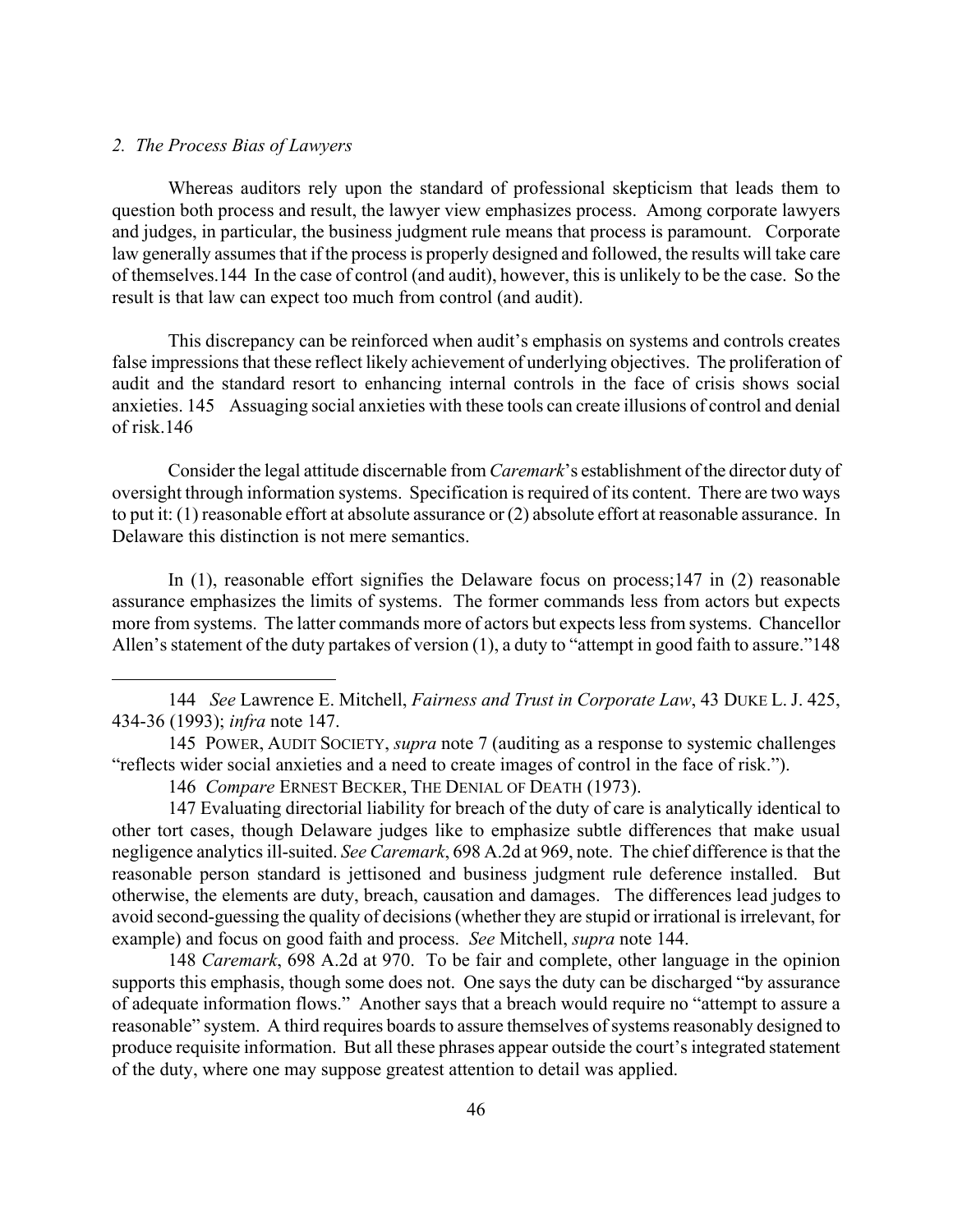Suppose there are two types of systems, Control A+ and Control B-. Control A+ is designed for absolute assurance and Control B- is known to have some leaks but is pretty good. Under standard (1), the board must take reasonable steps to install Control A+. Under standard (2) the board must buy one of them, but buying Control B- is clearly okay.

The legal culture is telling managers to take steps to buy Control A+; the audit culture is happy to sell it; the truth is, there is no Control A+. No system provides absolute assurance. The gap is significant between (1) what systems can deliver (something like Control B-) versus (2) what legal culture expects and what auditors advertise they can deliver (Control A+)[.149](#page-47-0) 

# *3. Perspective Differences*

 $\overline{a}$ 

Hindsight bias tends to result in assigning higher probabilities to actual outcomes than would have been assigned based on expected outcomes. From this view, it would be likely that auditors apprehend a greater measure of control risk than lawyers would.

Auditors assess internal control risk at the outset. It is generally an *ex ante* perspective (forensic auditing is the exception, but this has more of a legal than an audit context). The legal view tends to be *ex poste* (except where lawyers participate in the design and evaluation of controls, which likewise characterizes more of an audit than a legal context). After some risk is realized, the issues of how and why it arose and who is responsible are investigated after-the-fact.

Similarly, auditors sign off on risk ahead of time. Lawyers give no such certification. Auditors opine concerning assertions made, based on evidence they've gathered, tests they've conducted, in light of risks they understand and have tried to define, measure and minimize. Lawyers are not in this business of opining on internal controls.

Auditing exhibits relative literalism compared to law. Auditing is populated by descriptive language intended and believed to have relatively stationery meanings and significations. Auditors measure and express results in quantities. Lawyers are more inclined to linguistic interpretation. They understand words to have uses more than meanings and that meanings vary with context. They are less inclined toward quantitative measures, at least as ultimate answers, compared to auditors.

<span id="page-47-0"></span>A good example of these comparative differences concerns loss contingencies and associated

<sup>149</sup> Again to be fair and complete, the *Caremark* opinion states that there is no way that a "rationally designed" system will "remove all possibility" of violations. But this may only mean there is a difference between formal articulations of legal duty, with ambitious aspirations, and what such common sense views acknowledge. *See* PHILIP K. HOWARD, THE DEATH OF COMMON SENSE: HOW LAW IS SUFFOCATING AMERICA (1995). In the same spirit, note that the FCPA contemplates systems designed to obtain "reasonable assurance." *See supra* Part II.A. But that statute originated by copying standards directly from the professional auditing literature, *see supra* 19, constituting an expression of audit culture whereas *Caremark* is more distinctly an expression of legal culture.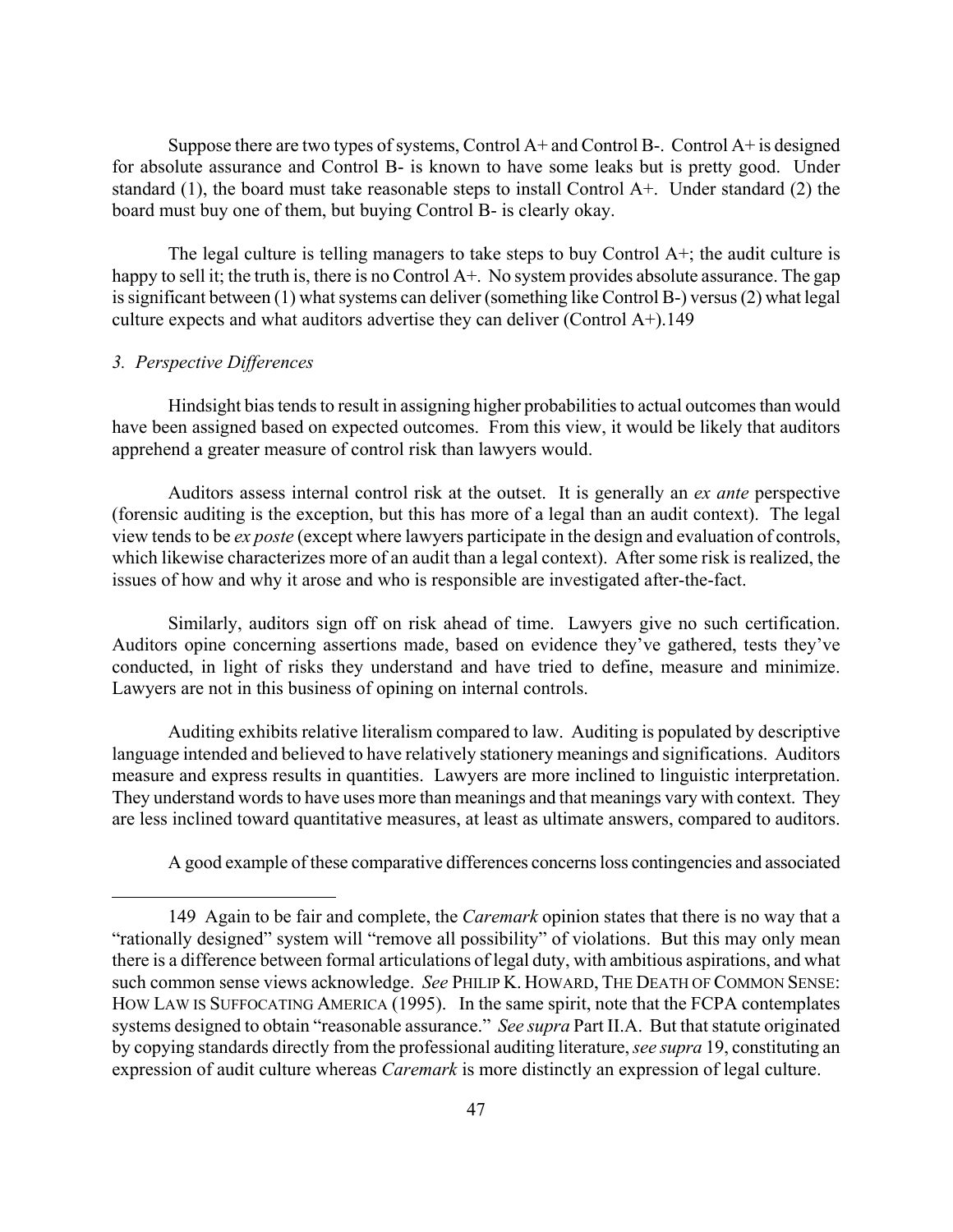risk. Though this is a non-control context, it is an intersection directly raising risk assessments where auditors meet lawyers routinely. Both professions use the concepts of remote, possible, and probable to assess risk of loss contingencies. But each defines the levels differently, both in terms of content and metrics. Auditors attempt a numerical specification; lawyers approach the meanings conceptually, as existing in ranges. Sometimes the two overlap but often they do not.

Reasons for the gap include the different professional obligations implicated in assessing loss contingencies.[150](#page-48-0) Auditors seek disclosure, implying a bias towards perceiving higher risk; lawyers seek confidentiality, implying a bias towards perceiving lesser risk. Those associated characteristics may also contribute to stances on control risk. If so, auditors see risk as higher compared to lawyers.

Audit's ultimate view of risk may be equated to an old principle of the common law that allowed losses to lay where they fell.[151](#page-48-1) The modern legal mind rejects this approach permitting happenstance to dictate outcomes. Legal culture seeks to understand risk of loss and allocate it in some way, whether by contract or by non-contractual defaults such as using least-cost-avoider analytics.[152](#page-48-2) Auditors embrace the concept in action, facing it every day, conducting tests and interacting with management to achieve risk-reduction at least cost. But in the end they live with it based on their judgments.

#### *4. Generality versus Specificity*

 $\overline{a}$ 

Auditors classify controls according to particular tasks. Financial controls relate to attestations concerning financial statements. These are tested during a financial audit. Compliance controls are tested when auditors are engaged to do so. Specific tests are conducted and opinions given that define the steps and scope of an attestation. Direct testing of financial controls is a consciously more involved process intended to yield different levels of risk minimization and comfort.

Law does not meaningfully embrace such distinctions. Instead broad legal mandates direct the establishment and testing of internal controls. The clearest examples are state law fiduciary

<span id="page-48-0"></span> <sup>150</sup> *See* Richard W. Painter, *Lawyers' Rules, Auditors' Rules and the Psychology of Concealment*, 84 MINN. L. REV. 1399 (2000).

<span id="page-48-1"></span><sup>151</sup> This disposition is discernable in the hallowed line of English impossibility cases in contract law, including *Paradine v. Jane*, 82 Eng. Rep. 1897 & 82 Eng. Rep. 519 (K.B. 1647); *Taylor v. Caldwell*, 122 Eng. Rep. 309 (Q.B. 1863); *Krell v. Henry*, 2 K.B. 740 (C.A. 1903). *See generally* John D. Wladis, *Common Law and Uncommon Events: The Development of the Doctrine of Impossibility of Performance in English Contract Law*, 75 GEO. L.J. 1575 (1987).

<span id="page-48-2"></span><sup>152</sup> The variety of strategies trace their roots to the Coase Theorem's proposition that initial legal distributions of entitlements in a world of no transactions costs don't matter, because parties will trade to the efficient allocation. *See* Ronald H. Coase, *The Problem of Social Cost*, 3 J. L. & ECON. 1 (1960). *See generally* John Elofson, *The Dilemma of Changed Circumstances in Contract Law: An Economic Analysis of the Foreseeability and Superior Risk Bearer Tests*, 30 COLUM.J. L. & SOC. PROBS. 1 (1996).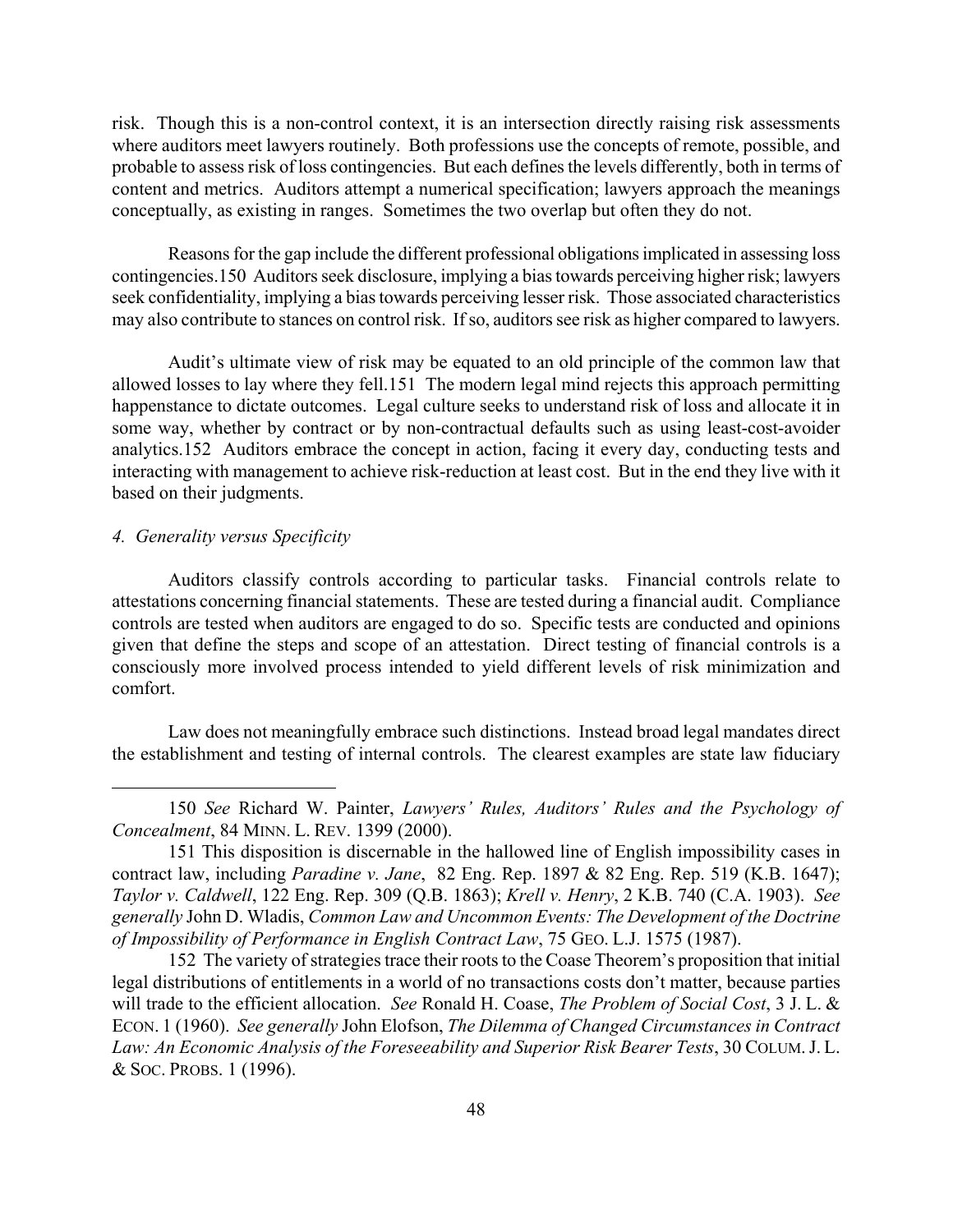duties imposed on directors, epitomized by *Caremark*. It embraced the broad concept of an "information and reporting system" that seemed to encompass without distinction financial and compliance matters.[153](#page-49-0) 

When controls fail, the existence of control norms, directives, or practices are relevant to evaluating the standard of care exercised with little or no regard to the particular control at issue or its underlying substantive purpose. Their existence helps plaintiffs meet case elements such as foreseeability and causation. These factors tend to produce a legal attitude toward internal controls that expects more from them than audit suggests it should.

The content of internal controls is invariably filled with a set of best practices. These come to define expected standards of behavior, which in turn furnish the texture of legal standards of liability. Industry practices are copied and instantiated as norms. Failure to follow leaders creates liability risks. This occurs without regard to whether the standards warrant copying.154

In novel contexts such as contemporary cyber-crime, for example, limited experience prevents a reliable knowledge base concerning how to defeat hackers. This matters little for law. If other corporations have installed firewalls and redundancies but one hapless corporation did not, a negligence claim buds even if there is no other basis for believing that the standards were preventive.[155](#page-49-2) 

### *B. Liability Risk*

American political culture is non-fatalistic. For every harmful effect, there is causal blame; damage requires compensation. Cultural belief in systemic failure and blameless accident are foreign, un-American.[156](#page-49-3) Legal culture is an expression of political culture. American legal culture

1

<span id="page-49-0"></span> <sup>153</sup> *See supra* Part II.A. COSO collapsed the distinction. Even when official pronouncements nod at the distinction between types—such as in the DOJ's U.S. Attorneys' Manual and the federal Organizational Sentencing Guidelines and the SEC's SOX regulations—operational significance is limited. The SEC's revival of the classical distinction is a promising sign.

<span id="page-49-1"></span> <sup>154</sup> *See* POWER, *supra* note 7, at 143 ("audits may turn organizations on their heads and generate excessive preoccupations with, often costly, auditable process. At the extreme, performance and quality are in danger of being defined largely in terms of conformity to such process.").

<span id="page-49-2"></span> <sup>155</sup> *See* Jenny B. Davis, *Cybercrime Fighters*, ABA JOURNAL.COM (July 31, 2003). Led by the U.S. Department of Homeland Security's June 2003 creation of the National Cyber Security Division to address threats to computer systems, companies began following, and thus creating, emerging standards and best practices for computer security. One expert notes that these standards once articulated form the basis for gauging corporate behavior and that "class action lawyers will start salivating if you didn't take the actions recommended by this or that organization."

<span id="page-49-3"></span> <sup>156</sup> *See* John C. P. Goldberg, *Unloved: Tort in the Modern Legal Academy*, 55 VAND. L. REV. 1501, 1510 (2002). In discussing the evolution of the concept of negligence in tort law, Professor Goldberg explains: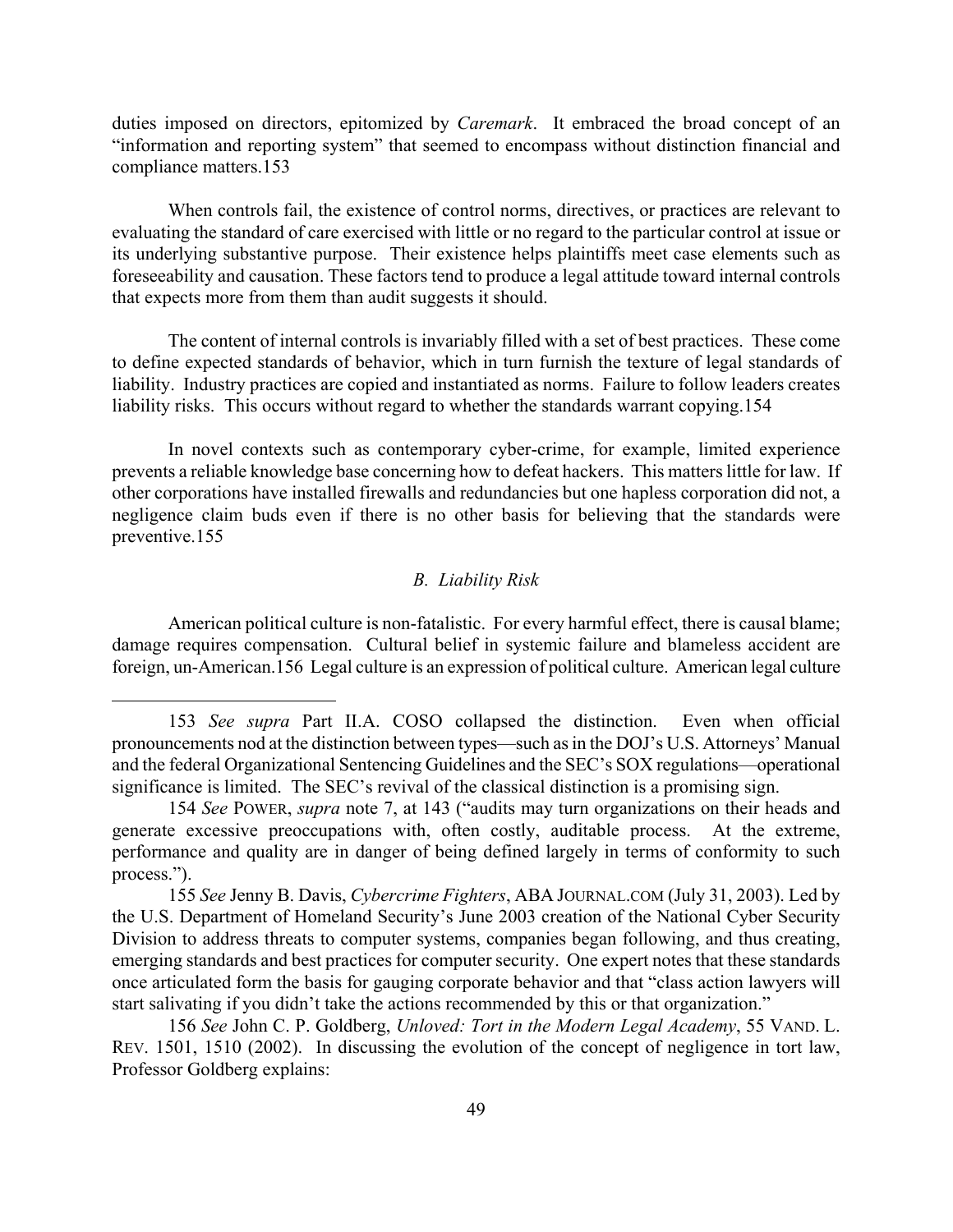finds plaintiffs in every catastrophe, defendants behind every tragedy. Internal control is a device law uses to create responsibility and assign blame.

# *1. Assigning Blame*

 $\overline{a}$ 

Directors faced personal liability in *Caremark*, avoided through a settlement. Chancellor Allens's opinion suggested to many practicing lawyers that corporate boards needed to assure adequate controls across the corporation.[157](#page-50-0) Control failures allegedly responsible for the bombing of a PanAm flight over Lockerbie, Scotland, yielded corporate liability that helped send the airline into bankruptcy and ultimate oblivion; TWA faced similar liability risk when passengers on board one of its terrorized jets lodged similar complaints concerning internal control failure.[158](#page-50-1) 

Control failure producing legal liability risks arises in the most unlikely settings. Take terrorism. Apart from Acts of God, terrorist assaults such as 9/11's would seem to qualify as blameless or unavoidable, at least insofar as corporate America or its controls are concerned. But emblematic of legal culture, immediate reaction to 9/11 was to ask how victims would be compensated and how the civil litigation system would facilitate doing so.[159](#page-50-2) There seemed little question that compensation was due and that some corporate deep-pockets would pay[.160](#page-50-3) 

Lots of behavior . . . might be described as negligent, particularly in hindsight, after someone's been hurt. This realization not only stemmed from the tractability of the concepts of fault and reasonableness, but also was predicated upon an important fact about American political culture, which is that we simply do not cotton to notions of fate. To us, every accident has an explanation, every bad outcome a responsible party. Europeans and other strange peoples might think in terms of systemic failures and unavoidable accidents. Not so for us.

<span id="page-50-0"></span>157 On the other hand, Chancellor Allen's *Caremark* opinion indicates that director liability for control failure would require an "utter", "sustained," and "systematic" failure of controls. These adjectives carve back on liability risk. Nevertheless, corporate advisors viewed the opinion more cautiously. Also, these adjectives rightly suggest an apprehension of controls as bearing negative dimensions. They insightfully imply that controls intended to prevent harms set high ambitions, the failure of which would produce liability only in very extreme cases of abdication. The insight is a useful way of understanding the opinion and provides a way to align what law expects from internal controls with what is reasonable to expect from them. *See infra* text accompanying note 188.

<span id="page-50-2"></span><span id="page-50-1"></span>158 *See infra* Appendix B.

 159 *E.g*., Georgene Vairo, *Remedies for Victims of Terrorism*, 35 LOY. L.A. L. REV*.* 1265, 1267 (2002) ("I was curious to see how the victims of the World Trade Center (WTC) and Pentagon bombings would be compensated."); *see also id*. at 1268 (reporting teaching Civil Procedure and Complex Litigation students about how to sue and what the issues would be (claims and liability theories), without mentioning prior question of whether anyone should even think about suing anyone at all).

<span id="page-50-3"></span>160 *See id.* at 1268 (after noting that lawyers should not "get rich off this disaster," declares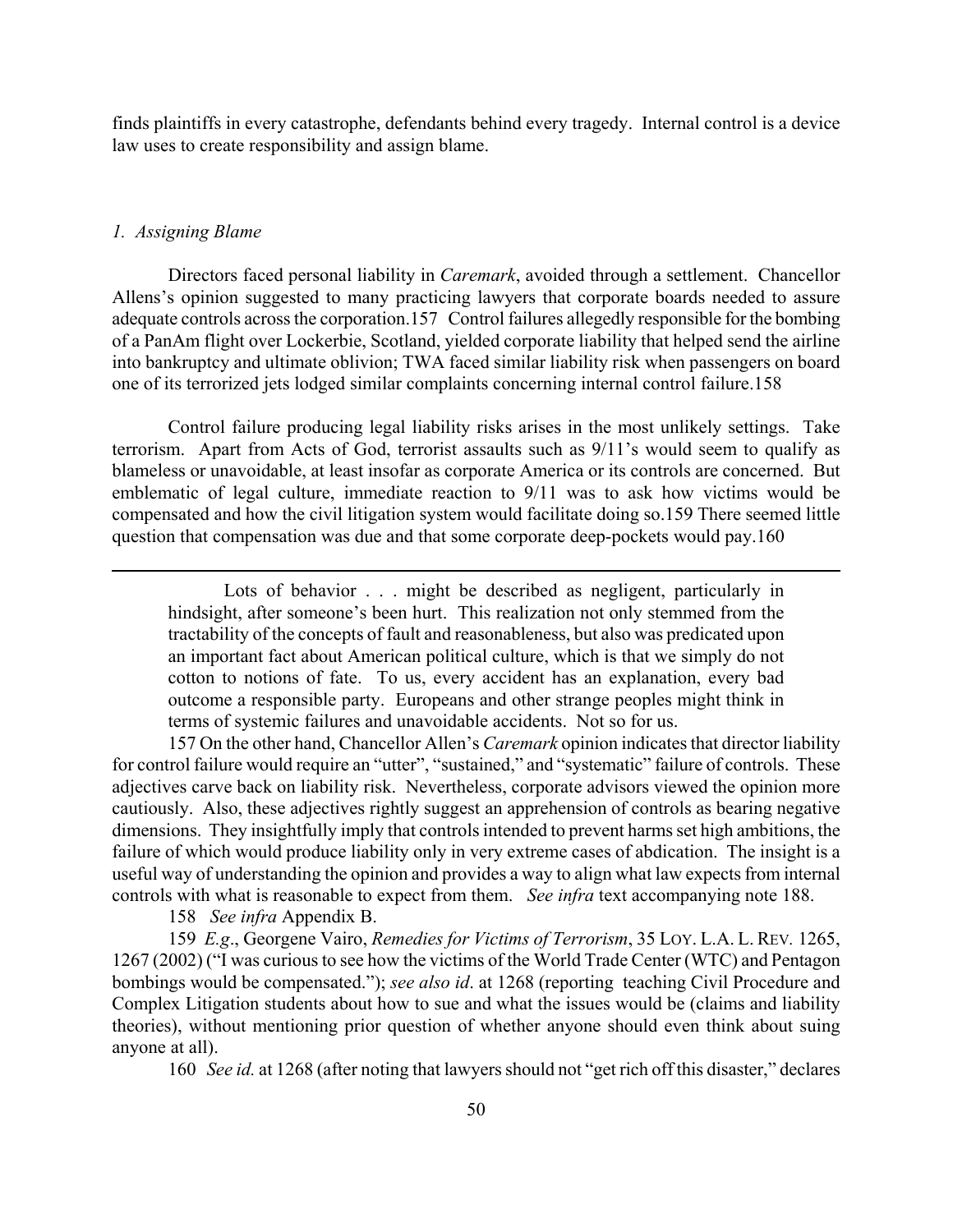These legal instincts are reflected in the fund Congress created as an alternative to civil litigation for 9/11's direct victims. Though the fund also sought to limit damages faced by various putative defendants, this and the direct compensation motive both reflect a prevalent expectation that payment must be made. Some fund critics complained that creating it and providing incentives for victims to partake was "tantamount to denying the rights of victims to sue the airlines for damages.["161](#page-51-0) The claimed right is overstated if airline internal control failure may not be to blame, suggesting a legal right to bring a claim for control failure that audit indicates is unfounded[.162](#page-51-1) 

Which of these two methods will provide ultimate compensation is uncertain. To the extent the special fund provides the lion's share of the remedy, this neutralizes concern that internal control failure is seized upon to allocate responsibility to corporations not in any direct way culpable. On the other hand, to the extent the private litigation generates liability in those defendants this concern remains real.

# *2. Creating Expectations*

 $\overline{a}$ 

Legal culture's greater ambition for internal controls compared to audit may be partly explained by evolution of controls from positive internal mechanisms to achieve objectives to negative preventive mechanisms imposed or encouraged through regulation. Corporate governance codes and best practices templates are good examples. They began as professional efforts to retain authority to promote corporate objectives while limiting regulatory intervention.[163](#page-51-2) Regulators increasingly rely on them. When these devices are adopted internally they embrace the positive quality of achieving objectives, but when functionally required or encouraged by regulators they embrace the negative dimension of preventing deviance.

Legislators using controls as a crisis-response mechanism both embrace an ambitious role for controls and create high expectations. Controls bearing positive qualities of objective achievement are relatively modest and create proportionately modest expectations. Controls bearing negative qualities of deviance-prevention are more ambitious and can create proportionately greater expectations.

It is plausible to believe that a system of control can reduce associated risk. But legislation accompanied by political rhetoric advertising it as the solution to prevent recurrence of the crisis promises to do more than that. It creates the stronger but false sense of risk control. Expectations arise that unwanted events can be prevented. The audit view confirms that this is impossible to achieve in fact but such legislation is law that makes it appear plausible to embrace in attitude.

that "All victims should receive reasonable compensation within a short time frame," without explaining why).

<sup>161</sup> *See* Noah H. Kushlefsky, *Practice Tips: Choice between the Victim Compensation Fund and Litigation*, 25 L. A. LAW. 13 (Sept. 2002).

<span id="page-51-1"></span><span id="page-51-0"></span><sup>162</sup> The same lawyer admitted that "liability of domestic defendants is uncertain." *Id*.

<span id="page-51-2"></span><sup>163</sup> *See* POWER, *supra* note 7, at at 54.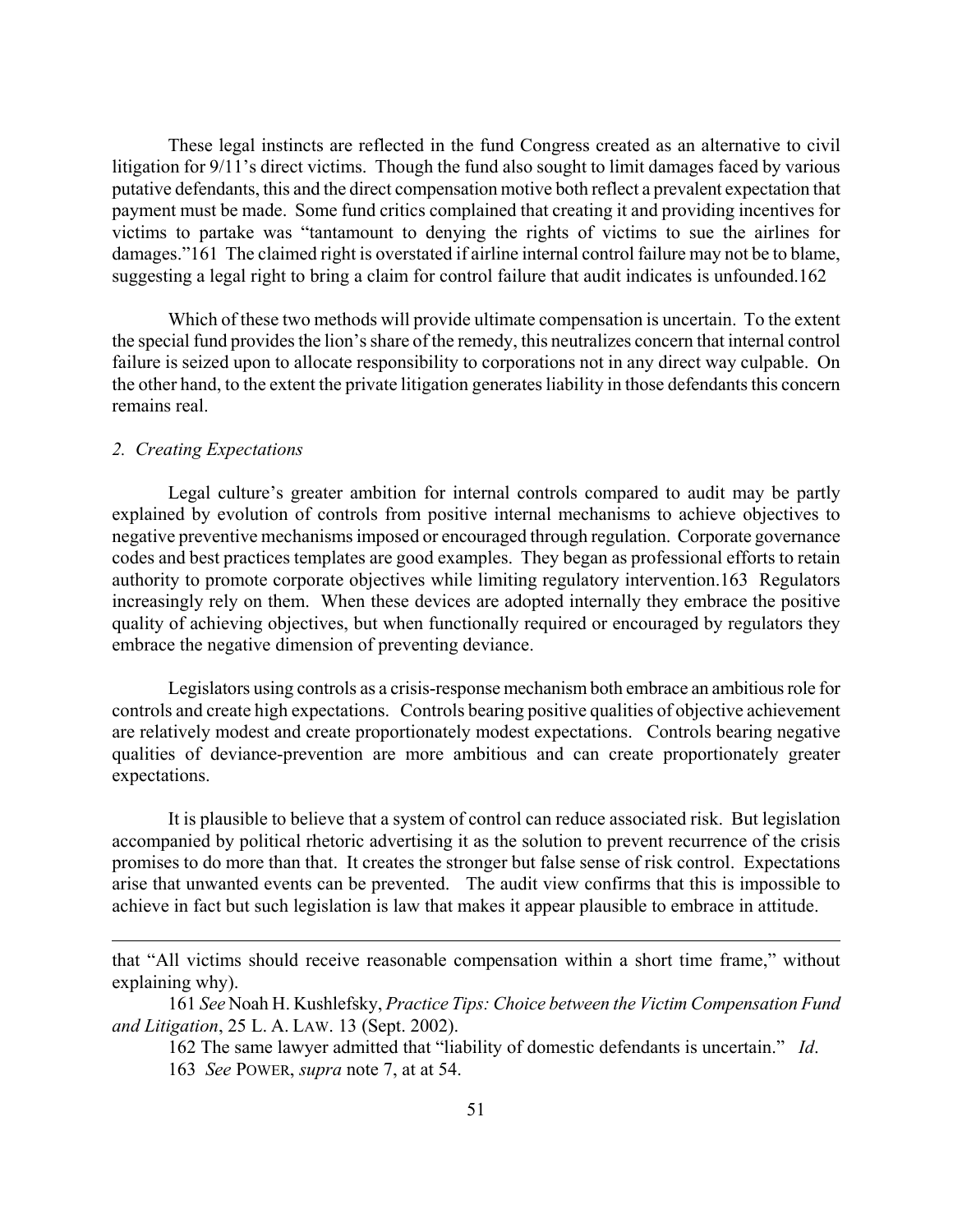Such legislation appears to solve problems, and it may solve some.[164](#page-52-0) But symbolic control regimes also produce symbolic rituals of comfort.[165](#page-52-1) When legal culture takes these legislative expressions seriously, second-order pathologies follow. Controls assume perceived qualities they can't bear, as reliable aids in preventing failures not possible to prevent. When controls turn out to fail, not only does liability follow, but legislators or regulators indulge an addiction to creating more of them.[166](#page-52-2) 

#### *3. Auditor Liability*

A further consequence follows from this discrepancy between law's ambition for controls and the audit understanding of them. Liability for corporate control failure extends beyond the corporation to include the auditors having furnished attestation opinions. The Enron and WorldCom debacles, along with others, led to Arthur Andersen's demise.[167](#page-52-3) The lawyer's view of risk that supports liability is not invisible to auditors. They recognize personal liability risks when the audit comfort they have given turns out to have been misplaced. For auditors, legal risk is liability exposure.

The perception affects audit practice. Audit exercises are conducted in a legally defensible way. Formal attestation expressions are hedged with representation limitations and capability qualifications. The gap between what auditors advertise and what they deliver widens. It becomes difficult to discern what is reasonable to expect. Auditors face pressure to adhere to recognized best practices more than assuring that those practices are in fact best. The result retards evolution of substantively-best in favor of practice-best. What is done is more important than what it does.

# *4. Limiting Effects*

 $\overline{a}$ 

Law's comparatively greater ambition for internal controls can also further limit controls' possibilities. When systems create false images of control, they proliferate along with audit certificates of comfort. But the result is not necessarily justifiable comfort.[168](#page-52-4) The more society relies on controls seeking risk elimination, audit that appears to attest the capability, and liability for respective failures, the more pressure arises for controls that make the audit function possible (and

<span id="page-52-0"></span><sup>164</sup> I make this assessment and prognosis concerning Sarbanes-Oxley in Cunningham, SOX Yawn, *supra* note 1.

<span id="page-52-1"></span><sup>165</sup> *See* POWER, *supra* note 7, at 138 (symbolic legislation invariably "generates its own pathologies in the form of equally symbolic enforcement practices oriented towards the production of comforting labels").

<span id="page-52-2"></span> <sup>166</sup> *Id*. at 139 ("Audit cannot be permitted to fail systematically and must be immunized from radical doubt; if audit is to function credibly in the processing of risk then trust in audit must be constantly affirmed and supported").

 <sup>167</sup> *See* Cunningham, SOX Yawn, *supra* note 1, at 926 (Andersen audited Enron, WorldCom, Global Crossing and Qwest, the "Big Four Frauds" that catalyzed SOX).

<span id="page-52-4"></span><span id="page-52-3"></span> <sup>168</sup> *See* POWER, *supra* note 7, at 140.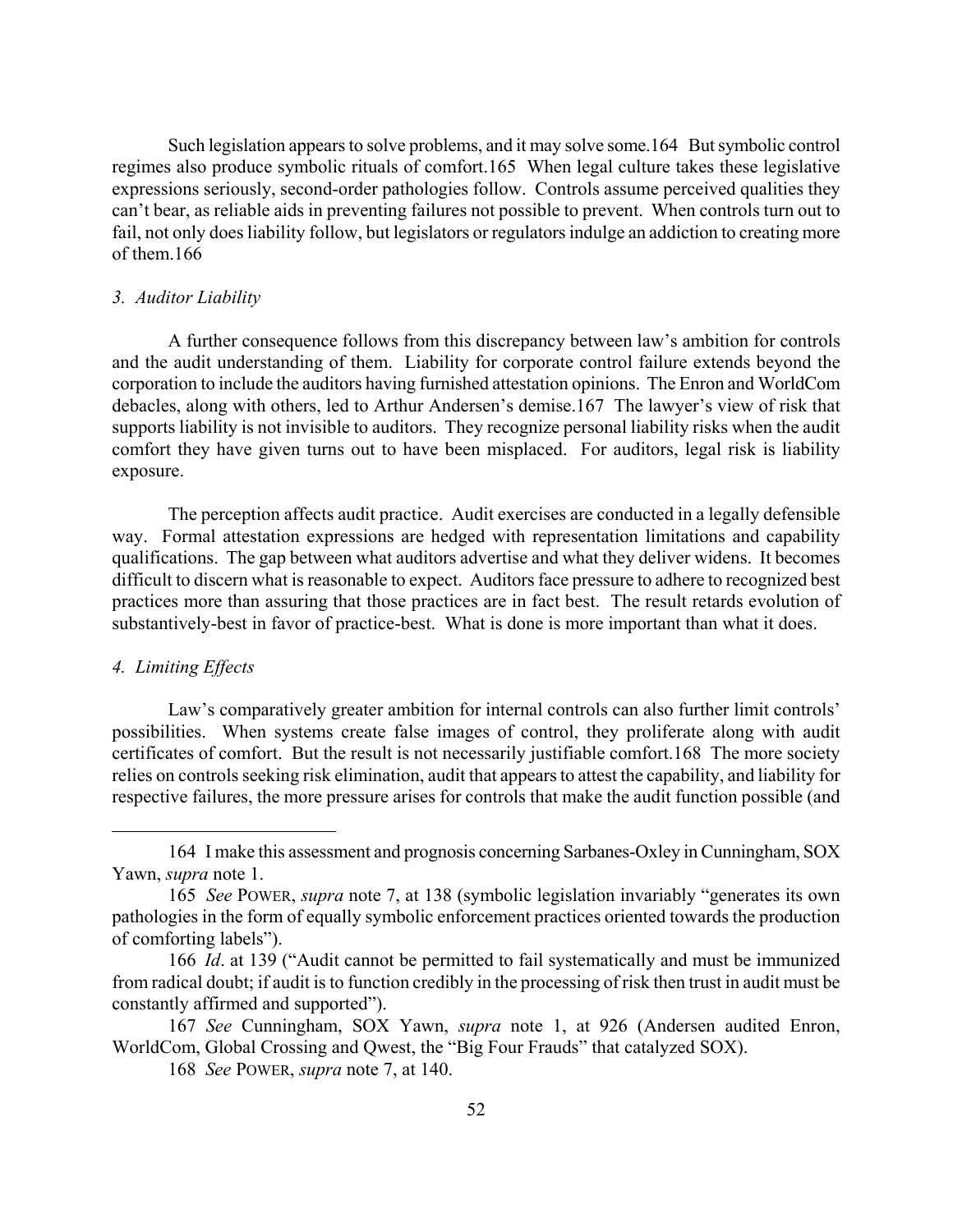more auditing of those controls). The paradoxical upshot: installing more controls produces less actual control.[169](#page-53-0) 

The legal view of internal controls encourages their use as devices to assign blame and promote accountability. This promotes their value as liability risk management tools or forms of insurance. But this creates moral hazard problems that can skew control design.

If controls enable a corporation to shift liability down the ranks or expose leaders such as boards to liability for control failure, corporations will invest less in controls authentically designed to meet objectives, and more in methods to shift liability away from the corporation or board and onto employees. Producing manuals and conducting training programs at the organizational level enables corporations to assign blame to employees who failed to follow the lessons. This can occur even if the manuals and programs are weakly calibrated to promote actual substantive performance.

The use of internal controls to simultaneously promote compliance and accountability can produce two forms of departure above optimal internal controls. The first is window dressing. These are controls deliberately designed to bear nominal significance but carry no functional bite. When window dressing is equally rewarded, corporations will produce more of it. Neither the OSGs, nor *Caremark* nor other incentives for controls are systematically equipped to distinguish window dressing from optimal controls.[170](#page-53-1) 

The other form of excessive controls can arise by accident. Internal controls may be conscientiously designed but be overdrawn, futilely attempting to overcome the reality that no internal control system will deter or catch all adversity. The result is likely over-investment in perfectly good controls. If you give credit for internal controls, you risk getting not only window dressing but valid controls that won't likely yield commensurate benefit.

The expectations gap, and audit and law's roles in sustaining it, create another downside. The paradox of control's appeal-and-limits floods corporate America with controls throughout its operations, reinforced by periodic deepening and broadening in response to crises. It becomes impossible to know which controls really work and which are doomed to artificial confidence boosting. When law takes auditing's image-making seriously it treats the system as more of a risk neutralizer than as simply a factor in assessing risk's magnitude.

Control proliferation and generality also complicate foreseeability analysis in tort contexts. If controls were used only in particular settings with defined functions, they could be useful indicia that related risk realization was foreseeable. They might be useful in assessing difficult pragmatic questions of causation when losses arise after controls fail. But when every aspect of corporate affairs is layered with elaborate controls, and most are abstract recitations of good-governance

1

<span id="page-53-0"></span><sup>169</sup> *Cf. id*. at 141 ("At worst auditing tends to become an organizational ritual, a dramaturgical performance.").

<span id="page-53-1"></span> <sup>170</sup> *See* John C. Coffee, Jr., *Does Unlawful Mean Criminal? Reflections on the Disappearing of the Tort/Crime Distinction in American Law*, 71 B.U. L. REV. 193, 229 (1991).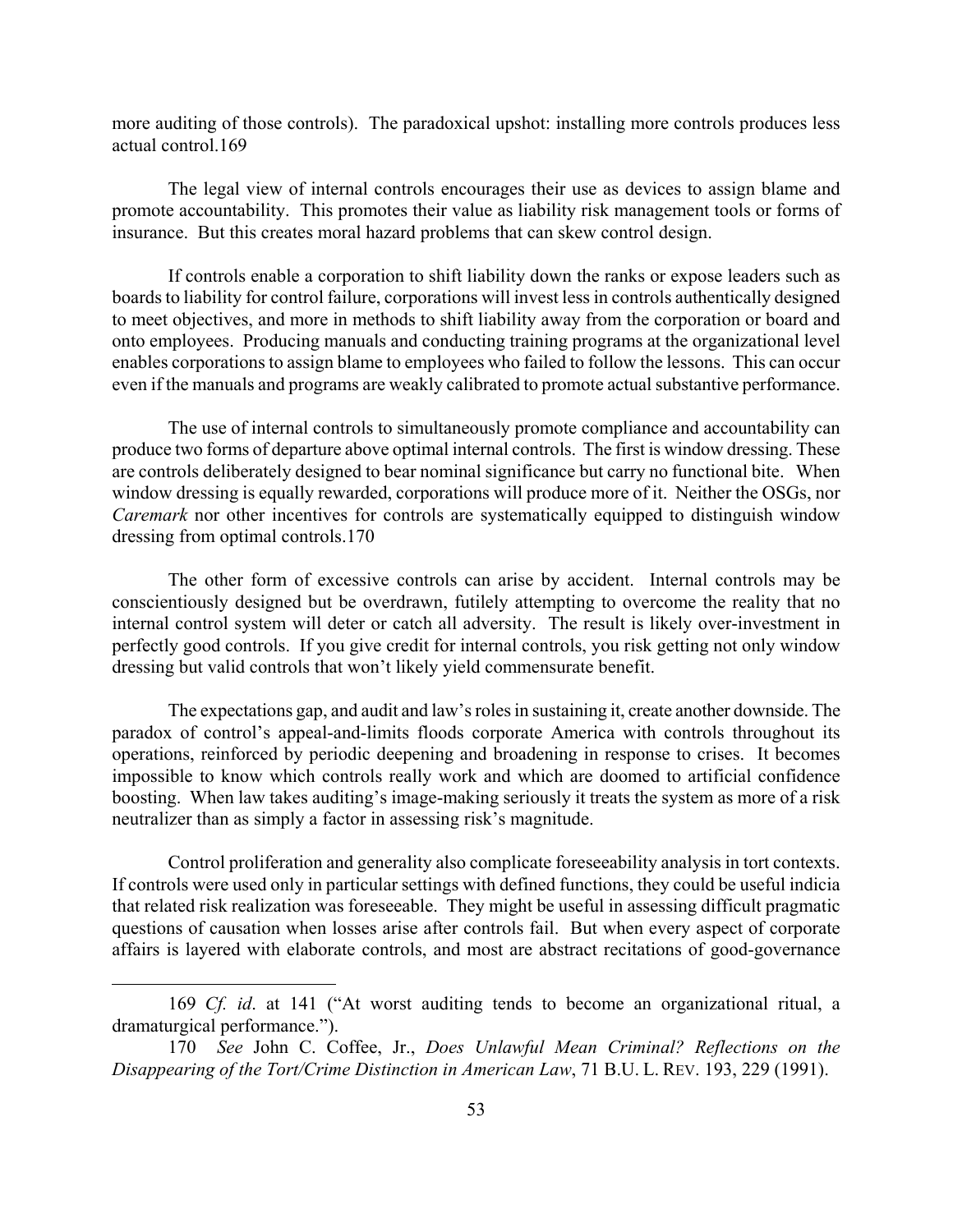platitudes,[171](#page-54-0) there is no credible basis for drawing such inferences. Control signifies nothing special, so offers no insight concerning foreseeability or causation. This has not, however, prevented using control failures in exactly this mistaken way.[172](#page-54-1) 

# *C. Control Liability*

The role of internal controls in assigning blame is not unique. It is a symptom of broader stress the American tort system has been suffering for some decades[.173](#page-54-2) Old-fashioned tort law provided a civil remedy for a private wrong, invoking the state's judicial system in the redress. Twentieth-century tort law, led by Cardozo, reworked tort to meet the novel civil wrongs wrought by mechanized industrial society.

Tort moved in numerous directions but the central artery viewed the enterprise as an opentextured drawing board on which to chart blame assignment.[174](#page-54-3) Negligence remained the chief doctrinal tool, anchored somewhat by traditional concepts of duty, breach and causation, including foreseeability. But these doctrinal constraints never provided clear boundaries and as tort was put to use in solving a wide range of modern tensions, judges and juries used these as fluid instruments of social policy.<sup>175</sup>

# *1. Controls and Torts*

 $\overline{a}$ 

Internal controls became an ingredient in the enterprise of judicial policymaking, a tool to assign blame or to exonerate, depending on the facts (as well as the cut of the judge's robe). Commentators examine the judicial output using analytical tools of deterrence and compensation: how are sanction threats and penalty levels calibrated to discouraging undesirable activity? Internal controls enter the equation as compliance promotion devices with the threat of liability backstopping their presumed efficacy.

Suppose a statute prohibits a certain act, say certain kinds of political contributions. Suppose further that best practice, industry standards, and regulatory encouragement indicate the desirability of internal controls to prevent such contributions. And suppose finally that a company makes a prohibited contribution, internal controls notwithstanding.

172 *See infra* Appendix B; *see also* Langevoort, *supra*, note 118 ("it would obviously be foolish for the law to test the reasonableness of a system simply by reference to what are common practices in the industry, which is exactly what we see happening in many fields").

<span id="page-54-3"></span>174 *E.g., Hamilton v. Beretta U.S.A. Corp*., 750 N.E.2d 1055, 1056 (N.Y. 2001) (question of duty in tort is a "legal, policy-laden declaration reserved for judges"); *532 Madison Ave. Gourmet Foods, Inc. v. Finlandia Center, Inc*., 750 N.E.2d 1097, 1101 (N.Y. 2001) (tort duties are areas of "policy" creating "a legal question for the courts").

<span id="page-54-4"></span>175 *See generally* Goldberg, Unloved, *supra* note 156.

<span id="page-54-1"></span><span id="page-54-0"></span><sup>171</sup> *See supra* Part II.B.

<span id="page-54-2"></span> <sup>173</sup> *See* PHILIP K. HOWARD, THE DEATH OF COMMON SENSE: HOW LAW IS SUFFOCATING AMERICA (1995).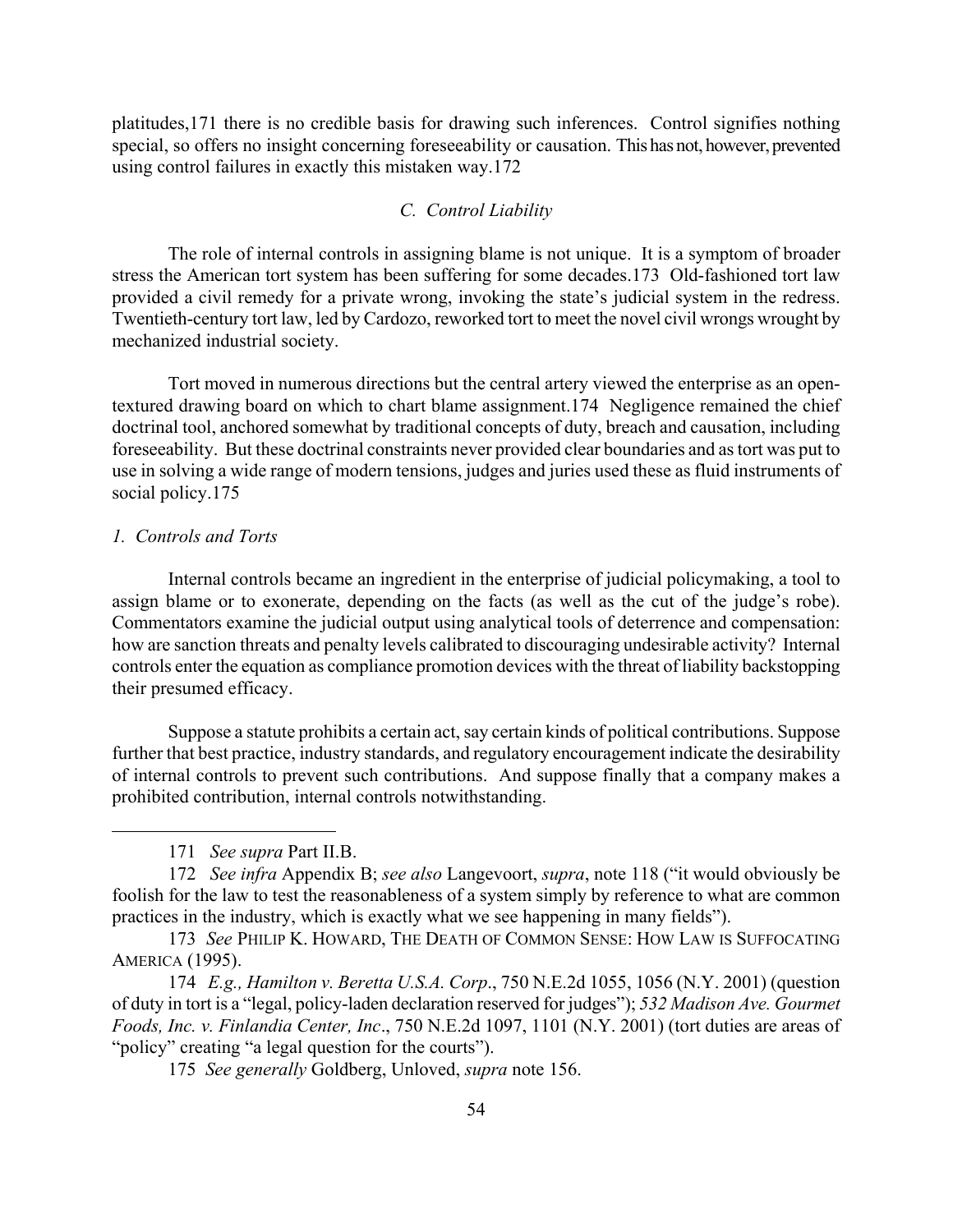Making the contribution violates the statute. The company is liable for the statutory breach, as is the employee responsible for causing it to be made. If it is a criminal statute, no private citizens would be entitled to enforce it by recovering against the corporation. Any claim against it by third parties or claims by shareholders against its board, officers, or other employees would face an uphill battle on the basis of the statutory violation alone. Issues of duty, breach, causation and damage are formidable.[176](#page-55-0) 

But the contribution also represents an internal control failure. This changes the picture for each of these claims. Now third parties somehow damaged—say opposing political parties—as well as shareholders whose corporation has been harmed have an alternative ground for their claim, whether against boards, managers, or employees. The presence of the control culture brings down the otherwise-formidable barriers associated with the elements of duty, breach and causation. Internal controls ease the burden of all potential plaintiffs and also enlarge their potential number.

Consider the real case of PanAm.[177](#page-55-1) Rules required baggage screening by physical inspection. The company developed internal controls to train employees in the technique and to use x-ray technology to meet the obligation. In doing this, the company sought but never obtained an FAA interpretation that its controls—using x-ray to meet the physical inspection requirement satisfied the legal requirements. The controls failed. Terrorists smuggled a bomb aboard a plane which exploded over Lockerbie, Scotland, killing nearly 300 people.

Passengers' survivors sued PanAm. The thrust of their case was simple. FAA rules required physical baggage-inspection. Employee training was inadequate. Physical inspection was not met by x-ray examination. The case was about the failure of internal controls. The plaintiffs won. Were internal control failures to blame? Were culprits inadequate training and inadequate internal control responses to assure that FAA physical inspection directives were met? Or were terrorists the cause?

The tort claim yielded a multi-million dollar jury verdict for the passengers' victims and contributed to the corporate death of an already-beleaguered airline. Worse, that airline was the unofficial US flag carrier overseas. As awful as the death toll was, terrorist payback multiplied enormously when the company, socked with this liability, went bankrupt.

# *2. Curtailing Ambitions*

 $\overline{a}$ 

<span id="page-55-1"></span>177 Appendix B contains a fuller account, context and criticism of the *PanAm* case.

<span id="page-55-0"></span><sup>176</sup> Liability is more likely if the board knowingly engaged in the illegal act. *See Miller v. American Tel. & Teleg*., 507 F.2d 759 (3d Cir. 1974) (denying defendants' motion to dismiss shareholder derivative action alleging knowing violation of federal prohibition on corporate campaign spending, holding while business judgment rule protects ordinary director decisions it does not protect a decision alleged to constitute an illegal act); *compare Gagliardi v. Trifoods Int'l*, 683 A.2d 1049, at n.2 (Del. Ch. 1996) (disinterested directors acting in good faith not liable for corporation's illegal acts).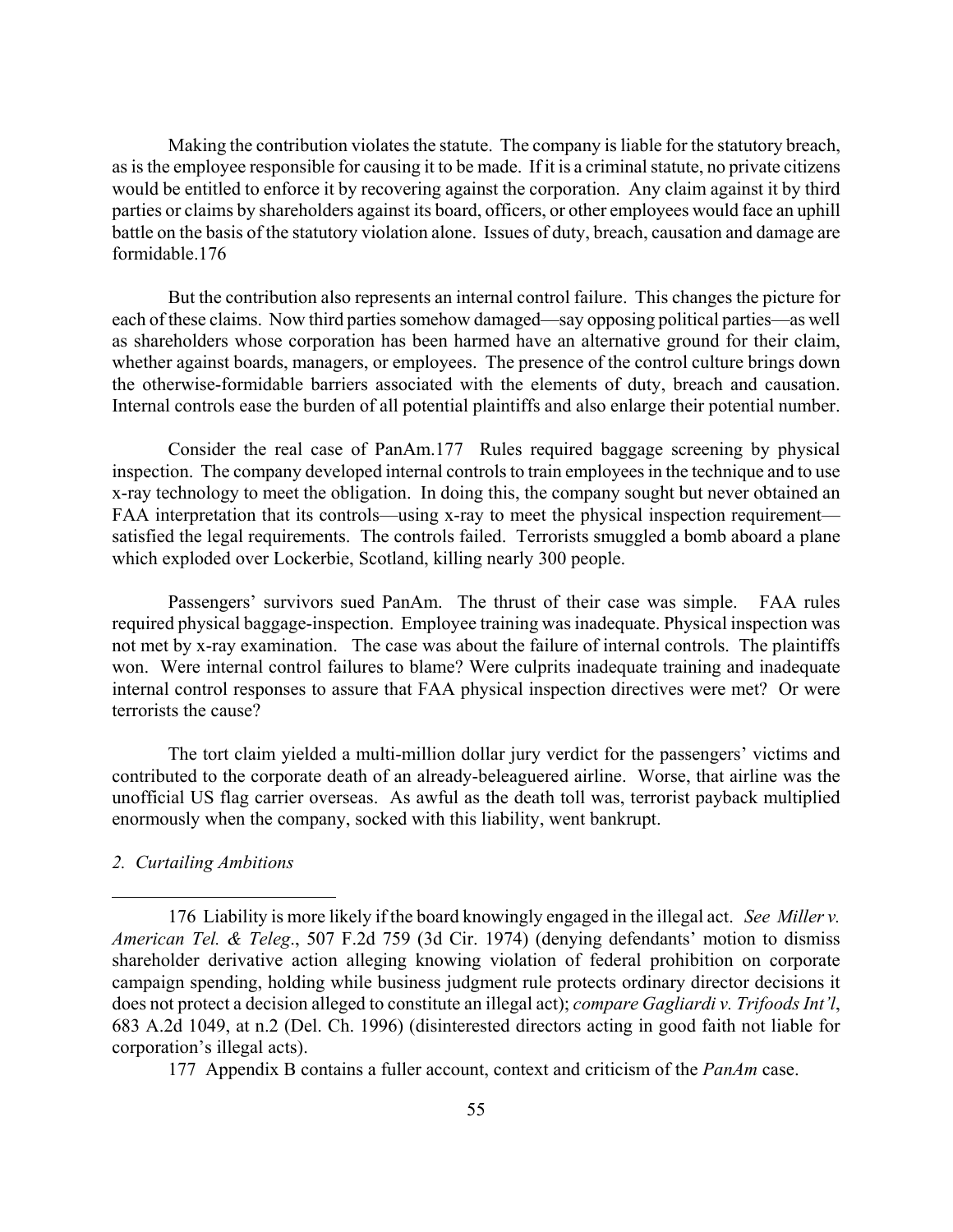Just as tort as a whole has been asked to do more than it is capable of doing,[178](#page-56-0) internal controls as a component of this system are asked to do more than they can. When asked to do more than they can, they become capable of doing less. Emphasis on control yields control proliferation that disguises the effective from the ineffective; emphasis on audit of control yields controls that can be tested rather than promoting controls likely to be effective. The controls produced are less likely to be effective.

The foundational paradox of internal controls is the logical opposition between the interior concept of internal and the exterior character of control[.179](#page-56-1) If this conceptual paradox is foundational, the ultimate operational paradox is the radius of control devices. Internal controls have a positive side lost in the literature, especially the legal literature. These are valuable devices to help direct a corporate operation to achieving its objectives. One characteristic of control proliferation is controls have assumed a negative cast and emphasis.

Accentuating the positive side of controls suggests that if the goal is to achieve x, failure to achieve goal x does not necessarily indicate failure or culpability. Emphasizing the negative side of internal controls changes the logic. If the goal is to prevent x and x occurs, failure and culpability are implied. This re-characterization of controls can increase the risk of liability from perceived control failure. Yet should all control failures be treated alike?

Here it seems instructive to return to the difficult task of arraying controls along a continuum from operational and financial (pure internal) to compliance and policy (somewhat more external).[180](#page-56-2) In this Article I cannot develop a full model but can sketch some useful outlines. SOX and PATRIOT suggest the extremes. Apart from traditional operational controls, the financial controls of SOX are geared most inward, at preventing fraud (as well as fair financial reporting). PATRIOT is directed more outwardly, at preventing terrorism. In between are controls related to antitrust, environmental, labor, and workplace safety.

Employees are likely more receptive to controls geared towards outward-directed objectives, especially terrorism. These are pursuits of a public policy nature in which the firm is a civic partner and through which employees co-venture in a virtuous enterprise.[181](#page-56-3) Employees are least likely

<span id="page-56-1"></span><span id="page-56-0"></span> <sup>178</sup> *See* Goldberg, Unloved, *supra* note 156.

<sup>179</sup> Characteristics described as internal to an object suggest them as its constitution. Control is essentially a directive force operating from outside an object. The proposition of control from within shows a logical tension. Even for individuals, self-control is a function of the superego at work; for organizations, no basic psychological operations are instinct to the entity. The paradox does not prevent an internally-generated mechanism to impose some directive constraint. It does mean that doing so is full of tension. And it may help explain the numerous additional paradoxes suggested in this Article.

<span id="page-56-3"></span><span id="page-56-2"></span><sup>180</sup> *See supra* Part I.A.2.

 <sup>181</sup> *See* Arthur J. Jacobson, *Hegel's Legal Plenum*, CARDOZO L. REV. (1988); Arthur J. Jacobson, *The Other Path of the Law*, YALE L. J. (1995).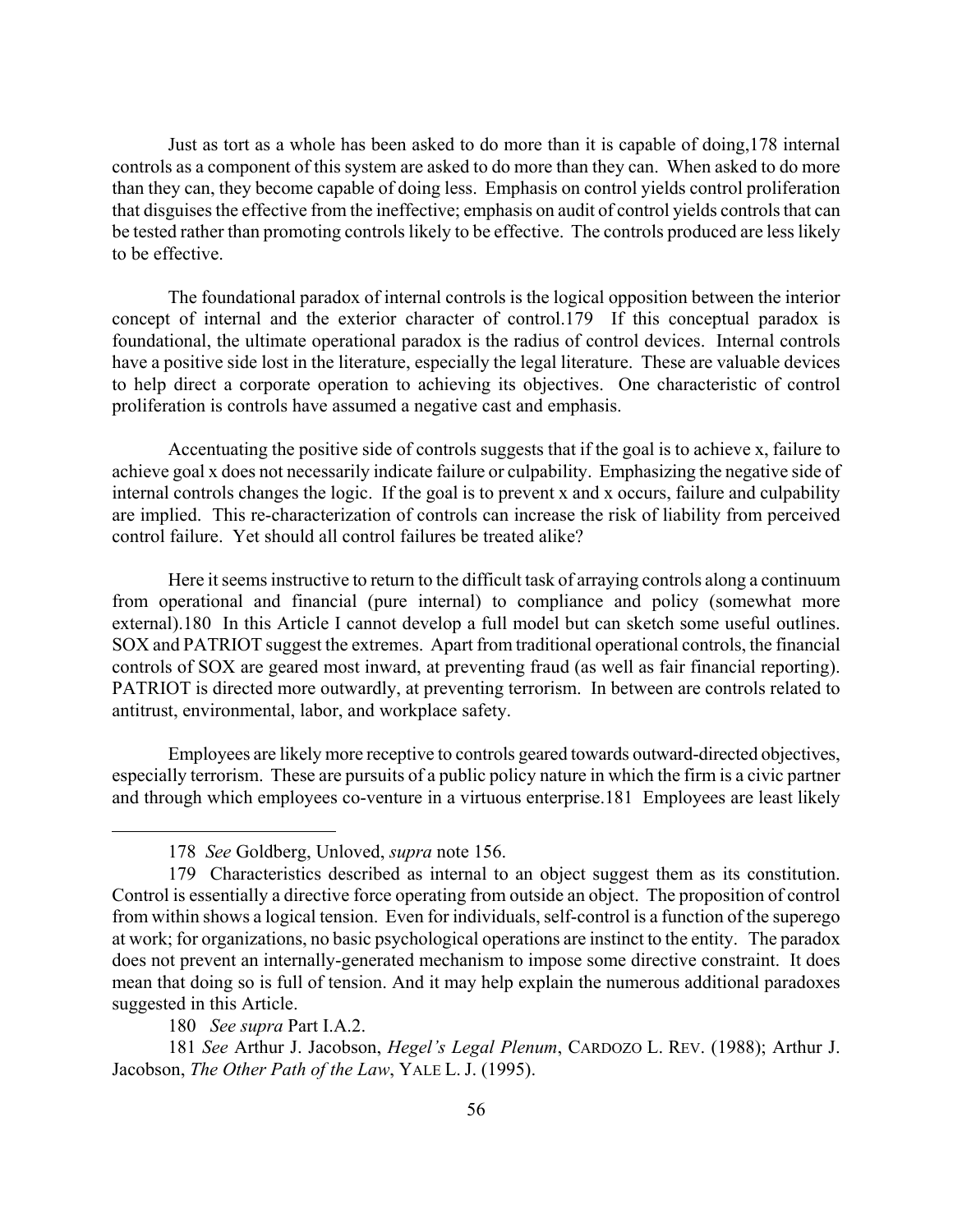receptive to controls geared towards self-observation to police asset dissipation and inaccurate record-keeping, monitoring themselves or each other.

Two competing models of regulatory theory map onto this range. The deterrence model hypothesizes that target decision-making is conducted by comparing the cost of compliance with the product of enforcement threats and penalty levels. The cooperation model enlarges the framework by recognizing norms of compliance that may be skewed by the simple adjustment of threat and penalty levels.[182](#page-57-0) In the case of internal controls the relative purchase of these models varies with the tenor of the control.

Pure internal controls, those directed to existing asset preservation and accurate recordkeeping, link to the deterrence model. Dishonest employees benefit by asset-dissipation or reporting-obfuscation and even honest employees are less receptive to the controls as expressions of mistrust. Deterrence is key and the combination of threats and high penalties a device matched to the risks of departure.

Externally-oriented internal controls, those directed to anti-terrorism activities for example, are more congruent with the cooperation model. Dishonest employees do not benefit personally from their failure and have no inherent incentives to cheat. They seek to cooperate in the civic enterprise. The cooperation model is a more accurate account of their decision-making process.

These suppositions of comparative employee receptivity to controls relate directly to the role control failure should play in evaluating corporate or employee liability. For pure internal controls, financial controls, the deterrence model means the combination of threats and penalties is key. Control failure should expose the corporation and its agents to liability—threatened enforcement and penalty size must be real. At a minimum control failure should be an important factor bearing on the culpability, whether under negligence standards or otherwise, of derelict employees and the corporation.

The opposite is the case for externally-oriented internal controls. Cooperation can be more readily assumed. The combination of threats and penalties are not critical drivers, and may backfire. Employees want to help. When they fail, enforcement and penalties are inapposite. At minimum, control failure should not be a factor in evaluating claims of negligence or other theories of liability against employees or corporations.

This theoretical account of the distinction between control types is congruent with the longer history of corporate law. Causation has constituted a formidable barrier to claims by shareholders

<u>.</u>

<span id="page-57-0"></span> <sup>182</sup> *See* Michael P. Vandenbergh, *Beyond Elegance: A Testable Typology of Social Norms in Environmental Compliance*, 22 STAN. ENVTL. L. J*.* 55, 61-62 (2003) (noting that one weakness of standard deterrence model is evidence shows monitoring increases compliance but penal severity does not and explaining that compliance is promoted not by more or less deterrence-model emphasis but through tailored enforcement in light of a framework incorporating an understanding of the effects of norms).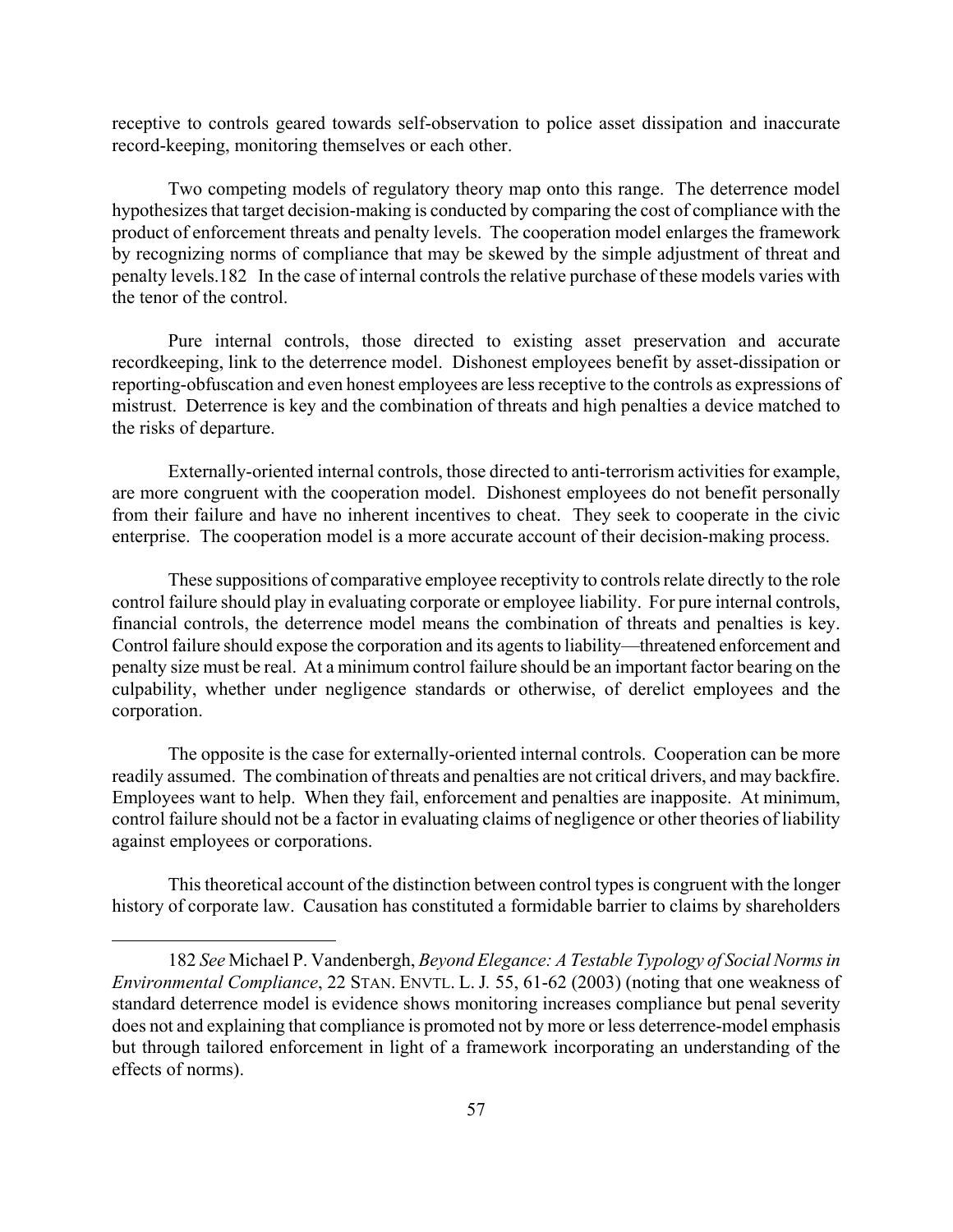against allegedly negligent directors whose major fault was lack of attention.[183 B](#page-58-0)ut this distinction never insulated directors from negligence liability when their inattention overlooked outright selfdealing down the ranks. This meant maintaining a system of financial control[.184](#page-58-1) Extending this basic principle to the realm of all compliance controls is radical and revolutionary, transforming not only corporate law but American civil and criminal law.[185](#page-58-2) 

It is not too late to arrest the revolution, though some repair work is in order. Every legal institution connected with internal controls should be cautious in allowing them to furnish a substantially new and independent basis of liability. They are unlikely to be as effective as such liability theories would require to be justified; imposing liability discourages development of gold standards of internal controls; and especially in the case of terrorism, imposing liability after attacks promotes the terrorists' goals and is not in the national interest.[186](#page-58-3) 

Several ways are available to limit liability expansion based on internal control failure. Traditional tort jurisprudence permits pragmatic and prudential line drawing[.187](#page-58-4) When internal controls are a factor, they should be treated according to their underlying purpose. For financial controls, they could be credited with some significance; for terrorism controls, none.

<span id="page-58-2"></span> 185 *Id*. (the quest "to impose secondary liability on directors for the illicit acts of others is truly radical, and the case for such a revolutionary change in existing law is far from being proved"; it amounts to "sweeping changes in the whole corpus of American civil and criminal law"). The defect is the failure to distinguish, as many particular federal statutes had done, between types of illicit acts. Discriminatory judgment should be applied to determine "whether directors should be liable for another's violations of the antitrust, labor, civil rights, product safety, environmental or general criminal laws calls for the application of no less discriminating judgment." *Id*. at 485-86 (footnotes omitted). A related concern was why shareholders should be entitled to wage derivative suits against directors for such violations "when shareholders have no greater interest in corporate lawfulness than any other member of society." *Id*. Well, the floodgates having opened, plaintiff classes are not limited to shareholders. Professor Dooley also noted that compliance programs are more intractable than financial controls: "Determining which corporate assets need to be secured is relatively easy, but deciding which laws directors should be most concerned about is not." *Id.*

<span id="page-58-4"></span><span id="page-58-3"></span>186 *See infra* Appendix B.

 $\overline{a}$ 

187 The seminal statement is WILLIAM L. PROSSER, HANDBOOK OF THE LAW OF TORTS §31, at 180 (1941) ("duty . . .is only an expression of the sum total of those considerations of policy which lead the law to say that the particular plaintiff is [or is not] entitled to protection.").

<span id="page-58-0"></span> <sup>183</sup> *E.g., Barnes v. Andrews*, 298 Fed. 614 (S.D.N.Y. 1924) (distinguishing between failure to remedy ordinary incompetence from failure to detect outright self-dealing within board's oversight responsibilities).

<span id="page-58-1"></span> <sup>184</sup> *See* Dooley, *supra* note 43, at 485 ("directors' ignorance of wrongdoing will not be excused if and to the extent that the board has an obligation to assure that the firm maintains adequate internal controls to guard against such wrongdoing. The clearest example of this is accounting controls, where it has long been recognized that the board is obliged to insure the installation of adequate record-keeping and auditing systems.").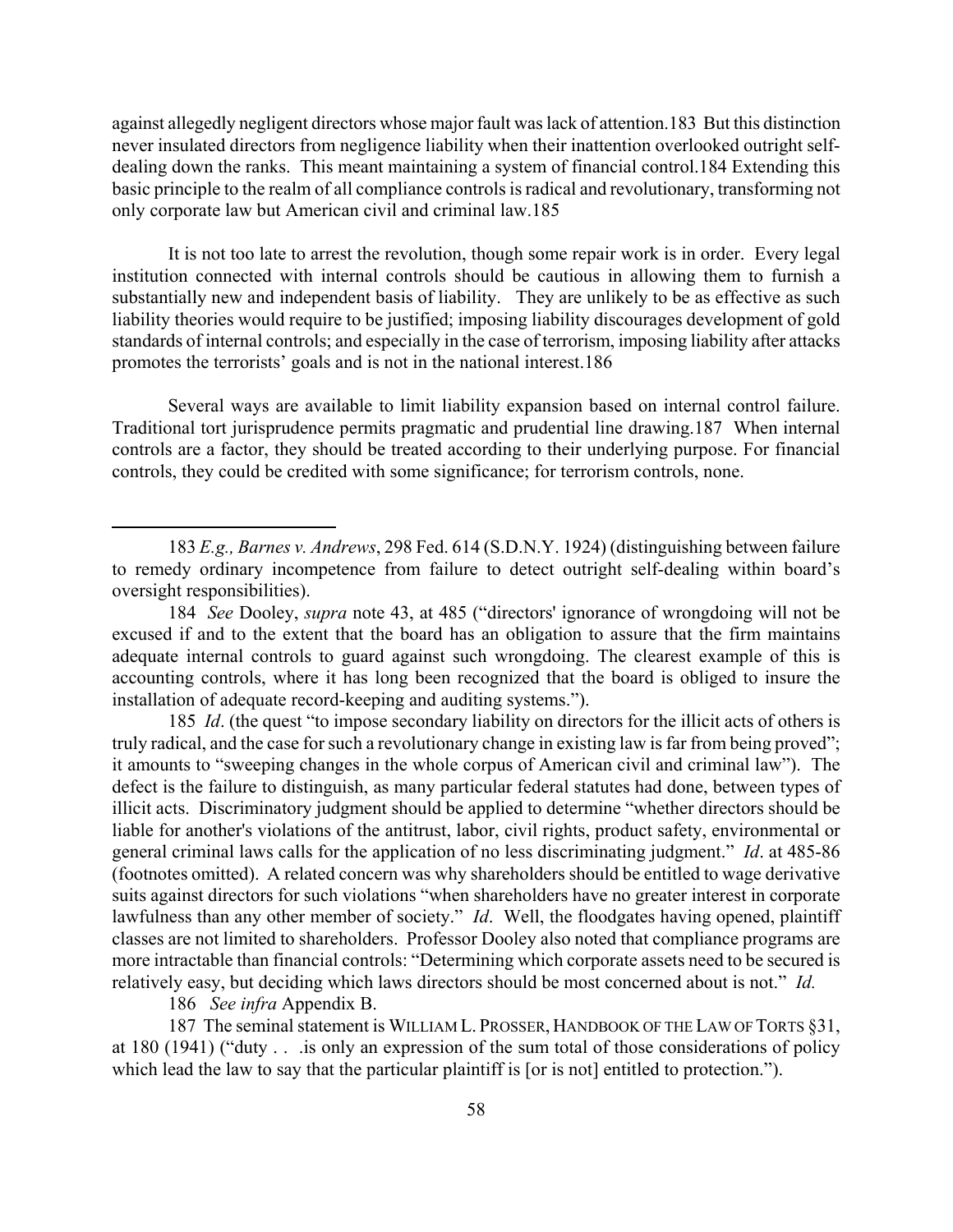This would call for a clarification of the *Caremark* decision. A simple way to do so is to emphasize that while the court rejected *Graham* by announcing directors have duties to monitor through controls, it also noted that liability would only attach when evidence showed an utter, sustained and systematic failure[.188](#page-59-0) 

But emphasizing that out is not enough. More particularly, *Caremark* should not be read to treat board obligations to maintain broad "information and reporting systems" to expose boards, or the corporation, to liability when controls fail. Rather, control types should be distinguished.

Again a complete specification of controls calibrated to appropriate liability cannot be made in this Article, but outlines can be mentioned. Control failure could be a factor in the case of financial controls, but should be given no weight in the case of terrorism controls. Any other compliance control failure should be seen as a factor only to the extent calibrated to the underlying purpose of the substantive factors controlled and their link to internal corporate governance.

There is precedent for just a move in Delaware. The Delaware courts flirted with and likewise retreated in a similar manner concerning a duty of candor the Supreme Court of Delaware noticed had "crept into" corporate law.[189](#page-59-1) Any creeping of the duty of oversight ought to be similarly nipped in the bud.

### **CONCLUSION**

The success of internal controls is manifested in silence—absence of financial scandal or terrorist threat. In the case of internal controls designed to prevent deviance, it is often impossible to prove success, or even notice it. When national intelligence organizations such as the CIA fail publicly in counter-terrorism efforts, as they appear to have done on September 11, embarrassed experts argue: "But you should see how many terrorist attacks we thwarted!" When a company properly reports in accordance with GAAP and no fraud occurred, was it due to internal controls or to independently-conscientious employees?

Despite the difficulty of assessing the effectiveness of internal controls, when failures arise they should not be dismissed on the grounds that the successes cannot be tallied. The CIA argument is not so convincing. Nor should the failure or inaction be seen as an automatic indictment of the control system, however, for the CIA thesis has some validity. Failures should instead be studied for lessons about the weaknesses of controls and the extent to which they can be fixed. Lessons can be applied to improve controls and to reshape expectations about what they can realistically achieve. These views of control from law and auditing and the examples of SOX and PATRIOT point in the same practical direction: controls and audits are helpful but inherently limited and while

1

<span id="page-59-1"></span><span id="page-59-0"></span><sup>188</sup> *See supra* note 157.

 <sup>189</sup> *See Stroud v. Grace*, 606 A.2d 75, 84 (Del. 1992). The concept had "crept" into Delaware corporate law beginning with the major case of *Lynch v. Vickers Energy Corp*., 383 A.2d 278 Del. (1977), and including other major cases such as *Mills Acquisition Co. v. McMillan, Inc*., 559 A.2d 1261 (Del. 1989) and *Citron v. Fairchild Camera & Instr. Corp*., 569 A.2d 53 (1989).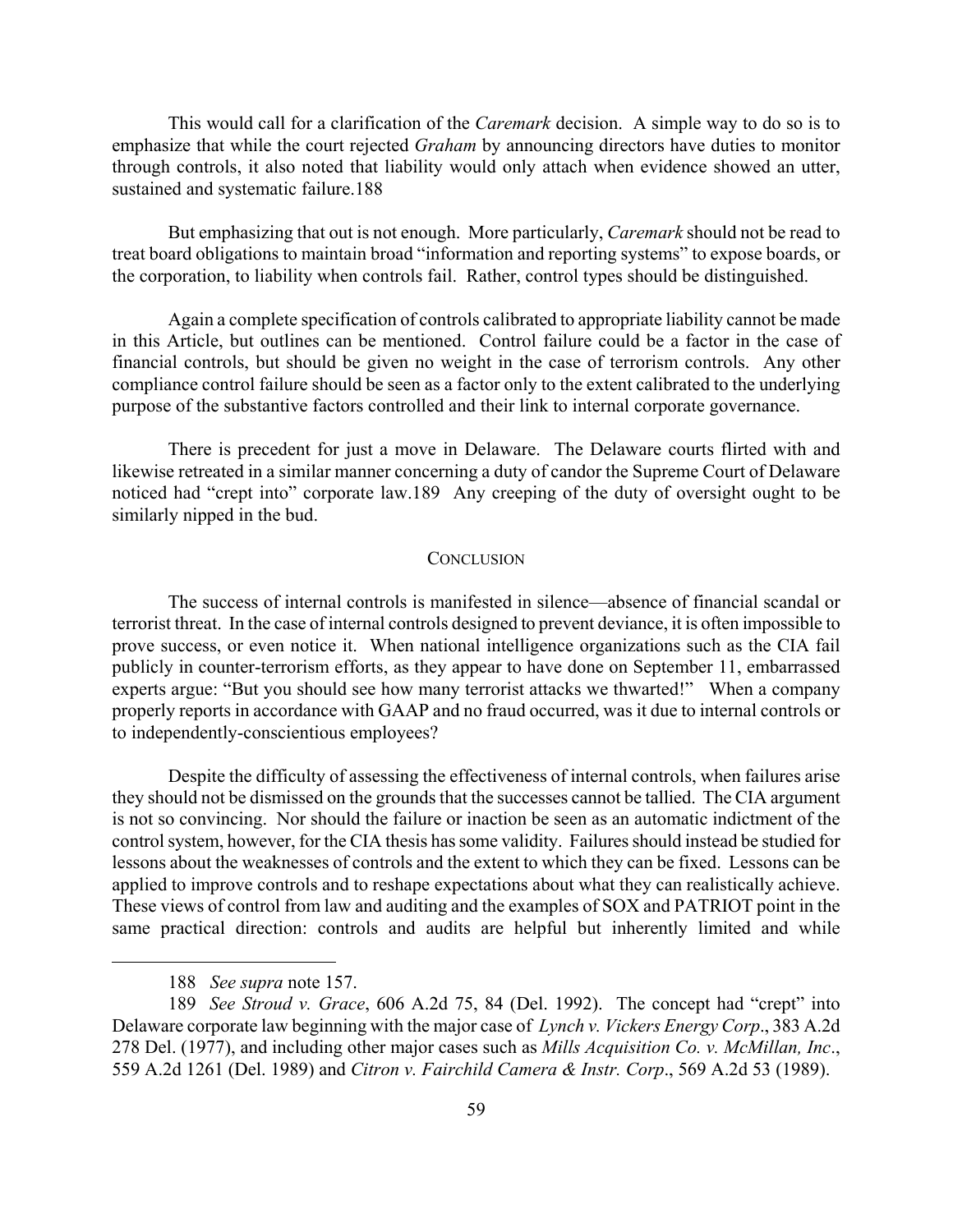encouraging sensible use of them is desirable, equally desirable is emphasizing that we should not expect very much from them.

But it is difficult not to raise expectations, particularly when responding to national crises such as 2001's financial scandals and terrorism. The pressure to respond quickly is too great[.190](#page-60-0)  The key, however, is not action but analysis and information. The public should not be led to think there are solutions to these problems but taught to understand the chances of them occurring and how to live with those chances. Politicians responding to crises ought not pass new legislation claiming to prevent assorted ills using controls and audits, but educate the public about associated risks. Politicians generally lack requisite incentives to do this, however, so public education remains the only way to align expectations with probabilities and realities. In the case of internal controls, we are a long way from that alignment, and SOX and PATRIOT widen the distance.

<span id="page-60-0"></span> <sup>190</sup> *See Something Must (Not) Be Done)*, THE ECONOMIST (Sept. 13, 2003). Examples of quick responses that are suboptimal abound. Relatively infrequent train wrecks produce speed restrictions and track inspections that shift demand from rail to automobiles, a statistically more dangerous place producing a higher probability of fatalities. Rare airplane emergency-waterlandings brought us the virtually useless but costly life vests under each seat. 9/11 produced random passenger screening that caught the most innocuous passengers, giving hijackers a greater probability of slipping unnoticed (this system is giving way to more analytical approaches based on risk profiles). The post-Exxon-Valdez oil spill cleanup did more damage than the spill. The control responses of Enron and 9/11 appear to fit this category of misguided reaction. All these responses generate associated public expectations that the fix would somehow work or help to work, though this is invariably mistaken.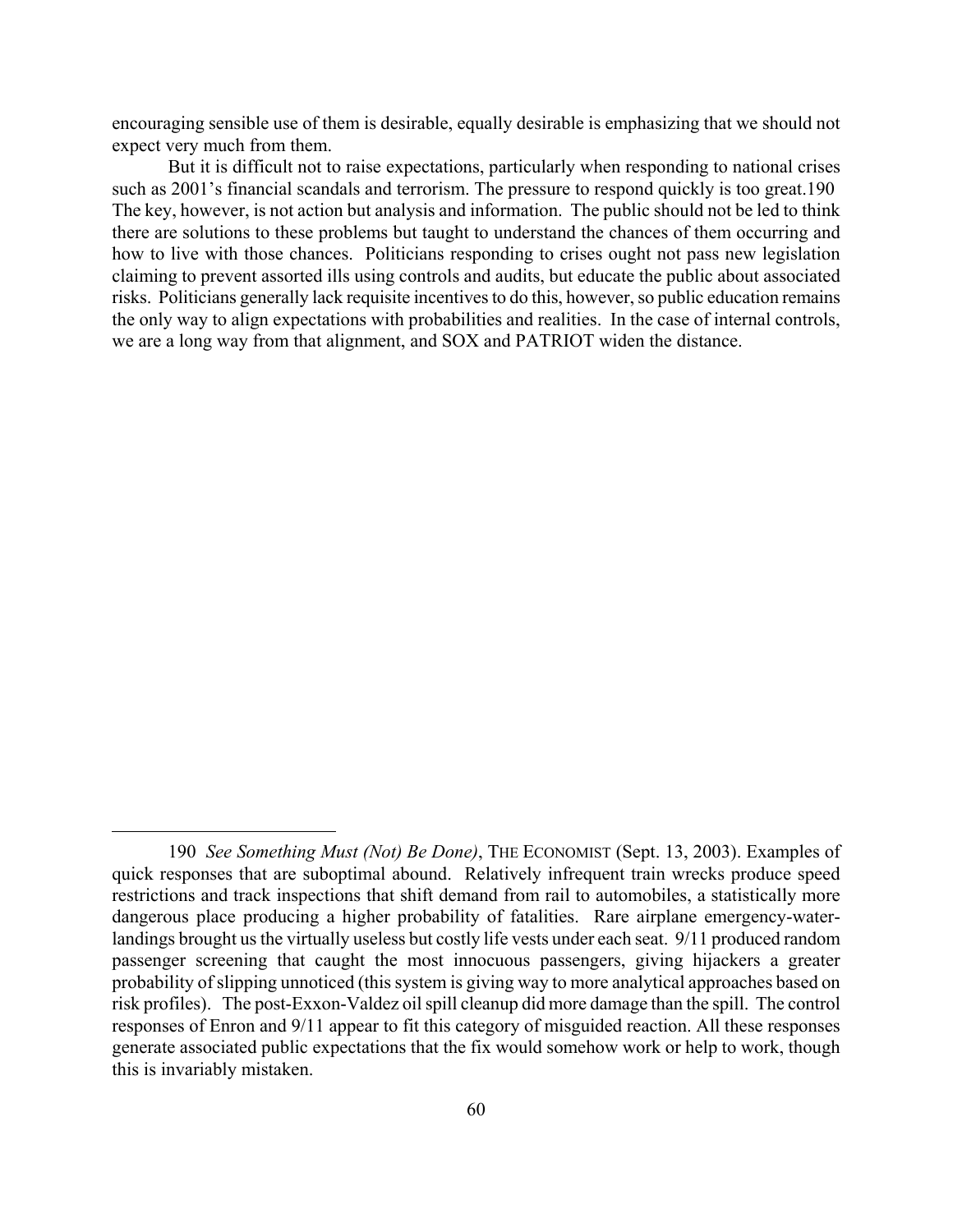#### **APPENDICES**

1

# *A. Control Failure: WorldCom*

To give a practical sense of the limits of internal controls and audit consider the colossal failure of WorldCom Inc., once the nation's second largest long-distance telecommunications carrier (marketed under the MCI brand). WorldCom's internal controls failed because they allowed senior financial executives to jigger ledger entries without immediate detection. On the other hand, they worked because a member of the company's internal audit team discovered the jig. The limit of weakness relates to the time delay, from deception to detection.

The internal audit that uncovered the scam was not a routine and scheduled check-up. Instead, a newly-installed CEO asked the internal auditor to spot check capital expenditure (cap-ex) records. One entry related to "line costs," disbursements made to local telecom networks to make phone calls and other connections, she discovered. These would normally be characterized properly as routine business expenses, as the cost of generating current income. If so, such disbursements should have been recorded as current operating expenses, not as capitalized expenses, or assets to be written down over future periods.

And it wasn't just that the figures were listed in the asset accounts rather than the expense accounts. Apparently the journal entries, the original books, properly recorded the line costs as expenses; but during the account closing process, they were transferred to the asset accounts–and indeed sprinkled across these. Internal controls should have intercepted the deception. Specific protocols in place should have ensured automatic posting of entries from the original journal into the financial statements during the closing process. Allowing managers to override those systems is an internal control failure.

The controller, in charge of the closing process, rationalized that these line charges would contribute reliably to future earnings, and there was some evidence that this belief was shared in the telecom community. But it did not jibe with GAAP. Several billion dollars of these disbursements were recorded in the cap-ex accounts, as assets on the balance sheet (not affecting the income statement), rather than in the expense accounts burdening net income[.191](#page-61-0) 

Treating operating expenses as capital expenditures is an age-old move and there is an age old tendency for the abuser to overdo it, festooning the balance sheet with a bright red flag. A capex account increasing by several billion dollars in a year stands out, even in a company WorldCom's size. After the controller made the overriding adjustments during the account closing process, additional internal controls should have raised a question about the size of these items, another case of internal control failure.

For internal controls to work, however, the company's senior management must want them to work. When the CFO and controller, along with the chairman of the board audit committee, wish to evade internal controls, it becomes far easier to do so. Internal controls must be designed to thwart collusion among senior management that could undermine them—a daunting prescription.

<span id="page-61-0"></span>Ideally, defects in internal controls should be discovered during a company's external audit,

<sup>191</sup> As reported in 2001, line costs tallied about \$15 billion, but should have been recorded at \$22 billion. The result changed a year's worth of large losses into apparent paper profits for 2001 and 1Q 2002. Also of interest was the apparent fact that in prior years line costs were expensed; the change to cap-exing them in 2001 thus also required some explanation.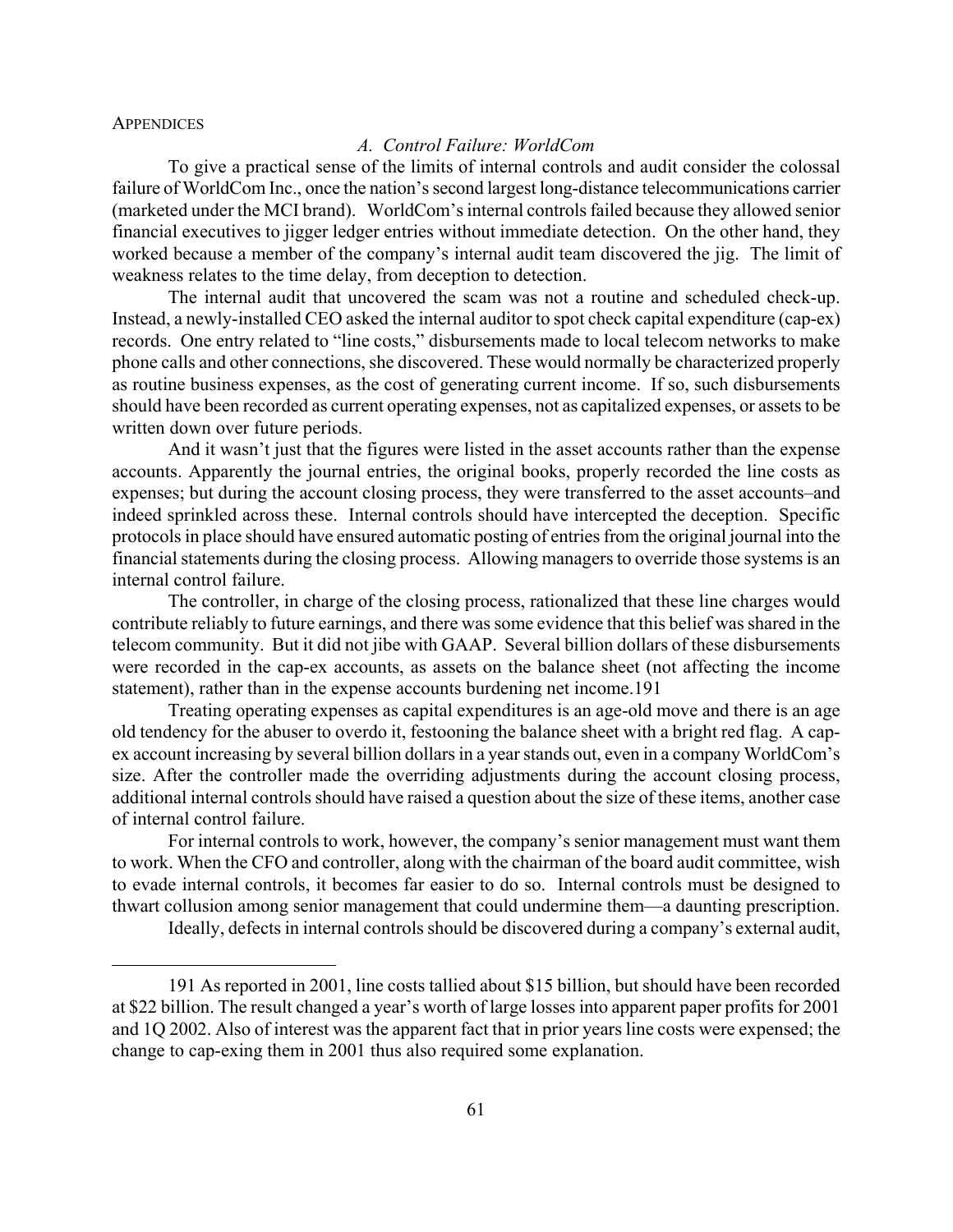and the external audit should discover override capabilities and related concealment. WorldCom's external audit, performed by erstwhile Big Five accounting firm Arthur Andersen, did neither. Andersen in February 2002 issued a report to the company's board audit committee pronouncing internal controls impenetrable regarding determinations of whether to expense or capitalize line costs[.192](#page-62-0) Any such controls proved utterly porous.

Andersen's report concludes that the company's balance sheets and income statements were fairly presented in accordance with US GAAP, which they were not. Concerning internal controls, Andersen informed the committee that it tested the effectiveness of "transaction processes" in "preventing a material misstatement." In each test, the issue was whether "adequate controls" existed to "prevent a material error" in the financials due to failure to capture transactions, process data and record data in the general ledger. In all areas, WorldCom passed these assessment tests.

But this is wrong on its face. The Andersen report organizes "Line Costs" and "Property Plant & Equipment" under separate headings, with a subheading for the former called "Line Cost Accrual" and for the latter "Capitalization of Assets." This organization and designation uniquely and accurately distinguish line costs from capital assets, underscoring that they are operating expenses.

With respect to Andersen's testing internal controls to assess effectiveness, the report withholds a score for the financial reporting process relating to preparing the financial statements and making related SEC filings.[193](#page-62-1) If it was premature to assess these matters because they were in process, however, then it was probably premature to say in the report's overview that the financial statements were prepared in accordance with GAAP[.194](#page-62-2) 

Many audits and internal controls fail. Neither the WorldCom failure nor those others should be taken to mean that all audits or controls are worthless or destined to fail. Indeed, the lesson to take from the WorldCom case may be that it is often the simplest means of deception that are hardest to deter and detect. The contemporaneous scandal at Enron, for example, was far more complex, pervasive, and long-lived, creating more opportunities for discovery and interdiction. The ongoing complex deception could be missed only by dozing or worse, while the quick bookkeeping sleight of hand at WorldCom could be missed by blinking.

Explanations in the case of WorldCom run from negligence to complicity. In between, and most likely, are weaknesses in internal control systems or audit procedures or both. The issue is the contribution internal controls and external audit make in such a cause. While undoubtedly useful allies in financial reporting and deterring employee misappropriation, they are not guarantors. It remains a disgrace when corporate leaders cheat their shareholders and employees, abetted by leaky

<span id="page-62-0"></span> <sup>192</sup> ARTHUR ANDERSEN, REPORT TO THE AUDIT COMMITTEE OF WORLDCOM, Year Ended December 31, 2001 (Feb. 6, 2002) (WorldCom SEC filing, July 8, 2002), reported in Kurt Eichenwald, *Auditor Gave Assurances of Safeguards against Fraud*, NY TIMES, July 9, 2002.

<span id="page-62-2"></span><span id="page-62-1"></span><sup>193</sup> ANDERSEN, REPORT, *supra* note 183, at 8.

<sup>194</sup> It is possible that financial statements comply with GAAP but not with SEC rules, making the report's logic unassailable as a formal matter. But to withhold the SEC opinion with specific reference to the processes of preparing the financial statements relates too directly to the GAAP opinion for the formal logic to stand up. The prudent stance would hazard a preliminary GAAP opinion, subject to satisfactory determination of the SEC opinion.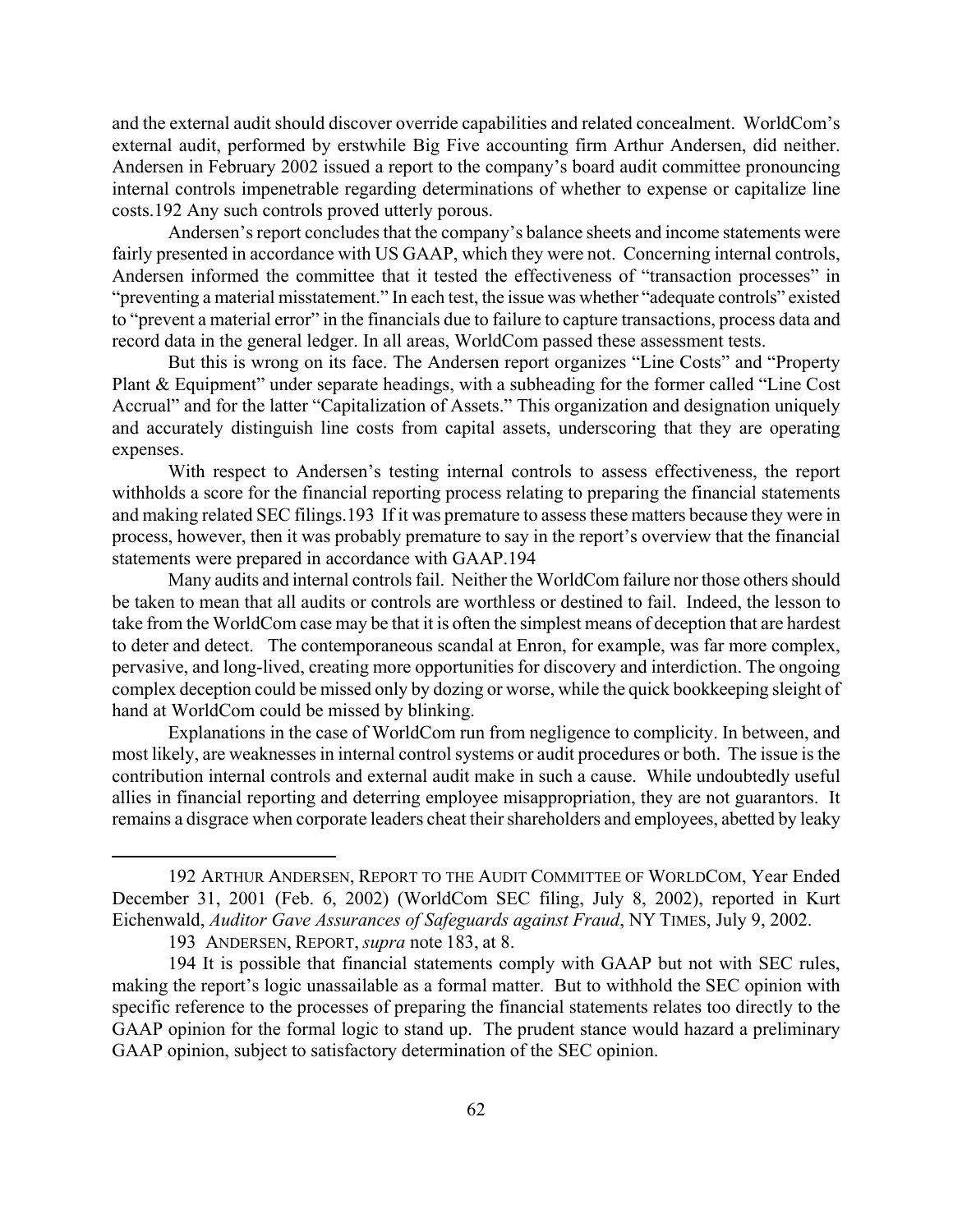control and audit systems.

1

Worse still is when controls fail in a broader social campaign. It would be a national outrage if those systems invested with such capacity to aid in a war on terrorism, for example, turned out to offer less value than Congress has tried to lead the public to believe. A look at internal controls in this area suggests associated limits.

# *B. Control Liability*

The importance of distinguishing between internal controls related to financial matters and compliance mandates directed externally is clearest in the case of controls that seek to interdict terrorism, from financing to breaches of aviation security. The following pair of examples illustrates. One relates to the problem of general regulations that must be interpreted into particular controls; the other to voluntary development of controls.

Each illustrates a complementary cost of internal control-liability reliance. The first shows the inherent difficulty of defining requisite controls as well as the way control-failure liability defeats the underlying control goal. The second shows the dubious virtue of allowing voluntary controls to establish legal standards of liability. Both suggest limits in counting on internal controls and dangers in expressing confidence in them by imposing liability for control failures.

# *1. Pan Am and Lockerbie: From Regulation to Control*

An exquisite example illustrating the challenge of translating regulation into control arose from the December 1988 bombing of PanAm flight 103 over Lockerbie, Scotland. The case pit internal controls against terrorism, and terror won. It won in two ways: terrorists evaded detection and the blame-assigning process afterwards led to the dissolution of PanAm, the nation's unofficial flag carrier overseas—an enormous terrorist victory.

At 7:03 pm December 21, 1988 PanAm flight 103 fell out of the sky, 33 minutes into its ascent. Killed were all 259 on board the Boeing 747 plus 11 residents of Lockerbie Scotland where the flight's debris crashed to the ground. After the disaster a massive investigation was mounted to recover and study debris to determine the crash's cause and assign requisite responsibility or blame. Of the tens of thousands of items recovered, a few left no doubt that a bomb hidden in a radio/cassette player smuggled in a Samsonite suitcase caused the disaster and that ultimate blame rested with a Libyan national. Penultimate blame—and liability—rested with PanAm.

The internal control issue related to baggage inspection procedures. Forensic evidence indicated that the suitcase containing the explosion-packed radio originated on an Air Malta flight, with a connecting flight in Frankfurt to London, and finally on to New York. Such luggage, originating at a prior airport and transported from one air carrier to another, is called interline transit baggage. Special inspection rules promulgated by the FAA apply, and US carriers such as PanAm needed internal controls to define requirements and promote compliance.

Rules generally require matching passengers to baggage, with no unaccompanied luggage allowed. For interline transit baggage, this matching system is ineffective, calling for physical inspection of such bags. The internal control issue here hinged on the scope of this physical inspection requirement, and the degree to which compliance officers at PanAm had addressed it, as well as the degree to which PanAm employees on the ground at Frankfurt Airport had executed the directives.

The legal framework for resolving this dispute is the Warsaw Convention.[195 I](#page-63-0)n addition to

<span id="page-63-0"></span><sup>195</sup> A concise history of the Warsaw Convention and the aversion of the United States to it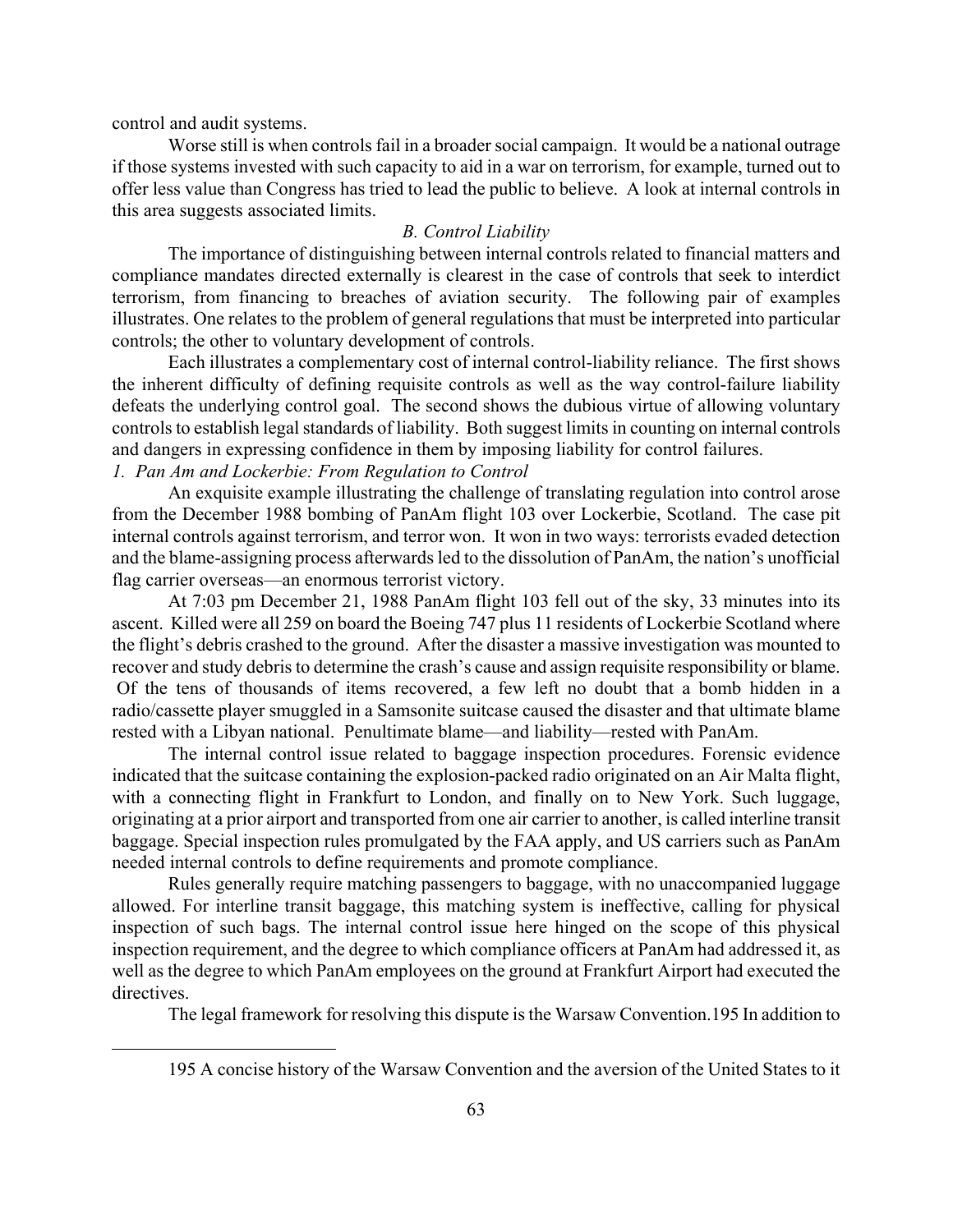limiting air carrier liability, the Convention authorizes liability for carriers who engage in "willful misconduct." This is an abstract standard because neither compliance nor noncompliance with applicable regulations is definitive (one can commit willful misconduct while complying with rules to the letter and be free from willful misconduct even when committing rule violations).

In a federal jury trial, PanAm was convicted, and the verdict upheld on appeal to the Second Circuit, with one judge dissenting[.196](#page-64-0) The chief issue concerned physical inspection of interline transit luggage. On the facts, PanAm followed FAA rules, embodied in PanAm's internal control systems, by matching luggage to passengers for non-interline transit luggage. This duty can be discharged by physical or administrative match. Physical match entails tying each passenger to each piece of luggage, standing on the tarmac; administrative match compares the number of passengers and pieces of checked baggage with the number of bags being loaded on board.

In the case of PanAm 103, administrative match was used and airline staff were satisfied that this more or less ruled out the possibility that the bomb was contained in an accompanied bag (with greater awareness of the willingness of terrorists to engage in suicide bombing, today this inference would less likely be so readily made). As to interline transit baggage, the physical inspection requirement can be met by an employee opening baggage and conducting a visual and direct search or, at least theoretically, by less invasive but potentially more perceptive means such as x-ray analysis.[197](#page-64-1) 

This theoretical possibility struck to the heart of the case, because all agreed that PanAm had conducted an x-ray inspection. It was also at the heart of what PanAm's internal control compliance officers had been struggling with. The trial court excluded the compliance officers' testimony, however, and objections to this decision were overruled on appeal. As a result, the jury heard the issue framed in terms of a rule requiring the physical searching via opening of bags and noncompliance with that rule[.198](#page-64-2) 

 $\overline{a}$ 

appears in Larry Moore, *Terrorist Airline Bombings and the Article 20(1) Defense Under the Warsaw Convention: The Lockerbie Air Disaster Reconsidered*, 25 DENVER J.INT'L L.&POL'Y 25, 27-30 (1996). The Warsaw Convention limits the amounts that may be awarded, a limitation US judges have invented numerous ways around. *Id*. at 25, n. 4. One way around the limits is a finding that injury was caused by a defendant's "willful misconduct" as set forth in Article 25(1) of the treaty. *Id*. at 30. Willful misconduct is a "flagrant violation of a duty intended to protect passengers," a concept akin to common law concepts of gross negligence or reckless disregard rather than ordinary negligence. *Id*. at 32.

<span id="page-64-1"></span><span id="page-64-0"></span>196 *In re Air Disaster at Locerkbie, Scotland*, 928 F.2d 1267 (2d Cir. 1991).

197 Potentially more effective in the scope of items that might be detected, particularly small quantities of chemicals spread thinly across sewn-in compartments less visible to the naked eye. The x-ray machine PanAm used for flight 103, on the other hand, was a top of the line machine but nevertheless failed to discover the bomb. A direct human examination may have done so. Internal control designers struggle with determinations such as to require one or the other or both such procedures.

<span id="page-64-2"></span>198 Numerous other issues concerning admissibility of evidence arose in the case. PanAm sought to admit evidence showing its procedures were the same as those used by British security regulations, but the trial court excluded this evidence and the appeals court treated this as harmless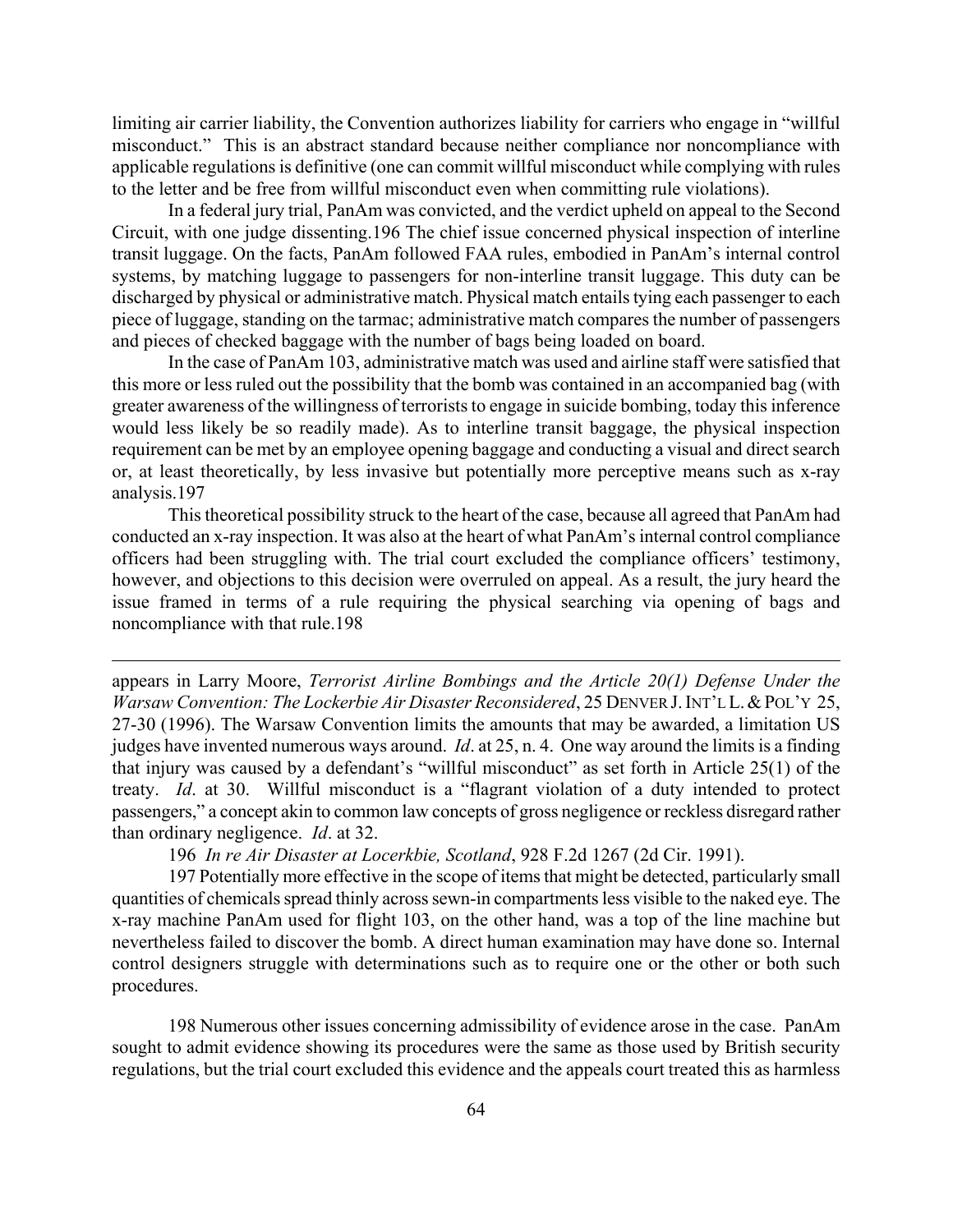PanAm's compliance officers offered to testify that they believed that physical inspection included either physical search or x-ray inspection. During the years preceding flight 103's destruction, the company had sought the FAA's views concerning whether x-ray was a satisfactory alternative way to meet the physical inspection requirement. Obtaining an FAA interpretation of the rules was necessary in order for the compliance officers to prepare appropriate training and compliance manuals for airport ground crews.

The trial court by excluding the testimony, and the appeals court by affirming that decision, treated PanAm's position as an offer of proof that it sought an FAA waiver of the physical search requirement, not an FAA interpretation. This move effectively sealed the company's fate in the litigation because waivers are ineffective unless given in accordance with an elaborate procedure all conceded was not met. (Nor could PanAm have won its case using a mistake of law theory relating to what the regulations required.)

A vigorous dissent challenged the exclusion of the compliance officers's testimony because it stacked the deck against PanAm. The dissent complained that the trial and appellate courts had recast PanAm's argument from an issue of rule interpretation that needed to be translated into internal controls, to one of ignoring clear regulatory requirements.

What divided the dissent from the others is a core problem in all efforts to create internal controls. Any regulation–whether from the FAA, SOX, the SEC, or PATRIOT–is potentially subject to competing understandings. Internal controls and compliance programs are the first interface. Those creating them must make judgments concerning the regulatory meaning. Judicial disagreement in the Lockerbie case underscores the difficulty that compliance officers face translating regulations into policy. The majority's view that the language was clear rendered PanAm's inquiries to the FAA as requests for waiver, not interpretation; the dissent's quite plausible position reflected the reality of an ambiguous directive.

Once an interpretation is made, compliance officers must define a framework for promoting a culture, systems and conduct that will meet the requirements. In the *PanAm* case, even granting the dissent's position that x-ray may have been authorized as a means of control, the next issue would be the handling of the x-ray inspection.

In the context of internal controls, proper handling of the x-ray machine depended on the training component of the internal control system. The most faithful and precise manuals are meaningless if not read, understood, and used. Airline x-ray machines are designed to conduct reviews invisible to human beings using the naked eye and pat down techniques. The machines can see through luggage compartments and other walls and detect some explosives and the like.

Despite that basic advantage of machines over humans, PanAm's x-ray technician reported that he relied heavily on intuition and experience in examining luggage, not so much on the machine. The employee's resort to impressionistic detection may have been necessary by default,

error. *PanAm* at 821. The trial court excluded PanAm's expert testimony concerning the security risk of unaccompanied luggage, an error the appeals court held was cured by a jury instruction. *PanAm*, at 822. The trial court admitted plaintiffs' evidence concerning unrelated security issues, and the appellate court said while prejudicial, it was proper as it related to causation. *PanAm*, at 824. The appellate court likewise found harmless error in the trial court's allowing plaintiffs' expert to testify that PanAm violated FAA regulations, *id*. at 827, and that PanAm was not permitted to demonstrate the effectiveness of is x-ray since plaintiffs stipulated as to its effectiveness. *Id*. at 828.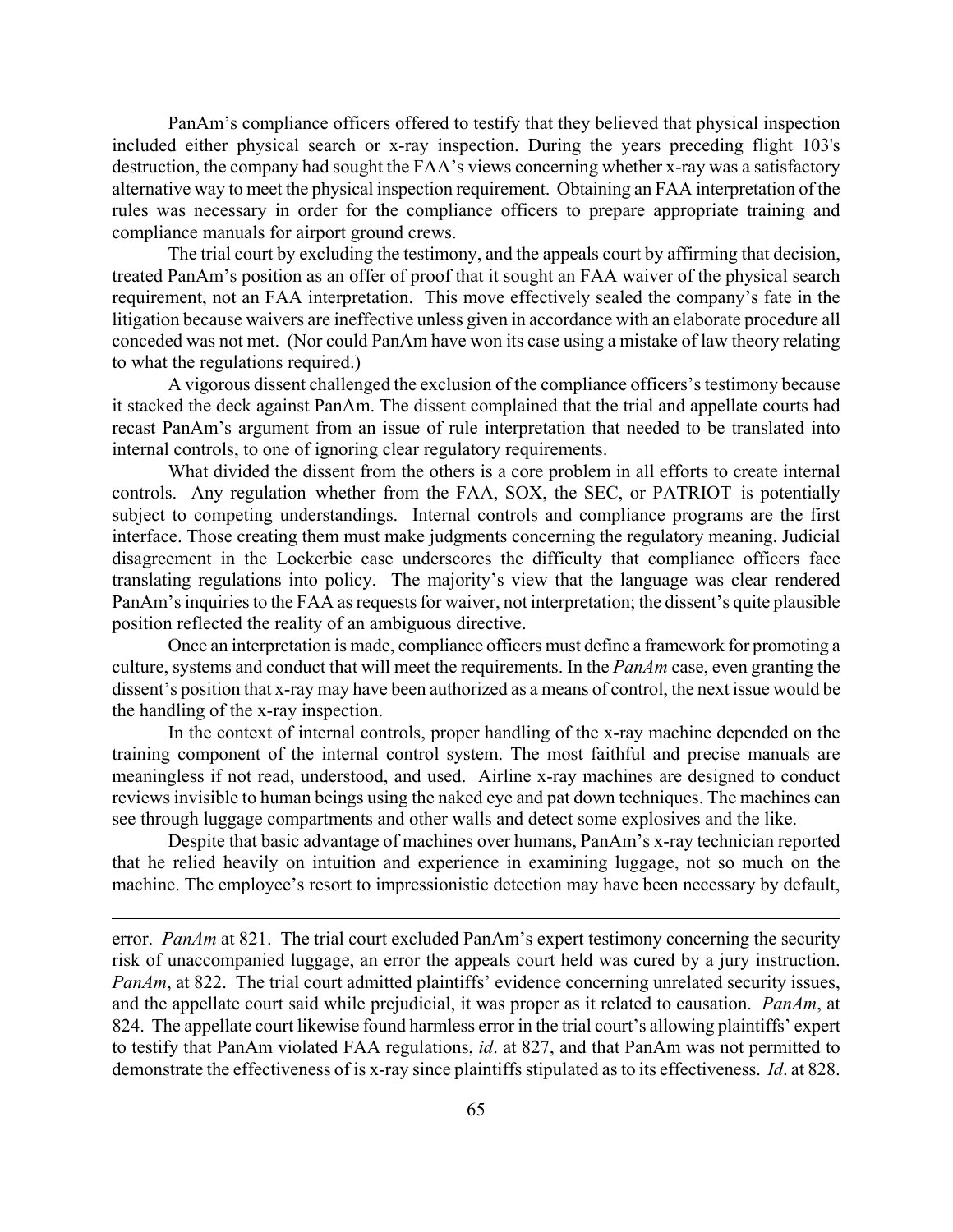however, for the employee had only been on this job for seven weeks.

That short period raises the related internal control matter of employee seasoning. For particularly sensitive tasks, including most concerning airline security, new recruits commonly are designated as trainees during a probation period when senior employees work alongside them. The PanAm103 technician may have lacked training and technical experience that could have shifted his reliance from intuition to technology.

But he makes a more universal and important point in saying he had developed a sort of sixth sense for airline security. That is what effective experts do, and it is something not always possible to define in a manual or include in training procedures. Neither the manual nor training constitutes a compliance program. In short, machines are not the ultimate defense, people are.

Another control in place, but not met in the *PanAm* case, called for crew to notify a plane's pilot when unaccompanied interline baggage is to be placed on board. Reporting up the chain of command is a standard feature of internal controls and compliance programs. It is also one of the most difficult for line employees to meet. This is particularly the case where there is a meaningful risk of management rebuke. Baggage handlers who have x-rayed an unaccompanied interline bag, based on a good faith belief in this technology's reliability (and possibly even superiority), may worry that reporting its presence to a pilot will result in criticism for failing to open and examine its contents.

Additional unfavorable evidence relating to employee recruiting and training aspects of internal controls arose in the *PanAm* case. PanAm's head of security at Frankfurt had a checkered record, having passed bad checks in the US and used a company credit card at a brothel[.199](#page-66-0) A ground crew member responsible for identifying high-risk passengers for special examination ("selectees" in airline security parlance) could not define what a selectee was.

The majority-dissent disagreement in the PanAm case carries further implications for internal control theory and practice. Suppose, as the majority opinion saw it, the procedures were violated in a willful manner, as the Warsaw Convention requires to impose liability. However, the conviction says nothing about any need to improve the procedural specifications, for the clearest letter and protocol could, and some were, willfully violated. What could be improved under this view were those controls relating to compliance.

Under the dissent's view, greater clarity in internal controls themselves would have helped, as by expressly requiring human direct inspection. Following either view, however, note that both protocols can fail, either due to willful misconduct or ordinary carelessness or flaw. This reality suggests a tougher internal control specification, to require both checks. This is a redundancy protocol, a prominent characteristic of many internal control systems.

Not even redundant systems guarantee 100% compliance, alas, as other PanAm lapses suggest. Proper training must be furnished, employee's backgrounds must be checked, and so on.

<span id="page-66-0"></span><sup>199</sup> This is the kind of employee background that the OSGs discourage in their internal control guidelines calling for avoiding awarding discretion to staff with criminal tendencies. *See supra* Part II.A.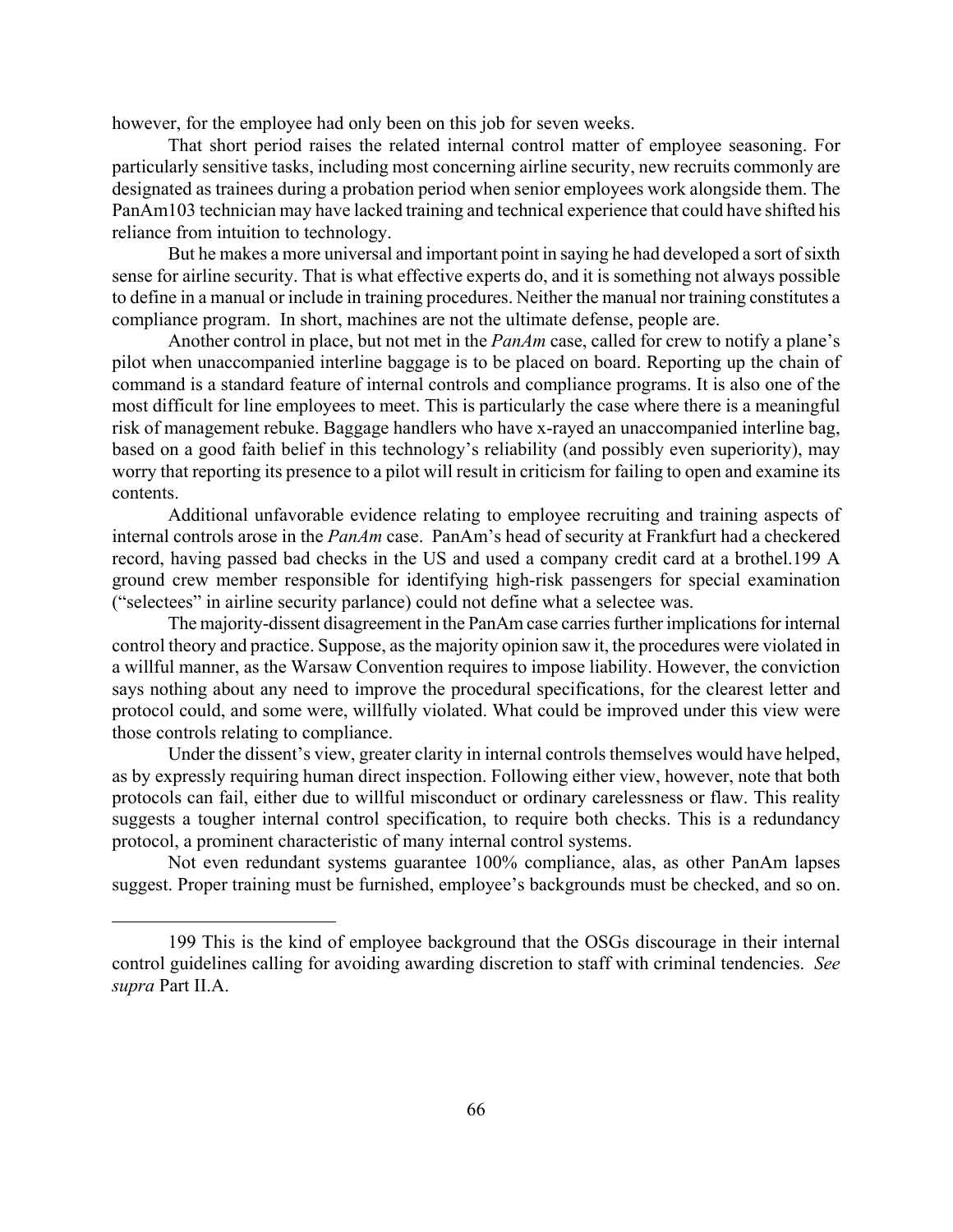There can be no assurance that beefing up on any of these fronts would have prevented the PanAm Locerkbie bombing, though having them increases the probability of success.

The issue is the magnitude of the savings versus cost of alternative trade-offs. In the case of airlines, speed and passenger convenience is compared to the cost of guaranteeing no detonated bombs or other instruments of terror put passengers and crew in harm's way. At one extreme, modest incremental costs such as prohibiting unattended cars at airport curbsides would easily pass, while extraordinary measures such as shutting down regional airports would just as easily fail. More subtle measures, such as passenger profiling, are far harder to measure in either the benefit or cost dimensions.

With respect to internal controls, employee screening, training and supervision to assure minimum protection is warranted. But more elusive is specifying the exact content and duration and timing of these techniques. Also to be considered are payback of baggage screening, bomb and chemical detection mechanisms, ranging from personal search to x-rays, dogs, and other controls. Equally elusive is the business of testing these cost-benefits. Common sense, prudence, and judgment become the tools of the internal control designer and compliance officers, not to mention regulator, rather than social science techniques of measurement, weighting, probabilistic calculations and statistical break-even points. This remains the case despite increasing experience with both sides of the equation.

The lawsuit against PanAm in the Lockerbie bombing case resulted in a judgment that sealed the company's demise. The company sold its European routes to Delta and its Latin American routes to American Airlines. Its former world headquarters in New York City, the fabled PanAm building, was also sold. That symbol of PanAm's might reflected other national identify characteristics of the company, including that it served as the unofficial US flag carrier. More than the loss of life, destroying national US symbols is exactly what terrorists seek. Lawsuits against companies used by terrorists thus feed directly into their hands. Surely this is not a role our system of internal controls ought to perform.

Terrorists were to blame. Yet the factor of internal controls enabled our legal system to blame the companies and their employees instead. This is a substantial change of traditional tort principles. Doctrines of causation and foreseeability would have sealed these defendants from liability. Especially under the willful misconduct misconduct standard applied, factors in addition to the baggage screening practices should have been admitted and would have exonerated the company.[200](#page-67-0) 

<span id="page-67-0"></span><sup>200</sup> Comparing the majority and dissenting opinions in *PanAm* suggests a passion crept into the trial judge, jury and appellate court majority. As the dissent points out, the trial court treated it as a criminal case where the defendants flouted clear law. Another avenue of defense uses Article 20(1). Moore, supra note 186, at 44. It absolves defendants of liability when they can prove they took all reasonable and necessary measures to prevent the injury that arose. This section makes it harder for courts to exclude testimony and evidence of the kind excluded in the case. Under this approach all the following testimony would have been admissible:

<sup>●</sup> PanAm sought and thought it obtained an FAA interpretation that x-ray was acceptable to meet the physical inspection requirement;

<sup>●</sup> the FAA had often inspected PanAm's Frankfurt systems before and after Lockerbie

<sup>•</sup> PanAm was never cited by regulators for using x-ray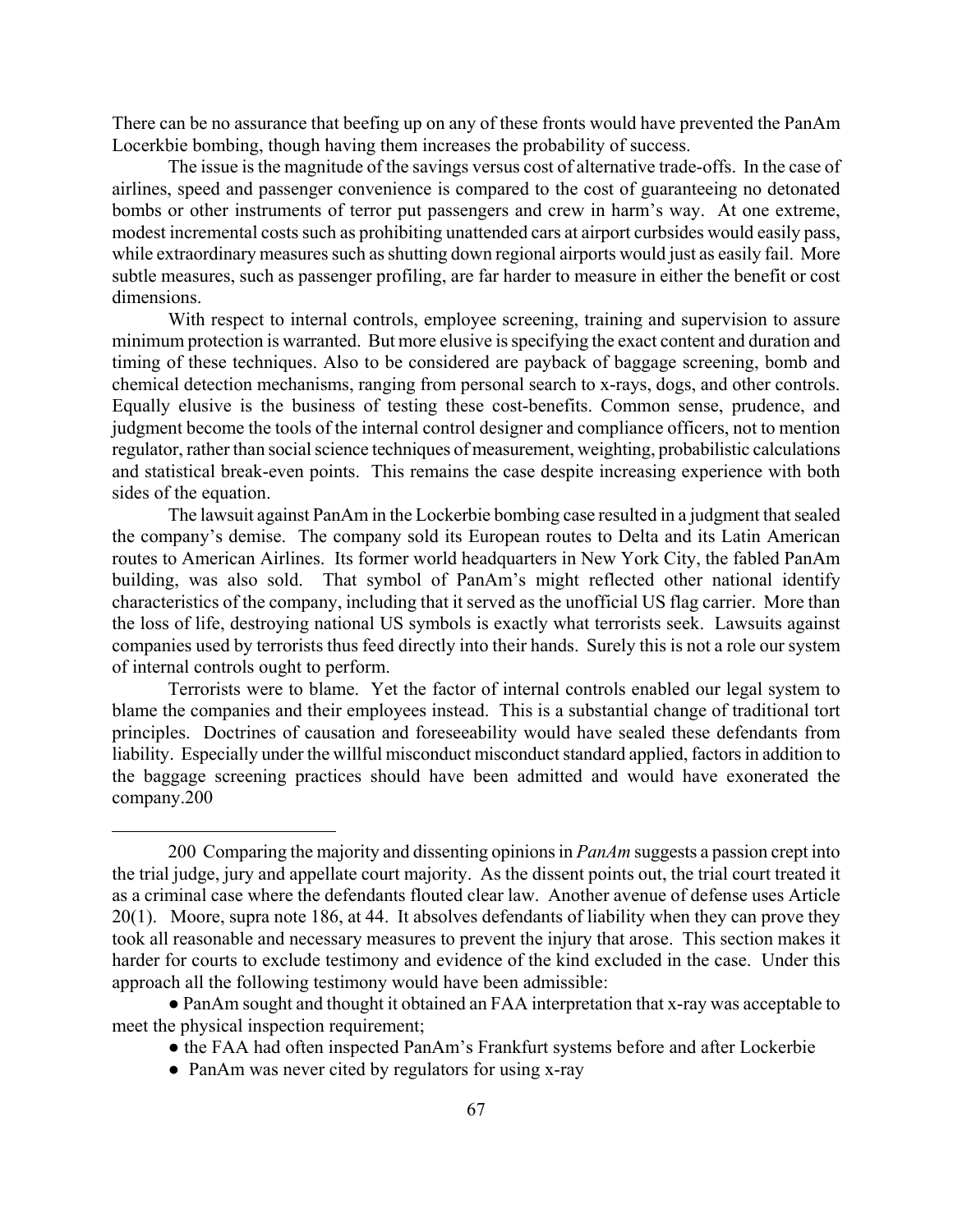Consider the contrasting example of litigation following the 1993 World Trade Center bombing. The Port Authority of New York and New Jersey, owner of the World Trade Center, sued the companies which made the fertilizer products the terrorists used in their bombs.[201](#page-68-0) The theories were negligence and products liability. The lower court and an appellate court dismissed the case without a jury trial, the company having no duty to the Port Authority and the attack having not been proximately caused by their manufacturing activities not having met requisite foreseeability tests.

A concurring judge sounded a more capacious liability note. While he agreed with the application of traditional tort principles to cut off liability, he offered what he called "an observation which may bear the fruit of protection from further similar disasters." The legal grounds of the case were thin. But with experience he predicted that our society will develop new legal duties that shift or create responsibilities on manufacturers of products attractive to terrorists.

The concurring judge's prediction becomes more likely in 9/11's wake and other catalysts of the controls culture. Controls can be seized upon as forging a broader set of duties owed to a broader class of potential plaintiffs. It remains misguided. Encouraging companies to take reasonable steps to reduce the prospects of terrorists mis-using their products may be desirable. But pushing fiduciary duty law and negligence arising from internal controls as a way to do so risks a backfire. In the *PanAm* case, ensuing liability for internal controls failure did more for the terrorists' cause than the actual bombing of the airplane.

# *2. TWA and Athens: Informal Controls*

 $\overline{a}$ 

The issue of redundant screening as an internal control also divided the majority and the dissent in the case of Ospina v. TWA[.202](#page-68-1) As TWA Flight 840 approached Athens airport on

- the Pentagon relied on x-ray screening
- the FAA shortly after Lockerbie approved x-ray screening at all airports
- $\bullet$  the U.K., facing IRA threats, used x-ray screening
- PanAm's x-ray was the most effective and expensive available

In short, this evidence would have supported the common sense claim on which PanAm's practical defense rests: it was most unlikely for a terrorist to plant a bomb in a suitcase bound for flights criss-crossing a continent and performing multiple take-offs and landings.

<span id="page-68-0"></span>201 *Port Authority of N.Y. & N.J. v. Arcadian Corp*., 189 F.3d 305 (3rd Cir. 1998).

<span id="page-68-1"></span>202 975 F.2d 35 (2d Cir. 1992).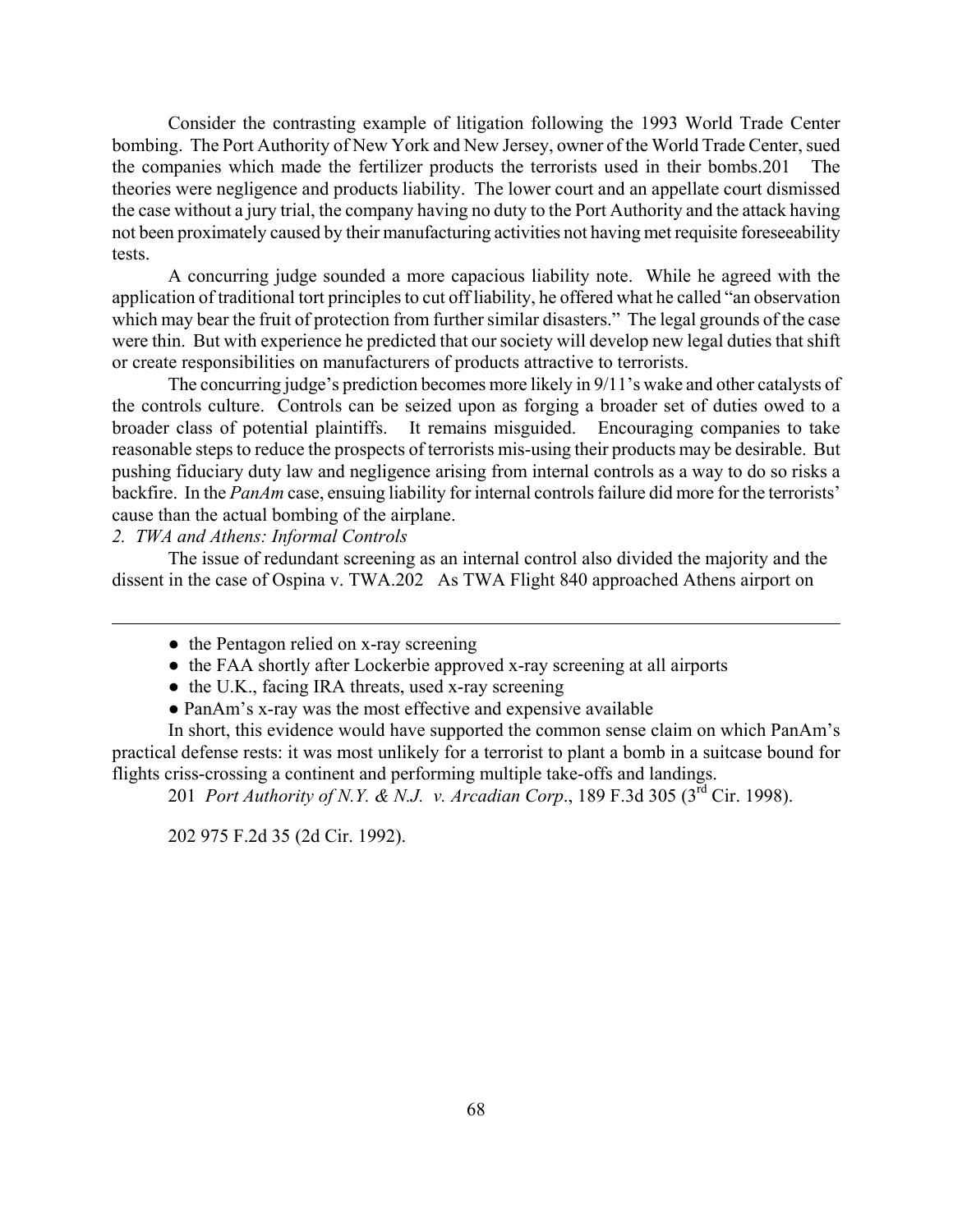April 2, 1986, a bomb exploded, killing four passengers and injuring others. Although the bomb created a large hole in the fuselage, the airplane landed safely. Passengers or their next of kin sued and all but two settled. The hold-outs sought damages and after a bifurcated trial, both won. TWA appealed, and the court reversed, over a dissent.

Evidence and other information arising in the case were so critical to the security and safety of commercial airlines and passengers and anti-terrorism strategies that much of it was filed under seal. Moreover, much of the trial was closed to the public, the trial transcript released daily only after US attorneys were given a chance to redact sensitive portions, and some grounds of decision were not published. Assessing whether the majority or dissent had the better of it is difficult because of the protective procedures used throughout the case including in each opinion. But there's enough surface difference offering useful lessons from the case relating to internal control procedures.

The legal framework of the case was again the Warsaw Convention, calling for a determination of whether TWA and its employees engaged in willful misconduct. To win, passengers needed to show TWA wrongfully neglected to perform certain acts that could have prevented the bombing. TWA stressed its compliance with FAA and local laws, versus the passengers' argument that a known terrorist boarded the plane without adequate screening applied to her or her baggage or two procedures often but not routinely (at that time) used to examine a plane's cabin and cockpit.

The majority saw it as a simple case. It said the sole issue was the sufficiency of the facts the passengers brought forward. It concluded that no reasonable jury could have found willful misconduct. The majority emphasized both the non-routine character of the procedures the passengers complained that TWA did not take as well as TWA's compliance with all applicable laws (in contrast to both the majority and dissenting opinions in the *PanAm* case). The majority conceded that if "TWA had searched the place where the bomb was hidden, the bomb would have been discovered. That would be true in any case involving a hidden bomb. However, the test for willful misconduct is not 20-20 hindsight."

Dissenting Judge Eugene Nickerson saw the case as posing a major policy issue for safety on commercial air carriers, specifically whether a carrier should receive shelter from liability under the Warsaw Convention if it willfully abandons passenger screening procedures it had for many years agreed to follow. The trial court had recorded his view that TWA allowed a known terrorist aboard in flagrant violation of many basic security measures. While most of these were kept under seal, the dissent singled out one for public reference.

Under Egyptian law, only Egyptian authorities were permitted to conduct physical searches of passengers at Cairo Airport. But the US government and US commercial airlines, including TWA, had determined that Egyptian security was inadequate at Cairo. As a result, prior to 1986, US carriers were required to conduct redundant screening in Cairo of all passengers, meaning screening done by TWA, in addition to that applied by Egyptian airport personnel. Though this requirement was not formalized as a regulation, TWA recognized it as essential and in fact continued it over the years. The practice was in effect at the time of this bombing, and had assumed added significance in the light of increased terrorist activities in the Middle East and elsewhere during the period.

But TWA and its workers employed laxer standards in this case. A female passenger was ticketed for boarding the flight. She was known as a "profile selectee," a would-be passenger posing a sufficient security threat to require careful screening. TWA escorted the profile selectee to the gate where it was equipped to do its own redundant screening.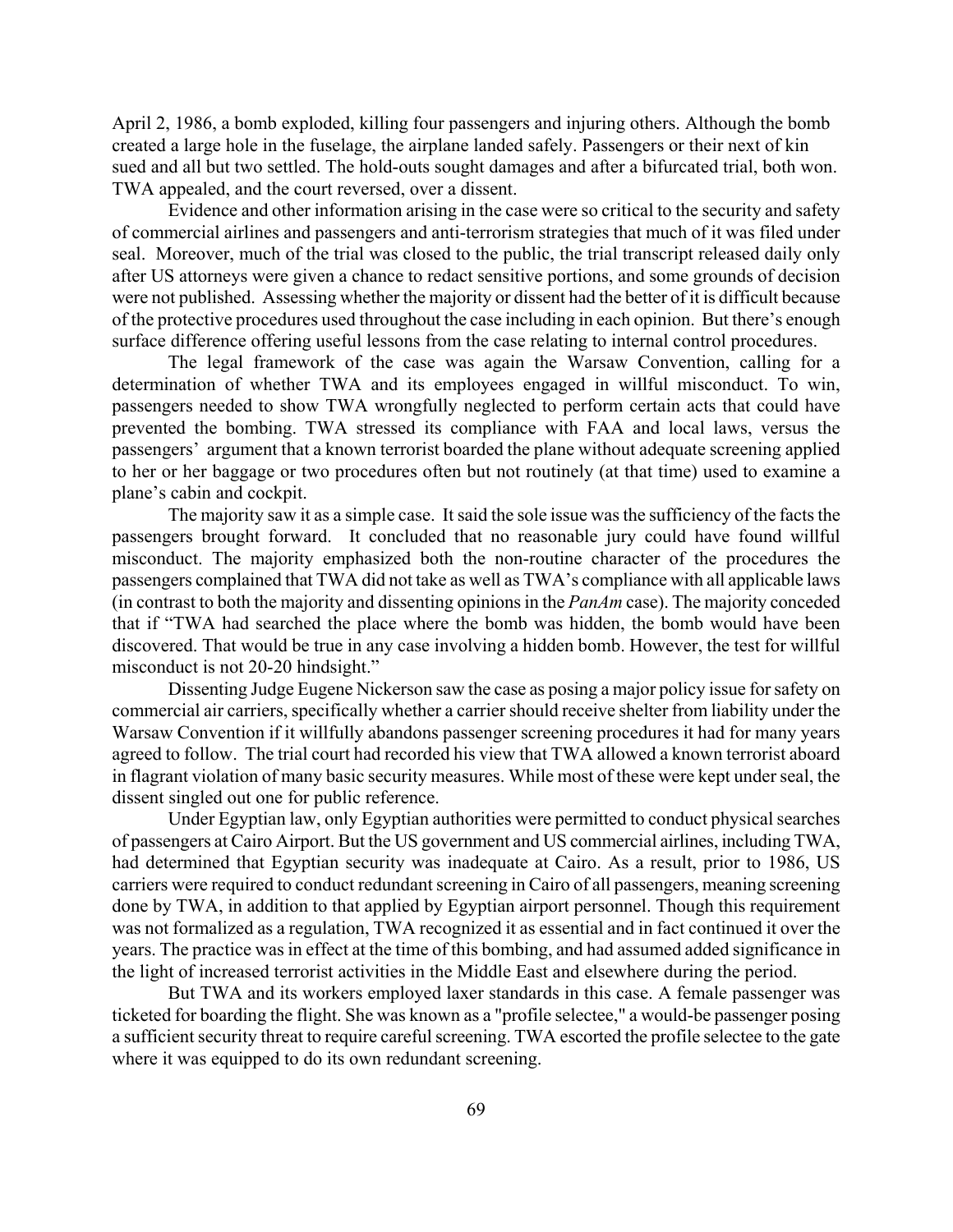The gate was closed and TWA did not ask the Egyptians to reopen it. Nor did TWA deny the profile selectee boarding, although it could not screen her. Instead, it handed her over to Egyptian security personnel at that gate, who took her into a private room, in which only she and the Egyptians know what happened, and allowed her to board. While exactly what happened in the private screening is unknown, it was clear that TWA never electronically screened her carry-on luggage and never checked her or her luggage with metal detecting hand wands. This redundant screening could presumably have detected bomb components. These procedures would have been done had TWA followed its standard practice, one it had agreed with the US government to adhere.

The dissent viewed this noncompliance as equivalent to willful misconduct, sufficient to support the jury's liability verdict against TWA. As to the formality underlying the promulgation and articulation of the procedure, the dissent viewed as irrelevant that the requirement was not in writing. *De facto* requirements are no less requirements for not being written down, it said. Although the dissent could not discuss the details in this sealed opinion, the record shows that once TWA abandoned the requirement for redundant screening, the airline had no adequate procedures to repair the breach.

The danger in Nickerson's position dissenting in the *TWA* case is it creates disincentives for compliance officers to develop voluntary protocols geared toward protecting corporate interests and the public from terrorist infiltration. To the extent best practices become legal mandates, compliance officers may be reluctant to serve as leaders in their development or even to follow control trends. The ideal environment to dispatch private corporations as soldiers in a war on terrorism is not threat of legal recrimination for failing to do so but rewarding leadership in the effort. Willfully ignoring regulations or controls may warrant liability, but good faith should be enough to defeat it. This means building a merit system rather than a liability system with respect to internal controls—at least for terrorism.

### *C. Control Horizons*

PATRIOT's internal control provisions are more directive than those in *PanAm* and mandatory compared to those adopted voluntarily in *TWA*. The statute's regime nevertheless shows that directive specificity alone does not render internal controls any more reliable and that their appeal remains greater than what law should justifiably expect.

PATRIOT's specific internal control directives apply to the financial services industry, defined very broadly. They are principally intended to interdict money laundering. In brief, money laundering is the conversion of the monetary proceeds of an unlawful activity–ranging from drug dealing to income tax evasion–into funds with seemingly lawful origin. Businesses and charities can transfer their cash into terrorist channels this way, and also use those operations as fronts to channel funds generated from criminal activities such as smuggling of jewels and tobacco or kidnapping[.203](#page-70-0) 

<span id="page-70-0"></span>1

<sup>203</sup> Money laundering entails three separate steps. The first is called "placement," the physical positioning of tainted funds into the above-ground financial system. This could occur at any point in the financial pipeline–a casino, a securities brokerage, a bank, or car dealer. The launderer could pay dirty cash for a new car, for example, and turn around and sell that car to a second dealer in exchange for a cashier's check. The second is "layering," the successive movement of funds through a series of banks and other financial institutions, often in different countries, to blend the dirty cash into the clean stream. With sufficient cycles, the dirty origin is obscured and the resulting cash looks clean. The car dealer's check is deposited into an account. Funds in that account are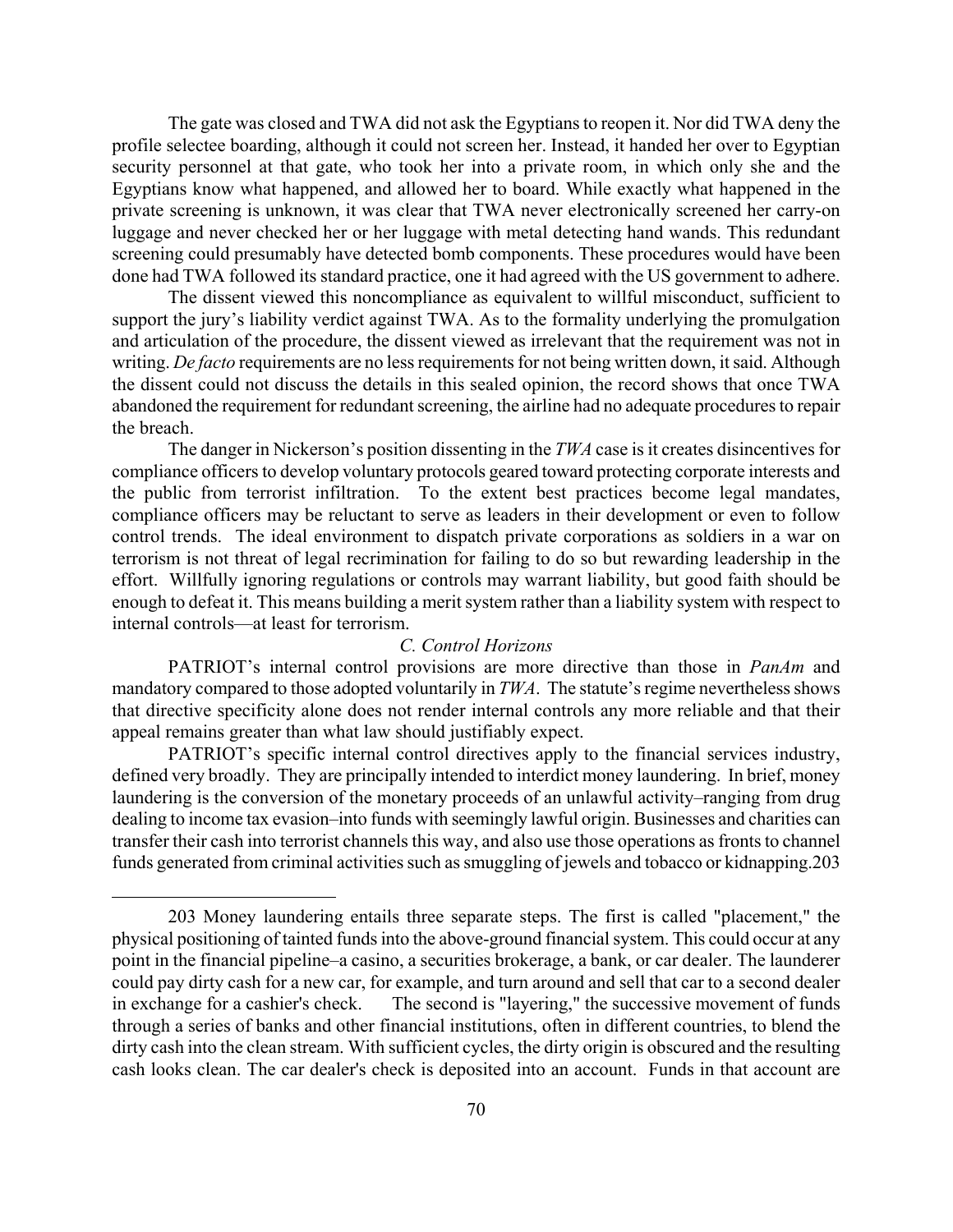Many countries tolerate or condone money laundering, with some officials and bankers even partaking as beneficiaries.[204](#page-71-0) In the US, the practices are abhorrent, evidenced by the 1970 Currency and Foreign Transaction Reporting Act (Banking Secrecy Act or BSA), which requires financial institutions (banks, money transfer services, wire services, car dealers, travel agents and insurance companies) to report currency transactions greater than \$10,000. [205](#page-71-1) 

Money laundering appears to be critical to financing global terrorism and providing funds for terrorist attacks. It is relatively easy to practice money laundering due to the transparency, fluidity, and freedom-based characteristics of US financial markets and structures.[206](#page-71-2) Noting the leaky structure of U.S. financial markets, Congress announced that U.S. anti-money laundering efforts were outdated and complex and used parts of PATRIOT to seal the leaks.

PATRIOT gives the Treasury Secretary control over developing and implementing regulations requiring financial institutions to share with regulatory and law enforcement authorities information regarding individuals and organizations suspected of terrorist acts or money laundering.[207](#page-71-3) PATRIOT expands the responsibilities of the Financial Crimes Enforcement

1

transferred to another account and so on. The final step, "integration," culminates with the cash moving in legitimate uses or, sometimes, back into the dirty rivers of illegality where the money came from (terrorism, drugs, kidnapping). Funds from the car dealer shifted through a series of accounts are withdrawn when needed to fund ordinary operations. The process obviously gets easier with each successive step, with placement the most risky and integration the culmination. Law enforcement thus concentrates most of its efforts proportionally earlier in the process.

<span id="page-71-0"></span>204 Among the most indulgent countries are those listed by the US as sponsors or practitioners of terrorism, including Iran, Iraq, North Korea, Syria, Libya, Sudan, and Cuba. Global safe havens are countries where it is easiest to engage in these activities while retaining a modicum of respect. These countries tolerate money laundering at the political level, and share such characteristics as: no information sharing agreements with other countries, instant corporations are available, offer state-of- the-art electronic communication systems, have rigorous bank secrecy laws and/or use the US dollar or other major currency as the local currency. Leading examples are Bermuda, the Cayman Islands, Channel Islands, Jersey, and Liechtenstein.

<span id="page-71-1"></span>205 Under the BSA, annual filings of currency transaction reports exceed 12 million and suspicious activity reports exceed 150,000. 2002 National Money Laundering Strategy, at 43-44: (Bank CTRs totaled 13,040,064 (2000) and 12,594,533 (2001); Casino CTRs 342,320 (2001) and 380,858 (2000); Bank SARs totaled 153,502 (2000) and 182,253 (2001) and Casino SARs totaled 436 (2000) and 1,149 (2001)).

<span id="page-71-2"></span>206 Offshore banking and related facilities designed to provide anonymity are used to disguise ownership and movement of criminal funds, thus making it difficult for law enforcement officials and regulators to track the money generated and used by terrorists. Private and correspondent banks are susceptible to manipulation by foreign banks and money launderers by hiding the identity of parties involved or allowing offshore accounts to be created.

<span id="page-71-3"></span>207 Areas of concentration are (1) how terrorists transfer funds (for example through charitable organizations and non-profit organizations); (2) the relationship between international narcotics traffickers and foreign terrorist organizations; and (3) identifying accounts and transactions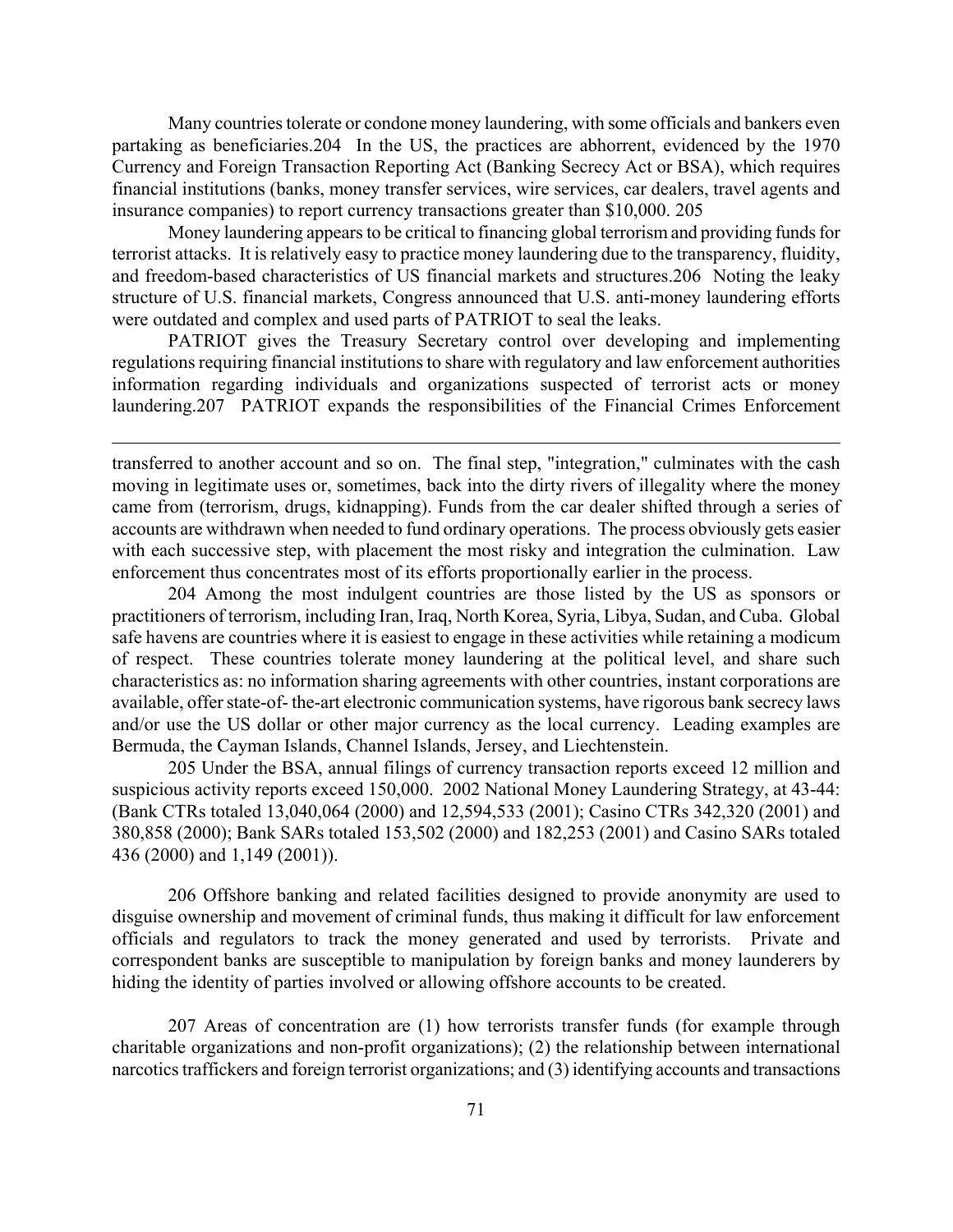Network (the "FinCEN"), founded in 1990 and part of the Department of the Treasury[.208](#page-72-0) Both direct that the private sector use internal controls to feed information into FinCEN.

Regulations require financial institutions—not just banks—to designate one or more persons to receive information and monitor accounts involved in potential terrorist activities and establish procedures to protect shared information.[209](#page-72-1) Financial institutions are encouraged and sometimes required to establish anti-money laundering programs rooted in internal controls. Mandates include designating a compliance officer, creating an on-going employee training program and creating an independent audit function to test anti-money laundering programs.

Enhanced due diligence requirements are required to establish, maintain, administer, or manage private banking accounts.[210](#page-72-2) Controls must be designed to detect and report instances of money laundering through these accounts. At a minimum, institutions must take reasonable steps to ascertain the identity of the nominal and beneficial account owners, identify the source of the funds in accounts, report any suspicious transactions, and conduct enhanced scrutiny to detect and report transactions that may involve the proceeds of foreign corruption. Due diligence programs are to be tailored to the financial institution's: line of business; financial products and services; size; clientele; and location. The institution's program must evaluate and consider risks associated with different foreign financial institutions, private banking customers and other relevant factors. These due diligence programs are to be melded into existing programs mandated under BSA.

Another layer of control PATRIOT imposes requires financial institutions to provide suspicious activities reports ("SARs"). Long a requirement imposed on banks, PATRIOT extends the SAR requirement to include all financial institutions designated by the Treasury, which extends as far as the rest of PATRIOT. SARs are intended to furnish federal authorities and intelligence agencies information regarding the types of financial activities taking place in US financial

 $\overline{a}$ 

<span id="page-72-0"></span>208 FinCEN is a highly secure, government-wide data access service and financial communications center. It provides global alerts regarding suspicious activities. FinCEN's Director is appointed by the Treasury Secretary and advises and makes recommendations concerning financial intelligence, financial criminal activities and other financial activities to the Under Secretary of the Treasury for Enforcement. The Director is also responsible for maintaining the government-wide data access service, including maintaining, analyzing and disseminating information collected throughout the financial infrastructure.

<span id="page-72-1"></span>209 The information gathered from these sources will be incorporated, by the Secretary, in a semi-annual report, which will be published and disseminated to financial institutions to provide consistent information about patterns of suspicious activities and other insights. The Act encourages the President to push for like reforms in negotiations with foreign financial officials and institutions doing business with U.S. financial institutions, particularly to maintain adequate records of transactions and account information and provide these to U.S. law enforcement officials and domestic financial institution officials.

<span id="page-72-2"></span>210 Private banking accounts are those requiring a minimum deposit of \$1,000,000, owned directly by the person establishing the account and managed by the financial institution.

involving terrorist groups. PATRIOT mandates increased scrutiny of foreign financial institutions and domestic ones operating outside the U.S. It targets classes of international transactions or types of accounts that pose particular, identifiable opportunities for criminal abuse.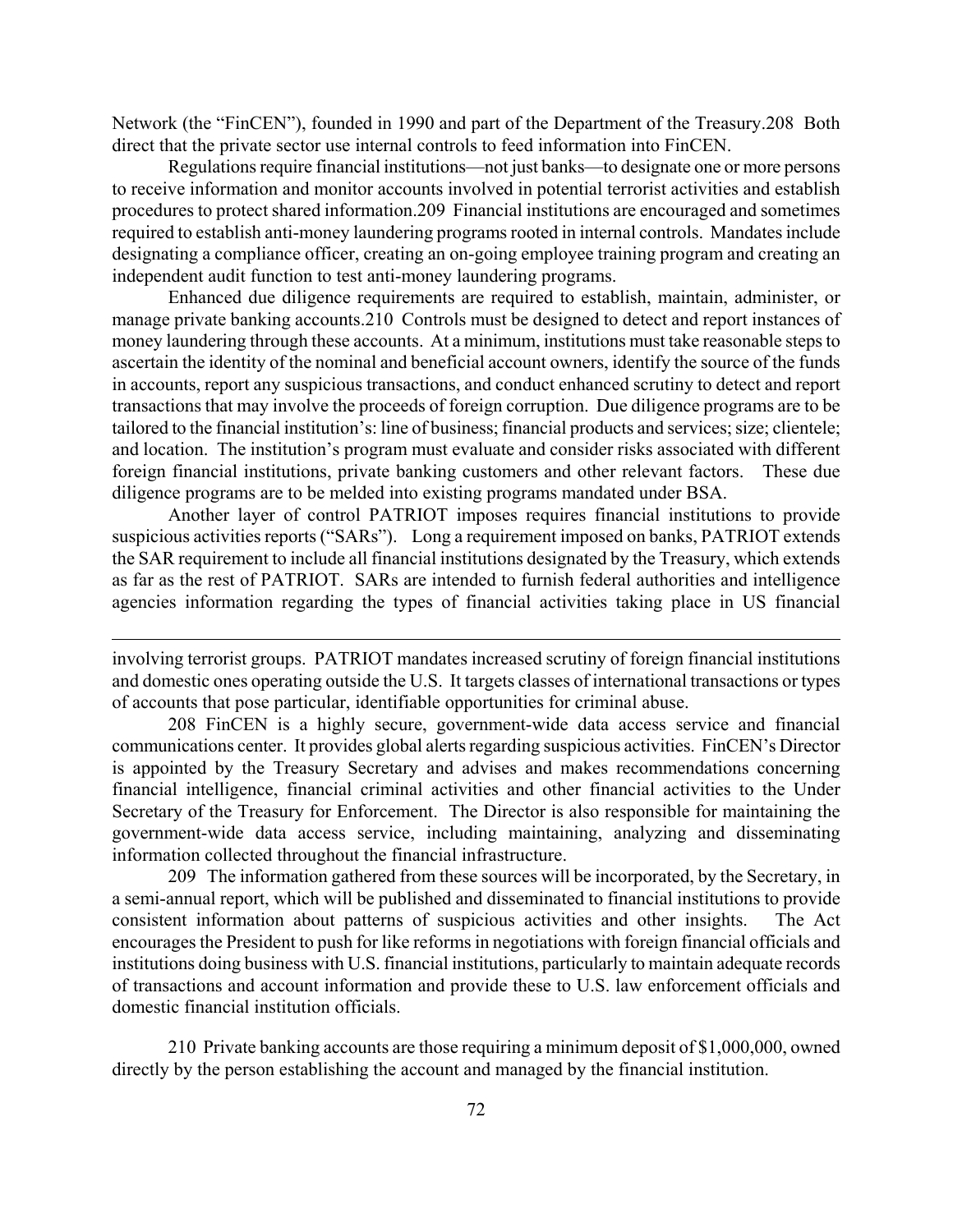institutions. PATRIOT encourages financial institutions to make voluntary disclosures about suspicious customers, though they are not permitted to inform people that they have been reported and face no liability to them for doing so. The provisions also sweep into PATRIOT all money transmitters, large and small, whether through formal or informal networks and whether domestically or internationally. All must develop requisite internal controls and all must file SARs.

Financial institutions need to know exactly who their customers are to file accurate SARs. To that end, PATRIOT authorizes the Secretary to impose regulations regarding customer information gathering. At a minimum, these regulations may require financial institutions to (1) verify the identity of customers opening an account; (2) maintain records of identity (name, address, other vital information); and (3) consult a terrorist list to determine if a customer is on it. Foreign governments are encouraged to require the name of wire transfer senders be included on transfer forms from its point of origination through the point funds are disbursed.

PATRIOT's controls drill directly on combating money laundering intended to fund terrorist activity. Banks may have skills in detecting strange activity indicating money laundering. In fact, credit is claimed that the banks have played a role in changing criminal behavior by their reporting[.211](#page-73-0) The working hypothesis, which all agree is untested, holds that banks can identify terrorist financiers specifically and that other organizations can effectively join banks in doing both.

It is far from certain that non-banks have such skill or capability and even more uncertain whether banks or any other financial institution–or organization of any kind–can distinguish money laundering conducted by drug traffickers or tax cheats, say, versus terrorists.[212](#page-73-1) To give a sense of scale, the money service business (MSB) industry alone consists of 160,000 independent or local outfits throughout the US, in addition to 8 multi-national corporations.[213](#page-73-2) These have never before been subject to such regulations and adjusting to them will be costly, confusing, and, one fears, unlikely to pay off.

Securities brokers and dealers are far more integrated and organized, represented as a trade group by the Securities Industry Association (SIA). The SIA promptly responded to the Act by publishing a pamphlet entitled "Preliminary Guidance for Deterring Money Laundering Activity," through its Anti-Money Laundering Committee. This catalogued the requirements of the Act in plain English. It also illustrated hypothetical situations with concrete examples. These focus on what constitutes "suspicious activity," when an account is opened and subsequently.[214](#page-73-3) 

Drawing on literature used by banks in their experience with the BSA's SAR requirements,

<span id="page-73-1"></span><span id="page-73-0"></span>211 *E.g.*, 2002 NATIONAL MONEY LAUNDERING STRATEGY, at 40.

 $\overline{a}$ 

212 The Secretary of the Treasury and the Attorney General announce in their 2002 NATIONAL MONEY LAUNDERING STRATEGY, at 20 (one assumes they meant Anti-Money Laundering Strategy): "Law enforcement, in coordination with the financial sector and international bodies, is attempting to determine if there are any specific indicators of terrorist-related."

<span id="page-73-2"></span> 213 2002 NATIONAL MONEY LAUNDERING STRATEGY, at 43, n. 51. As of that report's date, July 2002, fewer than 10% of MSBs had registered with FinCEN as required. *Id.* at n.52.

<span id="page-73-3"></span>214 The suspicion in the case of financial services relates to account data that deviates from norms. The baseline deviation includes the account's history as well as accounts of similar type. In securities trading, Medicare billing, defense contracting, and other foci of internal control administration, similar concerns of suspicion arise, requiring and producing similar standards.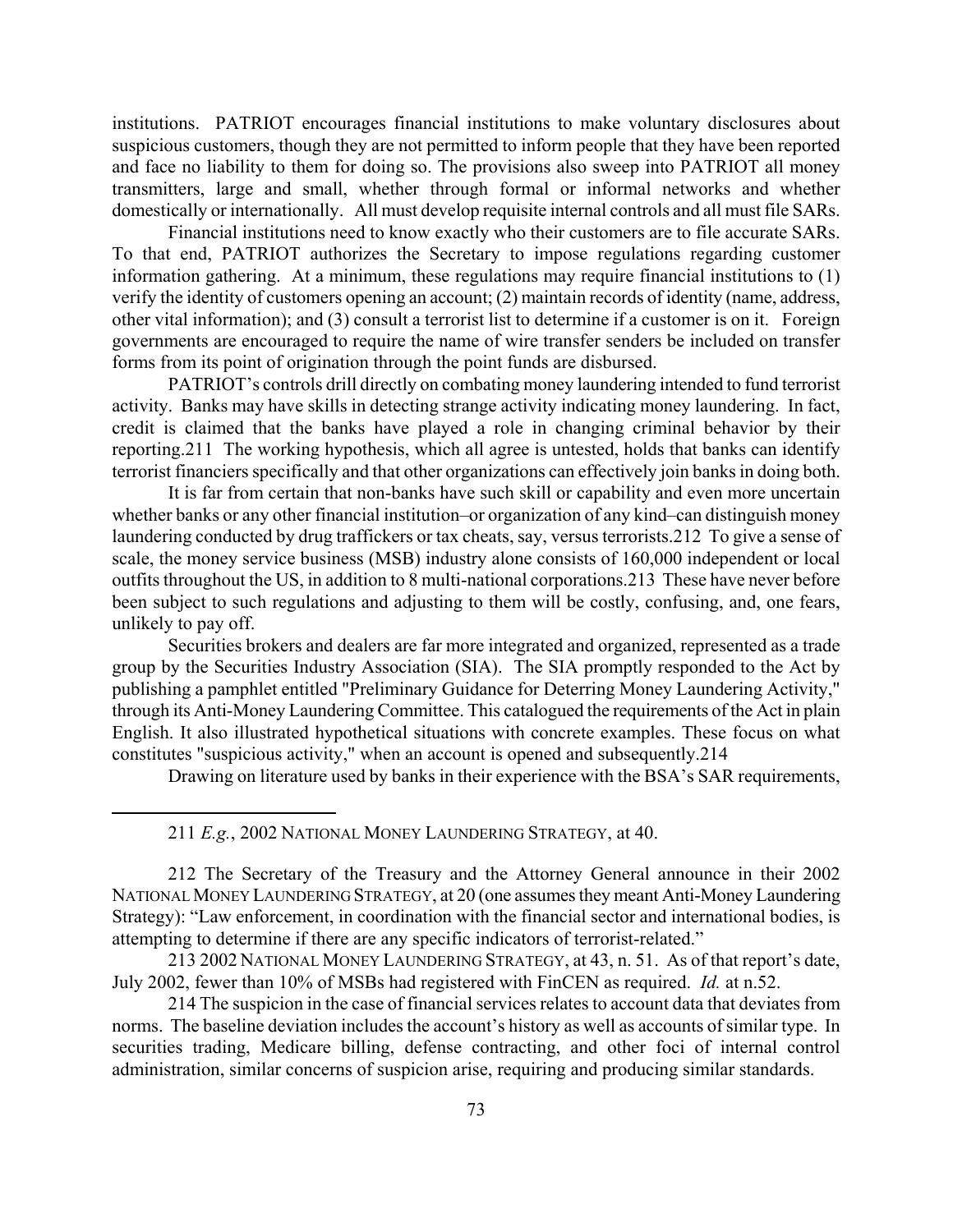various triggers at the outset are highlighted, starting with customer concern about regulatory compliance and reporting, particularly as to the customer's identify and business. Second, customers who seek accounts or transactions lacking business sense or that are inconsistent with stated objectives. Third, a suspect background or affiliation, including press reports of "possible criminal, civil or regulatory violations." Fourth, those appearing to be acting as agents for another party but who are not forthcoming about the other entity. And finally, customers who can't readily describe the nature of their business or who lack knowledge of basic industry facts.

A longer list of triggers is offered concerning activity after accounts are opened. Hordes of cash is the first tip off, whether in single large (\$10,000+) doses or lots of smaller ones. Likewise are multiple fund transfers lacking apparent business purpose to or from laundry-friendly countries, including those with favorable bank secrecy laws or with reputations as tax havens. Other tell-tale signs, if lacking an apparent business purpose: sudden substantial wire transfers, quick round trips (deposits and transfers), purchases of long-term assets promptly followed by liquidation/distribution orders, multiple accounts under a single name, transactions involving legitimate but launder-enabling securities (such as penny stocks, Regulation S stocks, and bearer bonds) and–the best–a "customer exhibits a total lack of concern regarding risks, commissions, or other transaction costs."

The SIA is at one extreme, seemingly well-prepared to take up the demands of PATRIOT, while the MSB is at the other, with most hardly even aware of PATRIOT's new requirements. The costs in both cases, however, are high or uncertain at best. The costs and uncertainties are reflected in the individual public filings of affected businesses. They fall into three categories. At one extreme companies exhibit confidence that PATRIOT will have no material effect[,215](#page-74-0) while at the other companies say they are unable to predict what the effect will be,[216](#page-74-1) and a third group lying somewhere in between, indicating that they don't foresee any material effect but can't really be sure[.217](#page-74-2) All this disclosure reflects the common sense and obvious point that there will be costs. The agencies recognize compliance costs as well. They advertise their inclination to balance law enforcement needs against those costs (as well as privacy risks)[.218](#page-74-3) 

The education and training required are substantial, particularly considering that most of the targeted sectors have no experience with anti-money laundering regulations.[219](#page-74-4) Likewise, the regulators have no relevant experience with those industries. Each is called to educate the other and

<span id="page-74-2"></span> 217 *E.g.*, MOUNTAIN BANK HOLDING CO., SEC FORM SB1 (filed March 22, 2002) ("While we believe PATRIOT may, to some degree, affect our record keeping and reporting expenses, we do not believe that it will have a material adverse effect on our business and operations.") Disclosure in this area is becoming more uniform.

<span id="page-74-4"></span><span id="page-74-3"></span> 218 *E.g.*, 2002 NATIONAL MONEY LAUNDERING STRATEGY, at 40. 219 *Id*., at 41.

 $\overline{a}$ 

<span id="page-74-0"></span> <sup>215</sup> *E.g.*, LNB BANCORP, SEC FORM 10-Q (filed May 15, 2002) ("Management does not believe that PATRIOT will have a material impact on the financial position, results of operation or liquidity of the Corporation").

<span id="page-74-1"></span><sup>216</sup> *E.g.*, MAINSTREET TRUST INC., SEC FORM 10-Q (filed May 15, 2002) ("To date, it has not been possible to predict the impact PATRIOT and its implementing regulations may have on the Company or its subsidiary banks in the future.").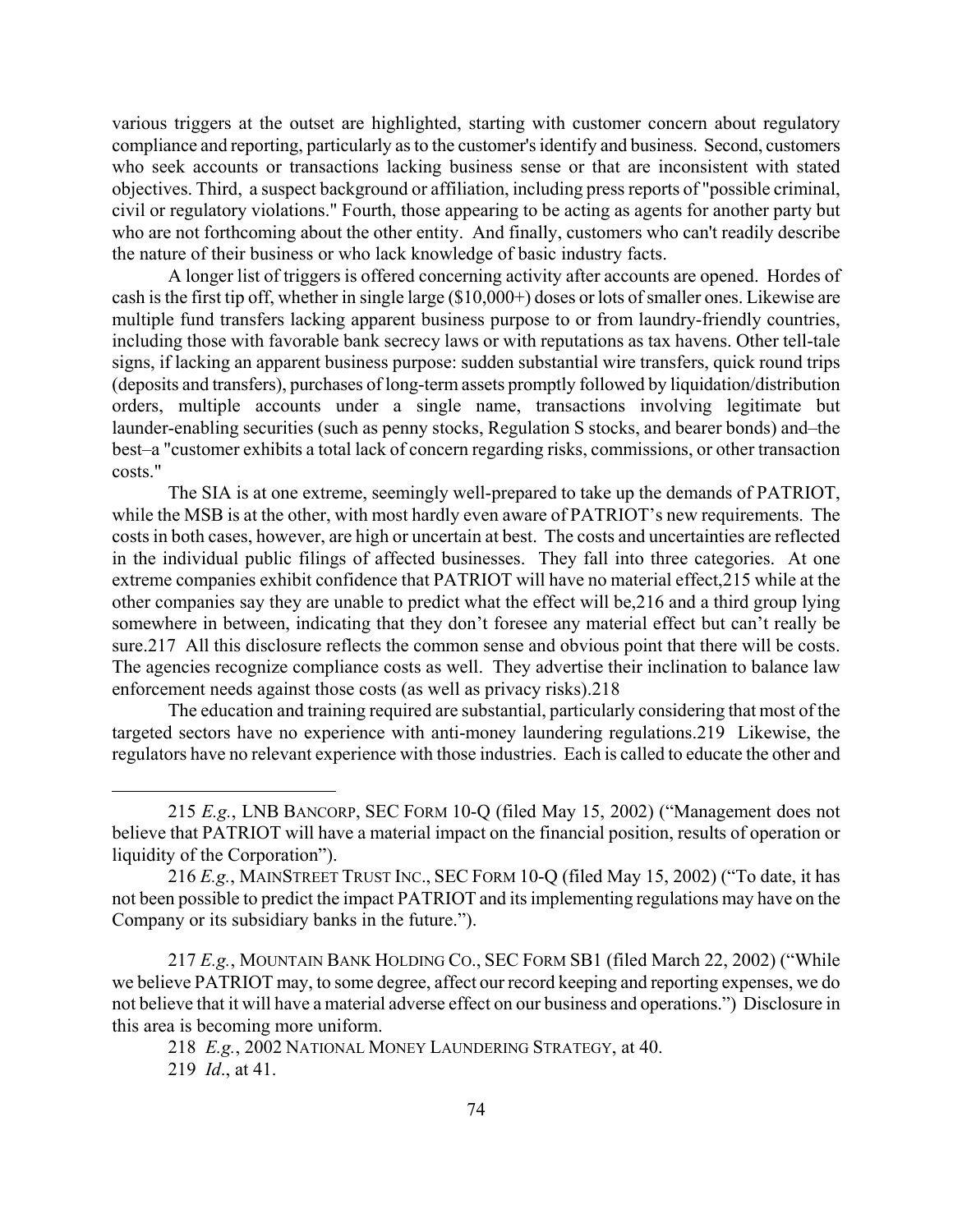this sort of learning is neither cheap nor a high-probability pay off. On top of this, of course, are federal rules limiting the ability of private sector groups from participating in executive branch policy making.[220](#page-75-0) 

Costs tend to linger. For example, the volume of currency transaction reports, required at the \$10,000 level, has skyrocketed to a dozen million annually. In 1994, Congress passed legislation creating exemptions from the CTR reporting requirements for certain low-risk transactions, such as those conducted by governmental agencies, fellow banks, and stock exchanges.[221](#page-75-1) Yet the CTR level did not drop off and banks continued filing reports in exempted areas. PATRIOT directed the Treasury to look into why this is so, but it is a good bet that it is more expensive to alter controls to filter for and omit the exempted transactions than to file extra reports.

On the benefit side of PATRIOT's equation, payoff odds are low. These reports have sometimes worked to catch launderers, famously the Bank of New York customers Peter Berlin and Ludmila Edwards, Russian operators of an illegal money transmittal business.[222](#page-75-2) But no evidence indicates the catching or interdiction of terrorists. Conversely, bragging rights are taken for catching terrorists running a cigarette smuggling ring in the US to raise funds, but these were caught because of ordinary law enforcement on the street rather than via SARs or other tips[.223](#page-75-3) 

While aggregate organizational budgets of many terrorists groups are large, discrete cells can sometimes get by on the cheap and appear to have great patience.[224](#page-75-4) Moving sums lower than sensible SAR and CTR thresholds is easy, and an obvious strategy. It defeats the regulatory structure, rendering the expense wasted. Launders will always conduct regulatory arbitrage, looking for the next loophole to outsmart the regulators. And regulators must be equipped and eager to stay one step ahead. Designing prophylactic strategies to preempt the launderer's next move is sensible, as from moving from Citibank to E-Trade, for example. But this does not mean every avenue must be pursued or any should be pursued without assessing the costs.

To take a concrete example, what are the odds that these new controls will work to prevent financing of terrorism, to catch terrorists before they act? In the case of the 9/11 hijackers, amounts used ranged from \$2,860 to \$69,985. Records show funding to the hijackers in the early part of the period and returns of balances by them just before or on September 11. Up-front funding for most of the group, from June through September 2000, consisted of bank transfers from UAE to New York or Florida banks in amounts of \$4,790, \$9,985, and \$9,485 followed by \$19,985 and \$69,985. Advance funding for the alleged hijacker who missed his flight began upon his entry into the US with \$35,000 cash in February 2001.

<span id="page-75-1"></span><span id="page-75-0"></span>220 *Id*. 221 31 U.S.C. § 5313(d)-(g).

 $\overline{a}$ 

<span id="page-75-3"></span><span id="page-75-2"></span>222 *E.g.*, 2002 NATIONAL MONEY LAUNDERING STRATEGY, at 30.

223 *E.g.*, 2002 National Money Laundering Strategy, at 20 (boasting of the jury conviction in a side bar accompanying narrative discussing terrorist financing methods and role of banking and financial industry in law enforcement). *United States v. Hammoud* (Grand Jury Indictment, Docket No. 3:00CR147-MU) (24 defendants). The case is discussed in detail in LAWRENCE A. CUNNINGHAM, CRACKS AND SEALS (manuscript 2003).

<span id="page-75-4"></span>224 *See* CUNNINGHAM, CRACKS AND SEALS, *supra*.